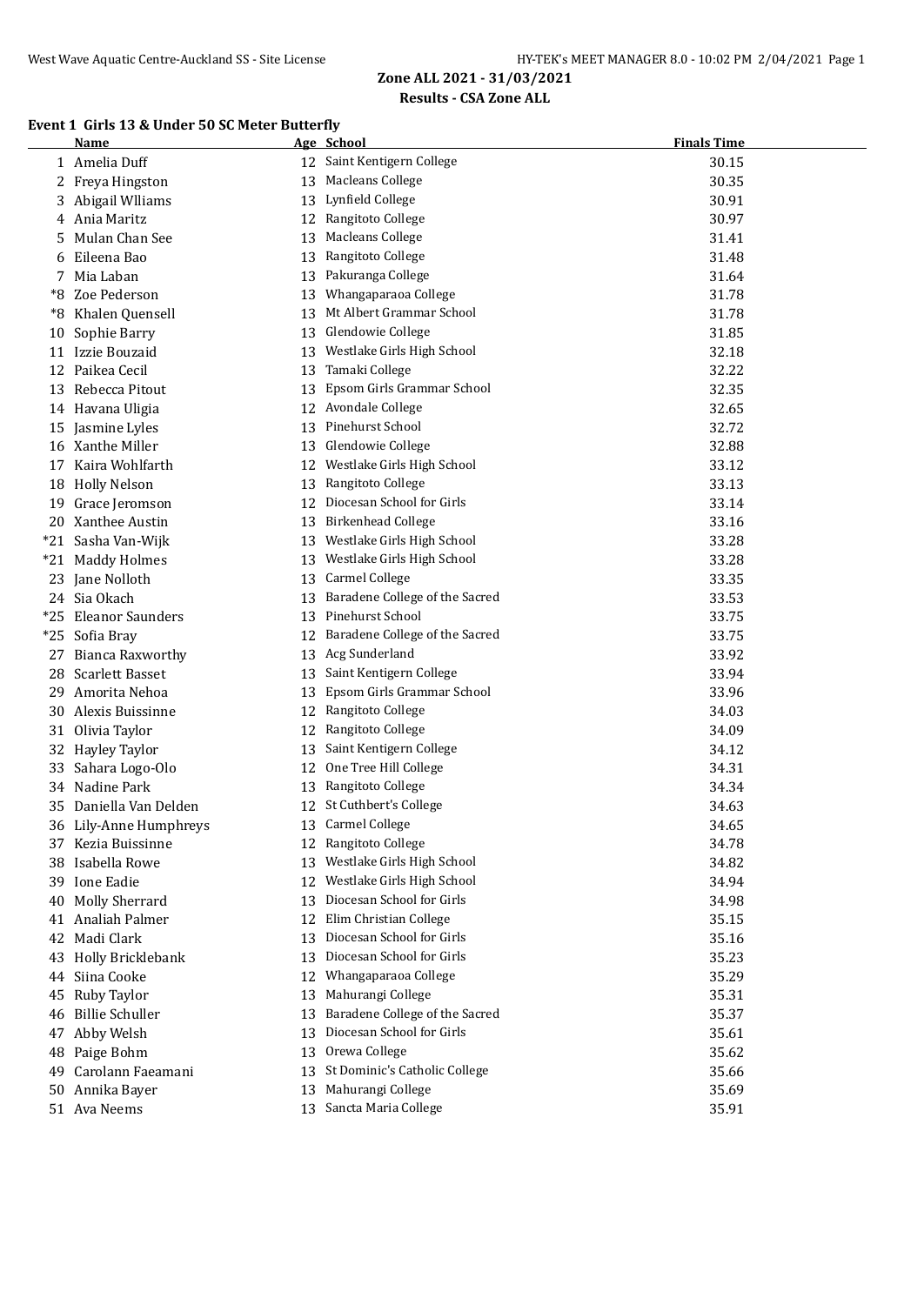## **(Event 1 Girls 13 & Under 50 SC Meter Butterfly)**

| <b>Name</b>                                   |  | Age School                        | <b>Finals Time</b> |  |  |
|-----------------------------------------------|--|-----------------------------------|--------------------|--|--|
| 52 Phillipa Johns                             |  | 13 Henderson High School          | 36.21              |  |  |
| 53 Poppy Willets                              |  | 13 Pakuranga College              | 36.22              |  |  |
| 54 Mai-Ling Reynolds                          |  | 13 Botany Downs Secondary College | 36.31              |  |  |
| 55 Neva Currie                                |  | 13 Westlake Girls High School     | 36.32              |  |  |
| 56 Charlotte Harvey                           |  | 13 Waitakere College              | 36.63              |  |  |
| 57 Caitlyn Lupeituu                           |  | 13 Westlake Girls High School     | 36.69              |  |  |
| 58 Emma Cunningham                            |  | 12 Waiuku College                 | 36.72              |  |  |
| 59 Amelia Neal                                |  | 13 Pinehurst School               | 37.00              |  |  |
| 60 Naomi Cheng                                |  | 13 Macleans College               | 37.03              |  |  |
| 61 Katie Black                                |  | 13 Kristin School                 | 37.06              |  |  |
| 62 Eden Ripley-Lafu                           |  | 13 Northcote College              | 37.31              |  |  |
| 63 Lucy Gilleece                              |  | 13 Diocesan School for Girls      | 37.51              |  |  |
| 64 Piper Lodge                                |  | 13 Takapuna Grammar School        | 37.66              |  |  |
| 65 Anna Maree Schonknecht                     |  | 13 Acg Sunderland                 | 37.82              |  |  |
| 66 Jessica Cochran                            |  | 13 Pukekohe High School           | 38.00              |  |  |
| 67 Jiani Shen                                 |  | 13 Kristin School                 | 38.13              |  |  |
| 68 Pakenham Amber                             |  | 13 St Mary's College (Akld)       | 38.14              |  |  |
| 69 Isabella Noakes                            |  | 12 Western Springs College        | 38.23              |  |  |
| 70 Faye Dobson                                |  | 12 Mahurangi College              | 38.69              |  |  |
| 71 Scarlette Greig-Mckay                      |  | 13 St Cuthbert's College          | 38.81              |  |  |
| 72 Katie Dunn                                 |  | 13 Tuakau College                 | 38.91              |  |  |
| 73 Amelia Croft                               |  | 12 St Mary's College (Akld)       | 39.34              |  |  |
| 74 Lola Rodger                                |  | 13 St Mary's College (Akld)       | 39.65              |  |  |
| 75 Erin Veal                                  |  | 12 Diocesan School for Girls      | 39.67              |  |  |
| 76 Maisie Penman                              |  | 13 Glendowie College              | 39.88              |  |  |
| 77 Emily Tanira                               |  | 13 Destiny School                 | 40.31              |  |  |
| 78 Charlize Glanville                         |  | 13 St Mary's College (Akld)       | 40.80              |  |  |
| 79 Wilson-Sims Madison                        |  | 13 St Mary's College (Akld)       | 40.85              |  |  |
| 80 Greer Batters                              |  | 13 Pukekohe High School           | 40.88              |  |  |
| 81 Bailey Allan                               |  | 12 Pukekohe High School           | 40.90              |  |  |
| 82 Lara O'Halloran                            |  | 12 Rosehill College               | 41.31              |  |  |
| 83 Belle Szczepanski                          |  | 13 St Mary's College (Akld)       | 41.89              |  |  |
| 84 Lexi Van Der Linde                         |  | 13 Wentworth College              | 42.96              |  |  |
| 85 Cacee Forde                                |  | 12 Waiuku College                 | 43.21              |  |  |
| 86 Mia Williams                               |  | 13 St Mary's College (Akld)       | 49.46              |  |  |
| --- Melody Sullivan                           |  | 13 St Dominic's Catholic College  | DQ                 |  |  |
| Event 2 Boys 13 & Under 50 SC Meter Butterfly |  |                                   |                    |  |  |
| <b>Name</b>                                   |  | Age School                        | <b>Finals Time</b> |  |  |
| 1 Mason Wang                                  |  | 13 Acg Sunderland                 | 27.62              |  |  |
| 2 Isaac Gear                                  |  | 13 Green Bay High School          | 28.50              |  |  |
| *3 Matthew Zheng                              |  | 13 Westlake Boys High School      | 29.03              |  |  |

| *3 Palepua Afoa       |     | 13 Mt Albert Grammar School  | 29.03 |
|-----------------------|-----|------------------------------|-------|
| 5 Liam Vogel          |     | 13 Takapuna Grammar School   | 29.12 |
| 6 Joseph Shin         | 13. | Westlake Boys High School    | 29.94 |
| 7 Jacob Story         |     | 13 Avondale College          | 30.05 |
| 8 Charlie Li          |     | 13 Acg Parnell College       | 30.12 |
| 9 Vincent Prajogo     |     | 13 Westlake Boys High School | 30.29 |
| 10 Jihu Lee           |     | 13 Rangitoto College         | 30.38 |
| 11 Leo Flynn          |     | 12 Wentworth College         | 30.54 |
| 12 Jonathan Swanepoel | 13  | Kingsway School              | 30.72 |
| 13 Daniel Kregting    |     | 13 Mt Roskill Grammar School | 30.78 |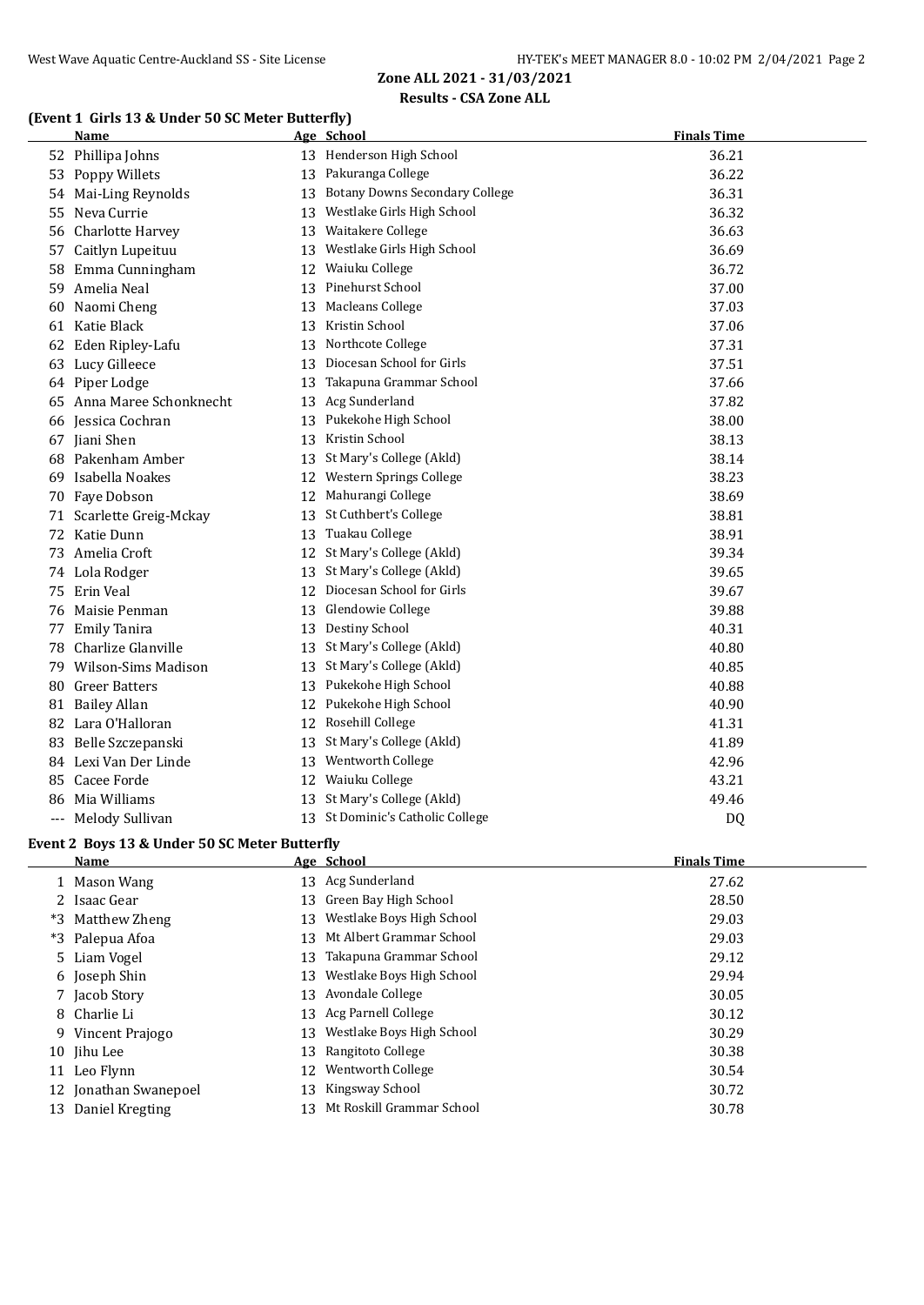#### **(Event 2 Boys 13 & Under 50 SC Meter Butterfly)**

|       | Name                  |    | Age School                        | <b>Finals Time</b> |
|-------|-----------------------|----|-----------------------------------|--------------------|
|       | 14 Adash Roman        |    | 13 Waiuku College                 | 30.94              |
|       | 15 Josh O'Sullivan    |    | 13 Rosmini College                | 30.97              |
|       | 16 Liam France        |    | 13 Western Springs College        | 31.13              |
|       | 17 Ethan Stocks       |    | 13 Mt Roskill Grammar School      | 31.31              |
|       | 18 Ryan Burke         |    | 13 Rangitoto College              | 31.37              |
|       | 19 Patrick Li         |    | 13 Auckland Grammar School        | 31.53              |
|       | 20 Jasper Stevenson   |    | 13 Western Springs College        | 31.63              |
|       | 21 Yeenok Zhang       |    | 12 Pinehurst School               | 31.67              |
|       | 22 Shane Huang        |    | 13 Kristin School                 | 31.75              |
|       | 23 Luca Williams      |    | 13 Auckland Grammar School        | 31.90              |
|       | 24 William Delamare   |    | 13 Westlake Boys High School      | 32.00              |
|       | 25 Oscar Bower        |    | 13 Auckland Grammar School        | 32.03              |
|       | 26 Oliver Lei         |    | 12 Acg Parnell College            | 32.15              |
|       | 27 Mahuta Gemmell     |    | 13 Te Kura Maori o Nga Tapuwae    | 32.25              |
|       | 28 Mason Stewart      |    | 13 Rosmini College                | 32.37              |
|       | 29 Jonathan Ge        |    | 13 Auckland Grammar School        | 32.42              |
|       | 30 Bobby Zhang        |    | 13 Kristin School                 | 32.62              |
|       | 31 Beau Nicholson     |    | 13 Botany Downs Secondary College | 32.75              |
|       | 32 Bosco Ding         |    | 13 Acg Parnell College            | 32.90              |
| $*33$ | Isaac Lee             |    | 13 Rangitoto College              | 33.19              |
|       | *33 Neale Young       |    | 13 Rosmini College                | 33.19              |
| 35    | Luca Joint-Rotondo    |    | 13 Western Springs College        | 33.25              |
|       | 36 Ethan Choo         |    | 13 Sancta Maria College           | 33.34              |
|       | 37 Jack Handford      |    | 13 Rosmini College                | 33.37              |
|       | 38 Aleksandr Kivilev  |    | 12 Pinehurst School               | 33.44              |
|       | 39 Tom Kenny          |    | 13 Western Springs College        | 33.46              |
| 40    | Fergus Charlton       |    | 13 Mahurangi College              | 33.50              |
|       | 41 Fletcher Petrie    |    | 12 Mt Albert Grammar School       | 33.55              |
|       | 42 Mathew Mihaljevich |    | 13 Rosmini College                | 33.56              |
|       | *43 Charlie Russell   |    | 13 Auckland Grammar School        | 33.59              |
|       | *43 Josh Bayes        |    | 13 Rangitoto College              | 33.59              |
|       | 45 Chichi Zhang       |    | 13 Macleans College               | 33.63              |
|       | 46 Hiro Tau           |    | 12 Mt Albert Grammar School       | 33.81              |
|       | 47 Julian Ling        |    | 13 Pakuranga College              | 33.82              |
|       | 48 Mana Taufa         |    | 13 Eden Christian Academy         | 33.87              |
|       | 49 Jett Evans         |    | 13 Sacred Heart College (Akld)    | 33.96              |
|       | 50 Jordan Wyatt       |    | 12 Rangitoto College              | 34.03              |
|       | *51 Fraser Walker     |    | 13 Glendowie College              | 34.06              |
|       | *51 Oscar King        |    | 13 Saint Kentigern College        | 34.06              |
|       | 53 Jared Freeman      |    | 12 St Peter's College (Akld)      | 34.09              |
|       | 54 Murdoch Phillips   | 12 | Mahurangi College                 | 34.16              |
|       | 55 Andrew Wang        | 13 | <b>Macleans College</b>           | 34.22              |
|       | 56 Joshua Mathieson   |    | 12 Tuakau College                 | 34.50              |
|       | 57 Toby Hewertson     | 13 | Mahurangi College                 | 34.60              |
|       | *58 Dominic Lock      | 13 | Westlake Boys High School         | 35.06              |
|       | *58 Eric Yang         | 13 | King's College                    | 35.06              |
|       | *58 Denver Yue        | 13 | Westlake Boys High School         | 35.06              |
|       | 61 Luke Jackson       | 13 | Rosmini College                   | 35.13              |
|       | 62 Leander Roosen     | 13 | King's College                    | 35.56              |
|       | 63 Owen Jin           | 12 | Macleans College                  | 36.22              |
|       | 64 Angus Houghton     | 13 | Sacred Heart College (Akld)       | 36.43              |
|       | 65 Khairul Fariz      | 12 | Macleans College                  | 36.59              |
|       |                       |    |                                   |                    |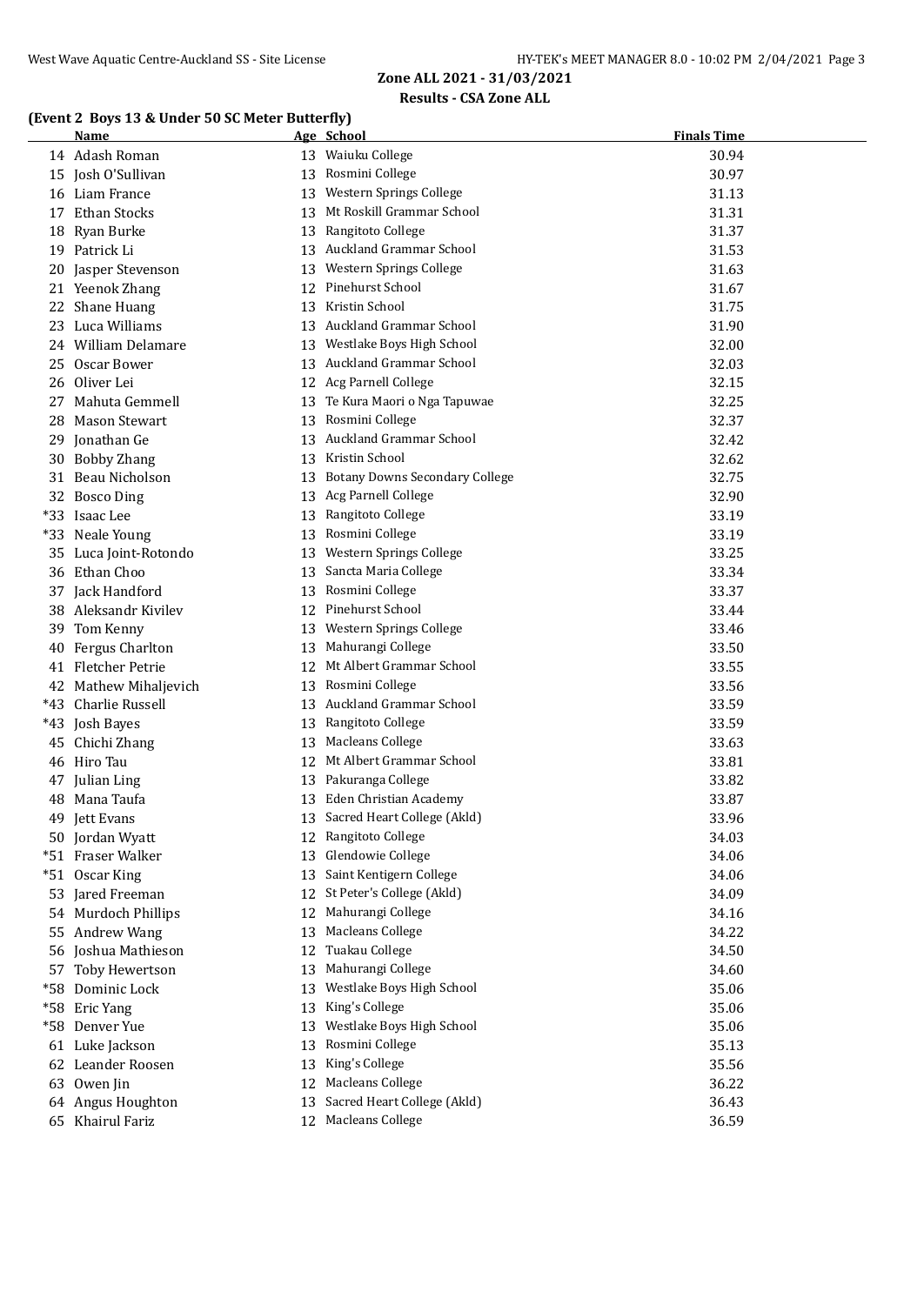## **(Event 2 Boys 13 & Under 50 SC Meter Butterfly)**

|       | Name                     |    | Age School                  | <b>Finals Time</b> |
|-------|--------------------------|----|-----------------------------|--------------------|
|       | 66 Dylan Chapman         |    | 12 Rutherford College       | 37.10              |
| $*67$ | Hamish Thomson           | 13 | Mt Roskill Grammar School   | 37.25              |
|       | *67 Nicholas Strickland  | 13 | Pukekohe High School        | 37.25              |
| 69    | Milan Liao               | 13 | Sacred Heart College (Akld) | 37.47              |
|       | 70 Joseph Zhang          | 13 | Macleans College            | 37.75              |
|       | 71 Li Jack               | 13 | Macleans College            | 37.88              |
|       | 72 Matthew Bertram       | 13 | Macleans College            | 38.46              |
|       | 73 Toroa Gardiner        |    | 12 Orewa College            | 38.81              |
|       | 74 James Young           | 13 | Wentworth College           | 39.06              |
|       | 75 Oliver Yeung          | 13 | Takapuna Grammar School     | 39.09              |
|       | 76 Oskar Van De Westerlo | 12 | Pukekohe High School        | 39.25              |
|       | 77 Christian Whippy      | 13 | Acg Strathallan College     | 43.66              |
|       | 78 Finn Schmitt O'Reilly | 13 | Pukekohe Christian School   | 44.59              |
|       | 79 Taylor Greene         | 13 | Waiuku College              | 44.69              |
|       | 80 Il'ya Allen           |    | 12 Orewa College            | 45.16              |
|       | 81 Tait McLeod           |    | 12 One Tree Hill College    | 47.97              |

#### **Event 3 Girls 14-15 50 SC Meter Butterfly**

|       | <b>Name</b>              |    | Age School                            | <b>Finals Time</b> |
|-------|--------------------------|----|---------------------------------------|--------------------|
|       | 1 Melissa Cowen          |    | 15 Rangitoto College                  | 28.84              |
| 2     | Summer Osborne           | 15 | Rangitoto College                     | 29.28              |
| 3     | Tess Whineray            | 15 | Western Springs College               | 29.71              |
|       | 4 Olivia Peebles         | 15 | Saint Kentigern College               | 29.97              |
| 5     | Amelia Bray              |    | 14 Baradene College of the Sacred     | 30.15              |
| 6     | Anneliese Judd           | 15 | Green Bay High School                 | 30.33              |
| 7     | Manutaeao Fa'alogo-Lilo  | 15 | St Mary's College (Akld)              | 30.45              |
| 8     | Kendall Oliver           |    | 15 Pakuranga College                  | 30.46              |
| 9     | Alexandra Campion        |    | 14 Saint Kentigern College            | 30.49              |
| 10    | <b>Courtney Matthews</b> | 15 | One Tree Hill College                 | 30.50              |
|       | 11 Kate Wheeler          |    | 14 Pukekohe High School               | 30.72              |
| 12    | Olivia Tukia             | 14 | Green Bay High School                 | 30.79              |
| 13    | Danielle Asiata          |    | 14 Macleans College                   | 30.81              |
|       | 14 Lanihei Connolly      | 15 | Baradene College of the Sacred        | 30.97              |
| 15    | Eva Allan                | 15 | Diocesan School for Girls             | 31.01              |
|       | 16 Charlie Twose         | 15 | Rangitoto College                     | 31.06              |
| 17    | Olivia Sweetman          | 15 | Saint Kentigern College               | 31.29              |
|       | *18 Anna Lepua           | 15 | St Mary's College (Akld)              | 31.40              |
|       | *18 Daphne Jones         |    | 14 Avondale College                   | 31.40              |
| 20    | Emma Wallace             | 15 | Baradene College of the Sacred        | 31.44              |
| 21    | <b>Caitlin Cooke</b>     | 14 | Rangitoto College                     | 31.59              |
|       | 22 Carolyn Yu            | 14 | Epsom Girls Grammar School            | 31.72              |
| 23    | Sara Jameson             |    | 14 St Cuthbert's College              | 31.84              |
|       | 24 Anna McGowan          | 15 | Mt Albert Grammar School              | 31.90              |
| $*25$ | Miandi Oosthuizen        | 15 | Macleans College                      | 32.00              |
| $*25$ | Keira Conboy             | 15 | Rangitoto College                     | 32.00              |
| 27    | Doyoun Kim               | 14 | Westlake Girls High School            | 32.01              |
|       | 28 Danielle Curlett      | 15 | <b>Botany Downs Secondary College</b> | 32.12              |
| $*29$ | Savannah-Eve Martin      |    | 14 Westlake Girls High School         | 32.16              |
| *29   | Erika Paterson           | 15 | St Cuthbert's College                 | 32.16              |
|       | 31 Hannah Piper          |    | 14 St Cuthbert's College              | 32.22              |
| 32    | <b>Charlotte Steele</b>  |    | 14 Macleans College                   | 32.35              |
| 33    | Ella Crowe               |    | 15 Pakuranga College                  | 32.50              |
|       |                          |    |                                       |                    |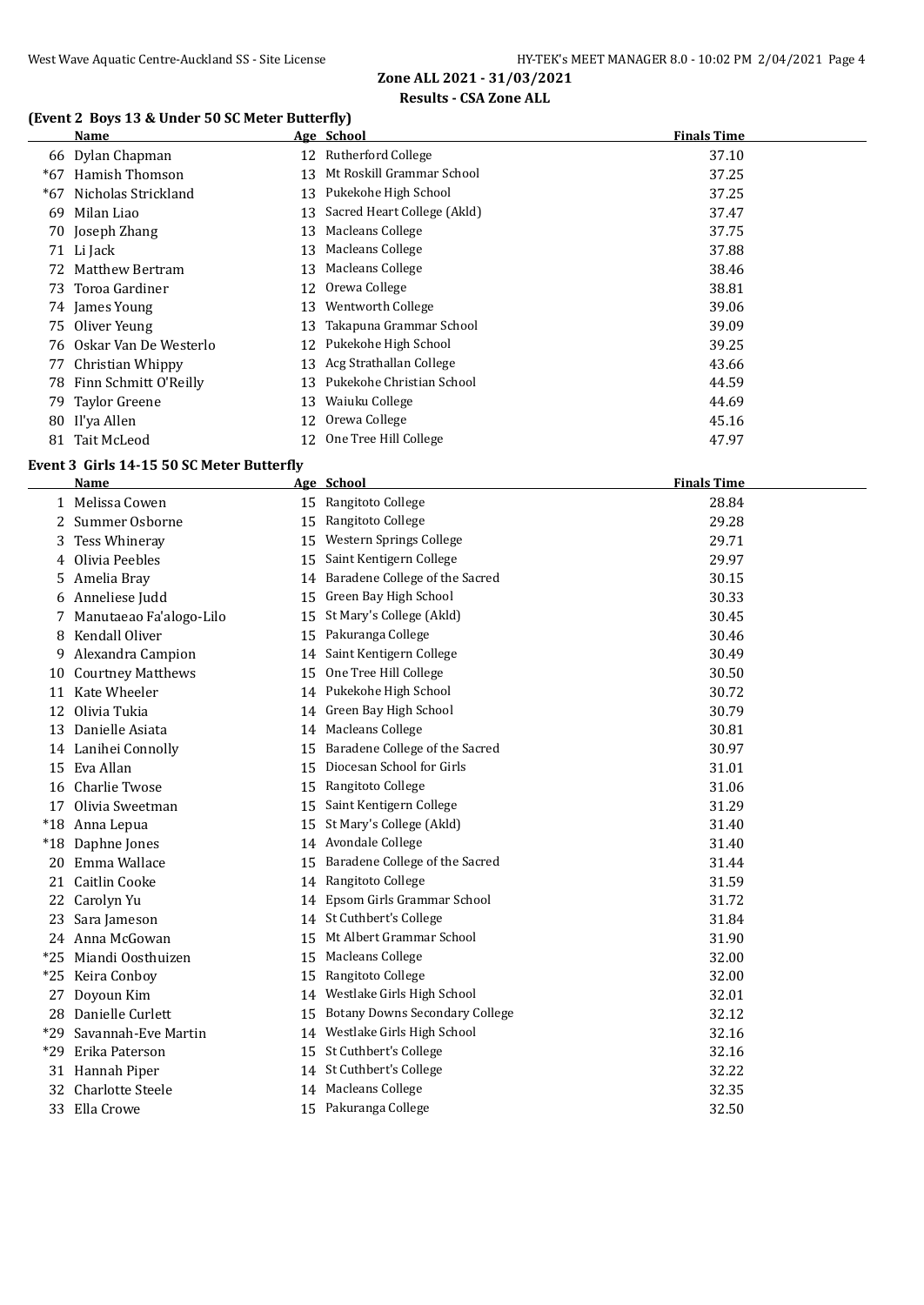## **(Event 3 Girls 14-15 50 SC Meter Butterfly)**

|    | Name                   |    | Age School                        | <b>Finals Time</b> |
|----|------------------------|----|-----------------------------------|--------------------|
|    | 34 Mia Elsmore         |    | 15 St Mary's College (Akld)       | 32.58              |
|    | 35 Abby Davidson       |    | 15 Epsom Girls Grammar School     | 32.72              |
|    | 36 Elisa Joint-Rotondo |    | 14 St Mary's College (Akld)       | 32.97              |
|    | 37 Eloise Raper        |    | 14 Kristin School                 | 33.07              |
| 38 | Mia Stanley-Hunt       |    | 14 Westlake Girls High School     | 33.15              |
| 39 | Amber George           |    | 15 Mt Albert Grammar School       | 33.19              |
| 40 | Jodie Nash             |    | 14 Takapuna Grammar School        | 33.22              |
|    | 41 Kaia Swiggs         |    | 14 Northcote College              | 33.34              |
|    | *42 Isla Petherbridge  |    | 14 Baradene College of the Sacred | 33.35              |
|    | *42 Elizabeth Brennan  |    | 14 Carmel College                 | 33.35              |
|    | 44 Isabella Bolton     |    | 14 St Mary's College (Akld)       | 33.47              |
| 45 | Taylor O'Reilly        |    | 14 Carmel College                 | 33.53              |
|    | 46 Ingrid Longstaff    |    | 15 Avondale College               | 33.64              |
|    | *47 Willow Phillips    |    | 15 Pukekohe High School           | 33.75              |
|    | *47 Bella Houghton     |    | 15 Mt Albert Grammar School       | 33.75              |
| 49 | Pakenham Ariel         |    | 15 St Mary's College (Akld)       | 33.76              |
|    | 50 Lucy Gleeson        |    | 14 Baradene College of the Sacred | 33.88              |
|    | 51 Annabel Patterson   |    | 14 St Mary's College (Akld)       | 34.19              |
|    | 52 Bella Van Kan       |    | 14 Waitakere College              | 34.20              |
| 53 | Armani Tohaia          |    | 14 Pukekohe High School           | 34.29              |
|    | 54 Sofia Kelliher      |    | 15 St Cuthbert's College          | 34.31              |
| 55 | Michaela Botha         |    | 14 Botany Downs Secondary College | 34.32              |
|    | 56 Hereata Crosswell   |    | 14 Western Springs College        | 34.42              |
|    | 57 Lena Hamblyn-Ough   |    | 15 Westlake Girls High School     | 34.46              |
| 58 | Jacqueline Jiang       | 15 | Kingsway School                   | 34.50              |
|    | 59 Calee Dally         |    | 14 Waiuku College                 | 34.62              |
| 60 | Lou Lou Penman         | 14 | Glendowie College                 | 34.69              |
|    | 61 Julia Kim           | 14 | Westlake Girls High School        | 34.75              |
|    | 62 Matilda Christy     |    | 14 Albany Junior High School      | 34.78              |
|    | 63 Lily McGivern       |    | 14 Carmel College                 | 34.84              |
|    | *64 Grace Richards     | 15 | Mahurangi College                 | 35.40              |
|    | *64 Peta Clark         | 15 | Diocesan School for Girls         | 35.40              |
|    | 66 Meg Shuker          |    | 15 Rosehill College               | 35.75              |
|    | 67 Astrid Kyle         |    | 15 Mt Roskill Grammar School      | 35.87              |
|    | 68 Sweetpea Young      |    | 14 Northcote College              | 36.00              |
|    | 69 Molly Rodger        |    | 15 St Mary's College (Akld)       | 36.13              |
|    | *70 Nadia Mistry       |    | 14 Pakuranga College              | 36.22              |
|    | *70 Mia Rayner         |    | 15 Macleans College               | 36.22              |
|    | 72 Olivia Stairmand    |    | 15 Avondale College               | 36.64              |
| 73 | Emma Gibb              |    | 14 Rosehill College               | 36.72              |
|    | 74 Georgia Brackebush  |    | 14 Westlake Girls High School     | 36.75              |
|    | 75 Pepa Valter         | 15 | Eden Christian Academy            | 36.82              |
|    | 76 Taisha Tanira       | 15 | Destiny School                    | 37.00              |
|    | 77 Abigail Sharp       | 14 | Western Springs College           | 37.28              |
|    | 78 Melanie Mo          | 14 | Pakuranga College                 | 37.57              |
| 79 | <b>Bethany Faresa</b>  |    | 14 Avondale College               | 37.79              |
| 80 | Mia Willis             | 15 | Acg Strathallan College           | 38.13              |
|    | 81 Helena Thomas       | 14 | Westlake Girls High School        | 38.44              |
|    | 82 Briar Roden         | 14 | Waiuku College                    | 42.69              |
|    | 83 Francesca Walsh     | 15 | Lynfield College                  | 42.72              |
|    | 84 Hayley Claridge     |    | 14 Tuakau College                 | 42.91              |
|    | --- Isabelle Gibson    |    | 14 Baradene College of the Sacred | DQ                 |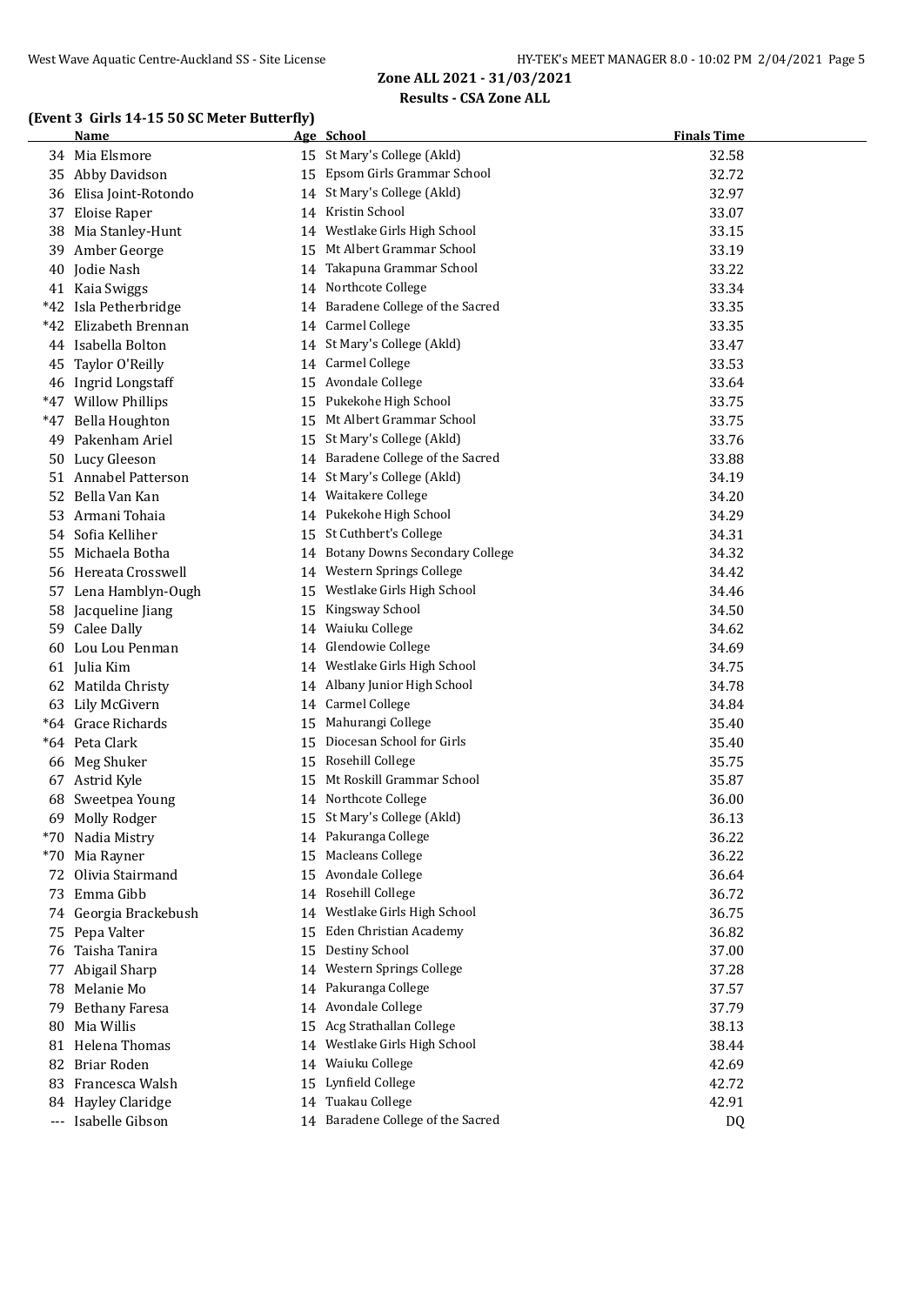## **Results - CSA Zone ALL**

#### **Event 4 Boys 14-15 50 SC Meter Butterfly**

|       | Name                     |    | Age School                   | <b>Finals Time</b> |
|-------|--------------------------|----|------------------------------|--------------------|
|       | 1 Daniel Zheng           |    | 15 Westlake Boys High School | 26.34              |
|       | 2 Ryan Peck              | 15 | Sacred Heart College (Akld)  | 27.15              |
|       | 3 Ryan Tomov             | 15 | Northcote College            | 27.50              |
|       | 4 Sam Kenny              | 15 | Western Springs College      | 27.78              |
| 5.    | Chris Jiang              | 15 | King's College               | 27.97              |
| 6     | Hugo Batchelor           | 15 | King's College               | 28.06              |
| 7     | Jasper Cornish           | 14 | Orewa College                | 28.41              |
| 8     | Caleb Wyatt              | 15 | Rangitoto College            | 28.64              |
| 9     | <b>Quintin Wong</b>      | 15 | Sancta Maria College         | 28.65              |
| 10    | Zahn Cooney              | 15 | King's College               | 28.75              |
| 11    | <b>Bronson Chungson</b>  | 15 | Sacred Heart College (Akld)  | 28.77              |
| 12    | Connor Lock              | 15 | Selwyn College               | 28.81              |
|       | 13 Kevin Zhang           | 14 | Lynfield College             | 28.87              |
|       | 14 Jackson Kennard       | 15 | Auckland Grammar School      | 28.91              |
|       | *15 Harrison Klouwens    | 14 | Auckland Grammar School      | 28.97              |
|       | *15 Hunter Dobson        | 15 | Mt Albert Grammar School     | 28.97              |
|       | 17 Sebastian Mara        | 15 | Green Bay High School        | 29.01              |
|       | 18 Luke O'Connor         |    | 14 Acg Strathallan College   | 29.15              |
|       | 19 James Crosbie         |    | 14 Saint Kentigern College   | 29.16              |
|       | 20 Edward Joh            |    | 15 Auckland Grammar School   | 29.19              |
| 21    | Oliver Sargison          |    | 15 Auckland Grammar School   | 29.25              |
|       | 22 Tito Tipi             |    | 15 Mt Albert Grammar School  | 29.31              |
|       | *23 Kailen Brackebush    |    | 15 Westlake Boys High School | 29.38              |
| *23   | Tobias Jackson           | 15 | Rosmini College              | 29.38              |
| 25    | Brandon Holder           | 14 | Westlake Boys High School    | 29.40              |
|       | 26 Nathanial Hunt        | 15 | Sacred Heart College (Akld)  | 29.52              |
|       | *27 Clayton Fell         | 14 | Green Bay High School        | 30.03              |
| $*27$ | Ryan Dukeson             | 15 | <b>Macleans College</b>      | 30.03              |
|       | 29 Jett Curteis          | 15 | Westlake Boys High School    | 30.09              |
|       | 30 Oliver Barlow         | 14 | <b>Macleans College</b>      | 30.16              |
|       | *31 Tobias Beaumont      | 15 | Western Springs College      | 30.25              |
|       | *31 Hyeonsun Yoo         | 14 | Rangitoto College            | 30.25              |
|       | 33 Cooper Murrie         | 14 | Whangaparaoa College         | 30.41              |
|       | 34 Daniel Cieplinski     | 15 | Macleans College             | 30.53              |
|       | 35 Ocean Michael         | 14 | <b>Rutherford College</b>    | 30.55              |
|       | 36 Victor Balgaradean    |    | 15 Auckland Grammar School   | 30.59              |
|       | 37 Ignat Kechin          | 14 | Westlake Boys High School    | 30.72              |
| *38   | Kale Farquharson         | 15 | Saint Kentigern College      | 30.81              |
| *38   | Larn Hamblyn-Ough        | 15 | Westlake Boys High School    | 30.81              |
| 40    | James Zhang              | 15 | Kristin School               | 30.84              |
| 41    | <b>Allan Dong</b>        | 14 | Macleans College             | 31.00              |
|       | 42 Leon Duke             | 15 | Pukekohe High School         | 31.03              |
| *43   | Bradyn Yacyshen          | 14 | Westlake Boys High School    | 31.06              |
| *43   | <b>Charles Heathcote</b> | 14 | Westlake Boys High School    | 31.06              |
| 45    | Sunny Sun                | 15 | Saint Kentigern College      | 31.20              |
|       | 46 Jack Forsman          | 14 | Westlake Boys High School    | 31.25              |
| 47    | Oryon Ivanov             | 14 | Saint Kentigern College      | 31.41              |
|       | *48 Dominic Wharepouri   | 14 | Northcote College            | 31.72              |
| *48   | <b>Finlay Walker</b>     | 15 | Glendowie College            | 31.72              |
| 50    | Andre Chan               | 14 | Mt Roskill Grammar School    | 31.80              |
|       | 51 Paraone Ratima        |    | 14 Kaipara College           | 31.86              |
|       |                          |    |                              |                    |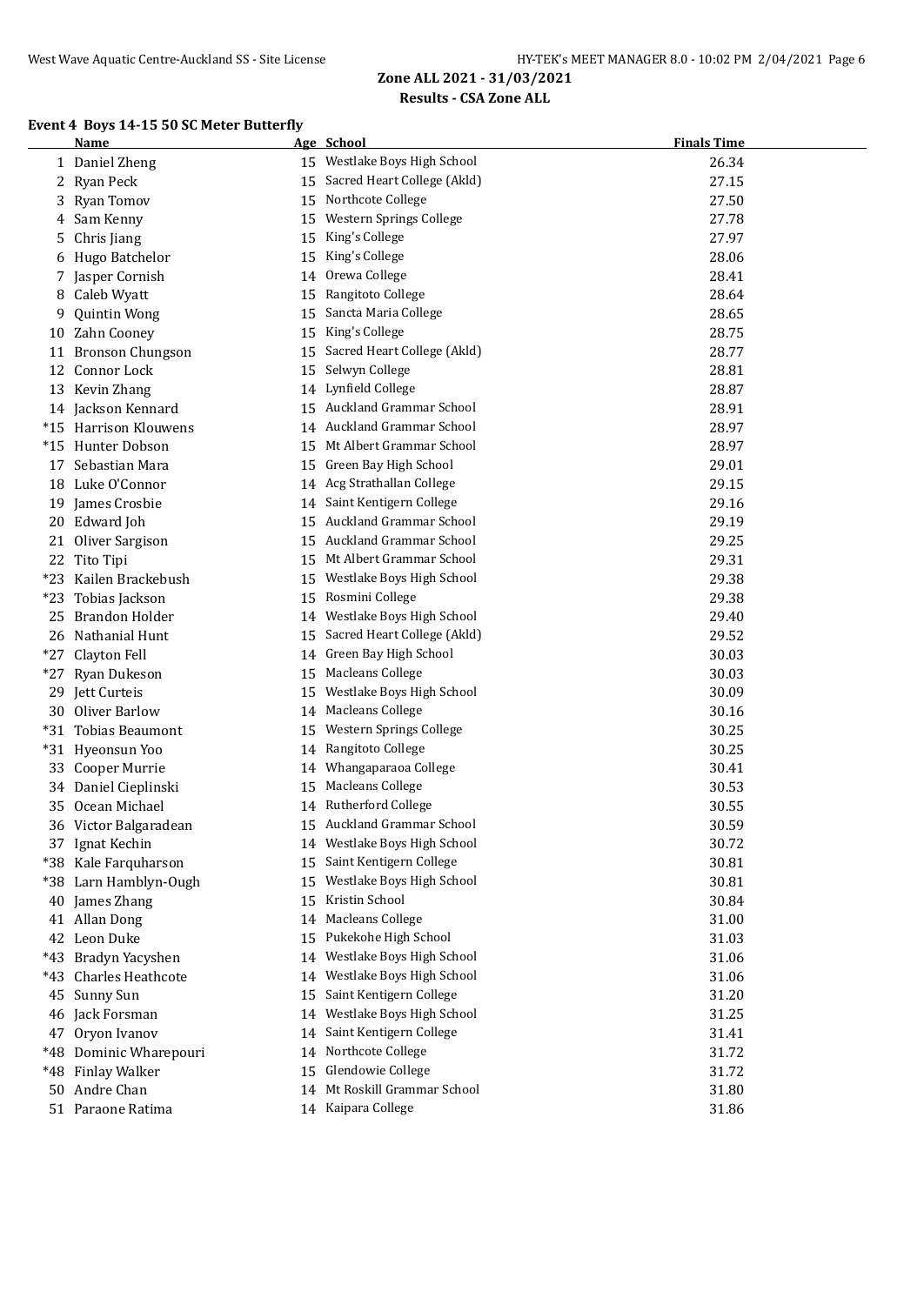## **(Event 4 Boys 14-15 50 SC Meter Butterfly)**

|    | Name                    |    | Age School                        | <b>Finals Time</b> |
|----|-------------------------|----|-----------------------------------|--------------------|
|    | 52 Bill Li              |    | 15 Lynfield College               | 31.94              |
|    | 53 Raymond Wang         |    | 14 Macleans College               | 32.14              |
|    | *54 Cooper Clague       |    | 14 Westlake Boys High School      | 32.16              |
|    | *54 Ryan Elliot         |    | 14 Pukekohe High School           | 32.16              |
|    | *56 Kyle Chen           | 15 | Macleans College                  | 32.19              |
|    | *56 Aaron Skipper       | 15 | Mahurangi College                 | 32.19              |
|    | *58 Ethan McKolskey     | 14 | Rosmini College                   | 32.75              |
|    | *58 Jayden Waters-Dawes |    | 14 Papatoetoe High School         | 32.75              |
|    | 60 Saniru Hewa          |    | 15 Mt Roskill Grammar School      | 32.82              |
|    | 61 Randal Li            |    | 14 Kristin School                 | 32.84              |
|    | 62 Ruan Buitendach      |    | 14 Pakuranga College              | 32.85              |
|    | 63 Cohen Freeman        |    | 14 St Peter's College (Akld)      | 32.87              |
|    | 64 Kullen Montgomery    | 15 | Tuakau College                    | 32.94              |
|    | 65 Joe Kuwano           | 14 | Mahurangi College                 | 33.03              |
|    | 66 Seth Flusk           | 14 | Northcote College                 | 33.18              |
|    | 67 Jack Bush            | 14 | Westlake Boys High School         | 33.19              |
|    | 68 Nathan Hannah        | 14 | Sacred Heart College (Akld)       | 33.28              |
| 69 | Ryder Heath             |    | 14 Rosmini College                | 33.40              |
|    | 70 Oscar Greenwood      | 15 | Kristin School                    | 33.43              |
|    | 71 Daniel Park          |    | 14 Sacred Heart College (Akld)    | 33.44              |
|    | 72 Max Ly               |    | 14 Glendowie College              | 33.65              |
| 73 | <b>Lucas Forbes</b>     | 14 | Westlake Boys High School         | 33.66              |
|    | 74 Nino Schiltknecht    | 15 | Westlake Boys High School         | 33.78              |
| 75 | William Koo             | 14 | Pakuranga College                 | 33.97              |
|    | 76 Nicholas Cowen       |    | 14 Rangitoto College              | 34.03              |
|    | 77 Daniel Hyde          |    | 14 St Peter's College (Akld)      | 34.10              |
|    | 78 Varchasva Sehdev     |    | 14 Botany Downs Secondary College | 34.66              |
| 79 | <b>Toby Grace</b>       |    | 14 Sacred Heart College (Akld)    | 34.82              |
| 80 | Jessley Yee             |    | 15 St Peter's College (Akld)      | 35.25              |
|    | 81 David Wright         |    | 14 Pukekohe High School           | 35.57              |
| 82 | Jacob Hastings          |    | 14 Northcote College              | 35.65              |
|    | 83 George Berry         |    | 14 Westlake Boys High School      | 36.79              |
|    | 84 Luke Carlyle         |    | 14 Elim Christian College         | 37.51              |
|    | 85 Jinitha Hewa         |    | 14 Mt Roskill Grammar School      | 38.28              |
|    | --- Ryan Simpson        |    | 14 Albany Junior High School      | DQ                 |
|    | --- Luke Hair           |    | 15 Auckland Grammar School        | DQ                 |

#### **Event 5 Girls 16-18 50 SC Meter Butterfly**

Ľ,

|    | Name                      |    | Age School                    | <b>Finals Time</b> |
|----|---------------------------|----|-------------------------------|--------------------|
|    | 1 Aimee Crosbie           |    | 16 Diocesan School for Girls  | 29.63              |
|    | 2 Rae Kwan                | 17 | Epsom Girls Grammar School    | 30.09              |
|    | 3 Isabella Campion        |    | 16 Saint Kentigern College    | 30.41              |
|    | 4 Skyla MacDonald         |    | 16 Macleans College           | 30.60              |
|    | 5 Grace Baik              |    | 16 Epsom Girls Grammar School | 30.66              |
|    | 6 Lucy McKinnon           | 17 | Diocesan School for Girls     | 30.90              |
|    | 7 Jesse Welsh             |    | 16 Diocesan School for Girls  | 31.09              |
|    | 8 Mea Van Rooven          |    | 16 Acg Parnell College        | 31.19              |
|    | 9 Sophie Shorter-Robinson | 17 | Diocesan School for Girls     | 31.23              |
| 10 | Mackenzie Brears          | 17 | Epsom Girls Grammar School    | 31.25              |
|    | 11 India Doo              | 17 | King's College                | 31.56              |
| 12 | Isla Marsh                |    | 16 Mt Albert Grammar School   | 31.63              |
|    | 13 Morgan Ridderhof       |    | 16 Northcote College          | 31.78              |
|    |                           |    |                               |                    |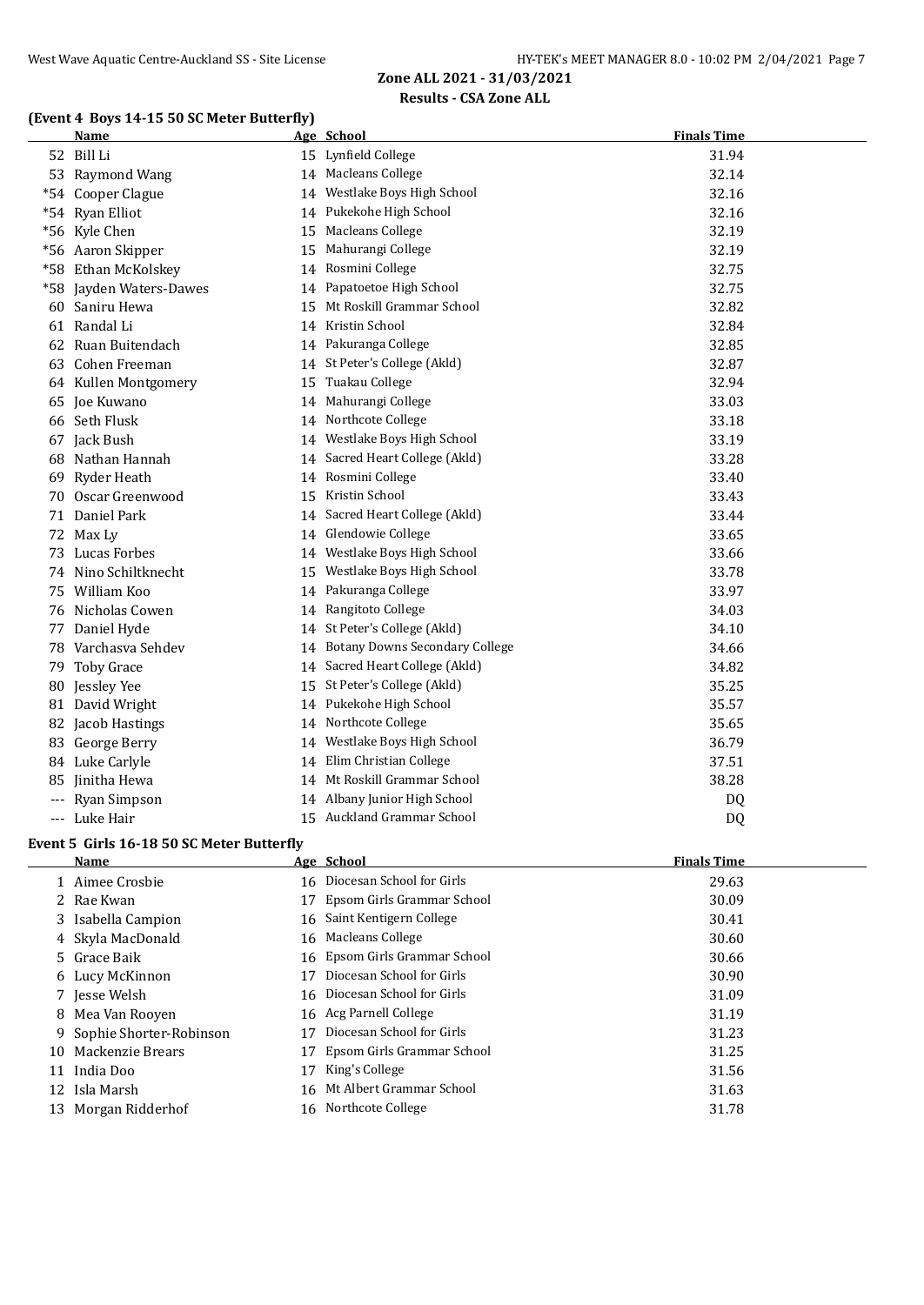## **(Event 5 Girls 16-18 50 SC Meter Butterfly)**

|    | Name                  |    | Age School                     | <b>Finals Time</b> |
|----|-----------------------|----|--------------------------------|--------------------|
|    | 14 Isla Brain         |    | 16 Westlake Girls High School  | 31.80              |
| 15 | Rebecca Wilkins       | 16 | Kristin School                 | 31.87              |
| 16 | Edie Ancell           | 16 | Mt Albert Grammar School       | 31.88              |
| 17 | Chantal Rapley        | 16 | Rangitoto College              | 31.91              |
| 18 | Zara Wilson           | 16 | Westlake Girls High School     | 31.97              |
| 19 | Natalie Hull          | 17 | Diocesan School for Girls      | 32.01              |
| 20 | Kaiya Brown           | 16 | Marist College                 | 32.38              |
| 21 | Mika Hurbuns          | 16 | Rangitoto College              | 32.43              |
| 22 | Isabella Halili       | 16 | Westlake Girls High School     | 32.50              |
| 23 | Caitlin Green         | 17 | Pakuranga College              | 32.78              |
| 24 | Daria Barbina         | 16 | Northcote College              | 32.91              |
| 25 | Olivia Gibson         | 16 | Baradene College of the Sacred | 33.31              |
| 26 | Sarita Hetherington   | 16 | Pakuranga College              | 33.78              |
| 27 | Lara Grozev           | 16 | Mt Albert Grammar School       | 33.85              |
| 28 | Arabella White        | 17 | Diocesan School for Girls      | 33.93              |
| 29 | Lucy Woodall          | 17 | Mt Albert Grammar School       | 34.59              |
| 30 | Nauatea Crosswell     | 16 | Western Springs College        | 35.23              |
| 31 | Charlotte Barry-Walsh | 16 | Northcote College              | 35.29              |
| 32 | Charlotte Brown       | 16 | Waitakere College              | 37.23              |
| 33 | Ella Young            | 16 | Wentworth College              | 38.28              |
|    | 34 Georgia Shivnan    |    | 16 Kaipara College             | 39.25              |

#### **Event 6 Boys 16-18 50 SC Meter Butterfly**

|       | Name                  |    | Age School                  | <b>Finals Time</b> |
|-------|-----------------------|----|-----------------------------|--------------------|
| 1     | <b>Cooper Morely</b>  | 17 | Rangitoto College           | 26.41              |
|       | Andrei Soldatovic     | 16 | Westlake Boys High School   | 26.53              |
| 3     | James Donovan         | 16 | Kingsway School             | 26.72              |
| 4     | Gustav Campher        | 16 | Rangitoto College           | 27.28              |
| 5     | Dieter Buissinne      | 17 | Rangitoto College           | 27.53              |
| 6     | Johnson Li            | 16 | King's College              | 27.69              |
|       | <b>Thomas Murray</b>  | 16 | Mt Albert Grammar School    | 27.75              |
| 8     | Lewis Pangalila       | 16 | Wentworth College           | 27.76              |
| 9     | Michael Han           | 16 | Pakuranga College           | 27.85              |
| 10    | <b>Harrison Cooke</b> | 16 | Rangitoto College           | 28.00              |
| 11    | Gordon Mei            | 16 | Macleans College            | 28.28              |
| 12    | Sam Don               | 17 | King's College              | 28.31              |
| 13    | <b>William Waters</b> | 16 | Sacred Heart College (Akld) | 28.37              |
| 14    | Carwin Li             | 16 | Mt Albert Grammar School    | 28.44              |
| 15    | Oliver Avis           | 16 | Saint Kentigern College     | 28.62              |
| 16    | Cameron Gilmore       | 16 | Rangitoto College           | 28.81              |
| 17    | Mack Hong             |    | Westlake Boys High School   | 28.87              |
| $*18$ | Matthew Loh           | 16 | Macleans College            | 28.97              |
| $*18$ | Quin Walden           | 16 | Mt Albert Grammar School    | 28.97              |
| $*18$ | Michael Chapman       | 16 | Mt Albert Grammar School    | 28.97              |
| 21    | Jack Kelly            | 17 | Macleans College            | 29.10              |
| 22    | Shaun Karena          | 16 | Henderson High School       | 29.18              |
| 23    | Lucas Hannah          | 17 | Sacred Heart College (Akld) | 29.22              |
|       | *24 Allen Shen        | 17 | Takapuna Grammar School     | 29.31              |
|       | *24 Adam De Souza     | 17 | Rangitoto College           | 29.31              |
| 26    | <b>Bowen Crawford</b> | 16 | Mt Albert Grammar School    | 29.32              |
|       | *27 Eric Li           |    | 16 Auckland Grammar School  | 29.78              |
|       | *27 Jeremy Huang      | 17 | Macleans College            | 29.78              |
|       |                       |    |                             |                    |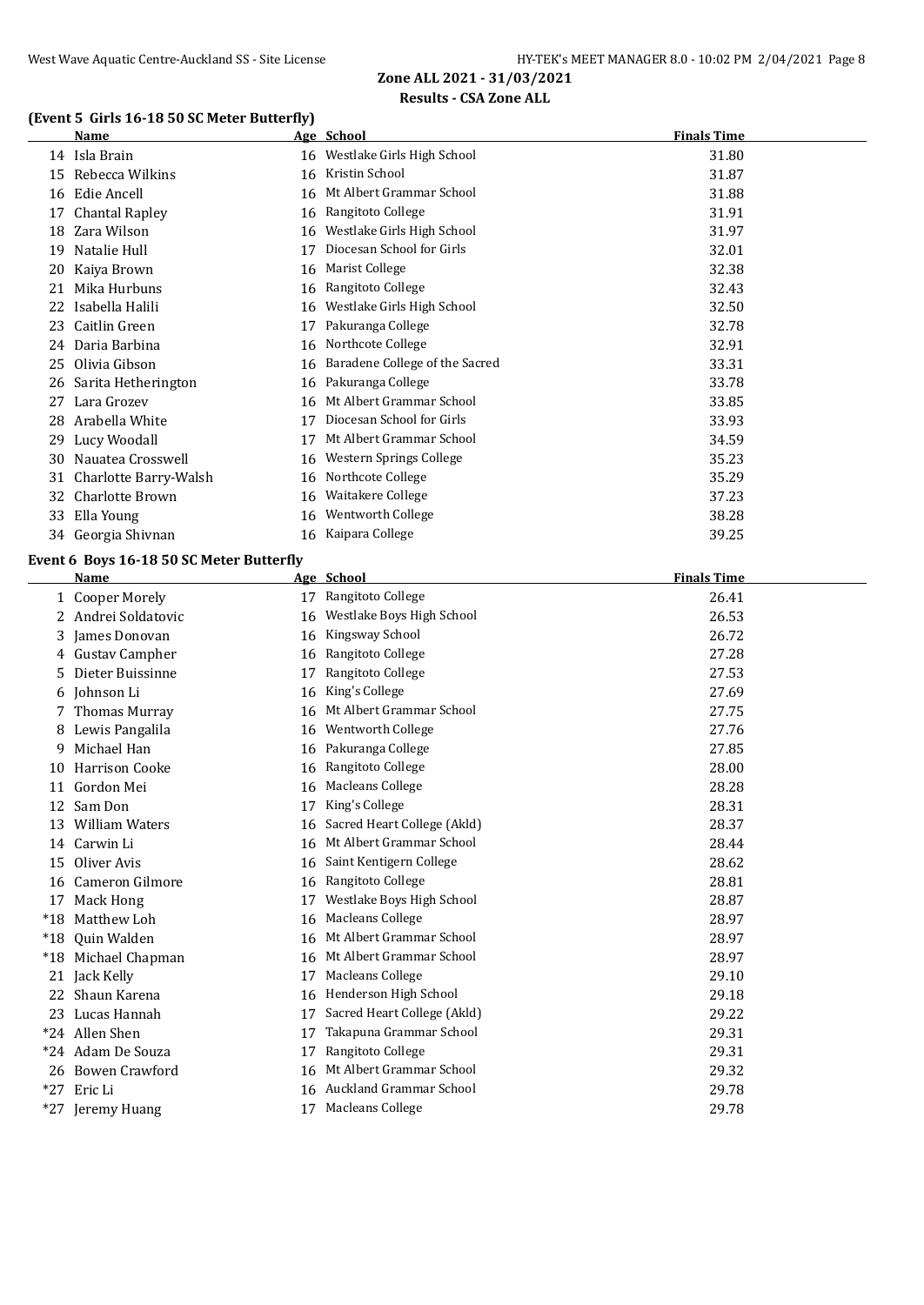## **(Event 6 Boys 16-18 50 SC Meter Butterfly)**

|     | (Event 6 Boys 16-18 50 SC Meter Butterfly)      |    |                                   |                    |
|-----|-------------------------------------------------|----|-----------------------------------|--------------------|
|     | <u>Name</u>                                     |    | Age School                        | <b>Finals Time</b> |
|     | 29 Troy Wigley                                  |    | 16 Wesley College                 | 29.90              |
|     | 30 Arun Dunn                                    |    | 16 Eden Christian Academy         | 30.34              |
|     | 31 Eric Zheng                                   |    | 16 Auckland Grammar School        | 30.75              |
|     | 32 Charles Gemmell                              |    | 16 Te Kura Maori o Nga Tapuwae    | 31.09              |
|     | 33 Elardus Botha                                |    | 16 Auckland Grammar School        | 31.31              |
|     | *34 Ollie Huston                                | 17 | Saint Kentigern College           | 31.47              |
|     | *34 James Bell                                  |    | 16 Sacred Heart College (Akld)    | 31.47              |
|     | 36 Dyan Patel                                   |    | 17 Westlake Boys High School      | 31.68              |
|     | 37 Tamati Peters<br>17                          |    | Alfriston College                 | 32.04              |
|     | 38 Jared Wee                                    |    | 16 Botany Downs Secondary College | 32.12              |
| 39  | Alex Perry                                      | 16 | Saint Kentigern College           | 33.00              |
| 40  | <b>Aurion Mead</b>                              |    | 17 Henderson High School          | 35.34              |
|     | --- Josh Drake                                  |    | 16 Auckland Grammar School        | DQ                 |
|     | Event 7 Girls 13 & Under 50 SC Meter Backstroke |    |                                   |                    |
|     | Name                                            |    | Age School                        | <b>Finals Time</b> |
|     | 1 Amelia Duff                                   |    | 12 Saint Kentigern College        | 31.66              |
|     | 2 Mia Laban                                     |    | 13 Pakuranga College              | 32.25              |
|     | Eileena Bao                                     |    | 13 Rangitoto College              | 32.72              |
| 3   |                                                 |    | 13 Tamaki College                 |                    |
| 4   | Paikea Cecil                                    |    |                                   | 33.28              |
| 5   | Freya Hingston<br>13                            |    | <b>Macleans College</b>           | 33.40              |
| 6   | Sophie Barry                                    |    | 13 Glendowie College              | 33.41              |
|     | Ania Maritz                                     |    | 12 Rangitoto College              | 33.47              |
| 8   | Abigail Wlliams                                 |    | 13 Lynfield College               | 33.67              |
| 9.  | Hayley Middleton                                |    | 13 Westlake Girls High School     | 33.90              |
|     | 10 Scarlett Basset                              |    | 13 Saint Kentigern College        | 34.16              |
|     | 11 Sahara Logo-Olo                              |    | 12 One Tree Hill College          | 34.19              |
|     | 12 Izzie Bouzaid                                |    | 13 Westlake Girls High School     | 34.32              |
|     | *13 Kaira Wohlfarth                             |    | 12 Westlake Girls High School     | 34.59              |
|     | *13 Mulan Chan See                              |    | 13 Macleans College               | 34.59              |
| 15  | Khalen Quensell                                 |    | 13 Mt Albert Grammar School       | 34.60              |
|     | 16 Holly Nelson                                 |    | 13 Rangitoto College              | 34.68              |
|     | 17 Grace Jeromson                               |    | 12 Diocesan School for Girls      | 34.72              |
|     | 18 Olivia Taylor                                |    | 12 Rangitoto College              | 34.97              |
| 19  | Carolann Faeamani                               |    | 13 St Dominic's Catholic College  | 35.08              |
|     | 20 Xanthee Austin                               |    | 13 Birkenhead College             | 35.09              |
|     | 21 Bianca Raxworthy                             | 13 | Acg Sunderland                    | 35.17              |
|     | *22 Sasha Van-Wijk<br>13                        |    | Westlake Girls High School        | 35.22              |
| *22 | Poppy Willets<br>13                             |    | Pakuranga College                 | 35.22              |
|     | 24 Ella Hamilton<br>13                          |    | Rangitoto College                 | 35.25              |
| 25  | Jasmine Lyles<br>13                             |    | Pinehurst School                  | 35.28              |
|     | 26 Ruby Taylor<br>13                            |    | Mahurangi College                 | 35.35              |
| 27  | Sofia Bray                                      | 12 | Baradene College of the Sacred    | 35.36              |
|     | 28 Lucy O'Reilly<br>13                          |    | Baradene College of the Sacred    | 35.44              |
| *29 | Caitlyn Lupeituu<br>13                          |    | Westlake Girls High School        | 35.60              |
| *29 | Abby Welsh<br>13                                |    | Diocesan School for Girls         | 35.60              |
| 31  | Zoe Pederson<br>13                              |    | Whangaparaoa College              | 35.63              |
|     | 32 Olivia Bates<br>12                           |    | Epsom Girls Grammar School        | 35.69              |
|     | 33 Lily-Anne Humphreys                          | 13 | Carmel College                    | 35.87              |
|     | 34 Jane Nolloth                                 |    | 13 Carmel College                 | 36.18              |

Xanthe Miller 13 Glendowie College 36.21

Melody Sullivan 13 St Dominic's Catholic College 36.66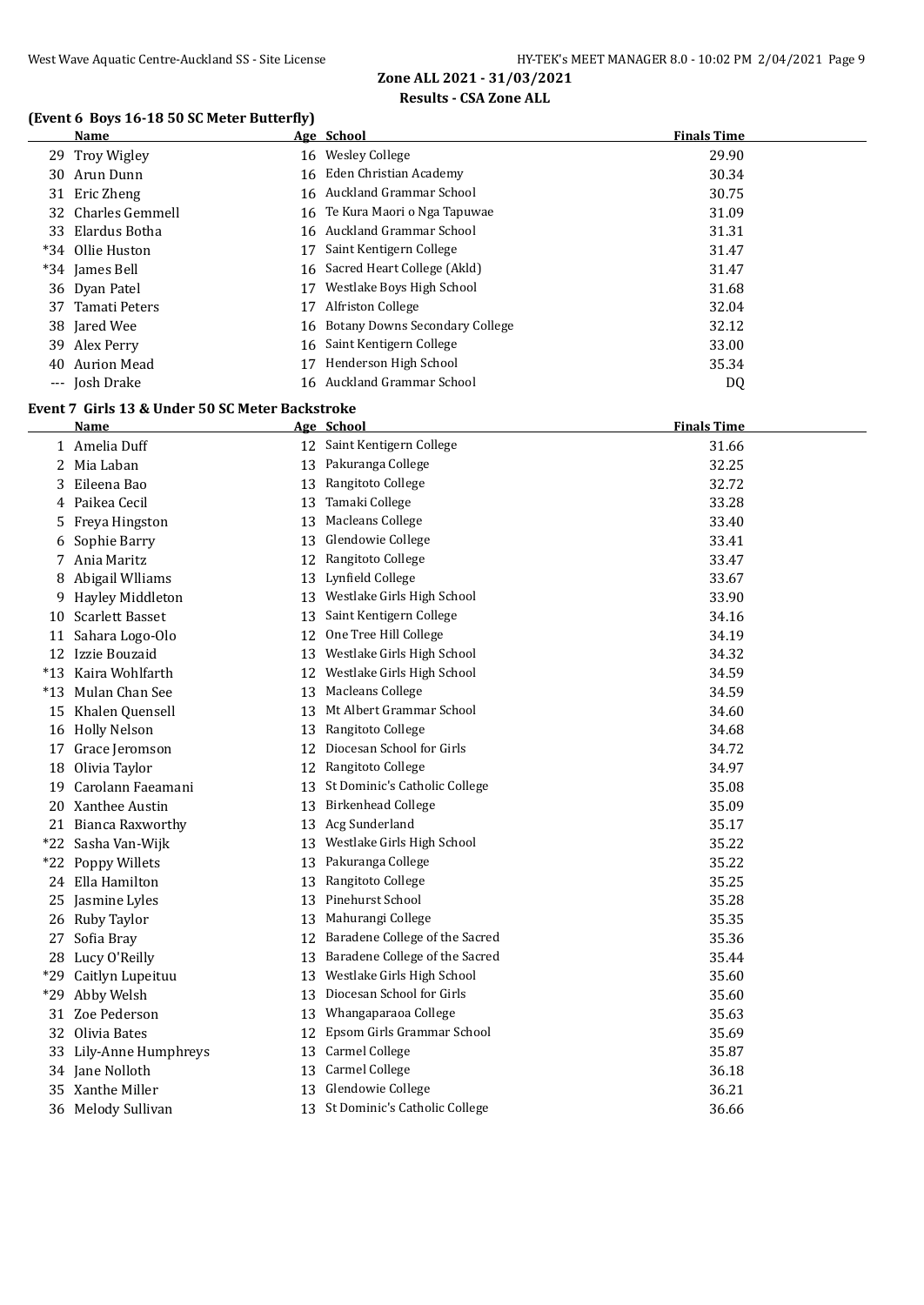## **(Event 7 Girls 13 & Under 50 SC Meter Backstroke)**

|     | Name                      |    | Age School                            | <b>Finals Time</b> |
|-----|---------------------------|----|---------------------------------------|--------------------|
| *37 | Mia Kelliher              |    | 13 St Cuthbert's College              | 36.75              |
| *37 | <b>Hayley Taylor</b>      |    | 13 Saint Kentigern College            | 36.75              |
| 39  | Amorita Nehoa             |    | 13 Epsom Girls Grammar School         | 36.88              |
| 40  | Daniella Van Delden       |    | 12 St Cuthbert's College              | 37.00              |
|     | 41 Rebecca Pitout         | 13 | Epsom Girls Grammar School            | 37.06              |
|     | 42 Nadine Park            |    | 13 Rangitoto College                  | 37.43              |
| 43  | Sia Okach                 |    | 13 Baradene College of the Sacred     | 37.69              |
|     | 44 Anna Maree Schonknecht |    | 13 Acg Sunderland                     | 37.79              |
|     | *45 Madi Clark            |    | 13 Diocesan School for Girls          | 37.81              |
|     | *45 Alexis Buissinne      |    | 12 Rangitoto College                  | 37.81              |
|     | 47 Paige Bohm             |    | 13 Orewa College                      | 37.88              |
|     | *48 Mai-Ling Reynolds     | 13 | <b>Botany Downs Secondary College</b> | 37.91              |
|     | *48 Neva Currie           |    | 13 Westlake Girls High School         | 37.91              |
|     | 50 Charlotte Harvey       |    | 13 Waitakere College                  | 37.98              |
|     | 51 Maisie Penman          |    | 13 Glendowie College                  | 38.00              |
|     | 52 Jessica Cochran        | 13 | Pukekohe High School                  | 38.16              |
|     | 53 Lucy Gilleece          | 13 | Diocesan School for Girls             | 38.25              |
|     | 54 Charlise Ruddell       |    | 13 Acg Strathallan College            | 38.40              |
| 55  | Ava Neems                 |    | 13 Sancta Maria College               | 38.41              |
|     | 56 Annika Bayer           | 13 | Mahurangi College                     | 38.59              |
|     | *57 Piper Lodge           |    | 13 Takapuna Grammar School            | 38.61              |
|     | *57 Phillipa Johns        |    | 13 Henderson High School              | 38.61              |
|     | 59 Lylah Sugarman         |    | 13 Pakuranga College                  | 38.69              |
|     | *60 Kezia Buissinne       |    | 12 Rangitoto College                  | 38.72              |
|     | *60 Jiani Shen            |    | 13 Kristin School                     | 38.72              |
|     | 62 Erin Veal              | 12 | Diocesan School for Girls             | 38.84              |
| 63  | Storm Barker              |    | 13 Kristin School                     | 38.96              |
|     | 64 Analiah Palmer         | 12 | Elim Christian College                | 38.97              |
| 65  | Resha Bedekar             |    | 13 Acg Sunderland                     | 39.01              |
|     | 66 Emma Cunningham        |    | 12 Waiuku College                     | 39.41              |
|     | 67 Scarlette Greig-Mckay  |    | 13 St Cuthbert's College              | 39.65              |
| 68  | Pakenham Amber            |    | 13 St Mary's College (Akld)           | 39.68              |
| 69  | Faye Dobson               | 12 | Mahurangi College                     | 39.88              |
|     | 70 Greer Batters          |    | 13 Pukekohe High School               | 40.00              |
|     | 71 Leigh Parkes           |    | 12 Botany Downs Secondary College     | 40.12              |
|     | 72 Katie Dunn             |    | 13 Tuakau College                     | 40.16              |
|     | 73 Emily Tanira           |    | 13 Destiny School                     | 40.38              |
|     | 74 Jenna Smit             | 13 | Elim Christian College                | 40.62              |
|     | 75 Katelyn Daniel         | 13 | Acg Strathallan College               | 40.67              |
|     | 76 Kyla Middleton         | 13 | Kaipara College                       | 41.56              |
| 77  | Minky Kim                 | 13 | Sancta Maria College                  | 41.72              |
| 78  | Maya Duckworth            | 12 | Kaipara College                       | 41.75              |
| 79  | Charlize Glanville        | 13 | St Mary's College (Akld)              | 41.83              |
| 80  | Anika Pihema              | 13 | Orewa College                         | 41.97              |
|     | 81 Amelia Croft           | 12 | St Mary's College (Akld)              | 42.29              |
|     | 82 Bailey Allan           | 12 | Pukekohe High School                  | 42.37              |
| 83  | Lucie Harrison            | 13 | Western Springs College               | 42.55              |
|     | 84 Cacee Forde            | 12 | Waiuku College                        | 42.66              |
|     | 85 Lara O'Halloran        | 12 | Rosehill College                      | 42.81              |
|     | 86 Wilson-Sims Madison    | 13 | St Mary's College (Akld)              | 42.82              |
|     | 87 Isabella Noakes        |    | 12 Western Springs College            | 42.95              |
|     | 88 Lola Rodger            |    | 13 St Mary's College (Akld)           | 43.32              |
|     |                           |    |                                       |                    |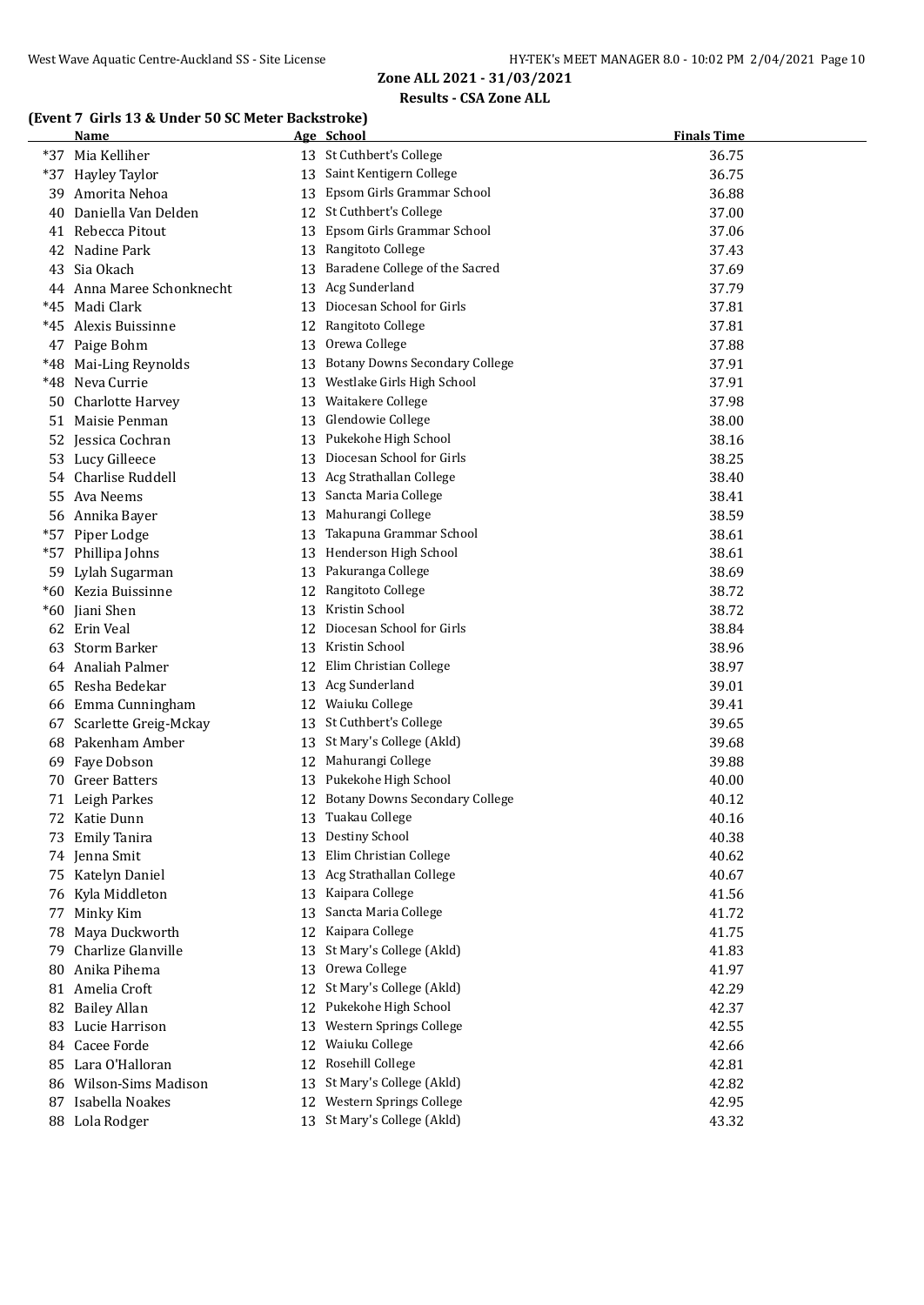## **(Event 7 Girls 13 & Under 50 SC Meter Backstroke)**

| Name                      | Age School                  | <b>Finals Time</b> |
|---------------------------|-----------------------------|--------------------|
| 89 Belle Szczepanski      | 13 St Mary's College (Akld) | 45.29              |
| 90 Mia Williams           | 13 St Mary's College (Akld) | 47.51              |
| --- Lakshmi Thilakeswaran | 12 Pakuranga College        | DQ                 |
| --- Nina Lyon             | 13 Rutherford College       | DQ                 |
| --- Caycee Porter         | 13 Acg Strathallan College  | D <sub>0</sub>     |

#### **Event 8 Boys 13 & Under 50 SC Meter Backstroke**

|    | <b>Name</b>           |    | Age School                            | <b>Finals Time</b> |
|----|-----------------------|----|---------------------------------------|--------------------|
|    | 1 Matthew Zheng       |    | 13 Westlake Boys High School          | 29.83              |
|    | 2 Mason Wang          |    | 13 Acg Sunderland                     | 30.03              |
| 3  | Liam Vogel            | 13 | Takapuna Grammar School               | 30.25              |
|    | 4 Mason King          | 13 | Orewa College                         | 30.28              |
| 5  | Isaac Gear            |    | 13 Green Bay High School              | 31.01              |
| 6  | <b>Ethan Stocks</b>   |    | 13 Mt Roskill Grammar School          | 31.12              |
| 7  | Jacob Story           |    | 13 Avondale College                   | 31.30              |
| 8  | Palepua Afoa          |    | 13 Mt Albert Grammar School           | 31.37              |
| 9  | Charlie Li            |    | 13 Acg Parnell College                | 31.87              |
| 10 | Joseph Shin           |    | 13 Westlake Boys High School          | 32.03              |
|    | 11 Lukas Holmes       |    | 13 Westlake Boys High School          | 32.25              |
|    | 12 Leo Flynn          |    | 12 Wentworth College                  | 32.56              |
|    | 13 Chichi Zhang       | 13 | <b>Macleans College</b>               | 32.72              |
|    | 14 Patrick Li         | 13 | Auckland Grammar School               | 32.75              |
|    | 15 Jonathan Swanepoel |    | 13 Kingsway School                    | 32.94              |
|    | 16 Jason Hua          |    | 13 Kristin School                     | 33.00              |
|    | 17 Daniel Kregting    |    | 13 Mt Roskill Grammar School          | 33.09              |
|    | 18 Oscar Bower        |    | 13 Auckland Grammar School            | 33.22              |
| 19 | Adash Roman           |    | 13 Waiuku College                     | 33.25              |
|    | 20 Ryan Burke         |    | 13 Rangitoto College                  | 33.37              |
|    | 21 Mahuta Gemmell     |    | 13 Te Kura Maori o Nga Tapuwae        | 33.59              |
|    | 22 Jihu Lee           | 13 | Rangitoto College                     | 33.68              |
|    | 23 Yeenok Zhang       |    | 12 Pinehurst School                   | 34.09              |
|    | 24 Josh O'Sullivan    | 13 | Rosmini College                       | 34.18              |
| 25 | Kaden Cossill         |    | 13 Auckland Grammar School            | 34.22              |
| 26 | Beau Nicholson        | 13 | <b>Botany Downs Secondary College</b> | 34.34              |
| 27 | Jonathan Ge           |    | 13 Auckland Grammar School            | 34.37              |
| 28 | <b>Bosco Ding</b>     | 13 | Acg Parnell College                   | 34.71              |
| 29 | Ryan MacKay           | 13 | Saint Kentigern College               | 34.75              |
| 30 | Liam France           | 13 | Western Springs College               | 34.90              |
| 31 | Jamie Cantell-Roberts |    | 13 Saint Kentigern College            | 35.00              |
|    | 32 Dominic Lock       |    | 13 Westlake Boys High School          | 35.06              |
| 33 | Joseph Zhang          |    | 13 Macleans College                   | 35.09              |
|    | 34 Jasper Stevenson   |    | 13 Western Springs College            | 35.16              |
|    | 35 Jordan Wyatt       |    | 12 Rangitoto College                  | 35.19              |
|    | 36 Fletcher Petrie    |    | 12 Mt Albert Grammar School           | 35.25              |
|    | 37 Theo Morse         |    | 13 Orewa College                      | 35.28              |
|    | 38 Neale Young        | 13 | Rosmini College                       | 35.53              |
| 39 | Mana Taufa            | 13 | Eden Christian Academy                | 35.78              |
| 40 | <b>Mason Stewart</b>  | 13 | Rosmini College                       | 35.81              |
|    | 41 Josh Bayes         | 13 | Rangitoto College                     | 35.84              |
|    | 42 Andrew Wang        | 13 | <b>Macleans College</b>               | 35.85              |
|    | 43 Luke Jackson       | 13 | Rosmini College                       | 35.93              |
|    | *44 Fergus Charlton   |    | 13 Mahurangi College                  | 36.03              |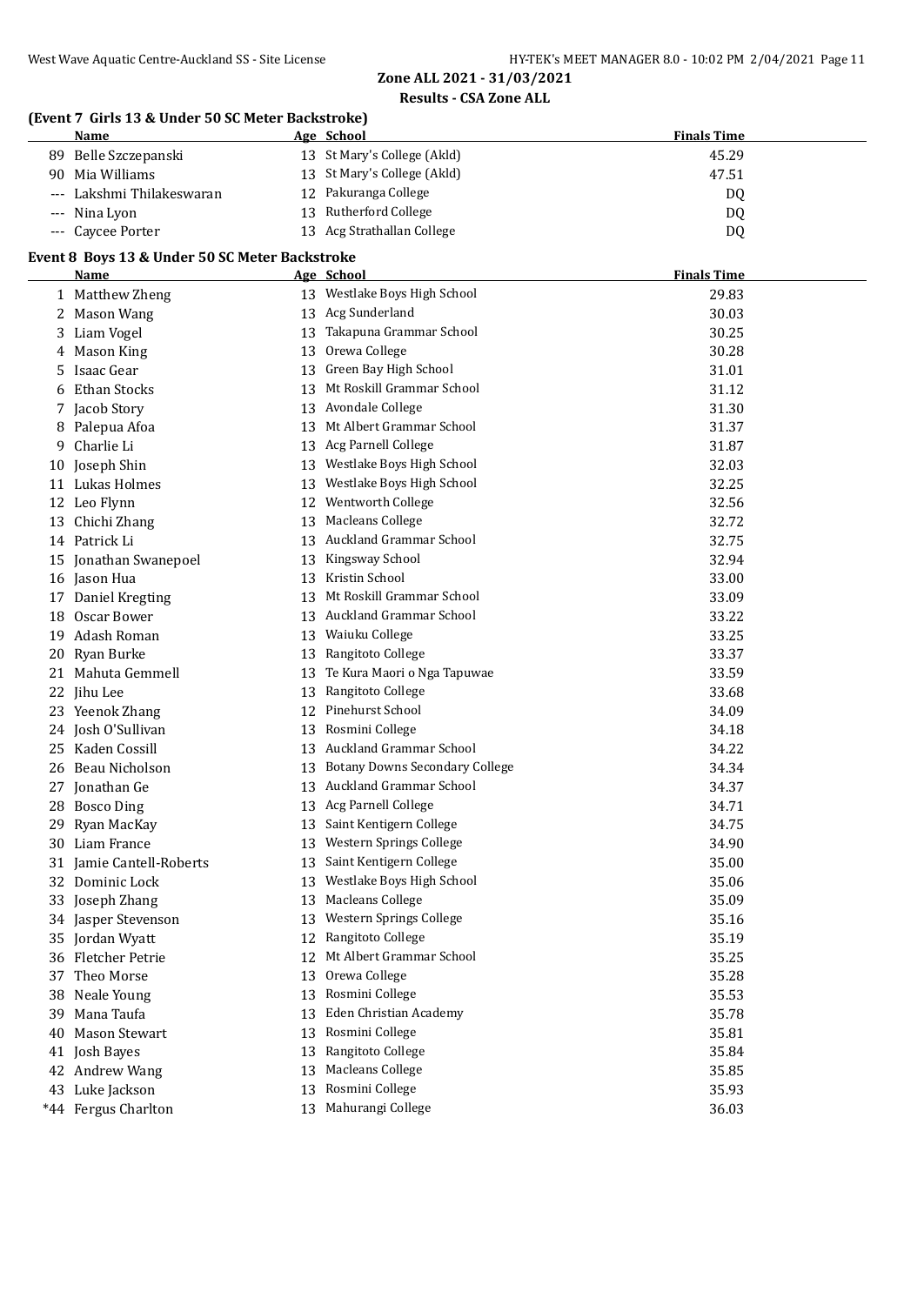## **(Event 8 Boys 13 & Under 50 SC Meter Backstroke)**

|     | <u>Name</u>                                |    | Age School                     | <b>Finals Time</b> |  |  |  |
|-----|--------------------------------------------|----|--------------------------------|--------------------|--|--|--|
|     | *44 Fraser Walker                          |    | 13 Glendowie College           | 36.03              |  |  |  |
|     | 46 Jack Handford                           |    | 13 Rosmini College             | 36.06              |  |  |  |
|     | 47 Hiro Tau                                |    | 12 Mt Albert Grammar School    | 36.09              |  |  |  |
|     | 48 Joshua Mathieson                        |    | 12 Tuakau College              | 36.19              |  |  |  |
|     | 49 Will Chen                               |    | 13 Saint Kentigern College     | 36.22              |  |  |  |
|     | 50 William Delamare                        |    | 13 Westlake Boys High School   | 36.44              |  |  |  |
|     | 51 Isaac Lee                               |    | 13 Rangitoto College           | 36.51              |  |  |  |
|     | 52 Luca Williams                           |    | 13 Auckland Grammar School     | 36.57              |  |  |  |
|     | 53 Owen Jin                                |    | 12 Macleans College            | 36.67              |  |  |  |
|     | 54 Alex Vlasvel-Monk                       |    | 13 Kaipara College             | 36.72              |  |  |  |
|     | 55 Mathew Mihaljevich                      |    | 13 Rosmini College             | 36.78              |  |  |  |
|     | 56 Angus Houghton                          |    | 13 Sacred Heart College (Akld) | 36.82              |  |  |  |
|     | 57 Ethan Choo                              |    | 13 Sancta Maria College        | 36.97              |  |  |  |
|     | 58 Khairul Fariz                           |    | 12 Macleans College            | 37.18              |  |  |  |
|     | 59 Julian Ling                             |    | 13 Pakuranga College           | 37.22              |  |  |  |
|     | 60 Jett Evans                              |    | 13 Sacred Heart College (Akld) | 37.25              |  |  |  |
|     | 61 Tom Kenny                               | 13 | Western Springs College        | 37.34              |  |  |  |
|     | 62 Natana Pokura                           |    | 13 Rosmini College             | 37.47              |  |  |  |
|     | 63 Toby Hewertson                          |    | 13 Mahurangi College           | 37.56              |  |  |  |
|     | 64 Vincent Prajogo                         |    | 13 Westlake Boys High School   | 37.72              |  |  |  |
|     | 65 Finn Orsbourn                           |    | 13 Mt Roskill Grammar School   | 38.00              |  |  |  |
|     | 66 Jamie Maunder                           |    | 13 Westlake Boys High School   | 38.08              |  |  |  |
|     | 67 Nicholas Strickland                     |    | 13 Pukekohe High School        | 38.68              |  |  |  |
|     | 68 Li Jack                                 | 13 | Macleans College               | 38.72              |  |  |  |
| 69. | Toroa Gardiner                             |    | 12 Orewa College               | 38.82              |  |  |  |
|     | 70 Nikko Kelly                             |    | 12 Acg Sunderland              | 39.22              |  |  |  |
|     | 71 Jacob Henderson                         |    | 13 Waiuku College              | 39.64              |  |  |  |
|     | 72 Brandon Li                              |    | 13 Westlake Boys High School   | 39.72              |  |  |  |
|     | 73 Lawrence Liu                            |    | 12 Westlake Boys High School   | 40.04              |  |  |  |
|     | 74 Hamish Thomson                          |    | 13 Mt Roskill Grammar School   | 40.34              |  |  |  |
|     | 75 Murdoch Phillips                        |    | 12 Mahurangi College           | 40.44              |  |  |  |
|     | 76 Il'ya Allen                             |    | 12 Orewa College               | 40.47              |  |  |  |
|     | 77 Christian Whippy                        |    | 13 Acg Strathallan College     | 40.63              |  |  |  |
|     | 78 Dylan Chapman                           |    | 12 Rutherford College          | 41.01              |  |  |  |
|     | 79 Taylor Greene                           |    | 13 Waiuku College              | 42.03              |  |  |  |
|     | 80 Joshua Carlyle                          |    | 13 Elim Christian College      | 42.22              |  |  |  |
|     | 81 Luke Burgess                            |    | 13 Kaipara College             | 42.63              |  |  |  |
|     | 82 Judd Brown                              |    | 13 Macleans College            | 42.69              |  |  |  |
|     | 83 Finn Schmitt O'Reilly                   |    | 13 Pukekohe Christian School   | 42.94              |  |  |  |
|     | 84 Flynn Jameson                           |    | 13 Acg Sunderland              | 43.24              |  |  |  |
|     | 85 Oskar Van De Westerlo                   |    | 12 Pukekohe High School        | 43.69              |  |  |  |
|     | 86 Cohen Robinson                          |    | 13 Pukekohe High School        | 44.03              |  |  |  |
|     | 87 Matthew Bertram                         |    | 13 Macleans College            | 45.28              |  |  |  |
| 88  | Nate Stephens                              |    | 13 Rosehill College            | 50.41              |  |  |  |
|     | Milan Liao                                 | 13 | Sacred Heart College (Akld)    | DQ                 |  |  |  |
|     | Charlie Russell                            |    | 13 Auckland Grammar School     | DQ                 |  |  |  |
|     | Henry Wilson                               |    | 13 Rosehill College            | DQ                 |  |  |  |
|     | --- Andrew Tussup                          |    | 13 Rosehill College            | DQ                 |  |  |  |
|     | Event 9 Girls 14-15 50 SC Meter Backstroke |    |                                |                    |  |  |  |
|     | Name                                       |    | Age School                     | <b>Finals Time</b> |  |  |  |
|     | 1 Gabrielle Doyle                          |    | 14 Rangitoto College           | 30.38              |  |  |  |
|     |                                            |    |                                |                    |  |  |  |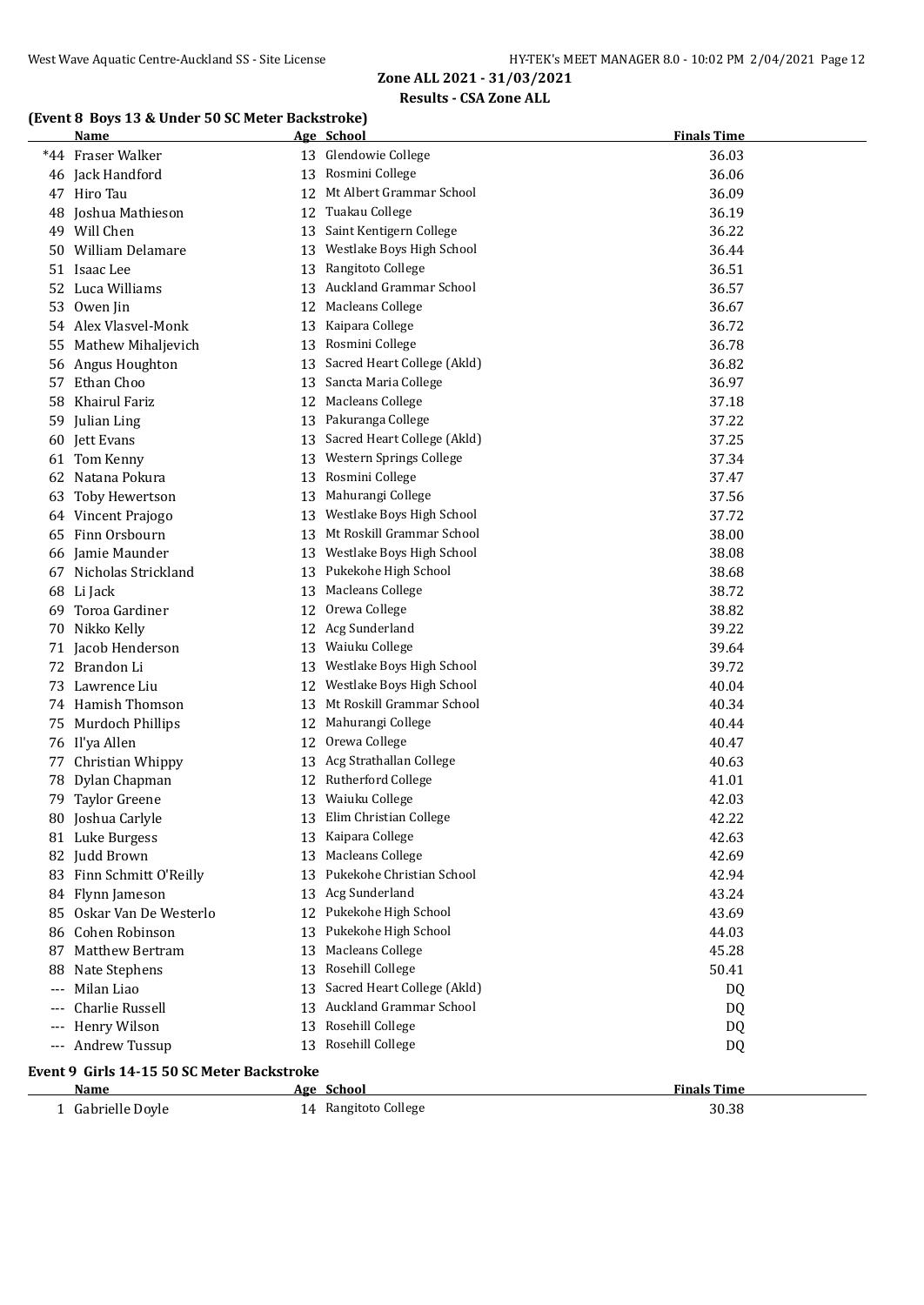#### **(Event 9 Girls 14-15 50 SC Meter Backstroke)**

|       | Name                       |    | Age School                        | <b>Finals Time</b> |
|-------|----------------------------|----|-----------------------------------|--------------------|
|       | 2 Tess Whineray            |    | 15 Western Springs College        | 30.74              |
|       | 3 Summer Osborne           |    | 15 Rangitoto College              | 30.78              |
|       | 4 Melissa Cowen            |    | 15 Rangitoto College              | 31.03              |
|       | 5 Amber George             | 15 | Mt Albert Grammar School          | 31.09              |
|       | 6 Danielle Asiata          |    | 14 Macleans College               | 31.35              |
|       | 7 Anneliese Judd           |    | 15 Green Bay High School          | 31.36              |
|       | 8 Isabelle Gibson          |    | 14 Baradene College of the Sacred | 31.53              |
| 9     | Olivia Peebles             |    | 15 Saint Kentigern College        | 31.68              |
|       | 10 Anna Lepua              |    | 15 St Mary's College (Akld)       | 32.04              |
|       | 11 Zoe Crawford            |    | 15 Westlake Girls High School     | 32.16              |
|       | 12 Amelia Bray             |    | 14 Baradene College of the Sacred | 32.19              |
|       | 13 Anna McGowan            |    | 15 Mt Albert Grammar School       | 32.38              |
|       | 14 Charlie Twose           |    | 15 Rangitoto College              | 32.42              |
|       | 15 Savannah-Eve Martin     |    | 14 Westlake Girls High School     | 32.65              |
|       | *16 Doyoun Kim             |    | 14 Westlake Girls High School     | 32.72              |
|       | *16 Eva Allan              |    | 15 Diocesan School for Girls      | 32.72              |
|       | 18 Leila Ibrahim           |    | 15 Diocesan School for Girls      | 33.05              |
|       | 19 Alexandra Campion       |    | 14 Saint Kentigern College        | 33.09              |
|       | 20 Kendall Oliver          |    | 15 Pakuranga College              | 33.12              |
|       | 21 Lanihei Connolly        |    | 15 Baradene College of the Sacred | 33.31              |
|       | 22 Kate Wheeler            |    | 14 Pukekohe High School           | 33.37              |
|       | 23 Caitlin Cooke           |    | 14 Rangitoto College              | 33.44              |
|       | 24 Holly Dunn              |    | 14 St Cuthbert's College          | 33.47              |
| 25.   | Charlotte Steele           |    | 14 Macleans College               | 33.91              |
| 26    | Ella Crowe                 |    | 15 Pakuranga College              | 34.03              |
|       | 27 Olivia Sweetman         | 15 | Saint Kentigern College           | 34.06              |
| $*28$ | Eloise Raper               |    | 14 Kristin School                 | 34.09              |
| $*28$ | Arabella Duncan            | 14 | Diocesan School for Girls         | 34.09              |
|       | 30 Willow Phillips         |    | 15 Pukekohe High School           | 34.12              |
|       | 31 Manutaeao Fa'alogo-Lilo |    | 15 St Mary's College (Akld)       | 34.14              |
|       | 32 Carolyn Yu              |    | 14 Epsom Girls Grammar School     | 34.18              |
|       | 33 Elizabeth Brennan       |    | 14 Carmel College                 | 34.28              |
|       | 34 Hannah Piper            |    | 14 St Cuthbert's College          | 34.31              |
|       | 35 Emma Wallace            |    | 15 Baradene College of the Sacred | 34.50              |
|       | 36 Isla Petherbridge       |    | 14 Baradene College of the Sacred | 34.69              |
|       | 37 Mia Stanley-Hunt        |    | 14 Westlake Girls High School     | 34.75              |
|       | 38 Ava Bravenboer          |    | 15 Mahurangi College              | 34.78              |
|       | 39 Jacqueline Jiang        |    | 15 Kingsway School                | 34.94              |
|       | *40 Alex Winn              |    | 14 Mt Roskill Grammar School      | 35.10              |
|       | *40 Danielle Curlett       |    | 15 Botany Downs Secondary College | 35.10              |
|       | 42 Sunnie Yan              | 15 | Epsom Girls Grammar School        | 35.13              |
| 43    | Bella Van Kan              |    | 14 Waitakere College              | 35.14              |
|       | 44 Bella Houghton          |    | 15 Mt Albert Grammar School       | 35.15              |
| 45    | <b>Courtney Matthews</b>   | 15 | One Tree Hill College             | 35.21              |
|       | 46 Abby Davidson           | 15 | Epsom Girls Grammar School        | 35.22              |
|       | 47 Peta Clark              |    | 15 Diocesan School for Girls      | 35.24              |
|       | 48 Lucy Gleeson            |    | 14 Baradene College of the Sacred | 35.40              |
|       | 49 Julia Kim               | 14 | Westlake Girls High School        | 35.50              |
|       | 50 Olivia Stairmand        |    | 15 Avondale College               | 35.61              |
|       | 51 Calee Dally             |    | 14 Waiuku College                 | 35.75              |
|       | 52 Mia Elsmore             |    | 15 St Mary's College (Akld)       | 35.80              |
|       | 53 Keira Conboy            |    | 15 Rangitoto College              | 35.81              |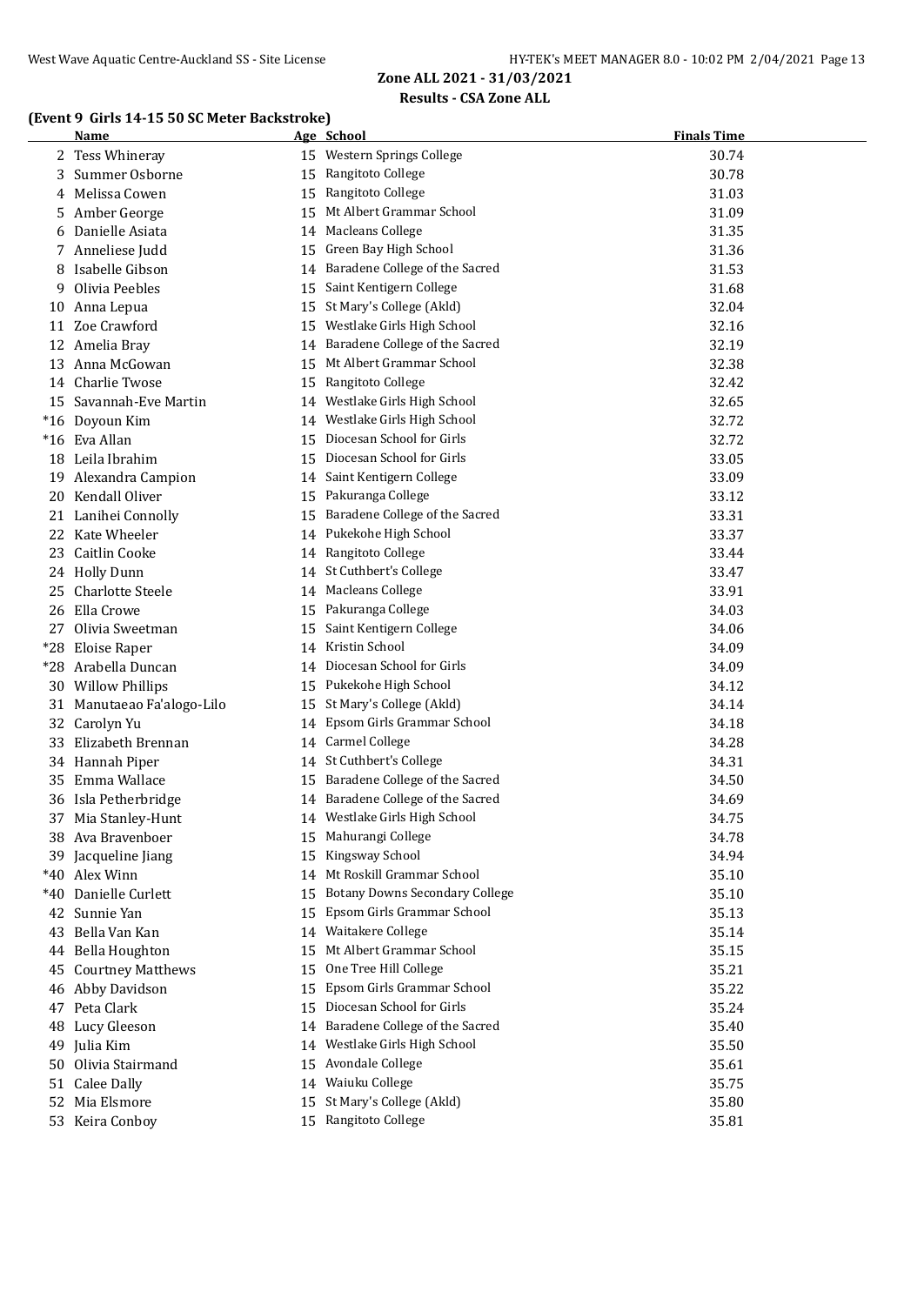## **(Event 9 Girls 14-15 50 SC Meter Backstroke)**

|    | Name                   |    | Age School                        | <b>Finals Time</b> |
|----|------------------------|----|-----------------------------------|--------------------|
|    | 54 Jodie Nash          |    | 14 Takapuna Grammar School        | 35.82              |
|    | 55 Tyler Chapman       | 15 | Pukekohe High School              | 35.91              |
| 56 | Tyler McNaughten       |    | 14 Pukekohe High School           | 36.09              |
|    | 57 Armani Tohaia       |    | 14 Pukekohe High School           | 36.16              |
| 58 | Georgia Brackebush     | 14 | Westlake Girls High School        | 36.31              |
| 59 | Athena Chen            | 14 | Glendowie College                 | 36.50              |
| 60 | Isabella Bolton        | 14 | St Mary's College (Akld)          | 36.54              |
| 61 | Kaia Swiggs            |    | 14 Northcote College              | 36.62              |
|    | 62 Hereata Crosswell   |    | 14 Western Springs College        | 36.67              |
|    | 63 Sasha Nichol        |    | 14 Acg Strathallan College        | 36.68              |
|    | 64 Sofia Kelliher      |    | 15 St Cuthbert's College          | 36.69              |
| 65 | Caitlyn Gljestad       |    | 15 St Cuthbert's College          | 36.71              |
|    | 66 Lou Lou Penman      |    | 14 Glendowie College              | 36.87              |
|    | 67 Noor Lovatt         |    | 15 Diocesan School for Girls      | 36.97              |
| 68 | Michaela Botha         |    | 14 Botany Downs Secondary College | 37.34              |
| 69 | Fiona Yang             |    | 14 Westlake Girls High School     | 37.38              |
| 70 | Sylvia Leo             |    | 14 St Mary's College (Akld)       | 37.41              |
|    | 71 Matilda Christy     |    | 14 Albany Junior High School      | 37.44              |
|    | *72 Lily McGivern      |    | 14 Carmel College                 | 37.47              |
|    | *72 Pepa Valter        | 15 | Eden Christian Academy            | 37.47              |
|    | 74 Michaela Fuatimau   | 15 | St Mary's College (Akld)          | 37.51              |
| 75 | Sweetpea Young         | 14 | Northcote College                 | 37.53              |
|    | 76 Drew McKenzie       | 14 | Pukekohe High School              | 37.59              |
|    | 77 Pakenham Ariel      | 15 | St Mary's College (Akld)          | 37.76              |
| 78 | Elisa Joint-Rotondo    | 14 | St Mary's College (Akld)          | 37.82              |
| 79 | Molly Rodger           |    | 15 St Mary's College (Akld)       | 37.94              |
| 80 | Miriama Iversen        |    | 14 Mahurangi College              | 38.09              |
| 81 | Meg Shuker             | 15 | Rosehill College                  | 38.41              |
| 82 | Taylor O'Reilly        |    | 14 Carmel College                 | 38.53              |
| 83 | Taisha Tanira          |    | 15 Destiny School                 | 38.97              |
|    | 84 Mia Rayner          | 15 | Macleans College                  | 39.50              |
|    | 85 Bethany Faresa      |    | 14 Avondale College               | 39.73              |
|    | 86 Nadia Mistry        |    | 14 Pakuranga College              | 40.40              |
| 87 | Astrid Kyle            | 15 | Mt Roskill Grammar School         | 41.48              |
| 88 | Briar Roden            | 14 | Waiuku College                    | 42.10              |
| 89 | <b>Hayley Claridge</b> |    | 14 Tuakau College                 | 42.97              |
| 90 | <b>Billie Sherring</b> |    | 14 Henderson High School          | 45.67              |
|    | --- Izarah Mead        |    | 14 Henderson High School          | D <sub>Q</sub>     |

#### **Event 10 Boys 14-15 50 SC Meter Backstroke**

| <b>Name</b>          | Age School                     | <b>Finals Time</b> |
|----------------------|--------------------------------|--------------------|
| 1 Hunter Dobson      | 15 Mt Albert Grammar School    | 28.59              |
| 2 Ryan Peck          | 15 Sacred Heart College (Akld) | 28.84              |
| 3 Jacob Laurence     | 15 Avondale College            | 28.85              |
| 4 Tito Tipi          | 15 Mt Albert Grammar School    | 29.09              |
| 5 Jasper Cornish     | 14 Orewa College               | 29.28              |
| 6 James Crosbie      | 14 Saint Kentigern College     | 29.47              |
| 7 Brandon Holder     | 14 Westlake Boys High School   | 30.03              |
| 8 Thomas Hunter      | 14 Auckland Grammar School     | 30.05              |
| 9 Victor Balgaradean | 15 Auckland Grammar School     | 30.09              |
| 10 Jackson Kennard   | 15 Auckland Grammar School     | 30.15              |
| Harrison Klouwens    | 14 Auckland Grammar School     | 30.19              |
|                      |                                |                    |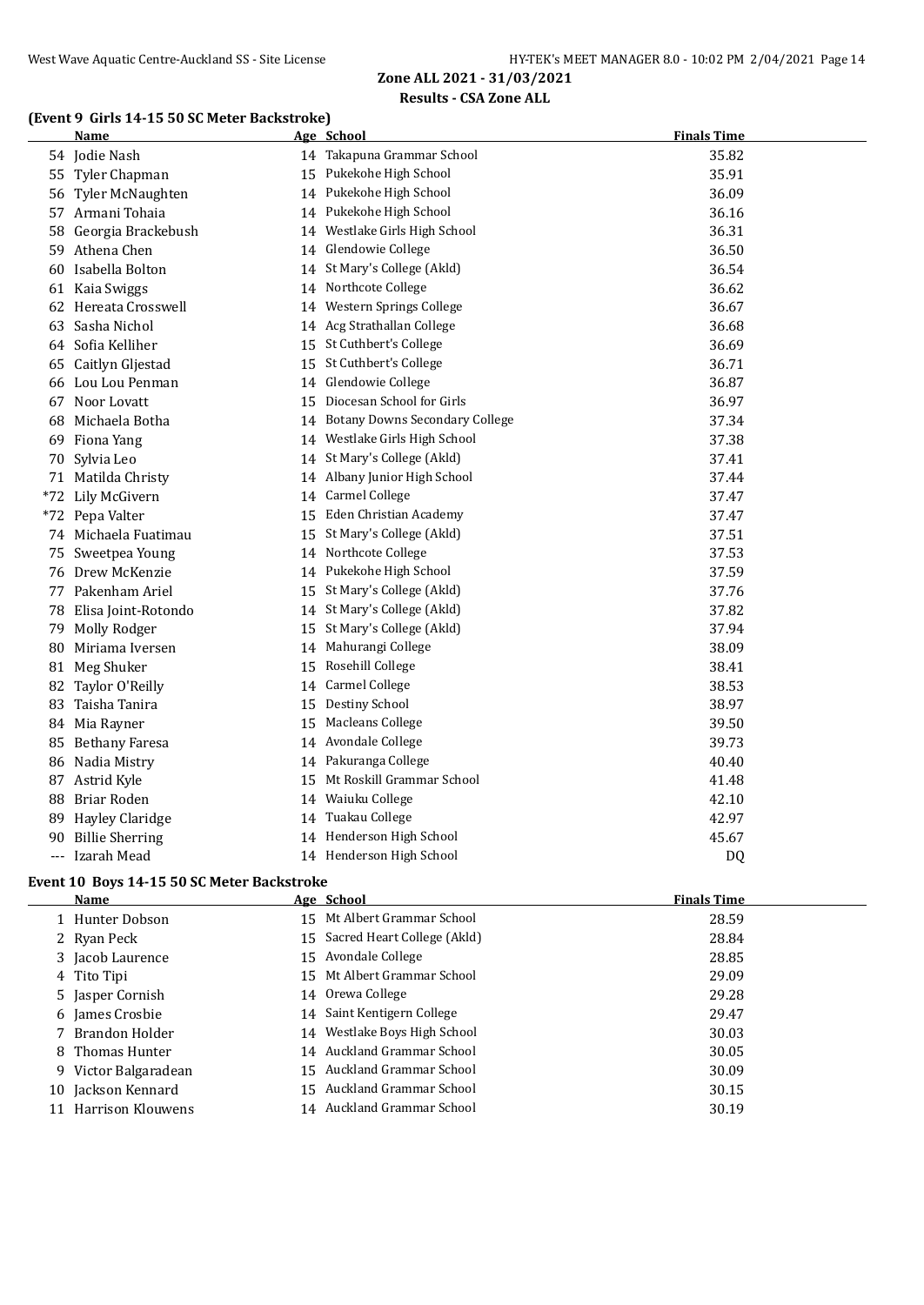#### **(Event 10 Boys 14-15 50 SC Meter Backstroke)**

|    | Name                   |    | Age School                            | <b>Finals Time</b> |
|----|------------------------|----|---------------------------------------|--------------------|
|    | 12 Connor Lock         |    | 15 Selwyn College                     | 30.28              |
|    | 13 Ryan Tomov          |    | 15 Northcote College                  | 30.31              |
|    | 14 Sam Kenny           |    | 15 Western Springs College            | 30.48              |
|    | *15 Hugo Batchelor     |    | 15 King's College                     | 30.50              |
|    | *15 Luke Hair          |    | 15 Auckland Grammar School            | 30.50              |
|    | 17 Bronson Chungson    |    | 15 Sacred Heart College (Akld)        | 30.59              |
|    | 18 Quintin Wong        |    | 15 Sancta Maria College               | 30.68              |
|    | 19 Tobias Jackson      |    | 15 Rosmini College                    | 30.72              |
|    | 20 Kevin Zhang         |    | 14 Lynfield College                   | 30.79              |
|    | 21 Kailen Brackebush   |    | 15 Westlake Boys High School          | 30.90              |
|    | 22 Caleb Wyatt         |    | 15 Rangitoto College                  | 31.03              |
|    | 23 Ignat Kechin        |    | 14 Westlake Boys High School          | 31.09              |
|    | *24 Daniel Cieplinski  |    | 15 Macleans College                   | 31.50              |
|    | *24 Luke O'Connor      |    | 14 Acg Strathallan College            | 31.50              |
|    | 26 Alexander Wilson    |    | 15 Westlake Boys High School          | 31.91              |
|    | *27 Luke Gibson        |    | 14 Auckland Grammar School            | 32.22              |
|    | *27 Larn Hamblyn-Ough  |    | 15 Westlake Boys High School          | 32.22              |
|    | 29 James Zhang         |    | 15 Kristin School                     | 32.30              |
|    | 30 Clayton Fell        |    | 14 Green Bay High School              | 32.32              |
|    | 31 Allan Dong          |    | 14 Macleans College                   | 32.35              |
|    | 32 Dominic Wharepouri  |    | 14 Northcote College                  | 32.38              |
|    | 33 Ryan Elliot         |    | 14 Pukekohe High School               | 32.50              |
|    | 34 Joe Kuwano          |    | 14 Mahurangi College                  | 32.62              |
|    | 35 Leon Duke           | 15 | Pukekohe High School                  | 32.65              |
|    | 36 Charles Heathcote   |    | 14 Westlake Boys High School          | 33.05              |
|    | 37 Fletcher Hilton     |    | 15 Sacred Heart College (Akld)        | 33.10              |
| 38 | Tobias Beaumont        |    | 15 Western Springs College            | 33.12              |
| 39 | Cooper Murrie          |    | 14 Whangaparaoa College               | 33.13              |
|    | 40 Kyle Chen           |    | 15 Macleans College                   | 33.15              |
|    | 41 Raymond Wang        |    | 14 Macleans College                   | 33.38              |
|    | 42 Benson Li           |    | 14 Westlake Boys High School          | 33.42              |
|    | 43 Jayden Waters-Dawes |    | 14 Papatoetoe High School             | 33.47              |
|    | 44 Cohen Freeman       |    | 14 St Peter's College (Akld)          | 33.53              |
|    | 45 Bradyn Yacyshen     |    | 14 Westlake Boys High School          | 33.57              |
|    | *46 Oliver Barlow      |    | 14 Macleans College                   | 33.59              |
|    | *46 Kullen Montgomery  |    | 15 Tuakau College                     | 33.59              |
|    | 48 Henry Mulholland    |    | 14 St Peter's College (Akld)          | 33.63              |
|    | 49 Jett Curteis        |    | 15 Westlake Boys High School          | 33.72              |
|    | 50 Nathan Wong         | 15 | <b>Botany Downs Secondary College</b> | 33.75              |
|    | 51 Nino Schiltknecht   | 15 | Westlake Boys High School             | 33.82              |
|    | 52 Alain Talagtag      | 14 | Sancta Maria College                  | 34.00              |
|    | 53 Koen Dettling       | 14 | Western Springs College               | 34.03              |
|    | 54 Andre Chan          | 14 | Mt Roskill Grammar School             | 34.09              |
|    | 55 Aaron Skipper       | 15 | Mahurangi College                     | 34.10              |
|    | 56 Kale Farquharson    | 15 | Saint Kentigern College               | 34.22              |
|    | 57 Randal Li           |    | 14 Kristin School                     | 34.35              |
| 58 | Jack Forsman           | 14 | Westlake Boys High School             | 34.37              |
| 59 | <b>Finlay Walker</b>   | 15 | Glendowie College                     | 34.38              |
| 60 | Nathan Hannah          | 14 | Sacred Heart College (Akld)           | 34.41              |
|    | 61 Ian Park            | 15 | Westlake Boys High School             | 34.53              |
|    | 62 Max Ly              | 14 | Glendowie College                     | 34.56              |
|    | *63 Paraone Ratima     |    | 14 Kaipara College                    | 34.59              |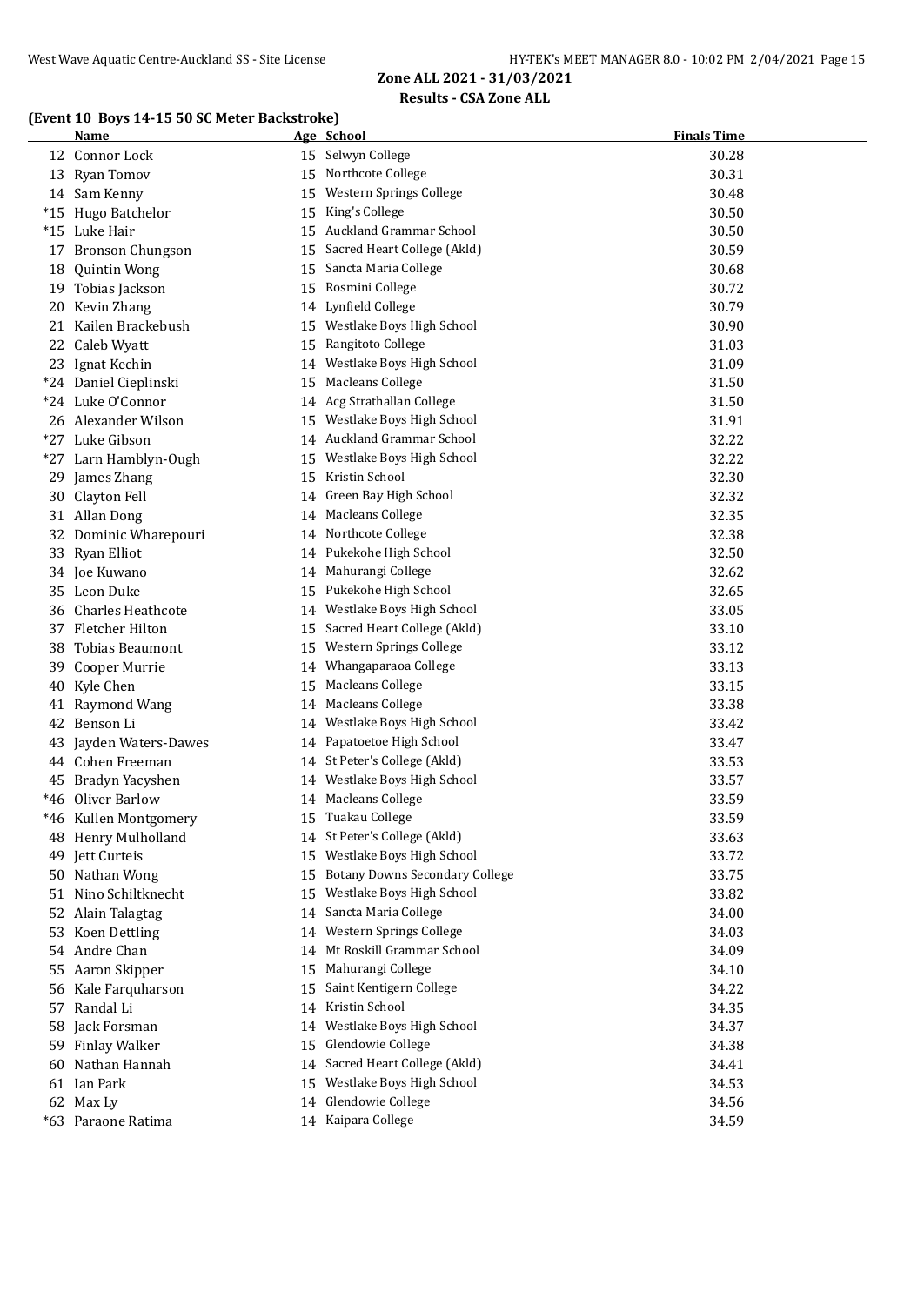## **(Event 10 Boys 14-15 50 SC Meter Backstroke)**

|       | <b>Name</b>             |    | Age School                     | <b>Finals Time</b> |  |
|-------|-------------------------|----|--------------------------------|--------------------|--|
|       | *63 Ryan Dukeson        |    | 15 Macleans College            | 34.59              |  |
|       | 65 Armand Spencer       |    | 14 Sacred Heart College (Akld) | 34.61              |  |
| 66    | Saniru Hewa             |    | 15 Mt Roskill Grammar School   | 34.72              |  |
| 67    | <b>Tyler Adams</b>      |    | 15 Pukekohe High School        | 34.75              |  |
|       | 68 Arthur Makarov-Paton | 14 | Westlake Boys High School      | 34.90              |  |
| 69    | Ethan McKolskey         |    | 14 Rosmini College             | 34.93              |  |
| 70    | William Shaw            |    | 14 Green Bay High School       | 35.14              |  |
|       | 71 David Wright         |    | 14 Pukekohe High School        | 35.59              |  |
| 72    | Sebastian Chevalier     |    | 14 Sacred Heart College (Akld) | 35.72              |  |
|       | *73 Lucas Forbes        |    | 14 Westlake Boys High School   | 35.90              |  |
|       | *73 Luca Manning-Harris | 15 | Wentworth College              | 35.90              |  |
|       | 75 Zakariyya Rachmadi   |    | 14 Westlake Boys High School   | 36.13              |  |
|       | 76 Jack Bush            | 14 | Westlake Boys High School      | 36.25              |  |
| 77    | Cooper Clague           | 14 | Westlake Boys High School      | 36.85              |  |
|       | 78 Max Brears           |    | 14 Mt Albert Grammar School    | 37.03              |  |
|       | 79 Jack Sedcole'        |    | 15 Acg Sunderland              | 37.39              |  |
| 80    | Ruan Buitendach         |    | 14 Pakuranga College           | 37.46              |  |
|       | 81 Nicholas Cowen       |    | 14 Rangitoto College           | 37.50              |  |
|       | 82 Ryder Heath          |    | 14 Rosmini College             | 37.85              |  |
|       | 83 Jessley Yee          | 15 | St Peter's College (Akld)      | 38.20              |  |
|       | 84 Jinitha Hewa         |    | 14 Mt Roskill Grammar School   | 38.43              |  |
|       | 85 Connor Walker        | 15 | Waitakere College              | 38.48              |  |
|       | 86 Pita Vaisagote       |    | 14 Henderson High School       | 38.49              |  |
|       | 87 Kaiden Van Kan       | 14 | Waitakere College              | 38.57              |  |
| 88    | Oscar Greenwood         | 15 | Kristin School                 | 38.69              |  |
| 89    | George Berry            | 14 | Westlake Boys High School      | 39.19              |  |
| 90    | Joshua Godinet          |    | 14 St Peter's College (Akld)   | 40.00              |  |
|       | 91 Cedric Siriwardana   |    | 15 Acg Sunderland              | 42.45              |  |
| 92    | Rhys Johnstone          |    | 14 Acg Strathallan College     | 43.66              |  |
| $---$ | <b>Isaac Porter</b>     |    | 14 Rosmini College             | DQ                 |  |
|       | Jacob Hastings          |    | 14 Northcote College           | DQ                 |  |
| $---$ | William Koo             |    | 14 Pakuranga College           | D <sub>Q</sub>     |  |

# **Event 11 Girls 16-18 50 SC Meter Backstroke**

|    | Name                      |    | Age School                    | <b>Finals Time</b> |
|----|---------------------------|----|-------------------------------|--------------------|
|    | 1 Jesse Welsh             |    | 16 Diocesan School for Girls  | 31.37              |
|    | 2 Mackenzie Brears        | 17 | Epsom Girls Grammar School    | 31.94              |
|    | 3 Edie Ancell             |    | 16 Mt Albert Grammar School   | 32.25              |
|    | 4 Rae Kwan                | 17 | Epsom Girls Grammar School    | 32.30              |
| 5. | Alice Williams            |    | 16 Epsom Girls Grammar School | 32.59              |
| 6  | Mika Hurbuns              |    | 16 Rangitoto College          | 33.03              |
|    | Aimee Crosbie             | 16 | Diocesan School for Girls     | 33.06              |
|    | 8 Sophie Shorter-Robinson | 17 | Diocesan School for Girls     | 33.11              |
| 9  | Isabella Campion          |    | 16 Saint Kentigern College    | 33.12              |
| 10 | Mea Van Rooven            |    | 16 Acg Parnell College        | 33.15              |
| 11 | Morgan Ridderhof          |    | 16 Northcote College          | 33.28              |
|    | 12 Skyla MacDonald        |    | 16 Macleans College           | 33.43              |
| 13 | Isla Marsh                |    | 16 Mt Albert Grammar School   | 33.69              |
|    | 14 Lara Grozev            |    | 16 Mt Albert Grammar School   | 33.87              |
|    | 15 Kaiya Brown            | 16 | Marist College                | 33.91              |
|    | 16 Isabella Halili        | 16 | Westlake Girls High School    | 34.00              |
|    | Chantal Rapley            | 16 | Rangitoto College             | 34.13              |
|    |                           |    |                               |                    |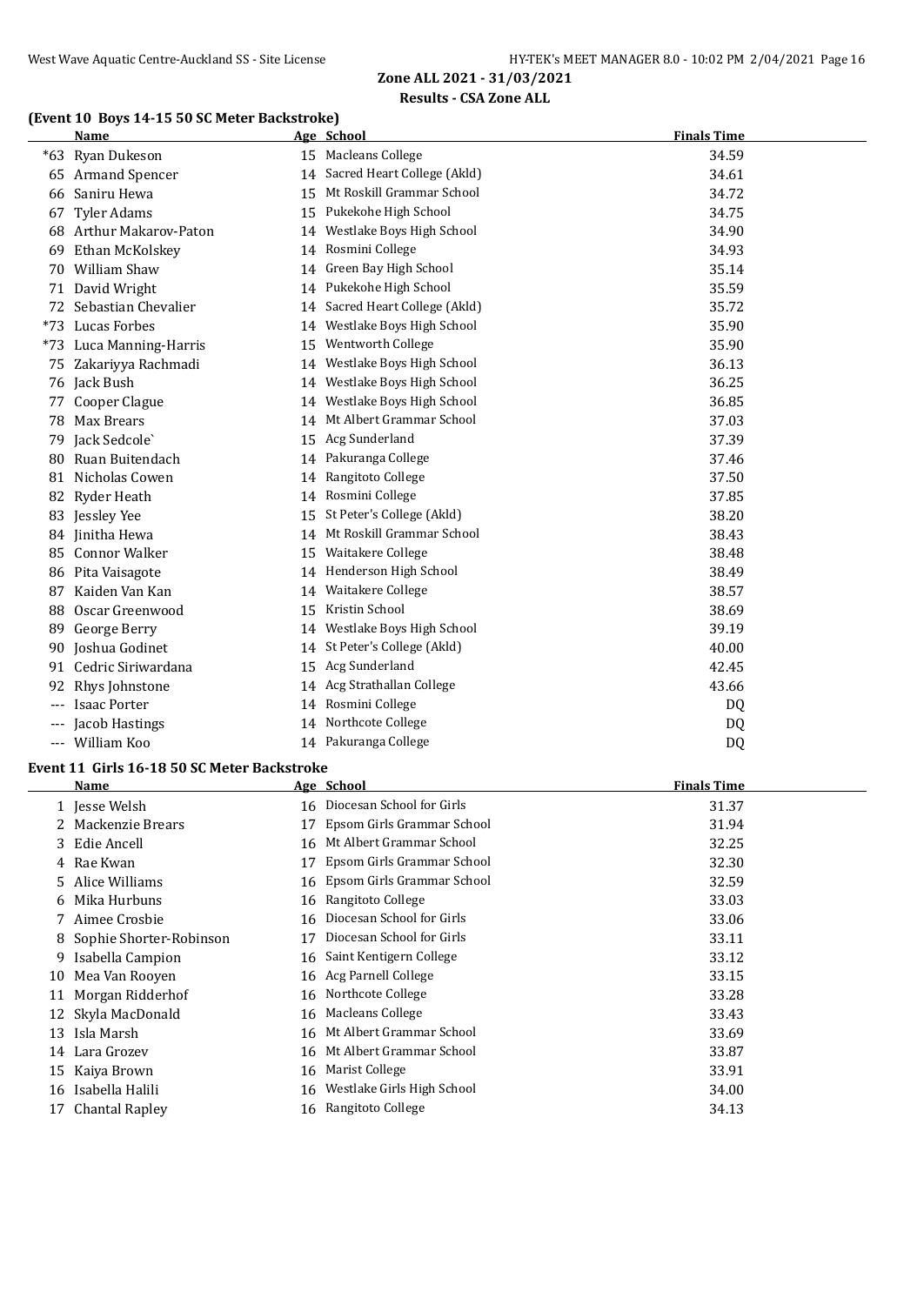## **(Event 11 Girls 16-18 50 SC Meter Backstroke)**

|          | Name                     |    | Age School                    | <b>Finals Time</b> |
|----------|--------------------------|----|-------------------------------|--------------------|
|          | 18 Hannah Turner         |    | 16 Orewa College              | 34.28              |
| 19       | Natalie Hull             | 17 | Diocesan School for Girls     | 34.31              |
| 20       | Rebecca Wilkins          | 16 | Kristin School                | 34.72              |
|          | 21 Jessie Dai            |    | 16 Acg Strathallan College    | 34.75              |
|          | 22 Charlotte Barry-Walsh |    | 16 Northcote College          | 35.25              |
|          | 23 Zara Wilson           |    | 16 Westlake Girls High School | 35.35              |
|          | 24 Mena Ren-Fritzke      |    | 16 Mt Albert Grammar School   | 35.81              |
|          | 25 Jasmine Zhang         |    | 16 Saint Kentigern College    | 35.82              |
|          | 26 Daria Barbina         |    | 16 Northcote College          | 36.15              |
|          | 27 Nauatea Crosswell     |    | 16 Western Springs College    | 38.34              |
|          | *28 Georgia Shivnan      |    | 16 Kaipara College            | 39.94              |
|          | *28 Fili Fono            | 16 | Wesley College                | 39.94              |
| 30       | Danielle Chen            | 17 | Macleans College              | 40.88              |
| $---$    | Marissa Ogilvie          |    | 16 Rutherford College         | DQ                 |
| $\cdots$ | Dasha Ruzich             |    | 16 Wentworth College          | DQ                 |

#### **Event 12 Boys 16-18 50 SC Meter Backstroke**

|    | Name                |    | Age School                            | <b>Finals Time</b> |
|----|---------------------|----|---------------------------------------|--------------------|
|    | 1 Cameron Gray      |    | 17 Westlake Boys High School          | 26.32              |
|    | 2 Cooper Morely     | 17 | Rangitoto College                     | 26.81              |
| 3  | Thomas Murray       |    | 16 Mt Albert Grammar School           | 28.00              |
|    | 4 Gustav Campher    |    | 16 Rangitoto College                  | 28.13              |
| 5. | Quin Walden         | 16 | Mt Albert Grammar School              | 28.62              |
|    | 6 Harrison Cooke    |    | 16 Rangitoto College                  | 29.19              |
|    | 7 Jourdan Klink     | 17 | <b>Auckland Grammar School</b>        | 29.75              |
|    | 8 Bowen Crawford    |    | 16 Mt Albert Grammar School           | 30.03              |
| 9  | Tony Tua-Tagaloa    |    | 16 Mt Albert Grammar School           | 30.25              |
|    | 10 Dieter Buissinne | 17 | Rangitoto College                     | 30.31              |
|    | *11 Sam Don         | 17 | King's College                        | 30.41              |
|    | *11 James Donovan   | 16 | Kingsway School                       | 30.41              |
|    | 13 Oliver Avis      | 16 | Saint Kentigern College               | 30.60              |
|    | 14 William Waters   | 16 | Sacred Heart College (Akld)           | 30.81              |
| 15 | Michael Han         | 16 | Pakuranga College                     | 30.84              |
| 16 | Cameron Gilmore     | 16 | Rangitoto College                     | 31.00              |
|    | 17 Lucas Hannah     | 17 | Sacred Heart College (Akld)           | 31.06              |
|    | 18 Jack Kelly       | 17 | Macleans College                      | 31.50              |
|    | 19 Justin Hemara    | 17 | Mt Albert Grammar School              | 31.75              |
|    | 20 Shaun Karena     |    | 16 Henderson High School              | 31.92              |
|    | 21 Carwin Li        |    | 16 Mt Albert Grammar School           | 32.34              |
|    | *22 Matthew Loh     |    | 16 Macleans College                   | 32.75              |
|    | *22 Alex Perry      |    | 16 Saint Kentigern College            | 32.75              |
|    | 24 Jared Wee        | 16 | <b>Botany Downs Secondary College</b> | 33.34              |
|    | 25 Johnson Li       | 16 | King's College                        | 33.40              |
|    | *26 Tamati Peters   | 17 | <b>Alfriston College</b>              | 33.53              |
|    | *26 Arun Dunn       | 16 | Eden Christian Academy                | 33.53              |
|    | 28 Gordon Mei       |    | 16 Macleans College                   | 33.56              |
|    | 29 James Bell       | 16 | Sacred Heart College (Akld)           | 34.12              |
|    | 30 Cameron Croft    | 16 | St Peter's College (Akld)             | 34.41              |
| 31 | Charles Gemmell     | 16 | Te Kura Maori o Nga Tapuwae           | 34.54              |
|    | 32 Oscar MacKenzie  | 17 | Mt Roskill Grammar School             | 34.80              |
|    | 33 Dyan Patel       | 17 | Westlake Boys High School             | 34.94              |
|    | 34 Allen Shen       | 17 | Takapuna Grammar School               | 35.38              |
|    |                     |    |                                       |                    |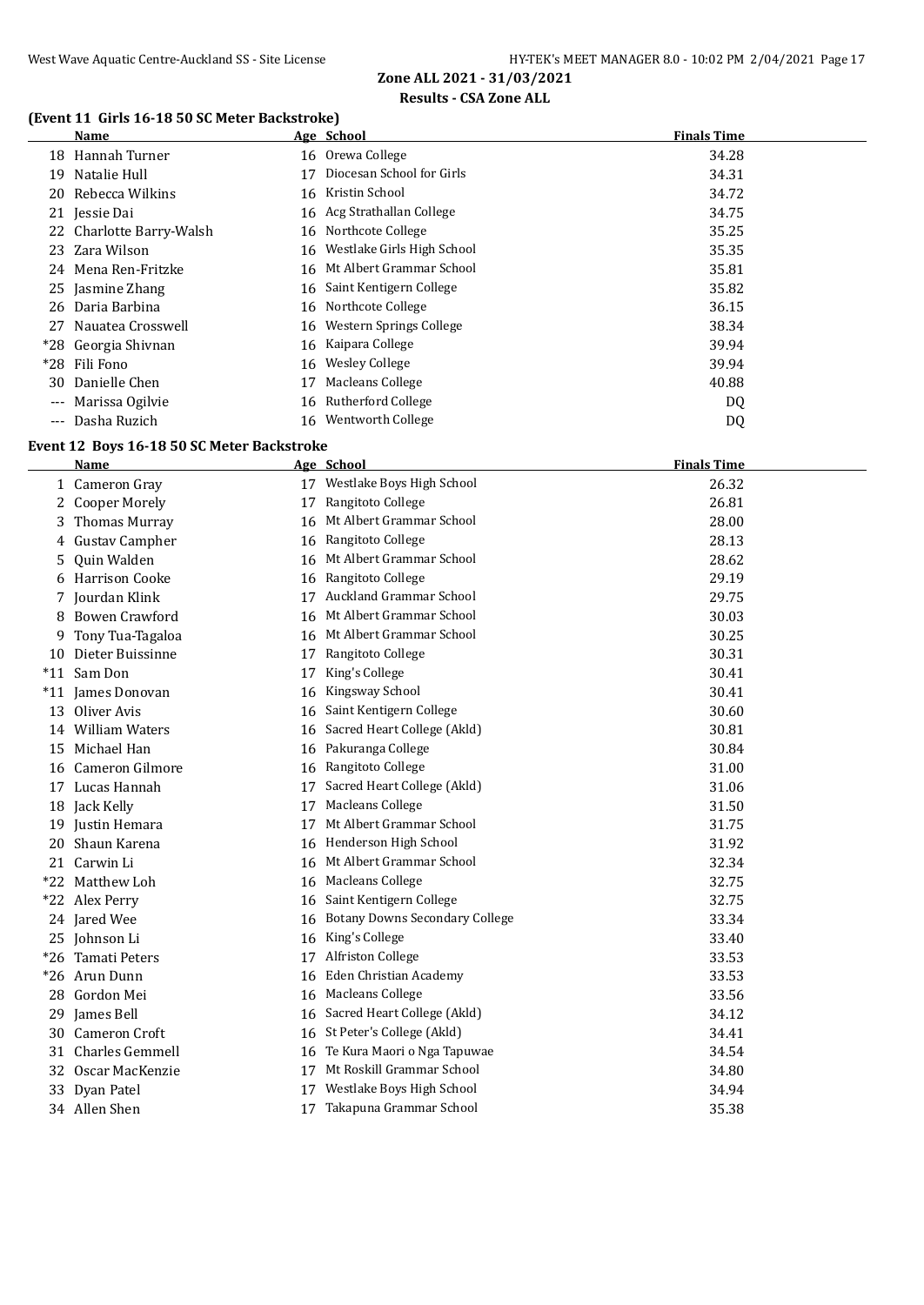## **(Event 12 Boys 16-18 50 SC Meter Backstroke)**

|       | (EVENT 12 DOYS 10-10 50 SC METER BACKSTOKE)<br><b>Name</b> |    | Age School                            | <b>Finals Time</b> |
|-------|------------------------------------------------------------|----|---------------------------------------|--------------------|
|       | 35 Jeremy Huang                                            |    | 17 Macleans College                   | 35.78              |
|       | 36 Takumi Thornley                                         |    | 16 Rosehill College                   | 36.12              |
|       | 37 Oliver Turnbull                                         |    | 17 St Peter's College (Akld)          | 36.47              |
|       | 38 Jared Falcone                                           |    | 16 Waiuku College                     | 38.18              |
|       | --- Aurion Mead                                            |    | 17 Henderson High School              | DQ                 |
|       | Event 13 Girls 13 & Under 50 SC Meter Breaststroke         |    |                                       |                    |
|       | Name                                                       |    | Age School                            | <b>Finals Time</b> |
|       | 1 Mulan Chan See                                           |    | 13 Macleans College                   | 35.18              |
|       | 2 Jasmine Lyles                                            |    | 13 Pinehurst School                   | 35.78              |
|       | 3 Freya Hingston                                           |    | 13 Macleans College                   | 37.06              |
| 4     | Eileena Bao                                                |    | 13 Rangitoto College                  | 37.91              |
| 5     | Amorita Nehoa                                              | 13 | Epsom Girls Grammar School            | 38.12              |
| 6     | Siina Cooke                                                | 12 | Whangaparaoa College                  | 38.46              |
|       | 7 Ania Maritz                                              | 12 | Rangitoto College                     | 38.75              |
| 8     | Lily-Anne Humphreys                                        | 13 | <b>Carmel College</b>                 | 39.13              |
| 9     | Olivia Taylor                                              | 12 | Rangitoto College                     | 39.22              |
| 10    | Mai-Ling Reynolds                                          | 13 | <b>Botany Downs Secondary College</b> | 39.25              |
| 11    | Isabella Rowe                                              | 13 | Westlake Girls High School            | 39.56              |
| 12    | Olivia Bates                                               | 12 | Epsom Girls Grammar School            | 39.60              |
|       | 13 Rebecca Pitout                                          | 13 | Epsom Girls Grammar School            | 39.62              |
|       | 14 Grace Jeromson                                          | 12 | Diocesan School for Girls             | 39.64              |
|       | 15 Kaira Wohlfarth                                         |    | 12 Westlake Girls High School         | 39.69              |
|       | 16 Bianca Raxworthy                                        |    | 13 Acg Sunderland                     | 39.87              |
| 17    | Caitlyn Lupeituu                                           |    | 13 Westlake Girls High School         | 39.88              |
|       | 18 Abigail Wlliams                                         |    | 13 Lynfield College                   | 40.01              |
| 19    | Sahara Logo-Olo                                            |    | 12 One Tree Hill College              | 40.03              |
| 20    | Carissa Billington                                         |    | 13 Rangitoto College                  | 40.13              |
| 21    | Sophie Barry                                               | 13 | Glendowie College                     | 40.22              |
|       | 22 Amelia Croft                                            |    | 12 St Mary's College (Akld)           | 40.26              |
| 23    | Khalen Quensell                                            |    | 13 Mt Albert Grammar School           | 40.47              |
|       | 24 Carolann Faeamani                                       |    | 13 St Dominic's Catholic College      | 40.51              |
|       | 25 Izzie Bouzaid                                           |    | 13 Westlake Girls High School         | 40.66              |
|       | 26 Jessica Cochran                                         |    | 13 Pukekohe High School               | 40.75              |
| 27    | Sia Okach                                                  |    | 13 Baradene College of the Sacred     | 40.87              |
|       | 28 Ava Neems                                               |    | 13 Sancta Maria College               | 41.22              |
|       | 29 Holly Nelson                                            |    | 13 Rangitoto College                  | 41.25              |
|       | 30 Hayley Middleton                                        | 13 | Westlake Girls High School            | 41.40              |
|       | 31 Paikea Cecil                                            | 13 | Tamaki College                        | 41.56              |
|       | 32 Xanthee Austin                                          | 13 | <b>Birkenhead College</b>             | 41.75              |
|       | 33 Madi Clark                                              | 13 | Diocesan School for Girls             | 41.88              |
|       | 34 Molly Sherrard                                          | 13 | Diocesan School for Girls             | 41.94              |
| *35   | Maisie Penman                                              | 13 | Glendowie College                     | 42.19              |
| $*35$ | <b>Maddy Holmes</b>                                        | 13 | Westlake Girls High School            | 42.19              |
| 37    | Jane Nolloth                                               | 13 | Carmel College                        | 42.40              |
| 38    | Annika Bayer                                               | 13 | Mahurangi College                     | 42.44              |
| 39    | Ezanda Green                                               | 13 | Pakuranga College                     | 42.56              |
| 40    | Piper Lodge                                                | 13 | Takapuna Grammar School               | 42.63              |
|       | 41 Katie Black                                             | 13 | Kristin School                        | 42.64              |
| 42    | Alexis Buissinne                                           | 12 | Rangitoto College                     | 42.69              |
| 43    | Amelia Duff                                                | 12 | Saint Kentigern College               | 42.79              |
|       | 44 Daniella Van Delden                                     |    | 12 St Cuthbert's College              | 42.81              |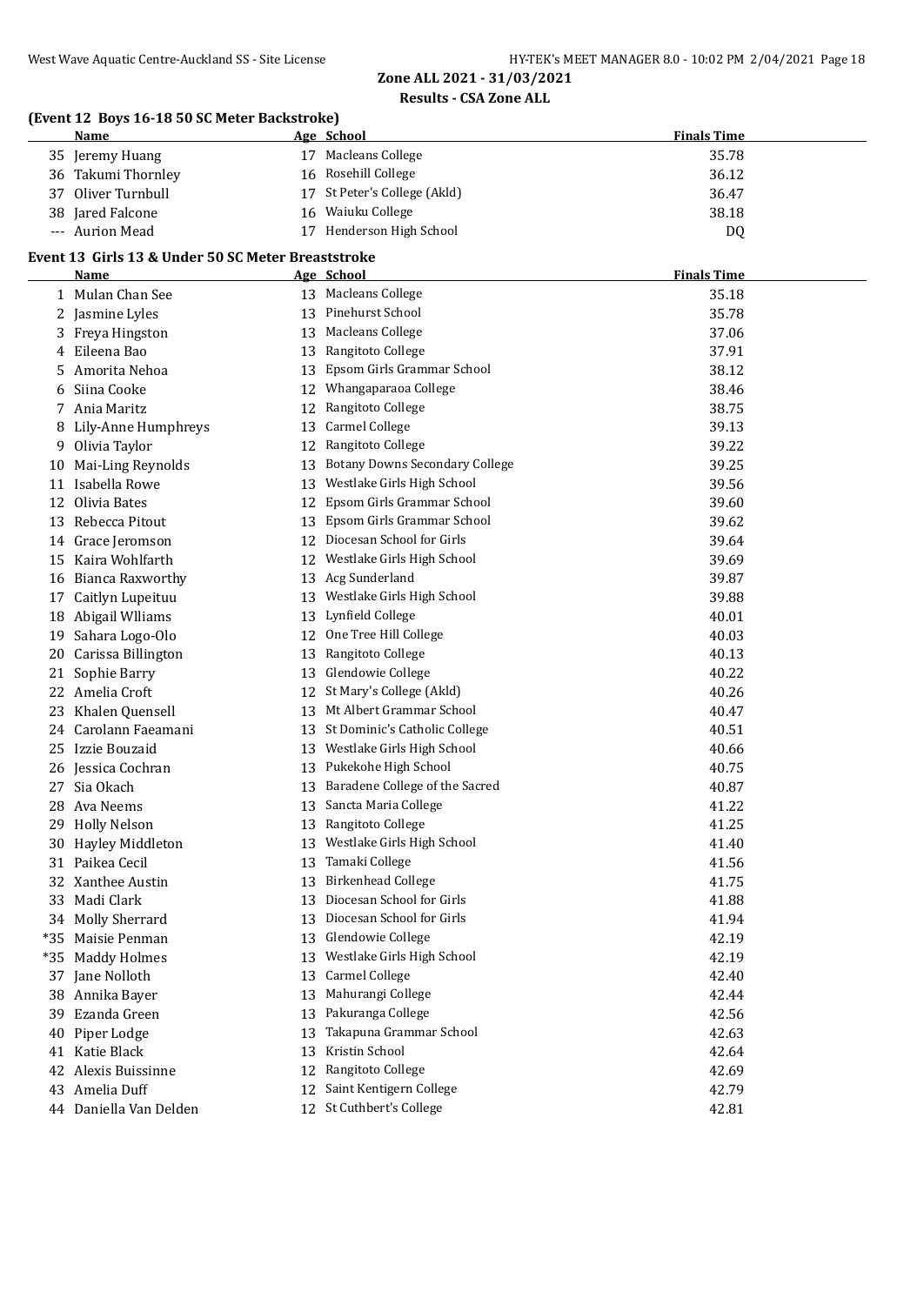## **(Event 13 Girls 13 & Under 50 SC Meter Breaststroke)**

| 13 Baradene College of the Sacred<br>42.90<br>*45 Riaan Bryant<br>13 Acg Sunderland<br>*45 Resha Bedekar<br>42.90<br>13 Saint Kentigern College<br>*47 Hayley Taylor<br>42.94<br>Kristin School<br>Storm Barker<br>42.94<br>$*47$<br>13<br>Baradene College of the Sacred<br><b>Billie Schuller</b><br>43.06<br>49<br>13<br>Rangitoto College<br>43.19<br>Kezia Buissinne<br>12<br>50<br>Saint Kentigern College<br>51 Sophie Fayers<br>43.31<br>13<br>Diocesan School for Girls<br>Aaliyah Dye<br>43.41<br>52<br>13<br>Avondale College<br>Penelope Vansolkema<br>43.56<br>53<br>13<br>Diocesan School for Girls<br>Lucy Gilleece<br>43.76<br>13<br>54<br>Glendowie College<br>55 Xanthe Miller<br>43.78<br>13<br>Kristin School<br>Jiani Shen<br>43.94<br>13<br>56<br>Elim Christian College<br>44.05<br>Analiah Palmer<br>12<br>57<br>Waitakere College<br>Charlotte Harvey<br>44.06<br>58<br>13<br>St Mary's College (Akld)<br>44.34<br>Madeleine Sisarich<br>13<br>59<br>Pinehurst School<br>Amelia Neal<br>44.62<br>13<br>60<br>Mahurangi College<br>44.87<br>61 Ruby Taylor<br>13<br>13 St Cuthbert's College<br>44.90<br>62 Scarlette Greig-Mckay<br>13 Pakuranga College<br>44.94<br>63<br>Poppy Willets<br><b>Macleans College</b><br>Naomi Cheng<br>45.12<br>13<br>64<br>Tuakau College<br>45.25<br>Katie Dunn<br>65<br>13<br>Wentworth College<br>Lexi Van Der Linde<br>45.66<br>13<br>66<br>Acg Strathallan College<br>46.06<br>Charlise Ruddell<br>13<br>67<br>Henderson High School<br>46.26<br>68<br>Phillipa Johns<br>13<br>12 Pukekohe High School<br>46.38<br>69<br><b>Bailey Allan</b><br>Destiny School<br>46.47<br><b>Emily Tanira</b><br>13<br>70<br>Orewa College<br>71 Anika Pihema<br>46.53<br>13<br>Westlake Girls High School<br>72 Neva Currie<br>46.90<br>13<br>Northcote College<br>47.12<br>73 Eden Ripley-Lafu<br>13<br>74 Emma Cunningham<br>Waiuku College<br>47.29<br>12<br>St Mary's College (Akld)<br>Pakenham Amber<br>47.34<br>75<br>13<br>Anna Maree Schonknecht<br>13 Acg Sunderland<br>47.62<br>76<br>12 Western Springs College<br>Isabella Noakes<br>48.46<br>77<br>Lara O'Halloran<br>12 Rosehill College<br>48.50<br>78<br>13 St Mary's College (Akld)<br>Mia Williams<br>48.66<br>79<br>12 Lynfield College<br>80<br>Tilly Walsh<br>48.67<br>Kaipara College<br>81 Kyla Middleton<br>49.10<br>13<br>St Mary's College (Akld)<br>82 Charlize Glanville<br>49.21<br>13<br>Pakuranga College<br>Lylah Sugarman<br>49.25<br>83<br>13<br>St Mary's College (Akld)<br>84 Belle Szczepanski<br>49.60<br>13<br>Rosehill College<br>49.91<br>85 Tyler Bull<br>12<br>Waiuku College<br>86 Cacee Forde<br>50.25<br>12<br>St Mary's College (Akld)<br>87 Wilson-Sims Madison<br>51.03<br>13<br>Waiheke High School<br>Lola Steele<br>1:19.80<br>12<br>88<br>St Mary's College (Akld)<br>Lola Rodger<br>DQ<br>13<br>$---$<br>Green Bay High School<br>Annika Hogguer Mearns<br>12<br>DQ<br>$---$<br>Pakuranga College<br>Lakshmi Thilakeswaran<br>DQ<br>12<br>$---$<br>Wentworth College<br>Isla Manson<br>13<br>DQ<br>$---$<br>13 Pukekohe High School<br>Abby McCort<br>DQ<br>$---$ | Name | Age School | <b>Finals Time</b> |
|--------------------------------------------------------------------------------------------------------------------------------------------------------------------------------------------------------------------------------------------------------------------------------------------------------------------------------------------------------------------------------------------------------------------------------------------------------------------------------------------------------------------------------------------------------------------------------------------------------------------------------------------------------------------------------------------------------------------------------------------------------------------------------------------------------------------------------------------------------------------------------------------------------------------------------------------------------------------------------------------------------------------------------------------------------------------------------------------------------------------------------------------------------------------------------------------------------------------------------------------------------------------------------------------------------------------------------------------------------------------------------------------------------------------------------------------------------------------------------------------------------------------------------------------------------------------------------------------------------------------------------------------------------------------------------------------------------------------------------------------------------------------------------------------------------------------------------------------------------------------------------------------------------------------------------------------------------------------------------------------------------------------------------------------------------------------------------------------------------------------------------------------------------------------------------------------------------------------------------------------------------------------------------------------------------------------------------------------------------------------------------------------------------------------------------------------------------------------------------------------------------------------------------------------------------------------------------------------------------------------------------------------------------------------------------------------------------------------------------------------------------------------------------------------------------------------------------------------------------------------------------------------------------------------------------------------------------------------------------------------------------------------------------------------------------------------------------------------------------------------------|------|------------|--------------------|
|                                                                                                                                                                                                                                                                                                                                                                                                                                                                                                                                                                                                                                                                                                                                                                                                                                                                                                                                                                                                                                                                                                                                                                                                                                                                                                                                                                                                                                                                                                                                                                                                                                                                                                                                                                                                                                                                                                                                                                                                                                                                                                                                                                                                                                                                                                                                                                                                                                                                                                                                                                                                                                                                                                                                                                                                                                                                                                                                                                                                                                                                                                                          |      |            |                    |
|                                                                                                                                                                                                                                                                                                                                                                                                                                                                                                                                                                                                                                                                                                                                                                                                                                                                                                                                                                                                                                                                                                                                                                                                                                                                                                                                                                                                                                                                                                                                                                                                                                                                                                                                                                                                                                                                                                                                                                                                                                                                                                                                                                                                                                                                                                                                                                                                                                                                                                                                                                                                                                                                                                                                                                                                                                                                                                                                                                                                                                                                                                                          |      |            |                    |
|                                                                                                                                                                                                                                                                                                                                                                                                                                                                                                                                                                                                                                                                                                                                                                                                                                                                                                                                                                                                                                                                                                                                                                                                                                                                                                                                                                                                                                                                                                                                                                                                                                                                                                                                                                                                                                                                                                                                                                                                                                                                                                                                                                                                                                                                                                                                                                                                                                                                                                                                                                                                                                                                                                                                                                                                                                                                                                                                                                                                                                                                                                                          |      |            |                    |
|                                                                                                                                                                                                                                                                                                                                                                                                                                                                                                                                                                                                                                                                                                                                                                                                                                                                                                                                                                                                                                                                                                                                                                                                                                                                                                                                                                                                                                                                                                                                                                                                                                                                                                                                                                                                                                                                                                                                                                                                                                                                                                                                                                                                                                                                                                                                                                                                                                                                                                                                                                                                                                                                                                                                                                                                                                                                                                                                                                                                                                                                                                                          |      |            |                    |
|                                                                                                                                                                                                                                                                                                                                                                                                                                                                                                                                                                                                                                                                                                                                                                                                                                                                                                                                                                                                                                                                                                                                                                                                                                                                                                                                                                                                                                                                                                                                                                                                                                                                                                                                                                                                                                                                                                                                                                                                                                                                                                                                                                                                                                                                                                                                                                                                                                                                                                                                                                                                                                                                                                                                                                                                                                                                                                                                                                                                                                                                                                                          |      |            |                    |
|                                                                                                                                                                                                                                                                                                                                                                                                                                                                                                                                                                                                                                                                                                                                                                                                                                                                                                                                                                                                                                                                                                                                                                                                                                                                                                                                                                                                                                                                                                                                                                                                                                                                                                                                                                                                                                                                                                                                                                                                                                                                                                                                                                                                                                                                                                                                                                                                                                                                                                                                                                                                                                                                                                                                                                                                                                                                                                                                                                                                                                                                                                                          |      |            |                    |
|                                                                                                                                                                                                                                                                                                                                                                                                                                                                                                                                                                                                                                                                                                                                                                                                                                                                                                                                                                                                                                                                                                                                                                                                                                                                                                                                                                                                                                                                                                                                                                                                                                                                                                                                                                                                                                                                                                                                                                                                                                                                                                                                                                                                                                                                                                                                                                                                                                                                                                                                                                                                                                                                                                                                                                                                                                                                                                                                                                                                                                                                                                                          |      |            |                    |
|                                                                                                                                                                                                                                                                                                                                                                                                                                                                                                                                                                                                                                                                                                                                                                                                                                                                                                                                                                                                                                                                                                                                                                                                                                                                                                                                                                                                                                                                                                                                                                                                                                                                                                                                                                                                                                                                                                                                                                                                                                                                                                                                                                                                                                                                                                                                                                                                                                                                                                                                                                                                                                                                                                                                                                                                                                                                                                                                                                                                                                                                                                                          |      |            |                    |
|                                                                                                                                                                                                                                                                                                                                                                                                                                                                                                                                                                                                                                                                                                                                                                                                                                                                                                                                                                                                                                                                                                                                                                                                                                                                                                                                                                                                                                                                                                                                                                                                                                                                                                                                                                                                                                                                                                                                                                                                                                                                                                                                                                                                                                                                                                                                                                                                                                                                                                                                                                                                                                                                                                                                                                                                                                                                                                                                                                                                                                                                                                                          |      |            |                    |
|                                                                                                                                                                                                                                                                                                                                                                                                                                                                                                                                                                                                                                                                                                                                                                                                                                                                                                                                                                                                                                                                                                                                                                                                                                                                                                                                                                                                                                                                                                                                                                                                                                                                                                                                                                                                                                                                                                                                                                                                                                                                                                                                                                                                                                                                                                                                                                                                                                                                                                                                                                                                                                                                                                                                                                                                                                                                                                                                                                                                                                                                                                                          |      |            |                    |
|                                                                                                                                                                                                                                                                                                                                                                                                                                                                                                                                                                                                                                                                                                                                                                                                                                                                                                                                                                                                                                                                                                                                                                                                                                                                                                                                                                                                                                                                                                                                                                                                                                                                                                                                                                                                                                                                                                                                                                                                                                                                                                                                                                                                                                                                                                                                                                                                                                                                                                                                                                                                                                                                                                                                                                                                                                                                                                                                                                                                                                                                                                                          |      |            |                    |
|                                                                                                                                                                                                                                                                                                                                                                                                                                                                                                                                                                                                                                                                                                                                                                                                                                                                                                                                                                                                                                                                                                                                                                                                                                                                                                                                                                                                                                                                                                                                                                                                                                                                                                                                                                                                                                                                                                                                                                                                                                                                                                                                                                                                                                                                                                                                                                                                                                                                                                                                                                                                                                                                                                                                                                                                                                                                                                                                                                                                                                                                                                                          |      |            |                    |
|                                                                                                                                                                                                                                                                                                                                                                                                                                                                                                                                                                                                                                                                                                                                                                                                                                                                                                                                                                                                                                                                                                                                                                                                                                                                                                                                                                                                                                                                                                                                                                                                                                                                                                                                                                                                                                                                                                                                                                                                                                                                                                                                                                                                                                                                                                                                                                                                                                                                                                                                                                                                                                                                                                                                                                                                                                                                                                                                                                                                                                                                                                                          |      |            |                    |
|                                                                                                                                                                                                                                                                                                                                                                                                                                                                                                                                                                                                                                                                                                                                                                                                                                                                                                                                                                                                                                                                                                                                                                                                                                                                                                                                                                                                                                                                                                                                                                                                                                                                                                                                                                                                                                                                                                                                                                                                                                                                                                                                                                                                                                                                                                                                                                                                                                                                                                                                                                                                                                                                                                                                                                                                                                                                                                                                                                                                                                                                                                                          |      |            |                    |
|                                                                                                                                                                                                                                                                                                                                                                                                                                                                                                                                                                                                                                                                                                                                                                                                                                                                                                                                                                                                                                                                                                                                                                                                                                                                                                                                                                                                                                                                                                                                                                                                                                                                                                                                                                                                                                                                                                                                                                                                                                                                                                                                                                                                                                                                                                                                                                                                                                                                                                                                                                                                                                                                                                                                                                                                                                                                                                                                                                                                                                                                                                                          |      |            |                    |
|                                                                                                                                                                                                                                                                                                                                                                                                                                                                                                                                                                                                                                                                                                                                                                                                                                                                                                                                                                                                                                                                                                                                                                                                                                                                                                                                                                                                                                                                                                                                                                                                                                                                                                                                                                                                                                                                                                                                                                                                                                                                                                                                                                                                                                                                                                                                                                                                                                                                                                                                                                                                                                                                                                                                                                                                                                                                                                                                                                                                                                                                                                                          |      |            |                    |
|                                                                                                                                                                                                                                                                                                                                                                                                                                                                                                                                                                                                                                                                                                                                                                                                                                                                                                                                                                                                                                                                                                                                                                                                                                                                                                                                                                                                                                                                                                                                                                                                                                                                                                                                                                                                                                                                                                                                                                                                                                                                                                                                                                                                                                                                                                                                                                                                                                                                                                                                                                                                                                                                                                                                                                                                                                                                                                                                                                                                                                                                                                                          |      |            |                    |
|                                                                                                                                                                                                                                                                                                                                                                                                                                                                                                                                                                                                                                                                                                                                                                                                                                                                                                                                                                                                                                                                                                                                                                                                                                                                                                                                                                                                                                                                                                                                                                                                                                                                                                                                                                                                                                                                                                                                                                                                                                                                                                                                                                                                                                                                                                                                                                                                                                                                                                                                                                                                                                                                                                                                                                                                                                                                                                                                                                                                                                                                                                                          |      |            |                    |
|                                                                                                                                                                                                                                                                                                                                                                                                                                                                                                                                                                                                                                                                                                                                                                                                                                                                                                                                                                                                                                                                                                                                                                                                                                                                                                                                                                                                                                                                                                                                                                                                                                                                                                                                                                                                                                                                                                                                                                                                                                                                                                                                                                                                                                                                                                                                                                                                                                                                                                                                                                                                                                                                                                                                                                                                                                                                                                                                                                                                                                                                                                                          |      |            |                    |
|                                                                                                                                                                                                                                                                                                                                                                                                                                                                                                                                                                                                                                                                                                                                                                                                                                                                                                                                                                                                                                                                                                                                                                                                                                                                                                                                                                                                                                                                                                                                                                                                                                                                                                                                                                                                                                                                                                                                                                                                                                                                                                                                                                                                                                                                                                                                                                                                                                                                                                                                                                                                                                                                                                                                                                                                                                                                                                                                                                                                                                                                                                                          |      |            |                    |
|                                                                                                                                                                                                                                                                                                                                                                                                                                                                                                                                                                                                                                                                                                                                                                                                                                                                                                                                                                                                                                                                                                                                                                                                                                                                                                                                                                                                                                                                                                                                                                                                                                                                                                                                                                                                                                                                                                                                                                                                                                                                                                                                                                                                                                                                                                                                                                                                                                                                                                                                                                                                                                                                                                                                                                                                                                                                                                                                                                                                                                                                                                                          |      |            |                    |
|                                                                                                                                                                                                                                                                                                                                                                                                                                                                                                                                                                                                                                                                                                                                                                                                                                                                                                                                                                                                                                                                                                                                                                                                                                                                                                                                                                                                                                                                                                                                                                                                                                                                                                                                                                                                                                                                                                                                                                                                                                                                                                                                                                                                                                                                                                                                                                                                                                                                                                                                                                                                                                                                                                                                                                                                                                                                                                                                                                                                                                                                                                                          |      |            |                    |
|                                                                                                                                                                                                                                                                                                                                                                                                                                                                                                                                                                                                                                                                                                                                                                                                                                                                                                                                                                                                                                                                                                                                                                                                                                                                                                                                                                                                                                                                                                                                                                                                                                                                                                                                                                                                                                                                                                                                                                                                                                                                                                                                                                                                                                                                                                                                                                                                                                                                                                                                                                                                                                                                                                                                                                                                                                                                                                                                                                                                                                                                                                                          |      |            |                    |
|                                                                                                                                                                                                                                                                                                                                                                                                                                                                                                                                                                                                                                                                                                                                                                                                                                                                                                                                                                                                                                                                                                                                                                                                                                                                                                                                                                                                                                                                                                                                                                                                                                                                                                                                                                                                                                                                                                                                                                                                                                                                                                                                                                                                                                                                                                                                                                                                                                                                                                                                                                                                                                                                                                                                                                                                                                                                                                                                                                                                                                                                                                                          |      |            |                    |
|                                                                                                                                                                                                                                                                                                                                                                                                                                                                                                                                                                                                                                                                                                                                                                                                                                                                                                                                                                                                                                                                                                                                                                                                                                                                                                                                                                                                                                                                                                                                                                                                                                                                                                                                                                                                                                                                                                                                                                                                                                                                                                                                                                                                                                                                                                                                                                                                                                                                                                                                                                                                                                                                                                                                                                                                                                                                                                                                                                                                                                                                                                                          |      |            |                    |
|                                                                                                                                                                                                                                                                                                                                                                                                                                                                                                                                                                                                                                                                                                                                                                                                                                                                                                                                                                                                                                                                                                                                                                                                                                                                                                                                                                                                                                                                                                                                                                                                                                                                                                                                                                                                                                                                                                                                                                                                                                                                                                                                                                                                                                                                                                                                                                                                                                                                                                                                                                                                                                                                                                                                                                                                                                                                                                                                                                                                                                                                                                                          |      |            |                    |
|                                                                                                                                                                                                                                                                                                                                                                                                                                                                                                                                                                                                                                                                                                                                                                                                                                                                                                                                                                                                                                                                                                                                                                                                                                                                                                                                                                                                                                                                                                                                                                                                                                                                                                                                                                                                                                                                                                                                                                                                                                                                                                                                                                                                                                                                                                                                                                                                                                                                                                                                                                                                                                                                                                                                                                                                                                                                                                                                                                                                                                                                                                                          |      |            |                    |
|                                                                                                                                                                                                                                                                                                                                                                                                                                                                                                                                                                                                                                                                                                                                                                                                                                                                                                                                                                                                                                                                                                                                                                                                                                                                                                                                                                                                                                                                                                                                                                                                                                                                                                                                                                                                                                                                                                                                                                                                                                                                                                                                                                                                                                                                                                                                                                                                                                                                                                                                                                                                                                                                                                                                                                                                                                                                                                                                                                                                                                                                                                                          |      |            |                    |
|                                                                                                                                                                                                                                                                                                                                                                                                                                                                                                                                                                                                                                                                                                                                                                                                                                                                                                                                                                                                                                                                                                                                                                                                                                                                                                                                                                                                                                                                                                                                                                                                                                                                                                                                                                                                                                                                                                                                                                                                                                                                                                                                                                                                                                                                                                                                                                                                                                                                                                                                                                                                                                                                                                                                                                                                                                                                                                                                                                                                                                                                                                                          |      |            |                    |
|                                                                                                                                                                                                                                                                                                                                                                                                                                                                                                                                                                                                                                                                                                                                                                                                                                                                                                                                                                                                                                                                                                                                                                                                                                                                                                                                                                                                                                                                                                                                                                                                                                                                                                                                                                                                                                                                                                                                                                                                                                                                                                                                                                                                                                                                                                                                                                                                                                                                                                                                                                                                                                                                                                                                                                                                                                                                                                                                                                                                                                                                                                                          |      |            |                    |
|                                                                                                                                                                                                                                                                                                                                                                                                                                                                                                                                                                                                                                                                                                                                                                                                                                                                                                                                                                                                                                                                                                                                                                                                                                                                                                                                                                                                                                                                                                                                                                                                                                                                                                                                                                                                                                                                                                                                                                                                                                                                                                                                                                                                                                                                                                                                                                                                                                                                                                                                                                                                                                                                                                                                                                                                                                                                                                                                                                                                                                                                                                                          |      |            |                    |
|                                                                                                                                                                                                                                                                                                                                                                                                                                                                                                                                                                                                                                                                                                                                                                                                                                                                                                                                                                                                                                                                                                                                                                                                                                                                                                                                                                                                                                                                                                                                                                                                                                                                                                                                                                                                                                                                                                                                                                                                                                                                                                                                                                                                                                                                                                                                                                                                                                                                                                                                                                                                                                                                                                                                                                                                                                                                                                                                                                                                                                                                                                                          |      |            |                    |
|                                                                                                                                                                                                                                                                                                                                                                                                                                                                                                                                                                                                                                                                                                                                                                                                                                                                                                                                                                                                                                                                                                                                                                                                                                                                                                                                                                                                                                                                                                                                                                                                                                                                                                                                                                                                                                                                                                                                                                                                                                                                                                                                                                                                                                                                                                                                                                                                                                                                                                                                                                                                                                                                                                                                                                                                                                                                                                                                                                                                                                                                                                                          |      |            |                    |
|                                                                                                                                                                                                                                                                                                                                                                                                                                                                                                                                                                                                                                                                                                                                                                                                                                                                                                                                                                                                                                                                                                                                                                                                                                                                                                                                                                                                                                                                                                                                                                                                                                                                                                                                                                                                                                                                                                                                                                                                                                                                                                                                                                                                                                                                                                                                                                                                                                                                                                                                                                                                                                                                                                                                                                                                                                                                                                                                                                                                                                                                                                                          |      |            |                    |
|                                                                                                                                                                                                                                                                                                                                                                                                                                                                                                                                                                                                                                                                                                                                                                                                                                                                                                                                                                                                                                                                                                                                                                                                                                                                                                                                                                                                                                                                                                                                                                                                                                                                                                                                                                                                                                                                                                                                                                                                                                                                                                                                                                                                                                                                                                                                                                                                                                                                                                                                                                                                                                                                                                                                                                                                                                                                                                                                                                                                                                                                                                                          |      |            |                    |
|                                                                                                                                                                                                                                                                                                                                                                                                                                                                                                                                                                                                                                                                                                                                                                                                                                                                                                                                                                                                                                                                                                                                                                                                                                                                                                                                                                                                                                                                                                                                                                                                                                                                                                                                                                                                                                                                                                                                                                                                                                                                                                                                                                                                                                                                                                                                                                                                                                                                                                                                                                                                                                                                                                                                                                                                                                                                                                                                                                                                                                                                                                                          |      |            |                    |
|                                                                                                                                                                                                                                                                                                                                                                                                                                                                                                                                                                                                                                                                                                                                                                                                                                                                                                                                                                                                                                                                                                                                                                                                                                                                                                                                                                                                                                                                                                                                                                                                                                                                                                                                                                                                                                                                                                                                                                                                                                                                                                                                                                                                                                                                                                                                                                                                                                                                                                                                                                                                                                                                                                                                                                                                                                                                                                                                                                                                                                                                                                                          |      |            |                    |
|                                                                                                                                                                                                                                                                                                                                                                                                                                                                                                                                                                                                                                                                                                                                                                                                                                                                                                                                                                                                                                                                                                                                                                                                                                                                                                                                                                                                                                                                                                                                                                                                                                                                                                                                                                                                                                                                                                                                                                                                                                                                                                                                                                                                                                                                                                                                                                                                                                                                                                                                                                                                                                                                                                                                                                                                                                                                                                                                                                                                                                                                                                                          |      |            |                    |
|                                                                                                                                                                                                                                                                                                                                                                                                                                                                                                                                                                                                                                                                                                                                                                                                                                                                                                                                                                                                                                                                                                                                                                                                                                                                                                                                                                                                                                                                                                                                                                                                                                                                                                                                                                                                                                                                                                                                                                                                                                                                                                                                                                                                                                                                                                                                                                                                                                                                                                                                                                                                                                                                                                                                                                                                                                                                                                                                                                                                                                                                                                                          |      |            |                    |
|                                                                                                                                                                                                                                                                                                                                                                                                                                                                                                                                                                                                                                                                                                                                                                                                                                                                                                                                                                                                                                                                                                                                                                                                                                                                                                                                                                                                                                                                                                                                                                                                                                                                                                                                                                                                                                                                                                                                                                                                                                                                                                                                                                                                                                                                                                                                                                                                                                                                                                                                                                                                                                                                                                                                                                                                                                                                                                                                                                                                                                                                                                                          |      |            |                    |
|                                                                                                                                                                                                                                                                                                                                                                                                                                                                                                                                                                                                                                                                                                                                                                                                                                                                                                                                                                                                                                                                                                                                                                                                                                                                                                                                                                                                                                                                                                                                                                                                                                                                                                                                                                                                                                                                                                                                                                                                                                                                                                                                                                                                                                                                                                                                                                                                                                                                                                                                                                                                                                                                                                                                                                                                                                                                                                                                                                                                                                                                                                                          |      |            |                    |
|                                                                                                                                                                                                                                                                                                                                                                                                                                                                                                                                                                                                                                                                                                                                                                                                                                                                                                                                                                                                                                                                                                                                                                                                                                                                                                                                                                                                                                                                                                                                                                                                                                                                                                                                                                                                                                                                                                                                                                                                                                                                                                                                                                                                                                                                                                                                                                                                                                                                                                                                                                                                                                                                                                                                                                                                                                                                                                                                                                                                                                                                                                                          |      |            |                    |
|                                                                                                                                                                                                                                                                                                                                                                                                                                                                                                                                                                                                                                                                                                                                                                                                                                                                                                                                                                                                                                                                                                                                                                                                                                                                                                                                                                                                                                                                                                                                                                                                                                                                                                                                                                                                                                                                                                                                                                                                                                                                                                                                                                                                                                                                                                                                                                                                                                                                                                                                                                                                                                                                                                                                                                                                                                                                                                                                                                                                                                                                                                                          |      |            |                    |
|                                                                                                                                                                                                                                                                                                                                                                                                                                                                                                                                                                                                                                                                                                                                                                                                                                                                                                                                                                                                                                                                                                                                                                                                                                                                                                                                                                                                                                                                                                                                                                                                                                                                                                                                                                                                                                                                                                                                                                                                                                                                                                                                                                                                                                                                                                                                                                                                                                                                                                                                                                                                                                                                                                                                                                                                                                                                                                                                                                                                                                                                                                                          |      |            |                    |
|                                                                                                                                                                                                                                                                                                                                                                                                                                                                                                                                                                                                                                                                                                                                                                                                                                                                                                                                                                                                                                                                                                                                                                                                                                                                                                                                                                                                                                                                                                                                                                                                                                                                                                                                                                                                                                                                                                                                                                                                                                                                                                                                                                                                                                                                                                                                                                                                                                                                                                                                                                                                                                                                                                                                                                                                                                                                                                                                                                                                                                                                                                                          |      |            |                    |
|                                                                                                                                                                                                                                                                                                                                                                                                                                                                                                                                                                                                                                                                                                                                                                                                                                                                                                                                                                                                                                                                                                                                                                                                                                                                                                                                                                                                                                                                                                                                                                                                                                                                                                                                                                                                                                                                                                                                                                                                                                                                                                                                                                                                                                                                                                                                                                                                                                                                                                                                                                                                                                                                                                                                                                                                                                                                                                                                                                                                                                                                                                                          |      |            |                    |
|                                                                                                                                                                                                                                                                                                                                                                                                                                                                                                                                                                                                                                                                                                                                                                                                                                                                                                                                                                                                                                                                                                                                                                                                                                                                                                                                                                                                                                                                                                                                                                                                                                                                                                                                                                                                                                                                                                                                                                                                                                                                                                                                                                                                                                                                                                                                                                                                                                                                                                                                                                                                                                                                                                                                                                                                                                                                                                                                                                                                                                                                                                                          |      |            |                    |
|                                                                                                                                                                                                                                                                                                                                                                                                                                                                                                                                                                                                                                                                                                                                                                                                                                                                                                                                                                                                                                                                                                                                                                                                                                                                                                                                                                                                                                                                                                                                                                                                                                                                                                                                                                                                                                                                                                                                                                                                                                                                                                                                                                                                                                                                                                                                                                                                                                                                                                                                                                                                                                                                                                                                                                                                                                                                                                                                                                                                                                                                                                                          |      |            |                    |
|                                                                                                                                                                                                                                                                                                                                                                                                                                                                                                                                                                                                                                                                                                                                                                                                                                                                                                                                                                                                                                                                                                                                                                                                                                                                                                                                                                                                                                                                                                                                                                                                                                                                                                                                                                                                                                                                                                                                                                                                                                                                                                                                                                                                                                                                                                                                                                                                                                                                                                                                                                                                                                                                                                                                                                                                                                                                                                                                                                                                                                                                                                                          |      |            |                    |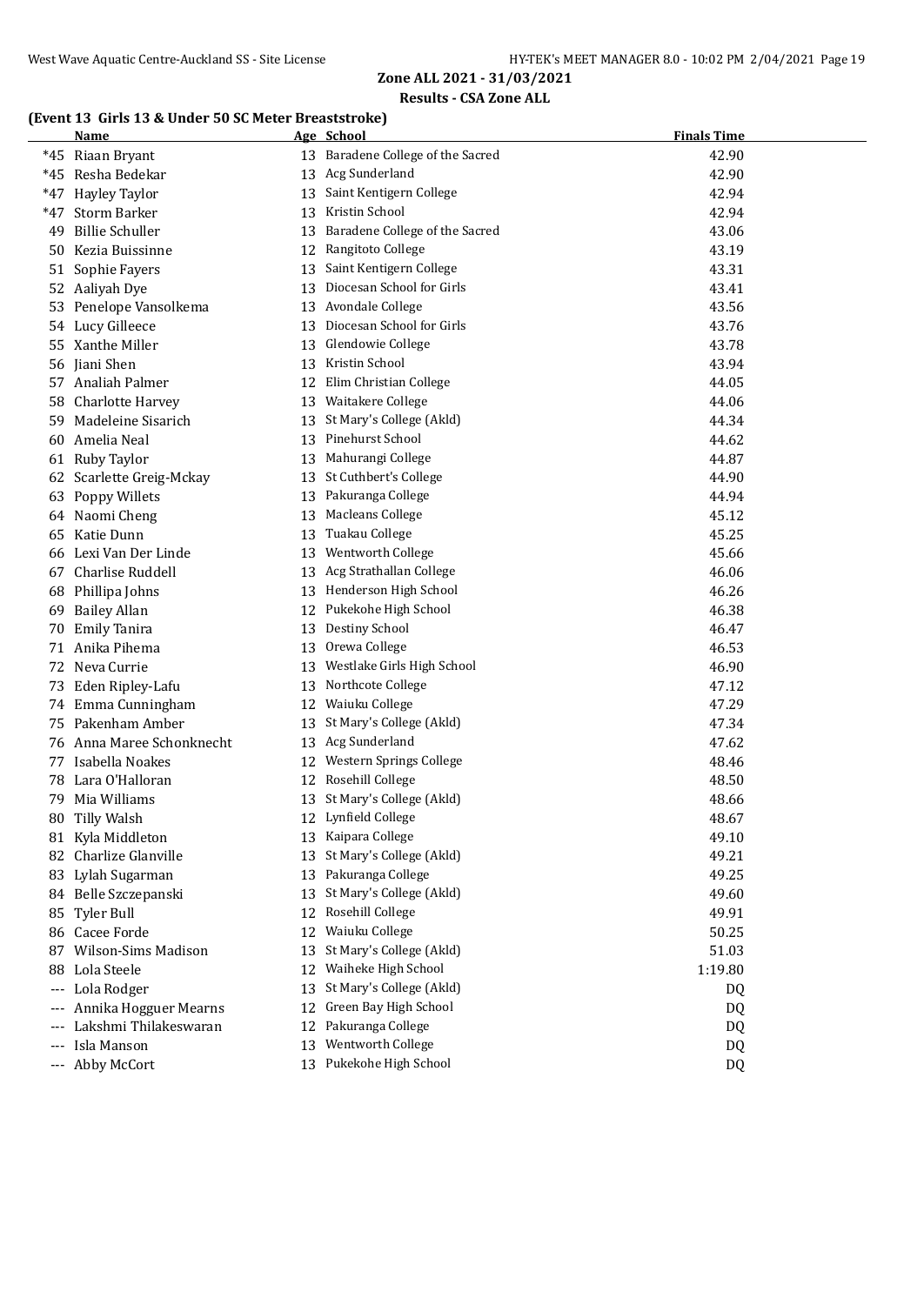#### **Event 14 Boys 13 & Under 50 SC Meter Breaststroke**

|     | Name                   |    | Age School                   | <b>Finals Time</b> |
|-----|------------------------|----|------------------------------|--------------------|
|     | 1 Jacob Story          |    | 13 Avondale College          | 33.28              |
|     | 2 Joseph Shin          |    | 13 Westlake Boys High School | 33.54              |
| 3   | <b>Mason King</b>      | 13 | Orewa College                | 34.35              |
| 4   | Mahuta Gemmell         | 13 | Te Kura Maori o Nga Tapuwae  | 34.52              |
| 5   | Matthew Zheng          |    | 13 Westlake Boys High School | 34.82              |
|     | 6 Jihu Lee             | 13 | Rangitoto College            | 35.03              |
|     | 7 Josh O'Sullivan      |    | 13 Rosmini College           | 35.64              |
|     | 8 Hyunjoon Lee         | 12 | Rangitoto College            | 35.68              |
|     | 9 Denver Yue           |    | 13 Westlake Boys High School | 35.78              |
|     | 10 Mason Wang          |    | 13 Acg Sunderland            | 36.08              |
| 11  | Charlie Li             |    | 13 Acg Parnell College       | 36.12              |
|     | 12 Elliot McKimmey     |    | 13 Wentworth College         | 36.15              |
|     | 13 Lukas Holmes        |    | 13 Westlake Boys High School | 36.16              |
|     | 14 Jonathan Swanepoel  | 13 | Kingsway School              | 36.34              |
|     | 15 Sheng-Ning Li       |    | 13 Acg Parnell College       | 36.46              |
|     | 16 Abe Alblas          |    | 13 Auckland Grammar School   | 36.53              |
|     | 17 Owen Jin            |    | 12 Macleans College          | 36.69              |
|     | 18 Bosco Ding          |    | 13 Acg Parnell College       | 36.73              |
|     | 19 Jason Hua           |    | 13 Kristin School            | 37.03              |
|     | 20 Julian Ling         |    | 13 Pakuranga College         | 37.06              |
|     | 21 Palepua Afoa        |    | 13 Mt Albert Grammar School  | 37.22              |
|     | 22 Juan Micutuan       |    | 13 Mt Roskill Grammar School | 37.28              |
|     | 23 Liam France         |    | 13 Western Springs College   | 37.29              |
|     | *24 Fletcher Petrie    |    | 12 Mt Albert Grammar School  | 37.38              |
|     | *24 Chichi Zhang       |    | 13 Macleans College          | 37.38              |
|     | *26 Mason Stewart      |    | 13 Rosmini College           | 38.25              |
|     | *26 Eric Yang          | 13 | King's College               | 38.25              |
|     | 28 Liam Vogel          | 13 | Takapuna Grammar School      | 38.59              |
| 29. | Dominic Lock           | 13 | Westlake Boys High School    | 38.66              |
|     | 30 Ethan Stocks        | 13 | Mt Roskill Grammar School    | 38.75              |
|     | *31 Will Chen          | 13 | Saint Kentigern College      | 38.78              |
|     | *31 Mana Taufa         | 13 | Eden Christian Academy       | 38.78              |
|     | *31 Will McNamee       |    | 12 Pakuranga College         | 38.78              |
|     | 34 Tobias Lu           |    | 13 Kristin School            | 38.84              |
|     | 35 Daniel Kregting     |    | 13 Mt Roskill Grammar School | 38.96              |
|     | 36 Isaac Lee           |    | 13 Rangitoto College         | 38.97              |
|     | 37 Aleksandr Kivilev   |    | 12 Pinehurst School          | 39.00              |
|     | 38 Jamie Maunder       |    | 13 Westlake Boys High School | 39.03              |
|     | 39 Charlie Russell     |    | 13 Auckland Grammar School   | 39.31              |
|     | 40 Adash Roman         |    | 13 Waiuku College            | 39.50              |
|     | 41 Patrick Li          |    | 13 Auckland Grammar School   | 39.69              |
|     | 42 Leo Flynn           |    | 12 Wentworth College         | 39.70              |
|     | 43 Jonathan Ge         |    | 13 Auckland Grammar School   | 39.75              |
|     | 44 Bobby Zhang         |    | 13 Kristin School            | 39.78              |
|     | 45 Hiro Tau            | 12 | Mt Albert Grammar School     | 39.84              |
|     | 46 Leander Roosen      | 13 | King's College               | 40.12              |
|     | 47 Andrew Wang         | 13 | <b>Macleans College</b>      | 40.37              |
|     | *48 Mathew Mihaljevich | 13 | Rosmini College              | 40.50              |
|     | *48 Kaden Cossill      |    | 13 Auckland Grammar School   | 40.50              |
|     | 50 Fergus Charlton     |    | 13 Mahurangi College         | 41.19              |
|     | 51 Luke Jackson        |    | 13 Rosmini College           | 41.25              |
|     |                        |    |                              |                    |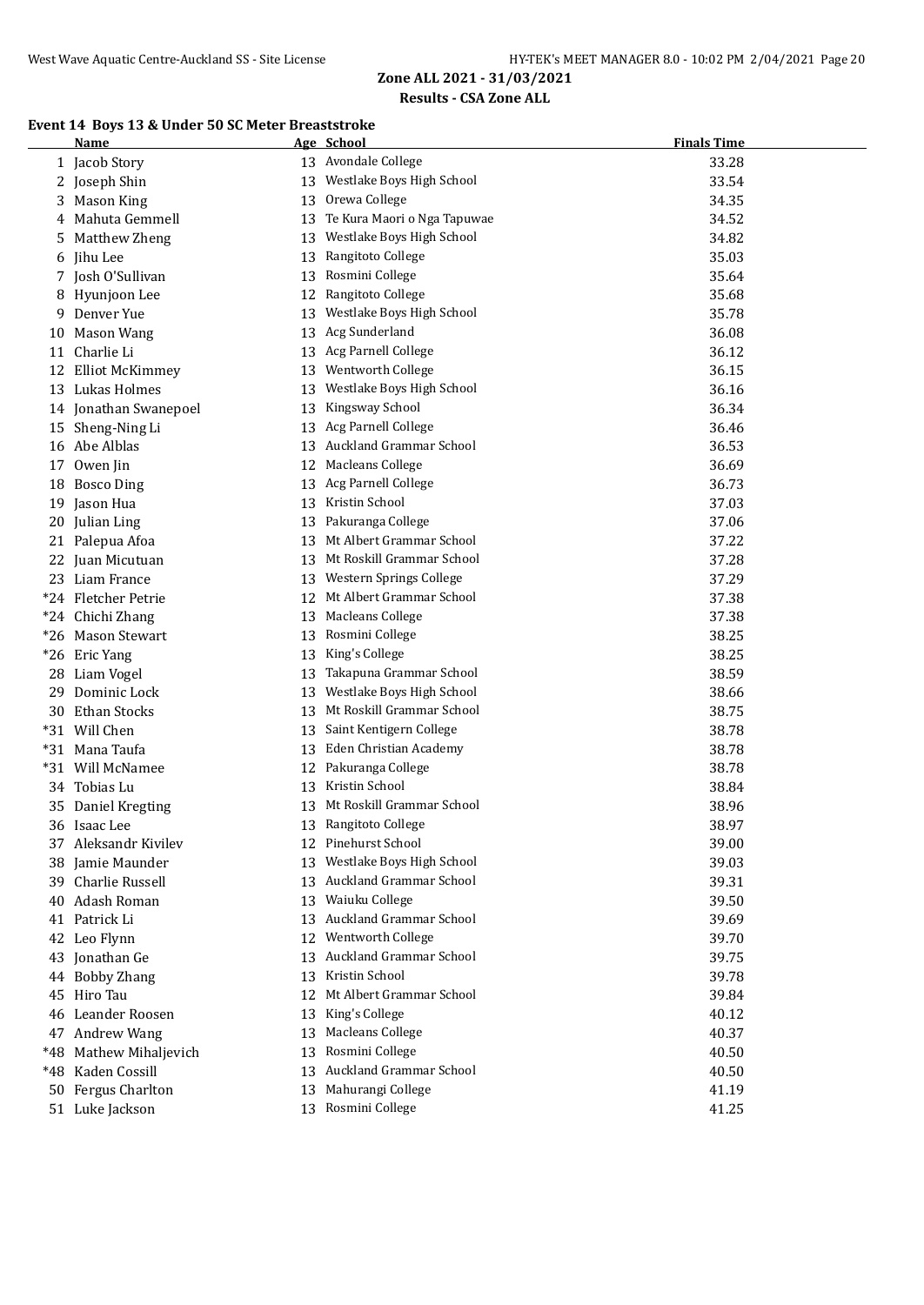## **(Event 14 Boys 13 & Under 50 SC Meter Breaststroke)**

|       | <b>Name</b>                                   |    | Age School                        | <b>Finals Time</b> |  |  |
|-------|-----------------------------------------------|----|-----------------------------------|--------------------|--|--|
|       | 52 Jett Evans                                 |    | 13 Sacred Heart College (Akld)    | 41.28              |  |  |
|       | 53 Beau Nicholson                             |    | 13 Botany Downs Secondary College | 41.65              |  |  |
|       | 54 Li Jack                                    |    | 13 Macleans College               | 41.72              |  |  |
|       | 55 Luca Joint-Rotondo                         | 13 | Western Springs College           | 41.91              |  |  |
|       | 56 Joshua Anderson                            | 13 | Sacred Heart College (Akld)       | 42.09              |  |  |
|       | 57 Joshua Mathieson                           | 12 | Tuakau College                    | 42.22              |  |  |
|       | 58 Joseph Zhang                               | 13 | <b>Macleans College</b>           | 42.25              |  |  |
|       | 59 Luca Williams                              | 13 | Auckland Grammar School           | 42.35              |  |  |
| 60    | Khairul Fariz                                 | 12 | <b>Macleans College</b>           | 42.37              |  |  |
|       | 61 Jasper Stevenson                           |    | 13 Western Springs College        | 42.54              |  |  |
|       | 62 Matthew Bertram                            | 13 | <b>Macleans College</b>           | 42.69              |  |  |
| 63    | Ryan MacKay                                   | 13 | Saint Kentigern College           | 42.82              |  |  |
|       | 64 Ethan Choo                                 | 13 | Sancta Maria College              | 43.00              |  |  |
| 65    | Tom Kenny                                     |    | 13 Western Springs College        | 43.09              |  |  |
|       | 66 Jared Freeman                              |    | 12 St Peter's College (Akld)      | 43.28              |  |  |
|       | 67 Fraser Walker                              |    | 13 Glendowie College              | 43.37              |  |  |
|       | 68 Hamish Thomson                             |    | 13 Mt Roskill Grammar School      | 43.74              |  |  |
|       | 69 Josh Bayes                                 |    | 13 Rangitoto College              | 43.97              |  |  |
|       | 70 Jack Handford                              |    | 13 Rosmini College                | 44.00              |  |  |
|       | 71 Max Matthews                               | 13 | Mahurangi College                 | 44.44              |  |  |
|       | 72 Ottis Oliver-Chambers                      | 13 | Kaipara College                   | 44.90              |  |  |
|       | *73 Brandon Li                                |    | 13 Westlake Boys High School      | 45.19              |  |  |
|       | *73 Alex Vlasvel-Monk                         | 13 | Kaipara College                   | 45.19              |  |  |
|       | 75 Zack Jones                                 | 13 | Lynfield College                  | 45.58              |  |  |
|       | 76 Dylan Chapman                              |    | 12 Rutherford College             | 46.16              |  |  |
|       |                                               |    | 13 Waiuku College                 | 46.59              |  |  |
|       | 77 Taylor Greene<br>*78 James Young           |    | 13 Wentworth College              | 46.78              |  |  |
|       | *78 Finn Orsbourn                             |    | Mt Roskill Grammar School         |                    |  |  |
|       |                                               | 13 | 13 Rosehill College               | 46.78              |  |  |
|       | 80 Andrew Tussup                              |    |                                   | 46.88              |  |  |
|       | 81 Flynn Jameson                              |    | 13 Acg Sunderland                 | 46.95              |  |  |
|       | 82 Neale Young                                |    | 13 Rosmini College                | 47.53              |  |  |
|       | 83 Lawrence Liu                               |    | 12 Westlake Boys High School      | 47.73              |  |  |
|       | *84 Tait McLeod                               |    | 12 One Tree Hill College          | 48.65              |  |  |
|       | *84 Oskar Van De Westerlo                     |    | 12 Pukekohe High School           | 48.65              |  |  |
|       | 86 Murdoch Phillips                           |    | 12 Mahurangi College              | 48.94              |  |  |
| 87    | Toroa Gardiner                                |    | 12 Orewa College                  | 49.50              |  |  |
|       | 88 William Hathaway                           |    | 13 St Peter's College (Akld)      | 49.88              |  |  |
| 89    | Finn Schmitt O'Reilly                         | 13 | Pukekohe Christian School         | 50.56              |  |  |
| 90    | Christian Whippy                              | 13 | Acg Strathallan College           | 51.75              |  |  |
| 91    | Thomas Brown                                  | 13 | Acg Strathallan College           | 55.97              |  |  |
|       | Austin Anitelea                               | 13 | Sacred Heart College (Akld)       | DQ                 |  |  |
|       | Nate Stephens                                 | 13 | Rosehill College                  | DQ                 |  |  |
|       | Jordan Wyatt                                  | 12 | Rangitoto College                 | DQ                 |  |  |
| $---$ | Judd Brown                                    | 13 | <b>Macleans College</b>           | DQ                 |  |  |
| $---$ | Joshua Carlyle                                | 13 | Elim Christian College            | DQ                 |  |  |
| $---$ | Sebastian Morgan                              |    | 12 Pukekohe High School           | DQ                 |  |  |
|       | Event 15 Girls 14-15 50 SC Meter Breaststroke |    |                                   |                    |  |  |
|       | Name                                          |    | Age School                        | <b>Finals Time</b> |  |  |
|       | 1 Melissa Cowen                               |    | 15 Rangitoto College              | 33.44              |  |  |
|       | 2 Lanihei Connolly                            |    | 15 Baradene College of the Sacred | 34.91              |  |  |
|       | 3 Alexandra Campion                           |    | 14 Saint Kentigern College        | 35.47              |  |  |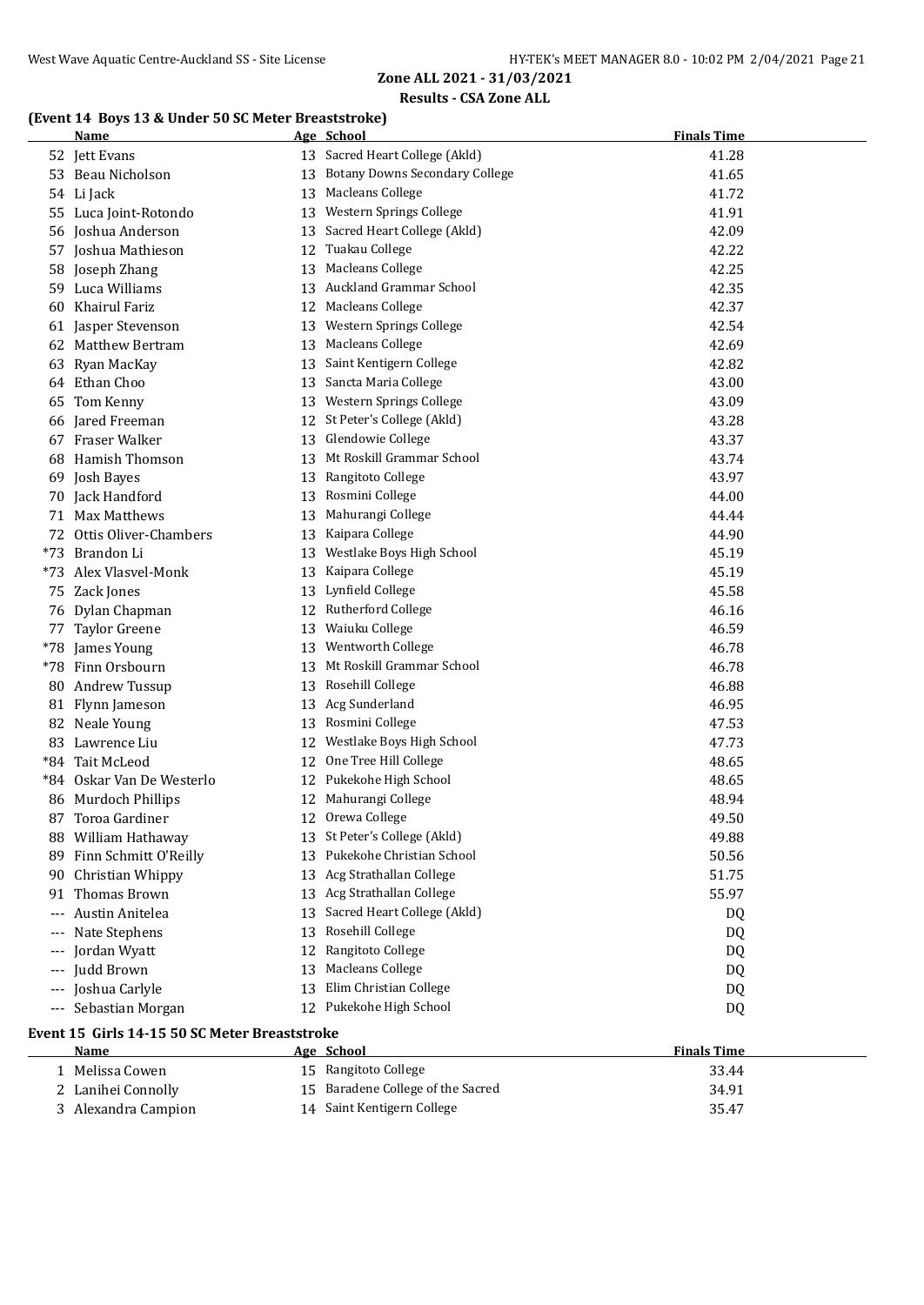#### **(Event 15 Girls 14-15 50 SC Meter Breaststroke)**

|       | Name                       |    | Age School                            | <b>Finals Time</b> |
|-------|----------------------------|----|---------------------------------------|--------------------|
|       | 4 Erika Paterson           |    | 15 St Cuthbert's College              | 36.50              |
| 5     | Caitlin Cooke              |    | 14 Rangitoto College                  | 36.57              |
| 6     | Abby Davidson              | 15 | Epsom Girls Grammar School            | 37.22              |
| 7     | Michaela Fuatimau          |    | 15 St Mary's College (Akld)           | 37.36              |
| 8     | Tyler Chapman              |    | 15 Pukekohe High School               | 37.41              |
| 9     | Danielle Asiata            |    | 14 Macleans College                   | 37.50              |
| 10    | Summer Osborne             |    | 15 Rangitoto College                  | 37.66              |
| 11    | Kaia Swiggs                |    | 14 Northcote College                  | 37.81              |
|       | 12 Charlotte Steele        |    | 14 Macleans College                   | 37.87              |
| 13    | Jacqueline Jiang           |    | 15 Kingsway School                    | 38.03              |
|       | 14 Charlie Twose           | 15 | Rangitoto College                     | 38.12              |
|       | 15 Noor Lovatt             | 15 | Diocesan School for Girls             | 38.15              |
|       | 16 Lucy Gleeson            |    | 14 Baradene College of the Sacred     | 38.22              |
|       | 17 Amber George            |    | 15 Mt Albert Grammar School           | 38.31              |
| 18    | Olivia Peebles             | 15 | Saint Kentigern College               | 38.38              |
| 19    | Emma Wallace               | 15 | Baradene College of the Sacred        | 38.44              |
|       | 20 Eva Allan               |    | 15 Diocesan School for Girls          | 38.49              |
|       | 21 Manutaeao Fa'alogo-Lilo | 15 | St Mary's College (Akld)              | 38.69              |
|       | 22 Lou Lou Penman          |    | 14 Glendowie College                  | 38.72              |
|       | 23 Grace Richards          | 15 | Mahurangi College                     | 38.88              |
|       | *24 Kendall Oliver         |    | 15 Pakuranga College                  | 39.35              |
|       | *24 Anna McGowan           |    | 15 Mt Albert Grammar School           | 39.35              |
|       | 26 Tess Whineray           | 15 | Western Springs College               | 39.75              |
|       | 27 Courtney Matthews       | 15 | One Tree Hill College                 | 39.78              |
| 28    | Tiaare Ahovelo             | 15 | St Cuthbert's College                 | 39.82              |
| 29    | Doyoun Kim                 | 14 | Westlake Girls High School            | 40.14              |
| 30    | Kasey McDowall             | 15 | Diocesan School for Girls             | 40.20              |
| 31    | Ella Crowe                 | 15 | Pakuranga College                     | 40.22              |
| 32    | Isabella Bolton            |    | 14 St Mary's College (Akld)           | 40.39              |
| 33    | Anna Lepua                 | 15 | St Mary's College (Akld)              | 40.42              |
|       | 34 Carolyn Yu              |    | 14 Epsom Girls Grammar School         | 40.44              |
| 35    | <b>Bethany Faresa</b>      |    | 14 Avondale College                   | 40.48              |
|       | 36 Eloise Raper            |    | 14 Kristin School                     | 40.66              |
| 37    | Pakenham Ariel             |    | 15 St Mary's College (Akld)           | 40.80              |
|       | 38 Helena Thomas           |    | 14 Westlake Girls High School         | 41.06              |
|       | 39 Lena Hamblyn-Ough       |    | 15 Westlake Girls High School         | 41.25              |
|       | 40 Mia Elsmore             |    | 15 St Mary's College (Akld)           | 41.27              |
| 41    | Louise Ecclestone          |    | 14 Epsom Girls Grammar School         | 41.28              |
| 42    | Isla Petherbridge          |    | 14 Baradene College of the Sacred     | 41.35              |
| 43    | Meg Shuker                 |    | 15 Rosehill College                   | 41.53              |
| 44    | Molly Rodger               | 15 | St Mary's College (Akld)              | 41.54              |
| 45    | Georgia Brackebush         | 14 | Westlake Girls High School            | 41.79              |
|       | 46 Sylvia Leo              | 14 | St Mary's College (Akld)              | 41.97              |
|       | 47 Arabella Duncan         | 14 | Diocesan School for Girls             | 41.99              |
| *48   | Keira Conboy               | 15 | Rangitoto College                     | 42.00              |
|       | *48 Pepa Valter            | 15 | Eden Christian Academy                | 42.00              |
|       | *50 Mia Stanley-Hunt       | 14 | Westlake Girls High School            | 42.16              |
| $*50$ | Sasha Nichol               |    | 14 Acg Strathallan College            | 42.16              |
|       | 52 Danielle Curlett        | 15 | <b>Botany Downs Secondary College</b> | 42.25              |
|       | 53 Tyler McNaughten        |    | 14 Pukekohe High School               | 42.28              |
|       | 54 Bella Houghton          |    | 15 Mt Albert Grammar School           | 42.35              |
|       | 55 Astrid Kyle             |    | 15 Mt Roskill Grammar School          | 42.38              |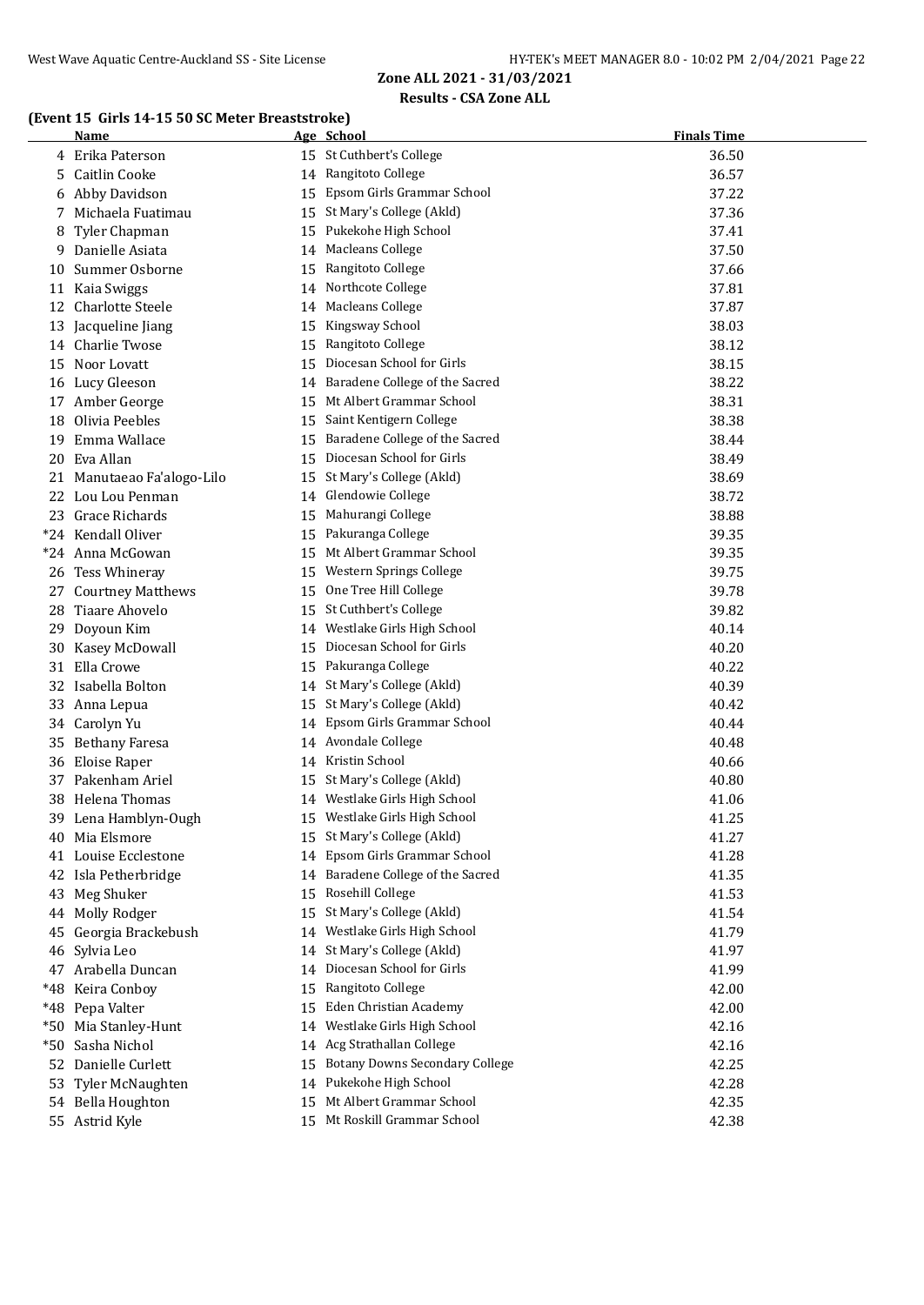## **(Event 15 Girls 14-15 50 SC Meter Breaststroke)**

|       | Name                   |    | Age School                        | <b>Finals Time</b> |
|-------|------------------------|----|-----------------------------------|--------------------|
|       | 56 Michaela Botha      |    | 14 Botany Downs Secondary College | 42.54              |
| 57    | Peta Clark             | 15 | Diocesan School for Girls         | 42.55              |
| 58    | Julia Kim              | 14 | Westlake Girls High School        | 42.63              |
| 59    | Hereata Crosswell      | 14 | Western Springs College           | 42.67              |
| 60    | Caitlin Lees           | 14 | Tuakau College                    | 42.72              |
| 61    | Miriama Iversen        | 14 | Mahurangi College                 | 42.75              |
| 62    | Savannah-Eve Martin    | 14 | Westlake Girls High School        | 42.78              |
| 63    | Olivia Stairmand       | 15 | Avondale College                  | 42.98              |
| 64    | Amanda Saw             | 14 | St Dominic's Catholic College     | 43.92              |
| 65    | Rebecca Wang           | 14 | Rangitoto College                 | 43.97              |
| 66    | Matilda Christy        | 14 | Albany Junior High School         | 44.16              |
| 67    | Nadia Mistry           | 14 | Pakuranga College                 | 44.31              |
| 68    | Ava Bravenboer         | 15 | Mahurangi College                 | 44.42              |
| 69    | Taisha Tanira          | 15 | Destiny School                    | 45.13              |
| 70    | Taylor O'Reilly        | 14 | <b>Carmel College</b>             | 45.43              |
| 71    | Bella Van Kan          | 14 | Waitakere College                 | 46.03              |
| 72    | Mia Willis             | 15 | Acg Strathallan College           | 46.13              |
| 73    | Stella Hammond         | 15 | St Dominic's Catholic College     | 46.17              |
| 74    | Emma Gibb              | 14 | Rosehill College                  | 46.65              |
| 75    | Sweetpea Young         | 14 | Northcote College                 | 46.90              |
| 76    | Drew McKenzie          | 14 | Pukekohe High School              | 47.12              |
| 77    | Calee Dally            | 14 | Waiuku College                    | 47.25              |
| 78    | Hayley Claridge        | 14 | Tuakau College                    | 47.44              |
| 79    | Briar Roden            | 14 | Waiuku College                    | 53.03              |
| 80    | Kate Robinson          | 14 | Kaipara College                   | 57.53              |
| $---$ | <b>Billie Sherring</b> |    | 14 Henderson High School          | DQ                 |
| $---$ | <b>Emison Styris</b>   |    | 14 St Cuthbert's College          | DQ                 |

#### **Event 16 Boys 14-15 50 SC Meter Breaststroke**

|       | <b>Name</b>             |    | Age School                     | <b>Finals Time</b> |
|-------|-------------------------|----|--------------------------------|--------------------|
|       | 1 Benson Li             |    | 14 Westlake Boys High School   | 31.32              |
|       | 2 Jackson Kennard       | 15 | Auckland Grammar School        | 31.63              |
|       | 3 Daniel Zheng          | 15 | Westlake Boys High School      | 31.97              |
| 4     | Leo Arrowsmith          | 14 | King's College                 | 32.16              |
|       | 5 Quintin Wong          | 15 | Sancta Maria College           | 32.35              |
| 6     | Cooper Clague           | 14 | Westlake Boys High School      | 32.61              |
| 7     | Jasper Cornish          |    | 14 Orewa College               | 32.72              |
| 8     | <b>Bronson Chungson</b> | 15 | Sacred Heart College (Akld)    | 32.88              |
| 9     | Kevin Zhang             | 14 | Lynfield College               | 33.47              |
| 10    | Sam Kenny               | 15 | Western Springs College        | 33.89              |
| 11    | James Crosbie           | 14 | Saint Kentigern College        | 34.15              |
| 12    | Connor Lock             | 15 | Selwyn College                 | 34.43              |
|       | 13 Kyle Chen            | 15 | Macleans College               | 34.65              |
|       | 14 Ryan Tomov           | 15 | Northcote College              | 34.72              |
| 15    | Liam Marks              | 15 | Saint Kentigern College        | 34.75              |
| 16    | Oliver Sargison         | 15 | <b>Auckland Grammar School</b> | 34.78              |
| 17    | Jacob Laurence          | 15 | Avondale College               | 34.82              |
| 18    | Kailen Brackebush       | 15 | Westlake Boys High School      | 35.09              |
| 19    | Alexander Wilson        | 15 | Westlake Boys High School      | 35.19              |
| $*20$ | Chris Jiang             | 15 | King's College                 | 35.25              |
| $*20$ | Brandon Holder          | 14 | Westlake Boys High School      | 35.25              |
| 22    | Leon Duke               | 15 | Pukekohe High School           | 35.27              |
|       |                         |    |                                |                    |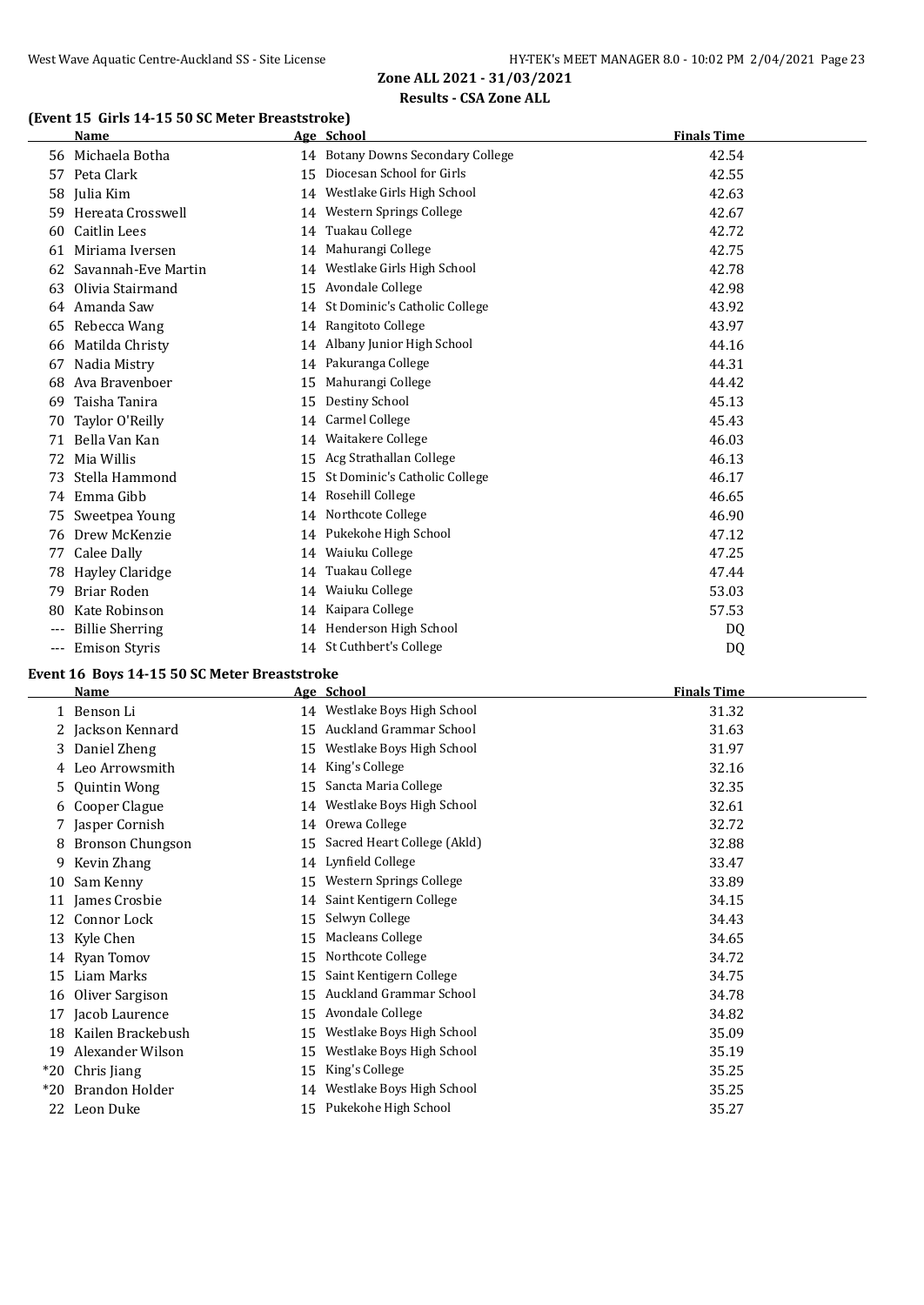#### **(Event 16 Boys 14-15 50 SC Meter Breaststroke)**

|    | <u>Name</u>             |    | Age School                        | <b>Finals Time</b> |
|----|-------------------------|----|-----------------------------------|--------------------|
|    | 23 Harrison Klouwens    |    | 14 Auckland Grammar School        | 35.31              |
|    | 24 Arthur Makarov-Paton |    | 14 Westlake Boys High School      | 35.40              |
|    | 25 Bill Li              |    | 15 Lynfield College               | 35.53              |
|    | *26 Hugo Batchelor      |    | 15 King's College                 | 35.59              |
|    | *26 Aaron Skipper       |    | 15 Mahurangi College              | 35.59              |
|    | 28 Caleb Wyatt          |    | 15 Rangitoto College              | 35.84              |
|    | 29 Nathan Wong          |    | 15 Botany Downs Secondary College | 35.96              |
|    | 30 Sebastian Mara       |    | 15 Green Bay High School          | 35.98              |
|    | 31 Shuo Li              |    | 14 Auckland Grammar School        | 36.09              |
|    | 32 Joe Kuwano           |    | 14 Mahurangi College              | 36.13              |
|    | 33 Edward Joh           |    | 15 Auckland Grammar School        | 36.15              |
|    | 34 Tito Tipi            |    | 15 Mt Albert Grammar School       | 36.19              |
|    | 35 Tobias Jackson       |    | 15 Rosmini College                | 36.22              |
|    | 36 Finn Lock            |    | 14 Sacred Heart College (Akld)    | 36.41              |
|    | 37 James Zhang          |    | 15 Kristin School                 | 36.50              |
|    | 38 Charles Heathcote    |    | 14 Westlake Boys High School      | 36.53              |
|    | 39 Jerome Stow          |    | 15 Elim Christian College         | 36.59              |
|    | 40 Sunny Sun            |    | 15 Saint Kentigern College        | 36.69              |
|    | 41 Varchasva Sehdev     |    | 14 Botany Downs Secondary College | 36.84              |
|    | 42 Nicholas Cowen       |    | 14 Rangitoto College              | 36.94              |
|    | 43 Andre Chan           |    | 14 Mt Roskill Grammar School      | 36.97              |
|    | 44 Jack Forsman         |    | 14 Westlake Boys High School      | 37.09              |
|    | 45 Luke Gibson          |    | 14 Auckland Grammar School        | 37.14              |
|    | 46 Hyeonsun Yoo         |    | 14 Rangitoto College              | 37.15              |
|    | 47 Tyler Adams          |    | 15 Pukekohe High School           | 37.24              |
|    | 48 Ryan Peck            |    | 15 Sacred Heart College (Akld)    | 37.47              |
| 49 | Ryan Elliot             |    | 14 Pukekohe High School           | 37.62              |
|    | 50 Jett Curteis         | 15 | Westlake Boys High School         | 37.72              |
|    | 51 Allan Han            |    | 14 Macleans College               | 37.96              |
|    | 52 Dominic Wharepouri   |    | 14 Northcote College              | 37.97              |
|    | 53 Juwon Park           |    | 15 Rangitoto College              | 38.22              |
|    | 54 Lucas Forbes         |    | 14 Westlake Boys High School      | 38.31              |
|    | 55 Ian Park             |    | 15 Westlake Boys High School      | 38.44              |
|    | 56 William Koo          |    | 14 Pakuranga College              | 38.54              |
|    | 57 Allan Dong           |    | 14 Macleans College               | 38.65              |
|    | 58 Kale Farquharson     |    | 15 Saint Kentigern College        | 38.82              |
|    | 59 Zakariyya Rachmadi   |    | 14 Westlake Boys High School      | 38.94              |
| 60 | Cooper Murrie           |    | 14 Whangaparaoa College           | 39.00              |
|    | 61 Daniel Park          |    | 14 Sacred Heart College (Akld)    | 39.06              |
|    | 62 Raymond Wang         |    | 14 Macleans College               | 39.13              |
|    | 63 Jayden Waters-Dawes  |    | 14 Papatoetoe High School         | 39.22              |
|    | 64 Randal Li            |    | 14 Kristin School                 | 39.25              |
|    | 65 Nino Schiltknecht    | 15 | Westlake Boys High School         | 39.40              |
|    | 66 Kullen Montgomery    | 15 | Tuakau College                    | 39.43              |
|    | 67 Cohen Freeman        | 14 | St Peter's College (Akld)         | 39.50              |
|    | 68 Hunter Dobson        | 15 | Mt Albert Grammar School          | 39.54              |
|    | 69 Keegan Smith         | 15 | Takapuna Grammar School           | 39.59              |
| 70 | <b>Tobias Beaumont</b>  | 15 | Western Springs College           | 39.89              |
| 71 | Oliver Barlow           | 14 | <b>Macleans College</b>           | 40.00              |
|    | 72 Max Ly               | 14 | Glendowie College                 | 40.10              |
|    | 73 Larn Hamblyn-Ough    | 15 | Westlake Boys High School         | 40.19              |
|    | *74 Max Brears          |    | 14 Mt Albert Grammar School       | 40.25              |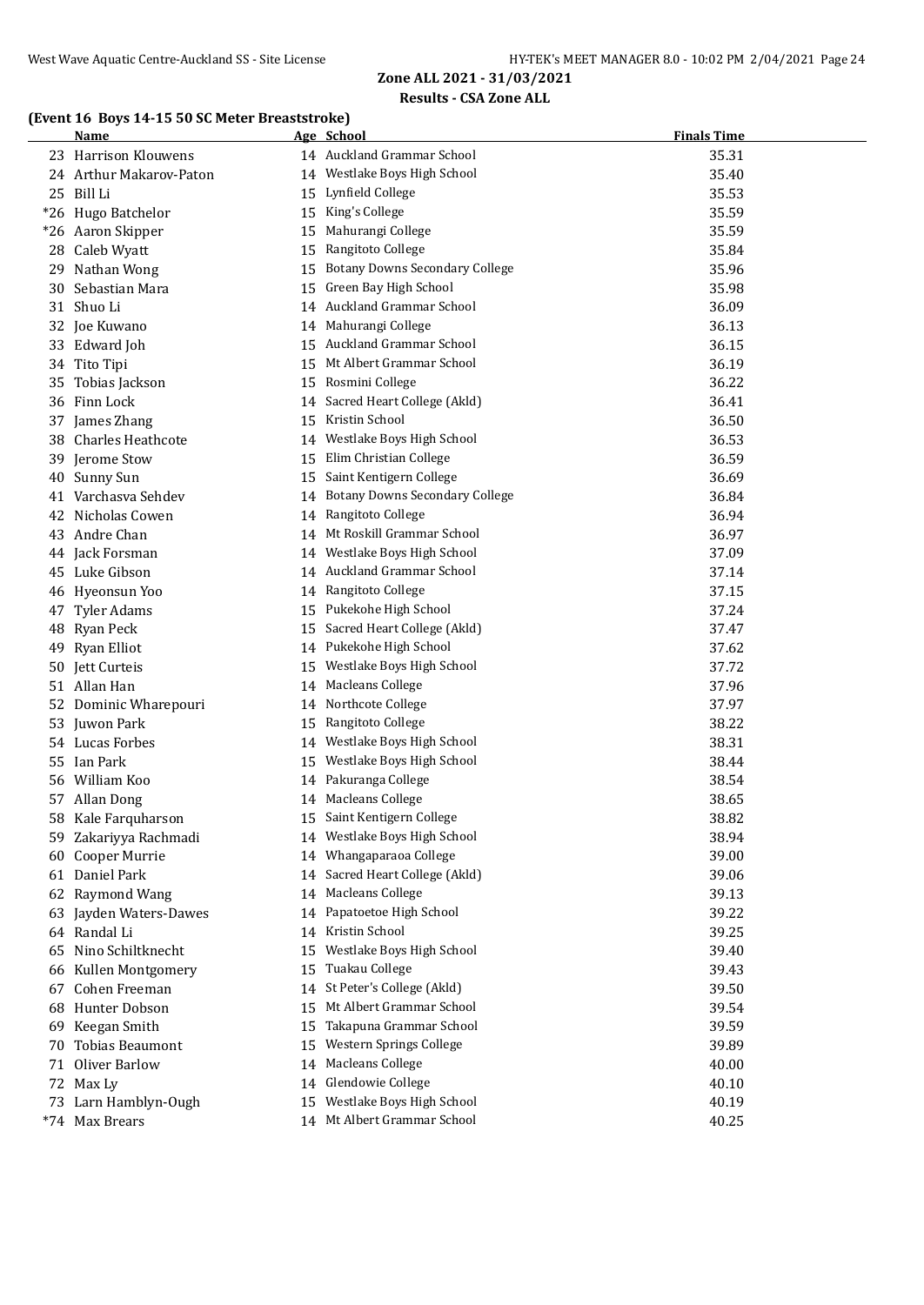## **(Event 16 Boys 14-15 50 SC Meter Breaststroke)**

|       | <b>Name</b>          |    | Age School                     | <b>Finals Time</b> |
|-------|----------------------|----|--------------------------------|--------------------|
|       | *74 Max Parkinson    |    | 14 St Peter's College (Akld)   | 40.25              |
|       | 76 Armand Spencer    |    | 14 Sacred Heart College (Akld) | 40.47              |
| 77    | Oryon Ivanov         |    | 14 Saint Kentigern College     | 40.50              |
| 78    | Daniel Hyde          |    | 14 St Peter's College (Akld)   | 40.82              |
| 79    | Ethan McKolskey      | 14 | Rosmini College                | 41.29              |
| 80    | Ruan Buitendach      |    | 14 Pakuranga College           | 41.50              |
| 81    | David Wright         |    | 14 Pukekohe High School        | 42.28              |
| 82    | Jessley Yee          | 15 | St Peter's College (Akld)      | 42.35              |
| 83    | <b>Samuel Molloy</b> | 14 | Elim Christian College         | 42.47              |
| 84    | Joshua Godinet       |    | 14 St Peter's College (Akld)   | 42.87              |
| 85    | <b>Isaac Porter</b>  | 14 | Rosmini College                | 42.94              |
| 86    | Luca Manning-Harris  | 15 | Wentworth College              | 43.00              |
| 87    | Ryder Heath          | 14 | Rosmini College                | 43.19              |
| 88    | Joey Goddard         | 14 | Wentworth College              | 44.03              |
| 89    | Henry Ma             | 15 | Wentworth College              | 44.38              |
| 90    | Saniru Hewa          | 15 | Mt Roskill Grammar School      | 44.41              |
| 91    | Henry Mulholland     |    | 14 St Peter's College (Akld)   | 44.97              |
| 92    | Jinitha Hewa         | 14 | Mt Roskill Grammar School      | 46.16              |
| 93    | Kaiden Van Kan       | 14 | Waitakere College              | 48.50              |
| ---   | Jay Morgan           | 14 | Westlake Boys High School      | DQ                 |
| $---$ | Ignat Kechin         | 14 | Westlake Boys High School      | DQ                 |
| $---$ | <b>Finlay Walker</b> | 15 | Glendowie College              | DQ                 |
| $---$ | Ryan Simpson         |    | 14 Albany Junior High School   | DQ                 |
|       |                      |    |                                |                    |

# **Event 17 Girls 16-18 50 SC Meter Breaststroke**<br>Name Age School

|    | Name                 |    | Age School                        | <b>Finals Time</b> |
|----|----------------------|----|-----------------------------------|--------------------|
|    | 1 Trelise Dance      |    | 16 Baradene College of the Sacred | 34.00              |
|    | Mackenzie Brears     | 17 | Epsom Girls Grammar School        | 34.09              |
| 3. | Lucy McKinnon        | 17 | Diocesan School for Girls         | 34.37              |
|    | Rebecca Wilkins      | 16 | Kristin School                    | 34.81              |
| 5. | Natalie Hull         | 17 | Diocesan School for Girls         | 36.40              |
| 6  | Isabella Campion     | 16 | Saint Kentigern College           | 36.90              |
|    | Daria Barbina        | 16 | Northcote College                 | 37.03              |
|    | Aimee Crosbie        | 16 | Diocesan School for Girls         | 37.26              |
| 9  | Grace Baik           | 16 | Epsom Girls Grammar School        | 37.84              |
| 10 | Olivia Gibson        | 16 | Baradene College of the Sacred    | 38.15              |
| 11 | India Doo            |    | King's College                    | 38.31              |
| 12 | Jesse Welsh          | 16 | Diocesan School for Girls         | 38.47              |
| 13 | Morgan Ridderhof     | 16 | Northcote College                 | 38.97              |
|    | 14 Edie Ancell       | 16 | Mt Albert Grammar School          | 39.03              |
| 15 | Sarita Hetherington  |    | 16 Pakuranga College              | 39.09              |
|    | 16 Lara Grozev       | 16 | Mt Albert Grammar School          | 39.41              |
| 17 | Mika Hurbuns         | 16 | Rangitoto College                 | 39.57              |
| 18 | Isla Brain           | 16 | Westlake Girls High School        | 39.60              |
| 19 | Cate Cleland         | 16 | Epsom Girls Grammar School        | 39.62              |
| 20 | Skyla MacDonald      | 16 | Macleans College                  | 39.87              |
| 21 | Jessica Hong         | 16 | Macleans College                  | 40.12              |
|    | Poppy Paterson-Boock | 16 | St Cuthbert's College             | 40.16              |
| 23 | Mea Van Rooyen       | 16 | Acg Parnell College               | 40.24              |
|    | 24 Chantal Rapley    | 16 | Rangitoto College                 | 40.41              |
| 25 | Ella Young           | 16 | <b>Wentworth College</b>          | 40.65              |
|    | 26 Zara Wilson       |    | 16 Westlake Girls High School     | 41.06              |
|    |                      |    |                                   |                    |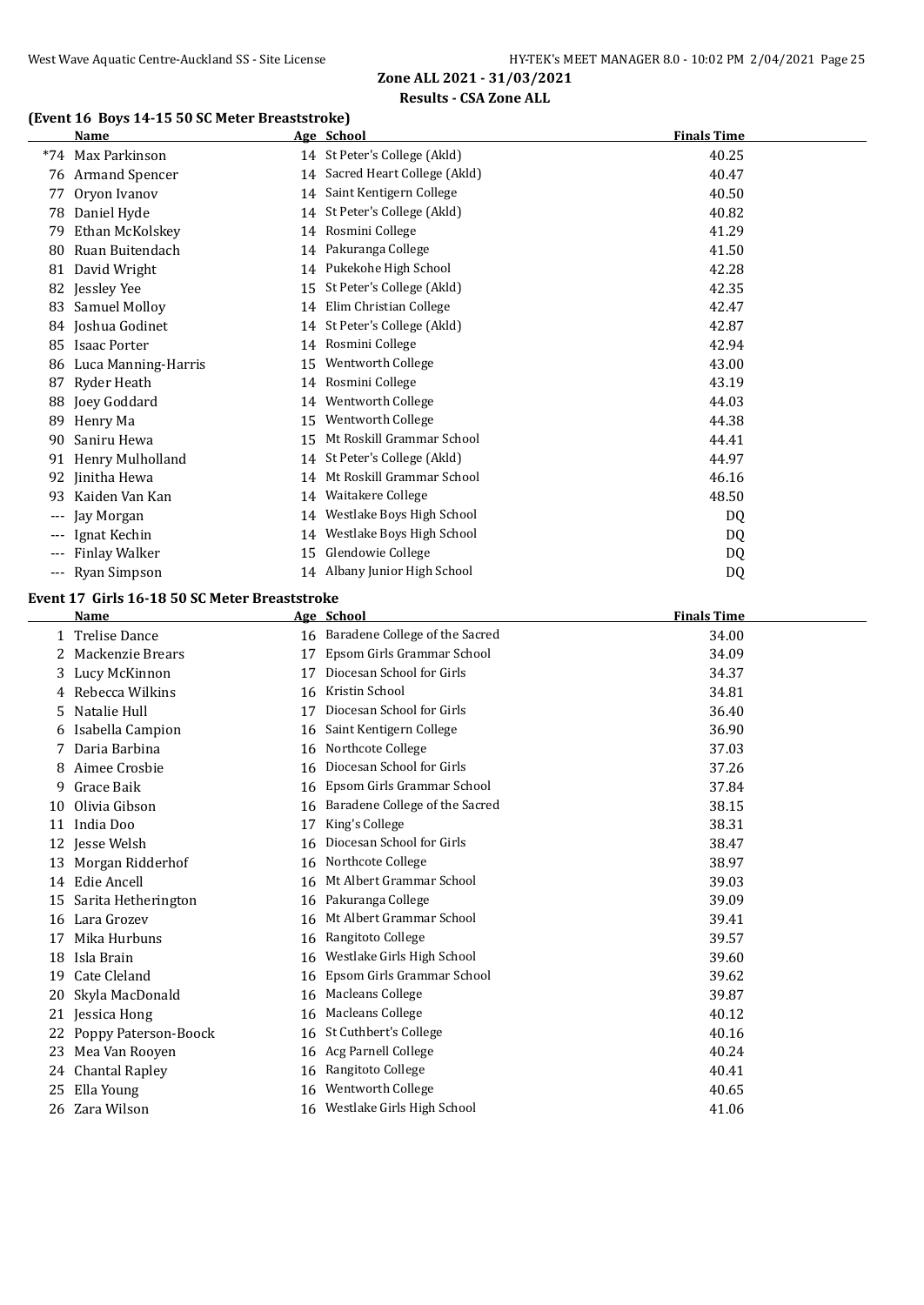## **(Event 17 Girls 16-18 50 SC Meter Breaststroke)**

| <b>Name</b>         | Age School                        | <b>Finals Time</b> |
|---------------------|-----------------------------------|--------------------|
| 27 Annaliese Zapata | 16 Baradene College of the Sacred | 42.19              |
| 28 Lucy Woodall     | Mt Albert Grammar School<br>17    | 43.00              |
| 29 Charlotte Brown  | 16 Waitakere College              | 43.33              |
| 30 Megan Brook      | 16 St Cuthbert's College          | 43.65              |
| 31 Mena Ren-Fritzke | 16 Mt Albert Grammar School       | 44.40              |
| 32 Fili Fono        | 16 Wesley College                 | 46.08              |
| 33 Georgia Shivnan  | 16 Kaipara College                | 48.04              |
| --- Marissa Ogilvie | 16 Rutherford College             | DQ                 |
| --- Dasha Ruzich    | 16 Wentworth College              | DQ                 |

#### **Event 18 Boys 16-18 50 SC Meter Breaststroke**

|    | <b>Name</b>                |    | Age School                            | <b>Finals Time</b> |
|----|----------------------------|----|---------------------------------------|--------------------|
|    | 1 Bowen Crawford           |    | 16 Mt Albert Grammar School           | 31.97              |
|    | 2 Harrison Cooke           | 16 | Rangitoto College                     | 32.06              |
|    | *3 Mack Hong               | 17 | Westlake Boys High School             | 32.53              |
| *3 | Andrei Soldatovic<br>16    |    | Westlake Boys High School             | 32.53              |
| 5. | <b>Thomas Murray</b><br>16 |    | Mt Albert Grammar School              | 32.56              |
| 6  | Eric Li                    |    | 16 Auckland Grammar School            | 32.90              |
| 7  | Cameron Gilmore            |    | 16 Rangitoto College                  | 32.94              |
| 8  | Gordon Mei                 |    | 16 Macleans College                   | 33.00              |
| *9 | Josh Drake                 |    | 16 Auckland Grammar School            | 33.53              |
| *9 | Dieter Buissinne           | 17 | Rangitoto College                     | 33.53              |
|    | 11 Michael Han<br>16       |    | Pakuranga College                     | 33.81              |
|    | 12 Johnson Li<br>16        |    | King's College                        | 34.06              |
|    | 13 Justin Hemara<br>17     |    | Mt Albert Grammar School              | 34.35              |
|    | 14 Gustav Campher<br>16    |    | Rangitoto College                     | 34.44              |
|    | 15 Eric Zheng              |    | 16 Auckland Grammar School            | 35.03              |
|    | 16 Shaun Karena            |    | 16 Henderson High School              | 35.11              |
|    | 17 Jack George             |    | 17 Auckland Grammar School            | 35.19              |
|    | 18 James Donovan           |    | 16 Kingsway School                    | 35.22              |
|    | 19 Oliver Avis             |    | 16 Saint Kentigern College            | 35.32              |
|    | 20 William Waters          | 16 | Sacred Heart College (Akld)           | 35.68              |
|    | 21 Matthew Gin<br>17       |    | Sacred Heart College (Akld)           | 35.72              |
|    | 22 Michael Chapman<br>16   |    | Mt Albert Grammar School              | 35.78              |
|    | 23 Tamati Peters<br>17     |    | Alfriston College                     | 36.62              |
|    | 24 Jeremy Huang<br>17      |    | Macleans College                      | 36.69              |
|    | 25 Matthew Loh             | 16 | Macleans College                      | 36.91              |
|    | 26 Troy Wigley<br>16       |    | <b>Wesley College</b>                 | 37.09              |
|    | 27 James Bell              | 16 | Sacred Heart College (Akld)           | 37.85              |
|    | 28 Adam De Souza           | 17 | Rangitoto College                     | 38.03              |
|    | 29 Charles Gemmell         | 16 | Te Kura Maori o Nga Tapuwae           | 38.18              |
|    | 30 Jake Chen               | 17 | Wentworth College                     | 38.75              |
|    | 31 Jared Falcone           | 16 | Waiuku College                        | 39.34              |
|    | 32 Jared Wee<br>16         |    | <b>Botany Downs Secondary College</b> | 39.37              |
|    | 33 Allen Shen<br>17        |    | Takapuna Grammar School               | 39.63              |
|    | 34 Jack Kelly<br>17        |    | Macleans College                      | 39.69              |
|    | 35 Cameron Croft<br>16     |    | St Peter's College (Akld)             | 39.72              |
|    | 36 Arun Dunn               |    | 16 Eden Christian Academy             | 40.28              |
|    | 37 Takumi Thornley         |    | 16 Rosehill College                   | 41.93              |
|    | 38 Darien Torpey           |    | 17 Waiuku College                     | 47.25              |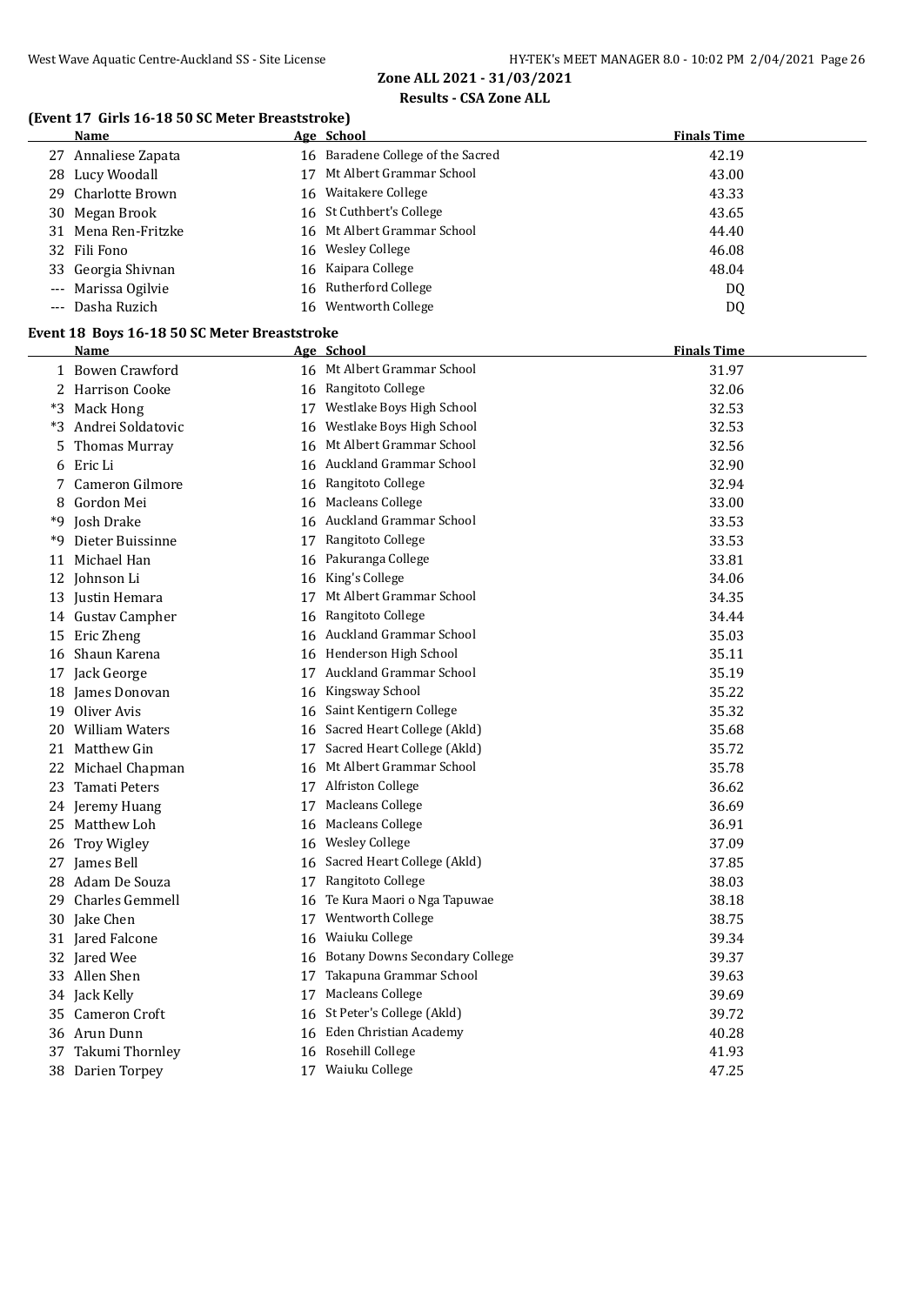#### **Event 19 Girls 13 & Under 50 SC Meter Freestyle**

|       | Name                   |    | Age School                            | <b>Finals Time</b> |
|-------|------------------------|----|---------------------------------------|--------------------|
|       | 1 Ania Maritz          |    | 12 Rangitoto College                  | 28.90              |
|       | 2 Mia Laban            |    | 13 Pakuranga College                  | 29.00              |
| 3.    | Lily-Anne Humphreys    | 13 | <b>Carmel College</b>                 | 29.06              |
|       | 4 Freya Hingston       | 13 | <b>Macleans College</b>               | 29.14              |
| 5.    | Abigail Wlliams        | 13 | Lynfield College                      | 29.29              |
|       | 6 Kaira Wohlfarth      |    | 12 Westlake Girls High School         | 29.37              |
|       | 7 Izzie Bouzaid        |    | 13 Westlake Girls High School         | 29.41              |
|       | 8 Havana Uligia        |    | 12 Avondale College                   | 29.69              |
| *9    | Mulan Chan See         |    | 13 Macleans College                   | 29.87              |
| *9    | Sophie Barry           | 13 | Glendowie College                     | 29.87              |
| 11    | Zoe Pederson           |    | 13 Whangaparaoa College               | 29.88              |
|       | 12 Jasmine Lyles       |    | 13 Pinehurst School                   | 29.97              |
| 13    | Carolann Faeamani      |    | 13 St Dominic's Catholic College      | 30.15              |
|       | 14 Paikea Cecil        |    | 13 Tamaki College                     | 30.16              |
|       | *15 Rebecca Pitout     | 13 | Epsom Girls Grammar School            | 30.22              |
|       | *15 Sasha Van-Wijk     |    | 13 Westlake Girls High School         | 30.22              |
|       | 17 Amelia Duff         | 12 | Saint Kentigern College               | 30.25              |
|       | *18 Holly Nelson       |    | 13 Rangitoto College                  | 30.40              |
|       | *18 Madi Clark         |    | 13 Diocesan School for Girls          | 30.40              |
|       | 20 Xanthee Austin      |    | 13 Birkenhead College                 | 30.41              |
|       | 21 Ella Hamilton       | 13 | Rangitoto College                     | 30.72              |
|       | 22 Olivia Taylor       | 12 | Rangitoto College                     | 30.82              |
|       | 23 Bianca Raxworthy    |    | 13 Acg Sunderland                     | 30.91              |
|       | 24 Hayley Middleton    | 13 | Westlake Girls High School            | 30.97              |
|       | 25 Laura Watts         | 12 | Epsom Girls Grammar School            | 31.16              |
|       | 26 Sahara Logo-Olo     | 12 | One Tree Hill College                 | 31.17              |
| 27    | Caitlyn Lupeituu       | 13 | Westlake Girls High School            | 31.19              |
| 28    | Sia Okach              | 13 | Baradene College of the Sacred        | 31.27              |
|       | 29 Khalen Quensell     | 13 | Mt Albert Grammar School              | 31.38              |
|       | *30 Poppy Willets      |    | 13 Pakuranga College                  | 31.41              |
| $*30$ | Sofia Bray             | 12 | Baradene College of the Sacred        | 31.41              |
|       | 32 Eleanor Saunders    |    | 13 Pinehurst School                   | 31.50              |
|       | 33 Daniella Van Delden |    | 12 St Cuthbert's College              | 31.60              |
|       | 34 Annika Bayer        |    | 13 Mahurangi College                  | 31.62              |
|       | *35 Siina Cooke        |    | 12 Whangaparaoa College               | 31.75              |
|       | *35 Mia Kelliher       |    | 13 St Cuthbert's College              | 31.75              |
|       | 37 Analiah Palmer      |    | 12 Elim Christian College             | 31.87              |
|       | 38 Beatrice Cook       |    | 13 St Cuthbert's College              | 31.90              |
|       | *39 Amelia Croft       |    | 12 St Mary's College (Akld)           | 32.03              |
|       | *39 Holly Bricklebank  | 13 | Diocesan School for Girls             | 32.03              |
| 41    | <b>Scarlett Basset</b> | 13 | Saint Kentigern College               | 32.04              |
|       | 42 Amorita Nehoa       | 13 | Epsom Girls Grammar School            | 32.10              |
|       | *43 Lylah Sugarman     | 13 | Pakuranga College                     | 32.16              |
|       | *43 Carissa Billington | 13 | Rangitoto College                     | 32.16              |
| 45    | Mai-Ling Reynolds      | 13 | <b>Botany Downs Secondary College</b> | 32.25              |
|       | 46 Jane Nolloth        | 13 | <b>Carmel College</b>                 | 32.28              |
|       | 47 Olivia Kay          | 13 | Saint Kentigern College               | 32.35              |
|       | *48 Maddy Holmes       | 13 | Westlake Girls High School            | 32.41              |
|       | *48 Ava Neems          | 13 | Sancta Maria College                  | 32.41              |
|       | *48 Xanthe Miller      | 13 | Glendowie College                     | 32.41              |
|       | 51 Jessica Cochran     |    | 13 Pukekohe High School               | 32.50              |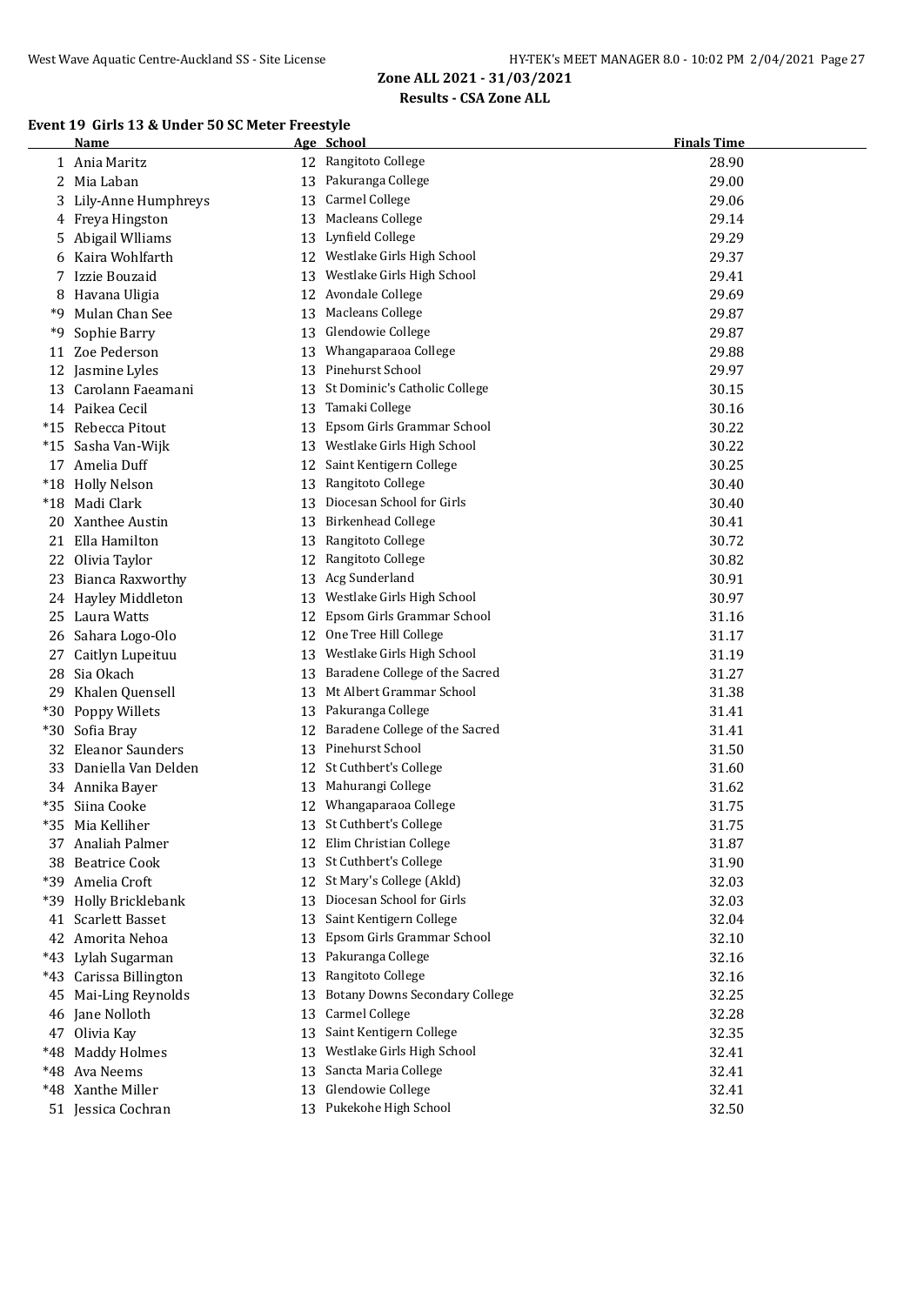## **(Event 19 Girls 13 & Under 50 SC Meter Freestyle)**

|     | Name                      |    | Age School                            | <b>Finals Time</b> |
|-----|---------------------------|----|---------------------------------------|--------------------|
|     | *52 Sophie Fayers         |    | 13 Saint Kentigern College            | 32.56              |
|     | *52 Katie Black           | 13 | Kristin School                        | 32.56              |
|     | 54 Katelyn Daniel         | 13 | Acg Strathallan College               | 32.65              |
| 55  | Ione Eadie                | 12 | Westlake Girls High School            | 32.66              |
|     | *56 Isabella Rowe         | 13 | Westlake Girls High School            | 32.69              |
|     | *56 Riaan Bryant          | 13 | Baradene College of the Sacred        | 32.69              |
|     | *56 Abby Welsh            | 13 | Diocesan School for Girls             | 32.69              |
|     | 59 Anna Maree Schonknecht |    | 13 Acg Sunderland                     | 32.81              |
| 60  | Resha Bedekar             |    | 13 Acg Sunderland                     | 32.82              |
|     | 61 Charlotte Harvey       |    | 13 Waitakere College                  | 32.94              |
|     | 62 Paige Bohm             |    | 13 Orewa College                      | 33.00              |
| 63  | Lucy O'Reilly             |    | 13 Baradene College of the Sacred     | 33.09              |
|     | 64 Piper Lodge            | 13 | Takapuna Grammar School               | 33.13              |
|     | 65 Alexis Buissinne       | 12 | Rangitoto College                     | 33.28              |
|     | 66 Billie Schuller        | 13 | Baradene College of the Sacred        | 33.37              |
|     | *67 Neva Currie           |    | 13 Westlake Girls High School         | 33.43              |
|     | *67 Eden Ripley-Lafu      |    | 13 Northcote College                  | 33.43              |
| 69  | <b>Audrey Neal</b>        |    | 12 Pinehurst School                   | 33.47              |
| 70  | Karen Tian                |    | 12 Pakuranga College                  | 33.53              |
|     | 71 Lucy Gilleece          | 13 | Diocesan School for Girls             | 33.55              |
|     | 72 Nadine Park            |    | 13 Rangitoto College                  | 33.62              |
|     | 73 Penelope Vansolkema    |    | 13 Avondale College                   | 33.64              |
|     | 74 Phillipa Johns         |    | 13 Henderson High School              | 33.70              |
|     | 75 Naomi Cheng            |    | 13 Macleans College                   | 33.72              |
|     | 76 Isabella Noakes        |    | 12 Western Springs College            | 34.09              |
|     | 77 Amelia Neal            |    | 13 Pinehurst School                   | 34.16              |
|     | *78 Storm Barker          |    | 13 Kristin School                     | 34.25              |
|     | *78 Ruby Taylor           | 13 | Mahurangi College                     | 34.25              |
|     | *78 Emma Cunningham       | 12 | Waiuku College                        | 34.25              |
| 81  | Erin Veal                 | 12 | Diocesan School for Girls             | 34.28              |
|     | 82 Jenna Smit             | 13 | Elim Christian College                | 34.53              |
|     | *83 Leigh Parkes          | 12 | <b>Botany Downs Secondary College</b> | 34.57              |
| *83 | <b>Emily Tanira</b>       | 13 | Destiny School                        | 34.57              |
| 85  | Maya Duckworth            |    | 12 Kaipara College                    | 34.59              |
|     | 86 Charlise Ruddell       |    | 13 Acg Strathallan College            | 34.69              |
|     | 87 Charlize Glanville     |    | 13 St Mary's College (Akld)           | 34.78              |
|     | 88 Greer Batters          |    | 13 Pukekohe High School               | 34.94              |
| 89  | Katie Dunn                | 13 | Tuakau College                        | 35.03              |
|     | 90 Wilson-Sims Madison    | 13 | St Mary's College (Akld)              | 35.05              |
|     | 91 Faye Dobson            | 12 | Mahurangi College                     | 35.19              |
|     | 92 Pakenham Amber         | 13 | St Mary's College (Akld)              | 35.51              |
| 93  | Lola Rodger               | 13 | St Mary's College (Akld)              | 35.54              |
|     | 94 Minky Kim              | 13 | Sancta Maria College                  | 35.59              |
| 95  | Maisie Penman             | 13 | Glendowie College                     | 35.71              |
|     | 96 Lara O'Halloran        | 12 | Rosehill College                      | 35.81              |
| 97  | Mio Iwai Wong             | 13 | Takapuna Grammar School               | 36.31              |
|     | 98 Bailey Allan           | 12 | Pukekohe High School                  | 36.44              |
|     | *99 Olivia Kelly          | 13 | Kaipara College                       | 36.47              |
| *99 | Cacee Forde               | 12 | Waiuku College                        | 36.47              |
|     | 101 Tyler Bull            | 12 | Rosehill College                      | 36.84              |
|     | 102 Abby McCort           | 13 | Pukekohe High School                  | 36.88              |
|     | 103 Mira Davy             |    | 13 Lynfield College                   | 37.00              |
|     |                           |    |                                       |                    |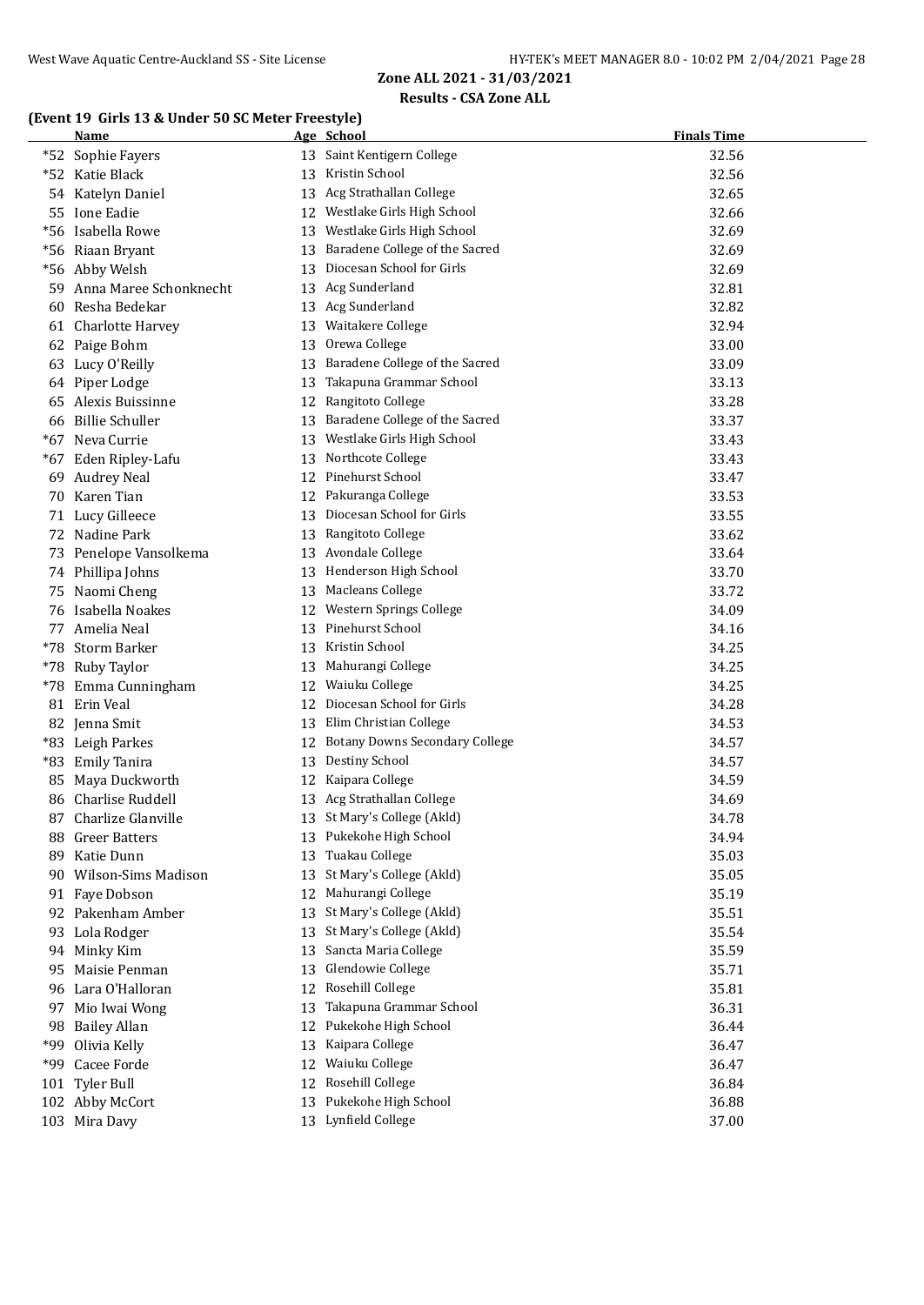#### **(Event 19 Girls 13 & Under 50 SC Meter Freestyle)**

|       | <b>Name</b>                                                   |    | Age School                                        | <b>Finals Time</b> |
|-------|---------------------------------------------------------------|----|---------------------------------------------------|--------------------|
|       | 104 Tilly Walsh                                               |    | 12 Lynfield College                               | 37.31              |
|       | 105 Naomi Amarasingham-Young                                  |    | 13 Western Springs College                        | 37.34              |
|       | 106 Belle Szczepanski                                         |    | 13 St Mary's College (Akld)                       | 37.36              |
|       | 107 Sophia Hoffman                                            |    | 13 Acg Strathallan College                        | 37.50              |
|       | 108 Nina Lyon                                                 |    | 13 Rutherford College                             | 38.07              |
|       | 109 Lucie Harrison                                            |    | 13 Western Springs College                        | 39.06              |
|       | 110 Madeleine Sisarich                                        |    | 13 St Mary's College (Akld)                       | 39.07              |
|       | 111 Mia Williams                                              |    | 13 St Mary's College (Akld)                       | 39.88              |
|       | 112 Annika Hogguer Mearns                                     |    | 12 Green Bay High School                          | 40.34              |
|       | 113 Lou Chevaldin                                             | 13 | Waiheke High School                               | 42.62              |
|       | 114 Lakshmi Thilakeswaran                                     |    | 12 Pakuranga College                              | 46.50              |
|       | --- Eileena Bao                                               | 13 | Rangitoto College                                 | DQ                 |
|       | --- Kezia Buissinne                                           |    | 12 Rangitoto College                              | DQ                 |
|       |                                                               |    |                                                   |                    |
|       | Event 20 Boys 13 & Under 50 SC Meter Freestyle<br><u>Name</u> |    | Age School                                        | <b>Finals Time</b> |
|       | 1 Mason Wang                                                  |    | 13 Acg Sunderland                                 | 26.14              |
|       |                                                               |    | 13 Westlake Boys High School                      |                    |
| 2     | Matthew Zheng                                                 |    |                                                   | 26.22              |
| 3     | Isaac Gear                                                    | 13 | Green Bay High School<br>Mt Albert Grammar School | 26.30              |
| 4     | Palepua Afoa                                                  | 13 |                                                   | 26.85              |
| 5     | Lukas Holmes                                                  | 13 | Westlake Boys High School                         | 26.97              |
| 6     | Charlie Li                                                    | 13 | Acg Parnell College<br>Takapuna Grammar School    | 27.20              |
|       | 7 Liam Vogel                                                  | 13 |                                                   | 27.53              |
| 8     | Jihu Lee                                                      | 13 | Rangitoto College<br>Westlake Boys High School    | 27.65              |
|       | 9 Vincent Prajogo                                             | 13 |                                                   | 27.72              |
|       | 10 Jacob Story                                                | 13 | Avondale College                                  | 28.00              |
|       | 11 Kaden Cossill                                              | 13 | Auckland Grammar School                           | 28.03              |
| 12    | <b>Elliot McKimmey</b>                                        | 13 | Wentworth College                                 | 28.31              |
|       | 13 Joseph Zhang                                               | 13 | <b>Macleans College</b>                           | 28.32              |
|       | 14 Mason Stewart                                              | 13 | Rosmini College<br>Auckland Grammar School        | 28.35              |
|       | 15 Patrick Li                                                 | 13 |                                                   | 28.40              |
|       | 16 Eric Yang                                                  | 13 | King's College                                    | 28.48              |
|       | 17 Joseph Shin                                                | 13 | Westlake Boys High School                         | 28.50              |
| 18    | Jasper Stevenson                                              | 13 | Western Springs College                           | 28.51              |
| 19    | Josh O'Sullivan                                               | 13 | Rosmini College<br>13 Lynfield College            | 28.72              |
|       | 20 Zack Jones                                                 |    |                                                   | 28.75              |
|       | *21 Mathew Mihaljevich                                        |    | 13 Rosmini College<br>Kristin School              | 28.81              |
|       | *21 Bobby Zhang                                               | 13 | Wentworth College                                 | 28.81              |
|       | *21 Leo Flynn                                                 | 12 | Rangitoto College                                 | 28.81              |
|       | *24 Ryan Burke                                                | 13 | Sacred Heart College (Akld)                       | 28.97              |
|       | *24 Jett Evans                                                | 13 | Kristin School                                    | 28.97              |
|       | 26 Jason Hua                                                  | 13 | Mt Roskill Grammar School                         | 29.03              |
|       | 27 Daniel Kregting                                            | 13 |                                                   | 29.10              |
|       | 28 Jonathan Swanepoel                                         | 13 | Kingsway School                                   | 29.13              |
|       | 29 Adash Roman                                                | 13 | Waiuku College                                    | 29.14              |
|       | 30 Oliver Lei                                                 | 12 | Acg Parnell College                               | 29.19              |
|       | 31 Sheng-Ning Li                                              | 13 | Acg Parnell College                               | 29.25              |
|       | 32 Tobias Lu                                                  | 13 | Kristin School                                    | 29.32              |
| $*33$ | Ethan Stocks                                                  | 13 | Mt Roskill Grammar School                         | 29.35              |
|       | *33 Julian Ling                                               | 13 | Pakuranga College                                 | 29.35              |
|       | 35 Bosco Ding                                                 | 13 | Acg Parnell College                               | 29.38              |
|       | 36 Denver Yue                                                 | 13 | Westlake Boys High School                         | 29.50              |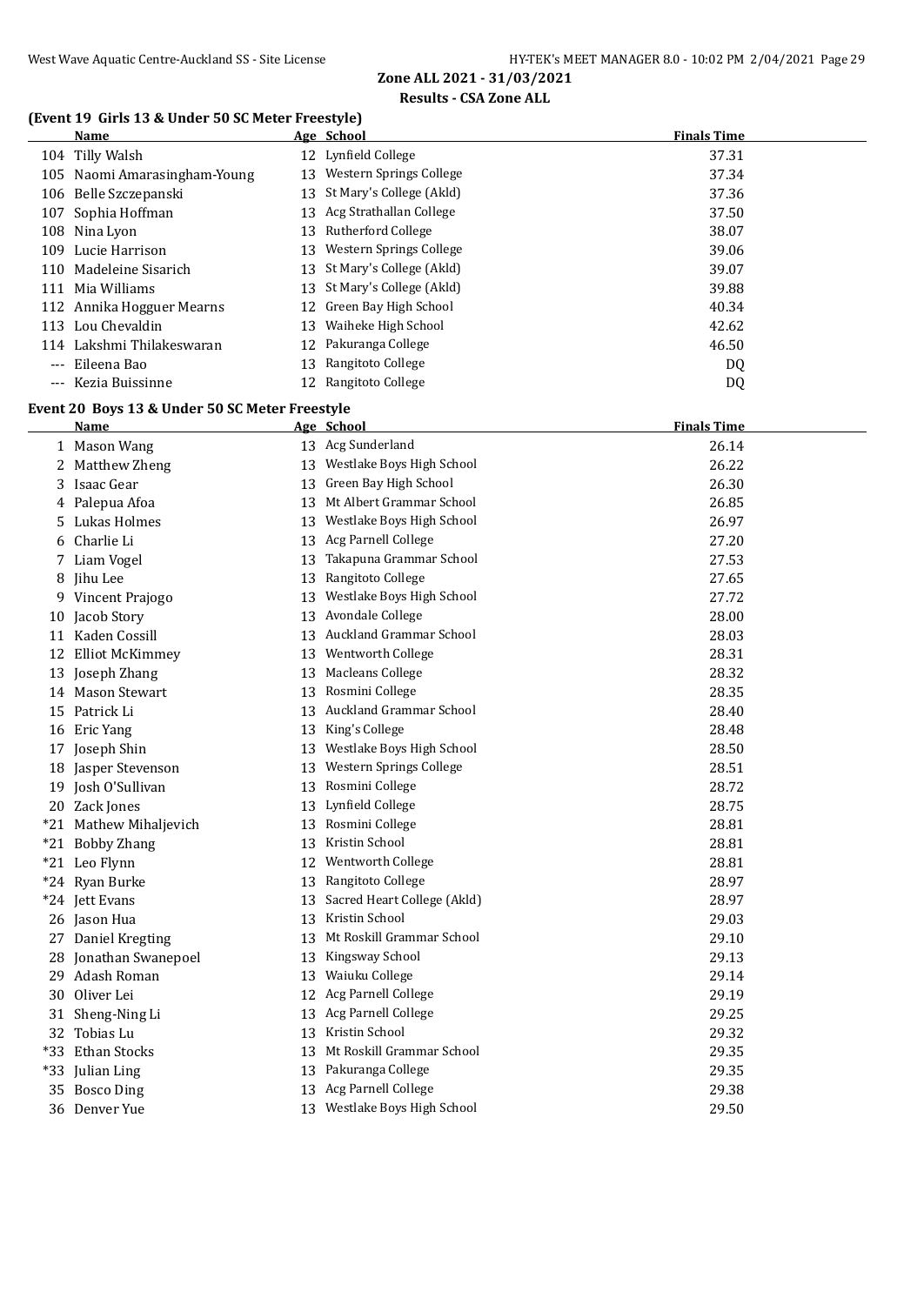## **(Event 20 Boys 13 & Under 50 SC Meter Freestyle)**

|     | <b>Name</b>              |    | Age School                            | <b>Finals Time</b> |
|-----|--------------------------|----|---------------------------------------|--------------------|
|     | 37 Josh Bayes            |    | 13 Rangitoto College                  | 29.56              |
|     | 38 Mana Taufa            |    | 13 Eden Christian Academy             | 29.59              |
| 39  | Jack Handford            |    | 13 Rosmini College                    | 29.69              |
| 40  | Beau Nicholson           | 13 | <b>Botany Downs Secondary College</b> | 29.78              |
|     | 41 Oscar King            | 13 | Saint Kentigern College               | 29.81              |
|     | *42 Shane Huang          | 13 | Kristin School                        | 29.84              |
|     | *42 Andrew Wang          | 13 | Macleans College                      | 29.84              |
|     | 44 Natana Pokura         | 13 | Rosmini College                       | 29.87              |
| *45 | Mahuta Gemmell           | 13 | Te Kura Maori o Nga Tapuwae           | 30.00              |
| *45 | Isaac Lee                | 13 | Rangitoto College                     | 30.00              |
|     | 47 Abe Alblas            | 13 | Auckland Grammar School               | 30.06              |
| 48  | Yeenok Zhang             | 12 | Pinehurst School                      | 30.07              |
| 49  | Ethan Choo               | 13 | Sancta Maria College                  | 30.13              |
|     | 50 Jared Freeman         |    | 12 St Peter's College (Akld)          | 30.15              |
|     | 51 Jacob Henderson       | 13 | Waiuku College                        | 30.25              |
|     | 52 Jamie Cantell-Roberts | 13 | Saint Kentigern College               | 30.35              |
|     | 53 Fraser Walker         |    | 13 Glendowie College                  | 30.40              |
|     | *54 Aleksandr Kivilev    |    | 12 Pinehurst School                   | 30.41              |
|     | *54 Charlie Russell      |    | 13 Auckland Grammar School            | 30.41              |
|     | 56 Liam France           |    | 13 Western Springs College            | 30.43              |
|     | 57 Hiro Tau              |    | 12 Mt Albert Grammar School           | 30.54              |
| 58  | Theo Morse               |    | 13 Orewa College                      | 30.62              |
|     | 59 Ryan MacKay           |    | 13 Saint Kentigern College            | 30.78              |
| 60  | Fergus Charlton          | 13 | Mahurangi College                     | 30.93              |
|     | 61 William Delamare      |    | 13 Westlake Boys High School          | 31.00              |
|     | *62 Alex Vlasvel-Monk    | 13 | Kaipara College                       | 31.03              |
|     | *62 Toby Hewertson       | 13 | Mahurangi College                     | 31.03              |
|     | 64 Luke Jackson          | 13 | Rosmini College                       | 31.06              |
|     | *65 Murdoch Phillips     | 12 | Mahurangi College                     | 31.22              |
|     | *65 Joshua Mathieson     |    | 12 Tuakau College                     | 31.22              |
|     | 67 Oscar Bower           |    | 13 Auckland Grammar School            | 31.28              |
|     | 68 Aadi (Andy) Shen      |    | 13 Pinehurst School                   | 31.29              |
|     | 69 Chichi Zhang          |    | 13 Macleans College                   | 31.31              |
|     | 70 Dylan Chapman         |    | 12 Rutherford College                 | 31.48              |
|     | 71 Fletcher Petrie       |    | 12 Mt Albert Grammar School           | 31.50              |
|     | 72 Khairul Fariz         |    | 12 Macleans College                   | 31.57              |
|     | 73 Nicholas Strickland   | 13 | Pukekohe High School                  | 31.63              |
|     | 74 Lachlan Taylor        | 13 | <b>Botany Downs Secondary College</b> | 31.65              |
| 75  | Milan Liao               | 13 | Sacred Heart College (Akld)           | 31.68              |
|     | 76 Dominic Lock          | 13 | Westlake Boys High School             | 31.73              |
| 77  | Jordan Wyatt             | 12 | Rangitoto College                     | 31.76              |
|     | 78 Tyler Yare            | 13 | Mt Albert Grammar School              | 31.79              |
|     | 79 Hamish Thomson        | 13 | Mt Roskill Grammar School             | 31.97              |
| 80  | Luca Williams            | 13 | Auckland Grammar School               | 32.00              |
|     | 81 Li Jack               | 13 | Macleans College                      | 32.03              |
|     | 82 Neale Young           | 13 | Rosmini College                       | 32.28              |
| 83  | Tom Kenny                | 13 | Western Springs College               | 32.43              |
|     | 84 Owen Jin              | 12 | Macleans College                      | 32.58              |
|     | 85 Angus Houghton        | 13 | Sacred Heart College (Akld)           | 32.82              |
|     | 86 Jamie Maunder         | 13 | Westlake Boys High School             | 33.09              |
|     | 87 Brandon Li            | 13 | Westlake Boys High School             | 33.31              |
|     | 88 Luka Makata           | 13 | Saint Kentigern College               | 33.46              |
|     |                          |    |                                       |                    |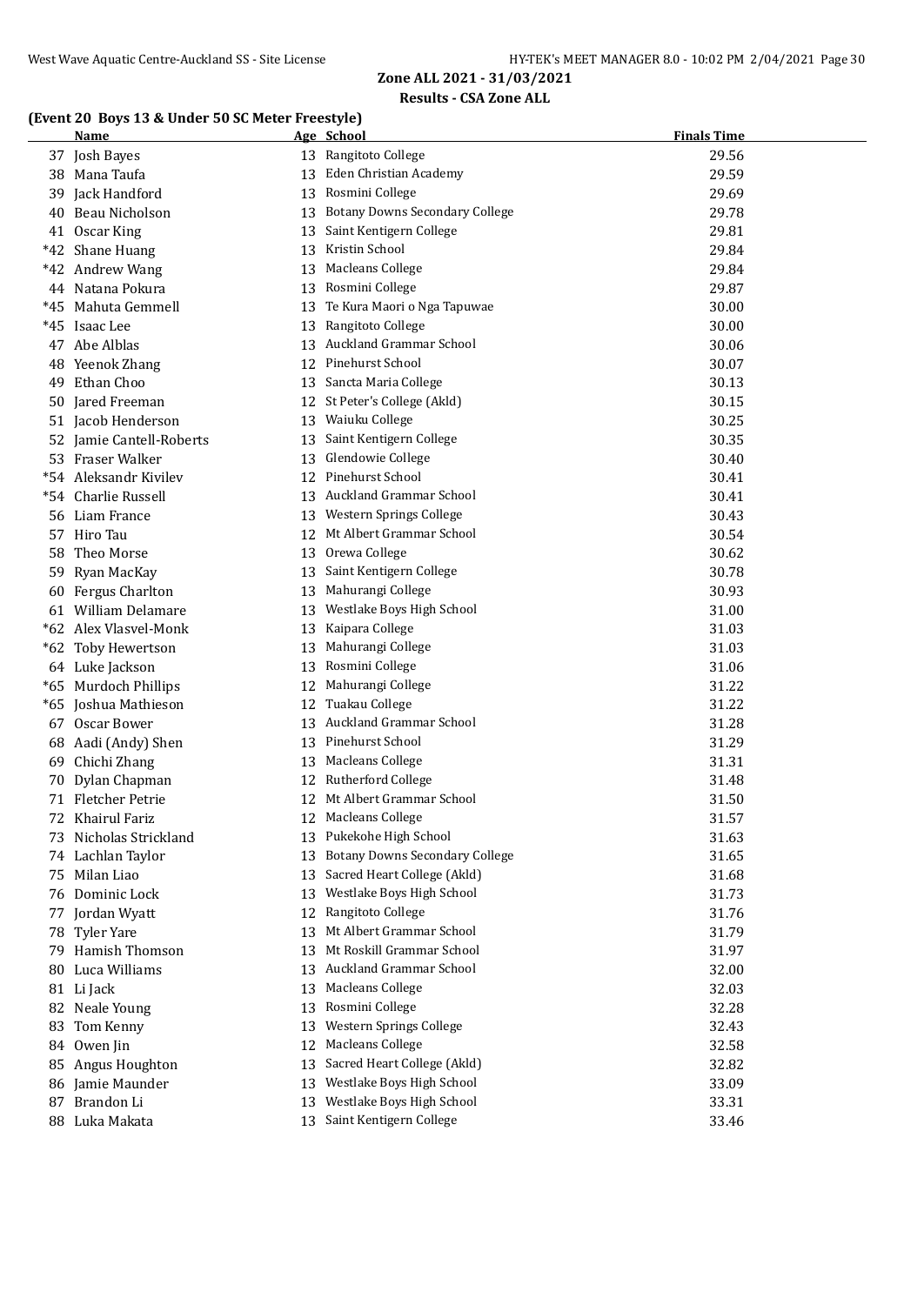## **(Event 20 Boys 13 & Under 50 SC Meter Freestyle)**

|       | <b>Name</b>                                |    | Age School                            | <b>Finals Time</b> |  |
|-------|--------------------------------------------|----|---------------------------------------|--------------------|--|
|       | 89 Finn Schmitt O'Reilly                   |    | 13 Pukekohe Christian School          | 33.50              |  |
|       | 90 Christian Whippy                        |    | 13 Acg Strathallan College            | 33.66              |  |
| 91    | Nikko Kelly                                |    | 12 Acg Sunderland                     | 33.97              |  |
|       | 92 Cliff Tse                               | 12 | <b>Botany Downs Secondary College</b> | 34.25              |  |
|       | 93 Nate Stephens                           | 13 | Rosehill College                      | 34.43              |  |
|       | 94 William Hathaway                        | 13 | St Peter's College (Akld)             | 34.53              |  |
| 95    | Max Matthews                               | 13 | Mahurangi College                     | 34.69              |  |
| $*96$ | Ottis Oliver-Chambers                      | 13 | Kaipara College                       | 34.72              |  |
| $*96$ | <b>Thomas Brown</b>                        | 13 | Acg Strathallan College               | 34.72              |  |
|       | 98 Flynn Jameson                           | 13 | Acg Sunderland                        | 34.81              |  |
|       | 99 Sebastian Morgan                        | 12 | Pukekohe High School                  | 34.82              |  |
|       | 100 Will McNamee                           | 12 | Pakuranga College                     | 35.12              |  |
|       | 101 Judd Brown                             | 13 | Macleans College                      | 35.25              |  |
|       | 102 Oliver Yeung                           | 13 | Takapuna Grammar School               | 35.28              |  |
|       | 103 Joshua Carlyle                         | 13 | Elim Christian College                | 35.75              |  |
|       | *104 Toroa Gardiner                        | 12 | Orewa College                         | 36.00              |  |
|       | *104 Mason King                            | 13 | Orewa College                         | 36.00              |  |
|       | 106 Lawrence Liu                           | 12 | Westlake Boys High School             | 36.38              |  |
| 107   | <b>Matthew Bertram</b>                     | 13 | Macleans College                      | 36.50              |  |
|       | 108 Finn Orsbourn                          | 13 | Mt Roskill Grammar School             | 36.56              |  |
|       | 109 Oskar Van De Westerlo                  | 12 | Pukekohe High School                  | 37.57              |  |
|       | 110 Il'ya Allen                            | 12 | Orewa College                         | 37.72              |  |
|       | 111 Henry Wilson                           | 13 | Rosehill College                      | 38.10              |  |
|       | 112 Tait McLeod                            | 12 | One Tree Hill College                 | 39.99              |  |
|       | 113 Zayd Daniyal                           | 13 | Rangitoto College                     | 58.31              |  |
|       | 114 Andrew Tussup                          | 13 | Rosehill College                      | 1:10.53            |  |
|       | Event 21 Girls 14-15 50 SC Meter Freestyle |    |                                       |                    |  |
|       | Name                                       |    | Age School                            | <b>Finals Time</b> |  |
|       | 1 Summer Osborne                           |    | 15 Rangitoto College                  | 26.93              |  |
| 2     | Melissa Cowen                              | 15 | Rangitoto College                     | 27.63              |  |
| 3     | Olivia Tukia                               |    | 14 Green Bay High School              | 27.67              |  |
| 4     | Gabrielle Doyle                            | 14 | Rangitoto College                     | 27.87              |  |
|       | 5 Olivia Peebles                           |    | 15 Saint Kentigern College            | 27.90              |  |
|       |                                            |    |                                       |                    |  |

|     | 5 Olivia Peebles         | 15 | Saint Kentigern College           | 27.90 |
|-----|--------------------------|----|-----------------------------------|-------|
|     | 6 Tess Whineray          | 15 | Western Springs College           | 28.06 |
|     | 7 Eva Allan              | 15 | Diocesan School for Girls         | 28.23 |
| 8   | Danielle Asiata          | 14 | Macleans College                  | 28.37 |
| 9   | Zoe Crawford             | 15 | Westlake Girls High School        | 28.57 |
|     | 10 Lanihei Connolly      | 15 | Baradene College of the Sacred    | 28.62 |
| 11  | Manutaeao Fa'alogo-Lilo  | 15 | St Mary's College (Akld)          | 28.76 |
| 12  | Olivia Sweetman          | 15 | Saint Kentigern College           | 28.79 |
|     | 13 Kate Wheeler          |    | 14 Pukekohe High School           | 28.87 |
|     | 14 Amelia Bray           | 14 | Baradene College of the Sacred    | 28.88 |
|     | *15 Iulia Kim            | 14 | Westlake Girls High School        | 28.90 |
|     | *15 Alexandra Campion    |    | 14 Saint Kentigern College        | 28.90 |
|     | *17 Kendall Oliver       | 15 | Pakuranga College                 | 29.07 |
| *17 | Leila Ibrahim            | 15 | Diocesan School for Girls         | 29.07 |
|     | 19 Eloise Raper          | 14 | Kristin School                    | 29.15 |
| 20  | <b>Courtney Matthews</b> | 15 | One Tree Hill College             | 29.19 |
|     | 21 Anneliese Judd        | 15 | Green Bay High School             | 29.35 |
| 22  | Elizabeth Brennan        | 14 | Carmel College                    | 29.38 |
|     | 23 Emma Wallace          |    | 15 Baradene College of the Sacred | 29.44 |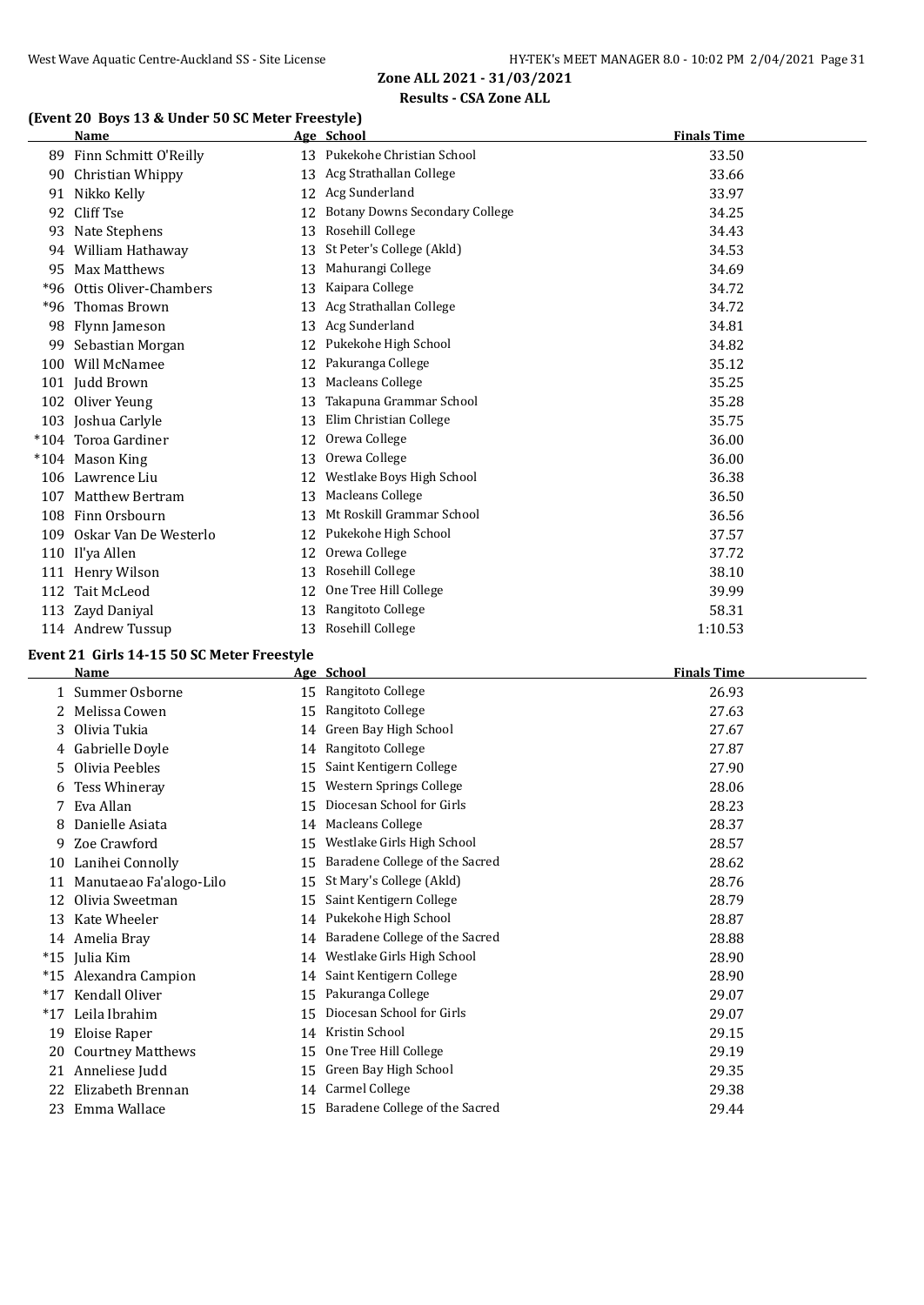## **(Event 21 Girls 14-15 50 SC Meter Freestyle)**

|       | <b>Name</b>               |    | Age School                            | <b>Finals Time</b> |
|-------|---------------------------|----|---------------------------------------|--------------------|
|       | 24 Isla Petherbridge      |    | 14 Baradene College of the Sacred     | 29.49              |
|       | 25 Anna Lepua             |    | 15 St Mary's College (Akld)           | 29.50              |
| $*26$ | Miandi Oosthuizen         | 15 | Macleans College                      | 29.57              |
| *26   | <b>Caitlin Cooke</b>      | 14 | Rangitoto College                     | 29.57              |
| 28    | Carolyn Yu                | 14 | Epsom Girls Grammar School            | 29.60              |
| 29    | Bella Knight              |    | 14 St Cuthbert's College              | 29.79              |
| 30    | Ella Crowe                | 15 | Pakuranga College                     | 29.80              |
|       | 31 Amber George           | 15 | Mt Albert Grammar School              | 29.81              |
|       | 32 Charlotte Steele       |    | 14 Macleans College                   | 29.87              |
|       | 33 Armani Tohaia          |    | 14 Pukekohe High School               | 29.89              |
|       | 34 Charlie Twose          | 15 | Rangitoto College                     | 29.90              |
| 35    | Mia Stanley-Hunt          |    | 14 Westlake Girls High School         | 29.97              |
| 36    | Ava Bravenboer            | 15 | Mahurangi College                     | 30.00              |
| 37    | Isabella Bolton           |    | 14 St Mary's College (Akld)           | 30.08              |
| 38    | Lena Hamblyn-Ough         |    | 15 Westlake Girls High School         | 30.09              |
| 39    | Sara Jameson              |    | 14 St Cuthbert's College              | 30.15              |
| 40    | <b>Emison Styris</b>      |    | 14 St Cuthbert's College              | 30.16              |
|       | 41 Kasey McDowall         | 15 | Diocesan School for Girls             | 30.24              |
|       | 42 Daphne Jones           |    | 14 Avondale College                   | 30.27              |
|       | 43 Vita Yarrell-Stevenson |    | 14 Diocesan School for Girls          | 30.34              |
| 44    | Doyoun Kim                |    | 14 Westlake Girls High School         | 30.35              |
| 45    | Islay Boyes               |    | 14 St Cuthbert's College              | 30.47              |
| 46    | Michaela Fuatimau         | 15 | St Mary's College (Akld)              | 30.49              |
| 47    | Danielle Curlett          | 15 | <b>Botany Downs Secondary College</b> | 30.50              |
| 48    | Sunnie Yan                | 15 | Epsom Girls Grammar School            | 30.55              |
| 49    | Isabelle Gibson           |    | 14 Baradene College of the Sacred     | 30.56              |
|       | *50 Savannah-Eve Martin   |    | 14 Westlake Girls High School         | 30.75              |
| *50   | Keira Conboy              | 15 | Rangitoto College                     | 30.75              |
| 52    | Kaia Swiggs               |    | 14 Northcote College                  | 30.78              |
|       | *53 Anna McGowan          | 15 | Mt Albert Grammar School              | 30.97              |
|       | *53 Jodie Nash            | 14 | Takapuna Grammar School               | 30.97              |
| 55    | Arabella Duncan           |    | 14 Diocesan School for Girls          | 31.01              |
|       | 56 Abby Davidson          | 15 | Epsom Girls Grammar School            | 31.10              |
|       | 57 Hereata Crosswell      |    | 14 Western Springs College            | 31.13              |
| 58    | Meg Shuker                |    | 15 Rosehill College                   | 31.15              |
|       | 59 Pakenham Ariel         |    | 15 St Mary's College (Akld)           | 31.19              |
|       | *60 Tyler McNaughten      |    | 14 Pukekohe High School               | 31.25              |
|       | *60 Pepa Valter           | 15 | Eden Christian Academy                | 31.25              |
|       | 62 Ingrid Longstaff       | 15 | Avondale College                      | 31.26              |
| 63    | Tyler Chapman             | 15 | Pukekohe High School                  | 31.29              |
|       | 64 Elisa Joint-Rotondo    | 14 | St Mary's College (Akld)              | 31.30              |
| 65    | Louise Ecclestone         | 14 | Epsom Girls Grammar School            | 31.31              |
| 66    | Taylor O'Reilly           |    | 14 Carmel College                     | 31.35              |
| 67    | Michaela Botha            | 14 | <b>Botany Downs Secondary College</b> | 31.50              |
| 68    | Lily McGivern             | 14 | Carmel College                        | 31.66              |
| 69    | Jacqueline Jiang          | 15 | Kingsway School                       | 31.75              |
| 70    | Olivia Stairmand          | 15 | Avondale College                      | 31.91              |
|       | 71 Calee Dally            | 14 | Waiuku College                        | 31.97              |
|       | 72 Fiona Yang             | 14 | Westlake Girls High School            | 32.03              |
|       | 73 Lucy Gleeson           | 14 | Baradene College of the Sacred        | 32.06              |
|       | 74 Sylvia Leo             | 14 | St Mary's College (Akld)              | 32.08              |
|       | 75 Bella Houghton         | 15 | Mt Albert Grammar School              | 32.13              |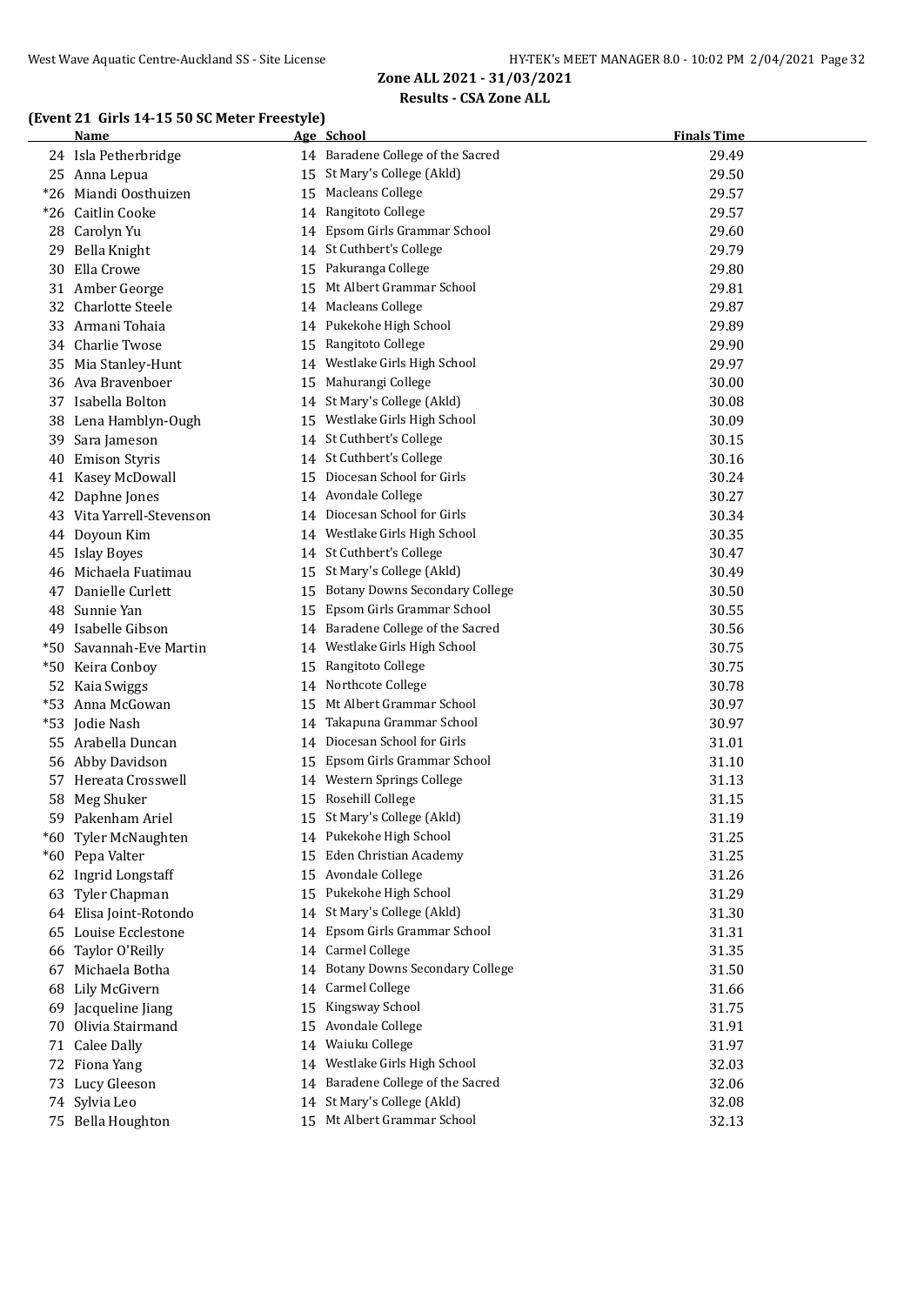## **(Event 21 Girls 14-15 50 SC Meter Freestyle)**

|       | <b>Name</b>            |    | Age School                    | <b>Finals Time</b> |
|-------|------------------------|----|-------------------------------|--------------------|
|       | 76 Alex Winn           |    | 14 Mt Roskill Grammar School  | 32.16              |
| $*77$ | Lou Lou Penman         | 14 | Glendowie College             | 32.25              |
| $*77$ | Matilda Christy        | 14 | Albany Junior High School     | 32.25              |
| $*77$ | Bella Van Kan          | 14 | Waitakere College             | 32.25              |
| 80    | Peta Clark             | 15 | Diocesan School for Girls     | 32.26              |
| 81    | Sienna Mulcahy         | 14 | St Dominic's Catholic College | 32.30              |
| 82    | Astrid Kyle            | 15 | Mt Roskill Grammar School     | 32.35              |
| 83    | <b>Bethany Faresa</b>  | 14 | Avondale College              | 32.48              |
| 84    | Molly Rodger           | 15 | St Mary's College (Akld)      | 32.49              |
| 85    | Noor Lovatt            | 15 | Diocesan School for Girls     | 32.52              |
| 86    | Emma Gibb              | 14 | Rosehill College              | 32.70              |
| 87    | Georgia Brackebush     | 14 | Westlake Girls High School    | 32.81              |
| 88    | Miriama Iversen        | 14 | Mahurangi College             | 33.06              |
| 89    | Nadia Mistry           | 14 | Pakuranga College             | 33.10              |
| 90    | Mia Rayner             | 15 | Macleans College              | 33.41              |
| 91    | Rebecca Wang           | 14 | Rangitoto College             | 33.60              |
| 92    | Drew McKenzie          | 14 | Pukekohe High School          | 34.53              |
| 93    | Hayley Claridge        | 14 | Tuakau College                | 34.97              |
| 94    | Mia Willis             | 15 | Acg Strathallan College       | 35.00              |
| 95    | Taisha Tanira          | 15 | Destiny School                | 35.16              |
| 96    | Helena Thomas          | 14 | Westlake Girls High School    | 35.44              |
| 97    | Izarah Mead            | 14 | Henderson High School         | 35.51              |
| 98    | Briar Roden            | 14 | Waiuku College                | 35.94              |
| 99    | Caitlin Lees           | 14 | Tuakau College                | 36.91              |
| 100   | Aanya Divekar          | 14 | Lynfield College              | 38.60              |
| 101   | Francesca Walsh        | 15 | Lynfield College              | 39.95              |
| 102   | <b>Billie Sherring</b> |    | 14 Henderson High School      | 44.16              |

## **Event 22 Boys 14-15 50 SC Meter Freestyle**

|       | <b>Name</b>              |    | Age School                  | <b>Finals Time</b> |
|-------|--------------------------|----|-----------------------------|--------------------|
|       | 1 Max Brears             |    | 14 Mt Albert Grammar School | 20.04              |
|       | Daniel Zheng             | 15 | Westlake Boys High School   | 24.70              |
| 3     | Zahn Cooney              | 15 | King's College              | 25.47              |
| 4     | Kevin Zhang              | 14 | Lynfield College            | 25.60              |
| 5.    | Luke O'Connor            | 14 | Acg Strathallan College     | 25.82              |
| 6     | Leo Arrowsmith           | 14 | King's College              | 25.88              |
| $*7$  | James Crosbie            | 14 | Saint Kentigern College     | 25.97              |
| $*7$  | <b>Bronson Chungson</b>  | 15 | Sacred Heart College (Akld) | 25.97              |
| 9     | <b>Quintin Wong</b>      | 15 | Sancta Maria College        | 26.06              |
| 10    | <b>Harrison Klouwens</b> | 14 | Auckland Grammar School     | 26.25              |
|       | 11 Hunter Dobson         | 15 | Mt Albert Grammar School    | 26.37              |
| $*12$ | Nathanial Hunt           | 15 | Sacred Heart College (Akld) | 26.47              |
| $*12$ | Connor Lock              | 15 | Selwyn College              | 26.47              |
| 14    | Jacob Laurence           | 15 | Avondale College            | 26.50              |
| 15    | Hugo Batchelor           | 15 | King's College              | 26.62              |
| 16    | Daniel Cieplinski        | 15 | Macleans College            | 26.65              |
| 17    | <b>Brandon Holder</b>    | 14 | Westlake Boys High School   | 26.69              |
| 18    | Tobias Jackson           | 15 | Rosmini College             | 26.72              |
| 19    | Ryan Peck                | 15 | Sacred Heart College (Akld) | 26.78              |
| 20    | Ryan Tomov               | 15 | Northcote College           | 26.81              |
| 21    | Tito Tipi                | 15 | Mt Albert Grammar School    | 26.85              |
| 22.   | Thomas Hunter            |    | 14 Auckland Grammar School  | 26.91              |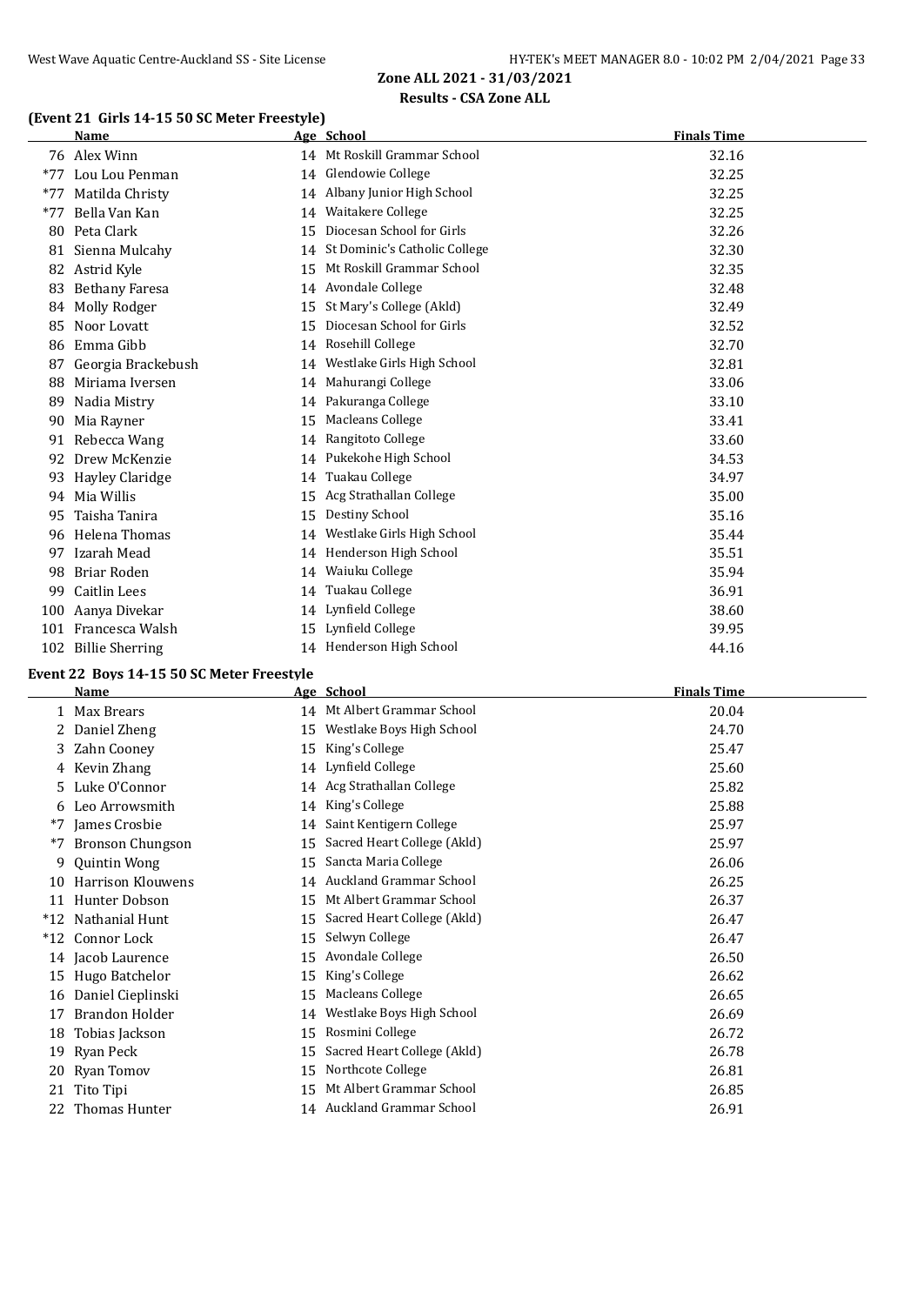#### **(Event 22 Boys 14-15 50 SC Meter Freestyle)**

|       | <b>Name</b>              |    | Age School                                                 | <b>Finals Time</b> |
|-------|--------------------------|----|------------------------------------------------------------|--------------------|
|       | 23 Kailen Brackebush     |    | 15 Westlake Boys High School                               | 26.94              |
|       | 24 Sam Kenny             |    | 15 Western Springs College                                 | 27.04              |
| 25.   | Ignat Kechin             |    | 14 Westlake Boys High School                               | 27.25              |
|       | 26 Alexander Wilson      |    | 15 Westlake Boys High School                               | 27.29              |
|       | 27 Chris Jiang           |    | 15 King's College                                          | 27.40              |
| $*28$ | Oliver Barlow            |    | 14 Macleans College                                        | 27.44              |
|       | *28 Sebastian Mara       |    | 15 Green Bay High School                                   | 27.44              |
|       | 30 Jackson Kennard       |    | 15 Auckland Grammar School                                 | 27.50              |
|       | *31 Sunny Sun            |    | 15 Saint Kentigern College                                 | 27.56              |
|       | *31 Shuo Li              |    | 14 Auckland Grammar School                                 | 27.56              |
|       | *33 Daniel Hyde          |    | 14 St Peter's College (Akld)                               | 27.59              |
|       | *33 Luke Hair            |    | 15 Auckland Grammar School                                 | 27.59              |
|       | *35 Allan Dong           |    | 14 Macleans College                                        | 27.62              |
|       | *35 Ryan Elliot          |    | 14 Pukekohe High School                                    | 27.62              |
|       | 37 Aaron Skipper         |    | 15 Mahurangi College                                       | 27.63              |
|       | 38 Cooper Murrie         |    | 14 Whangaparaoa College                                    | 27.81              |
|       | 39 Saniru Hewa           | 15 | Mt Roskill Grammar School                                  | 27.87              |
|       | 40 Caleb Wyatt           |    | 15 Rangitoto College                                       | 27.91              |
|       | 41 Kyle Chen             |    | 15 Macleans College                                        | 27.97              |
|       | *42 Clayton Fell         |    | 14 Green Bay High School                                   | 28.00              |
|       | *42 Larn Hamblyn-Ough    |    | 15 Westlake Boys High School                               | 28.00              |
|       | 44 James Zhang           |    | 15 Kristin School                                          | 28.03              |
|       | 45 Dominic Wharepouri    |    | 14 Northcote College                                       | 28.19              |
|       | 46 Tobias Beaumont       |    | 15 Western Springs College                                 | 28.20              |
|       | *47 Kale Farquharson     |    | 15 Saint Kentigern College                                 | 28.28              |
|       | *47 Paraone Ratima       |    | 14 Kaipara College                                         | 28.28              |
| 49    | Jett Curteis             |    | 15 Westlake Boys High School                               | 28.35              |
| 50    | <b>Samuel Boyes</b>      | 14 | Saint Kentigern College                                    | 28.37              |
|       | 51 Raymond Wang          |    | 14 Macleans College                                        | 28.38              |
| 52    | Ryan Dukeson             | 15 | <b>Macleans College</b>                                    | 28.41              |
| 53    | <b>Charles Heathcote</b> | 14 | Westlake Boys High School                                  | 28.50              |
|       | *54 Benson Li            |    | 14 Westlake Boys High School                               | 28.63              |
|       | *54 William Koo          |    | 14 Pakuranga College                                       | 28.63              |
|       | 56 Leon Duke             |    | 15 Pukekohe High School                                    | 28.65              |
|       | 57 Ocean Michael         |    | 14 Rutherford College                                      | 28.66              |
|       | 58 Zakariyya Rachmadi    |    | 14 Westlake Boys High School                               | 28.68              |
|       | 59 Trey Sharples         |    | 15 Mt Albert Grammar School                                | 28.75              |
|       | 60 Ben Watkinson         |    | 15 Western Springs College                                 | 28.80              |
|       | 61 Ian Park              |    | 15 Westlake Boys High School                               | 28.82              |
|       | 62 Nathan Wong           |    | 15 Botany Downs Secondary College                          | 28.88              |
|       | 63 Kullen Montgomery     | 15 | Tuakau College                                             | 28.94              |
|       | *64 Bradyn Yacyshen      | 14 | Westlake Boys High School                                  | 29.00              |
|       | *64 Jack Forsman         |    | 14 Westlake Boys High School                               | 29.00              |
|       | 66 Ethan McKolskey       |    | 14 Rosmini College                                         | 29.09              |
|       | 67 Nathan Hannah         |    | 14 Sacred Heart College (Akld)                             | 29.22              |
|       | *68 Allan Han            |    | 14 Macleans College                                        | 29.31              |
|       | *68 Ryder Heath          |    | 14 Rosmini College                                         | 29.31              |
|       | *68 Cohen Freeman        |    | 14 St Peter's College (Akld)                               | 29.31              |
|       | 71 Jayden Waters-Dawes   |    | 14 Papatoetoe High School                                  | 29.34              |
|       | *72 Randal Li            |    | 14 Kristin School                                          | 29.50              |
|       | *72 Sebastian Chevalier  |    | 14 Sacred Heart College (Akld)<br>15 Green Bay High School | 29.50              |
|       | 74 Nathan Phillips       |    |                                                            | 29.53              |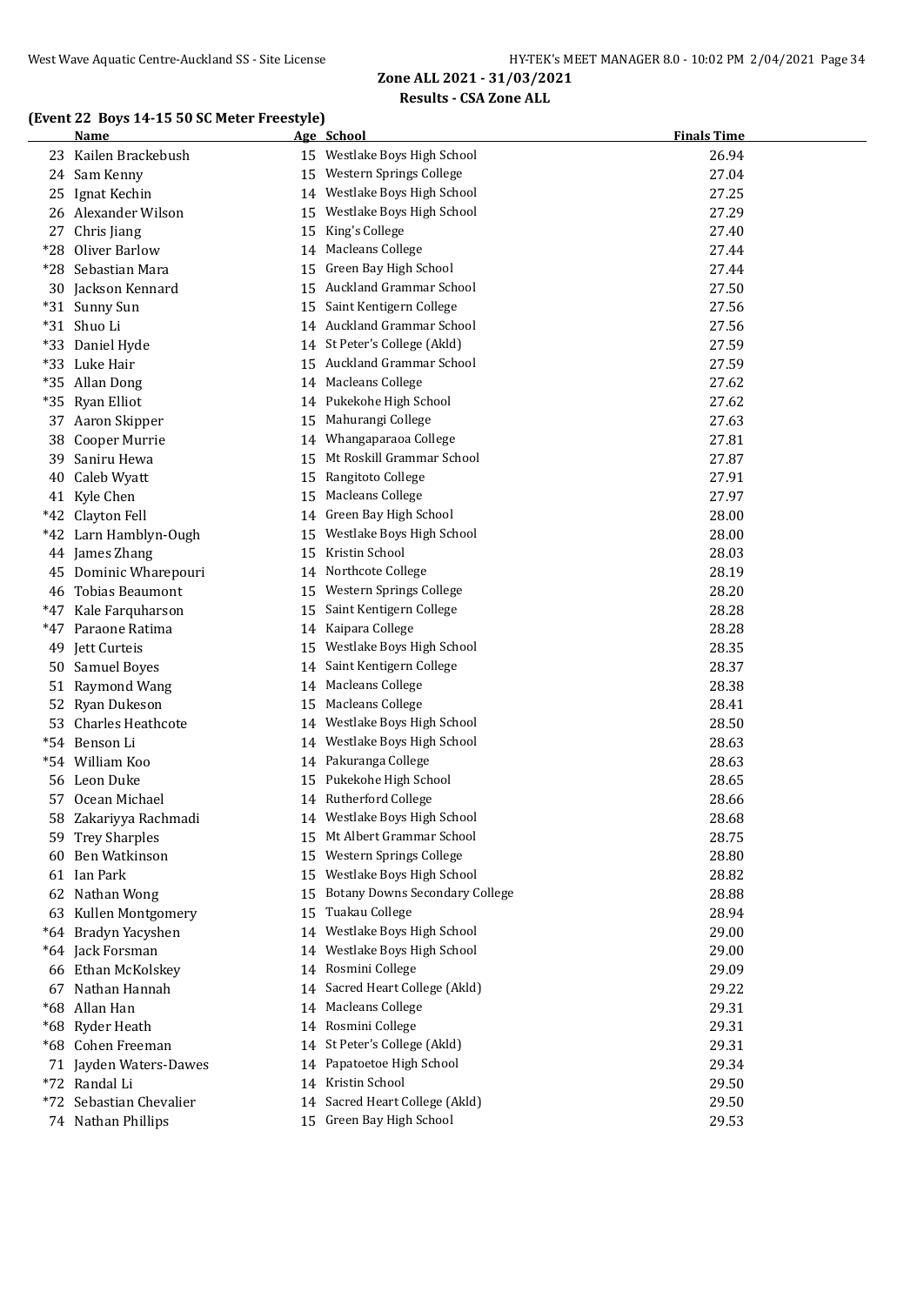#### West Wave Aquatic Centre-Auckland SS - Site License HY-TEK's MEET MANAGER 8.0 - 10:02 PM 2/04/2021 Page 35

## **Zone ALL 2021 - 31/03/2021 Results - CSA Zone ALL**

## **(Event 22 Boys 14-15 50 SC Meter Freestyle)**

| <b>Name</b>              |    | Age School                        | <b>Finals Time</b> |
|--------------------------|----|-----------------------------------|--------------------|
| 75 Elliot Williams       |    | 15 Western Springs College        | 29.54              |
| 76 William Shaw          |    | 14 Green Bay High School          | 29.64              |
| 77 Cooper Clague         |    | 14 Westlake Boys High School      | 29.65              |
| 78 Joe Kuwano            |    | 14 Mahurangi College              | 29.82              |
| 79 Juwon Park            | 15 | Rangitoto College                 | 29.94              |
| *80 Andre Chan           |    | 14 Mt Roskill Grammar School      | 29.97              |
| *80 Nino Schiltknecht    | 15 | Westlake Boys High School         | 29.97              |
| 82 Lucas Forbes          |    | 14 Westlake Boys High School      | 30.03              |
| *83 Arthur Makarov-Paton |    | 14 Westlake Boys High School      | 30.10              |
| *83 Oliver Sargison      |    | 15 Auckland Grammar School        | 30.10              |
| 85 Tyler Adams           | 15 | Pukekohe High School              | 30.17              |
| 86 Toby Grace            |    | 14 Sacred Heart College (Akld)    | 30.22              |
| 87 Ruan Buitendach       |    | 14 Pakuranga College              | 30.34              |
| 88 Bill Li               |    | 15 Lynfield College               | 30.37              |
| 89 Hyeonsun Yoo          |    | 14 Rangitoto College              | 30.47              |
| 90 Max Parkinson         |    | 14 St Peter's College (Akld)      | 30.52              |
| 91 David Wright          |    | 14 Pukekohe High School           | 30.53              |
| 92 Jessley Yee           |    | 15 St Peter's College (Akld)      | 30.72              |
| *93 Max Ly               |    | 14 Glendowie College              | 30.75              |
| *93 Jack Bush            |    | 14 Westlake Boys High School      | 30.75              |
| 95 Henry Mulholland      |    | 14 St Peter's College (Akld)      | 30.78              |
| 96 Seth Flusk            |    | 14 Northcote College              | 30.84              |
| 97 Keegan Smith          | 15 | Takapuna Grammar School           | 31.06              |
| 98 Isaac Porter          |    | 14 Rosmini College                | 31.15              |
| 99 Nicholas Cowen        |    | 14 Rangitoto College              | 31.53              |
| 100 Jerome Stow          | 15 | Elim Christian College            | 31.70              |
| 101 Varchasva Sehdev     |    | 14 Botany Downs Secondary College | 31.81              |
| 102 Ryan Simpson         |    | 14 Albany Junior High School      | 31.91              |
| *103 Pita Vaisagote      |    | 14 Henderson High School          | 32.22              |
| *103 Jacob Hastings      |    | 14 Northcote College              | 32.22              |
| 105 Jinitha Hewa         |    | 14 Mt Roskill Grammar School      | 32.38              |
| 106 Rhys Johnstone       |    | 14 Acg Strathallan College        | 32.57              |
| 107 Cedric Siriwardana   |    | 15 Acg Sunderland                 | 32.61              |
| 108 Jack Sedcole`        |    | 15 Acg Sunderland                 | 32.62              |
| 109 Oscar Greenwood      | 15 | Kristin School                    | 32.78              |
| *110 Samuel Molloy       |    | 14 Elim Christian College         | 33.19              |
| *110 Luke Carlyle        |    | 14 Elim Christian College         | 33.19              |
| 112 George Berry         |    | 14 Westlake Boys High School      | 33.40              |
| 113 Connor Walker        | 15 | Waitakere College                 | 34.30              |
| 114 Joey Goddard         |    | 14 Wentworth College              | 35.38              |
| 115 Kaiden Van Kan       |    | 14 Waitakere College              | 35.81              |
| --- Finlay Walker        |    | 15 Glendowie College              | D <sub>0</sub>     |

## **Event 23 Girls 16-18 50 SC Meter Freestyle**

| Name               | Age School                    | <b>Finals Time</b> |
|--------------------|-------------------------------|--------------------|
| 1 Aimee Crosbie    | 16 Diocesan School for Girls  | 27.28              |
| 2 Jesse Welsh      | 16 Diocesan School for Girls  | 28.01              |
| 3 Rae Kwan         | 17 Epsom Girls Grammar School | 28.25              |
| 4 Isabella Campion | 16 Saint Kentigern College    | 28.47              |
| 5 Edie Ancell      | 16 Mt Albert Grammar School   | 28.59              |
| 6 Alice Williams   | 16 Epsom Girls Grammar School | 28.66              |
| 7 Kaiya Brown      | 16 Marist College             | 29.03              |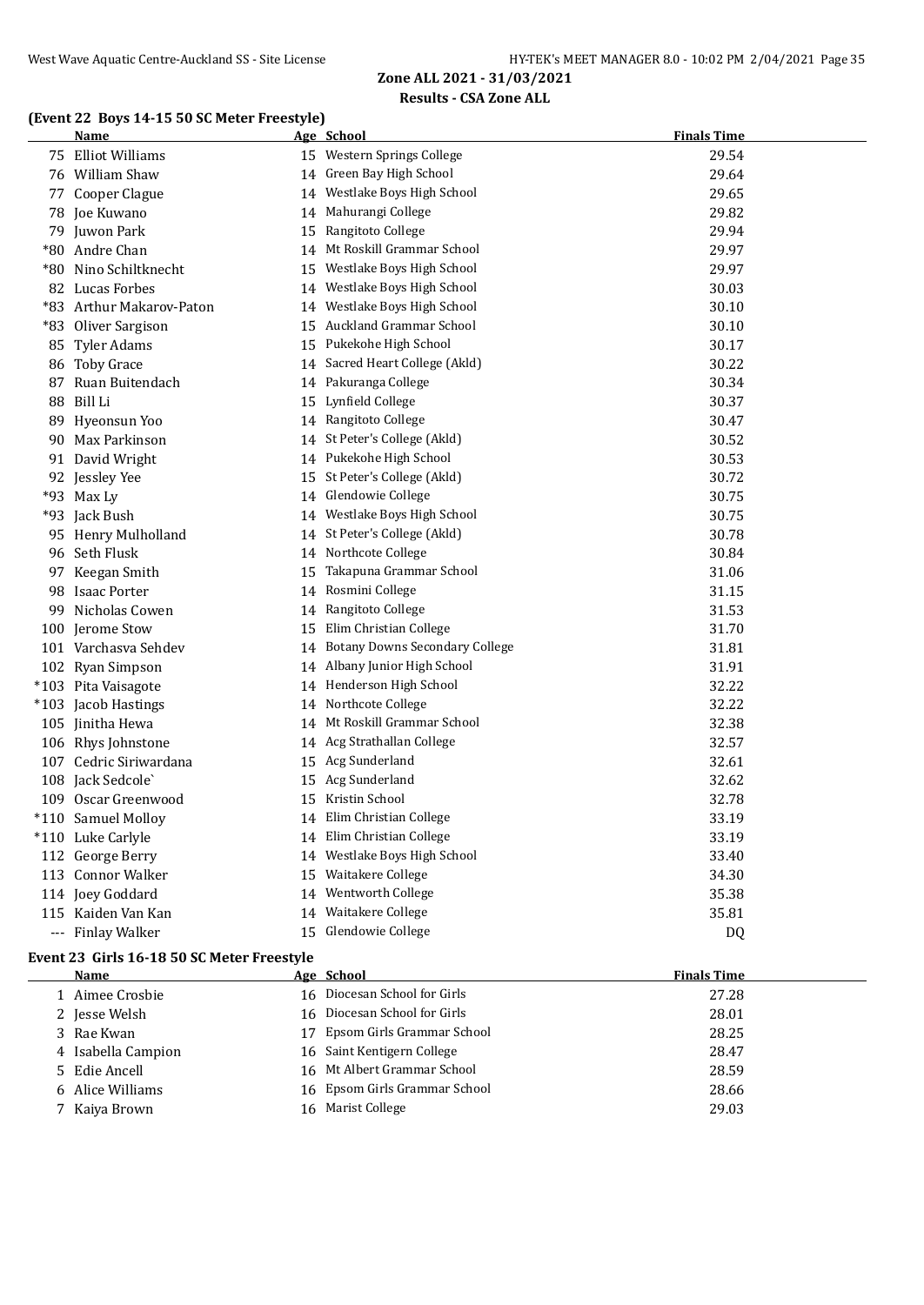## **(Event 23 Girls 16-18 50 SC Meter Freestyle)**

|    | <b>Name</b>            |    | Age School                        | <b>Finals Time</b> |
|----|------------------------|----|-----------------------------------|--------------------|
|    | 8 India Doo            |    | 17 King's College                 | 29.09              |
| 9  | Mackenzie Brears       | 17 | Epsom Girls Grammar School        | 29.10              |
| 10 | Skyla MacDonald        | 16 | Macleans College                  | 29.22              |
|    | 11 Zara Wilson         |    | 16 Westlake Girls High School     | 29.81              |
|    | 12 Grace Baik          |    | 16 Epsom Girls Grammar School     | 29.84              |
| 13 | Natalie Hull           |    | 17 Diocesan School for Girls      | 29.90              |
|    | 14 Isla Marsh          |    | 16 Mt Albert Grammar School       | 29.91              |
|    | 15 Rebecca Wilkins     |    | 16 Kristin School                 | 29.97              |
|    | 16 Arabella White      |    | 17 Diocesan School for Girls      | 30.06              |
| 17 | <b>Trelise Dance</b>   |    | 16 Baradene College of the Sacred | 30.28              |
|    | 18 Daria Barbina       |    | 16 Northcote College              | 30.31              |
| 19 | Morgan Ridderhof       |    | 16 Northcote College              | 30.32              |
| 20 | Caitlin Green          | 17 | Pakuranga College                 | 30.44              |
| 21 | Mika Hurbuns           |    | 16 Rangitoto College              | 30.47              |
|    | 22 Isla Brain          | 16 | Westlake Girls High School        | 30.72              |
|    | 23 Jessie Dai          |    | 16 Acg Strathallan College        | 30.78              |
|    | 24 Jessica Hong        |    | 16 Macleans College               | 30.82              |
|    | 25 Chantal Rapley      |    | 16 Rangitoto College              | 31.03              |
|    | *26 Hannah Turner      | 16 | Orewa College                     | 31.22              |
|    | *26 Isabella Halili    | 16 | Westlake Girls High School        | 31.22              |
|    | 28 Sarita Hetherington |    | 16 Pakuranga College              | 31.34              |
|    | 29 Lara Grozev         |    | 16 Mt Albert Grammar School       | 31.46              |
| 30 | Mena Ren-Fritzke       |    | 16 Mt Albert Grammar School       | 31.94              |
| 31 | Charlotte Barry-Walsh  |    | 16 Northcote College              | 32.06              |
|    | 32 Charlotte Brown     | 16 | Waitakere College                 | 32.22              |
|    | 33 Megan Brook         |    | 16 St Cuthbert's College          | 32.53              |
|    | 34 Nauatea Crosswell   |    | 16 Western Springs College        | 32.95              |
|    | 35 Olivia Gibson       |    | 16 Baradene College of the Sacred | 33.82              |
| 36 | Georgia Shivnan        |    | 16 Kaipara College                | 34.50              |
|    | 37 Dasha Ruzich        |    | 16 Wentworth College              | 34.78              |
| 38 | Olivia Kershaw         |    | 16 Orewa College                  | 35.06              |
|    | 39 Fili Fono           |    | 16 Wesley College                 | 36.03              |
|    | 40 Marissa Ogilvie     |    | 16 Rutherford College             | 36.11              |
|    | 41 Danielle Chen       |    | 17 Macleans College               | 36.40              |
|    | 42 Hannah Taylor       |    | 16 Rutherford College             | 38.21              |

#### **Event 24 Boys 16-18 50 SC Meter Freestyle**

| Name |                                                                                                                                                                                                                                                                              |                             | <b>Finals Time</b>                                                                                                                                                                                                                                                        |
|------|------------------------------------------------------------------------------------------------------------------------------------------------------------------------------------------------------------------------------------------------------------------------------|-----------------------------|---------------------------------------------------------------------------------------------------------------------------------------------------------------------------------------------------------------------------------------------------------------------------|
|      | 17                                                                                                                                                                                                                                                                           | Westlake Boys High School   | 24.43                                                                                                                                                                                                                                                                     |
|      |                                                                                                                                                                                                                                                                              |                             | 25.25                                                                                                                                                                                                                                                                     |
|      |                                                                                                                                                                                                                                                                              |                             | 25.34                                                                                                                                                                                                                                                                     |
|      |                                                                                                                                                                                                                                                                              |                             | 25.37                                                                                                                                                                                                                                                                     |
|      |                                                                                                                                                                                                                                                                              |                             | 25.65                                                                                                                                                                                                                                                                     |
|      |                                                                                                                                                                                                                                                                              |                             | 25.96                                                                                                                                                                                                                                                                     |
|      | 17                                                                                                                                                                                                                                                                           | Sacred Heart College (Akld) | 25.97                                                                                                                                                                                                                                                                     |
|      |                                                                                                                                                                                                                                                                              |                             | 26.00                                                                                                                                                                                                                                                                     |
|      |                                                                                                                                                                                                                                                                              |                             | 26.09                                                                                                                                                                                                                                                                     |
|      |                                                                                                                                                                                                                                                                              |                             | 26.18                                                                                                                                                                                                                                                                     |
|      |                                                                                                                                                                                                                                                                              |                             | 26.43                                                                                                                                                                                                                                                                     |
|      |                                                                                                                                                                                                                                                                              |                             | 26.56                                                                                                                                                                                                                                                                     |
|      | 17                                                                                                                                                                                                                                                                           | Rangitoto College           | 26.62                                                                                                                                                                                                                                                                     |
|      |                                                                                                                                                                                                                                                                              | Auckland Grammar School     | 26.65                                                                                                                                                                                                                                                                     |
|      | 1 Cameron Gray<br>2 Andrei Soldatovic<br>3 Lewis Pangalila<br>4 Harrison Cooke<br>5 Michael Han<br>6 Thomas Murray<br>7 Lucas Hannah<br>8 James Donovan<br>9 George Wenman<br>10 Johnson Li<br>11 Gordon Mei<br>12 James Bell<br>Dieter Buissinne<br>13<br>*14 Jourdan Klink |                             | Age School<br>16 Westlake Boys High School<br>16 Wentworth College<br>16 Rangitoto College<br>16 Pakuranga College<br>16 Mt Albert Grammar School<br>16 Kingsway School<br>16 Orewa College<br>16 King's College<br>16 Macleans College<br>16 Sacred Heart College (Akld) |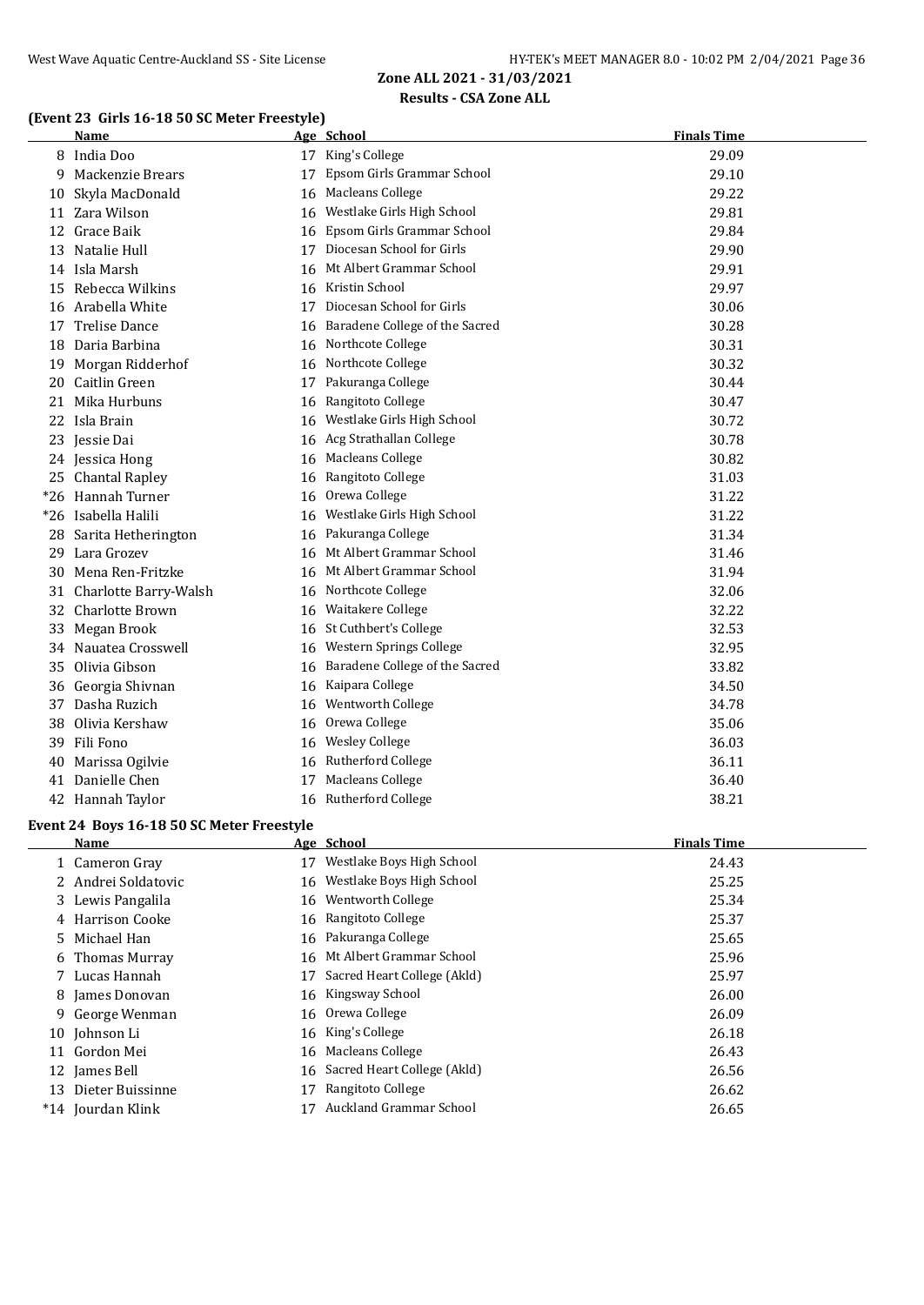## **(Event 24 Boys 16-18 50 SC Meter Freestyle)**

|       | <b>Name</b>             |    | Age School                            | <b>Finals Time</b> |
|-------|-------------------------|----|---------------------------------------|--------------------|
|       | *14 Michael Chapman     |    | 16 Mt Albert Grammar School           | 26.65              |
|       | *16 Jack George         |    | 17 Auckland Grammar School            | 26.66              |
|       | *16 Quin Walden         |    | 16 Mt Albert Grammar School           | 26.66              |
|       | 18 Justin Hemara        |    | 17 Mt Albert Grammar School           | 26.72              |
|       | 19 Shaun Karena         |    | 16 Henderson High School              | 26.78              |
| 20    | Matthew Gin             |    | 17 Sacred Heart College (Akld)        | 26.82              |
|       | 21 Allen Shen           | 17 | Takapuna Grammar School               | 26.87              |
| 22    | Tony Tua-Tagaloa        | 16 | Mt Albert Grammar School              | 26.90              |
| 23    | Matthew Loh             | 16 | Macleans College                      | 26.93              |
|       | 24 Gustav Campher       |    | 16 Rangitoto College                  | 27.13              |
|       | 25 Oliver Avis          | 16 | Saint Kentigern College               | 27.16              |
|       | 26 Troy Wigley          | 16 | <b>Wesley College</b>                 | 27.21              |
| 27    | <b>Bowen Crawford</b>   | 16 | Mt Albert Grammar School              | 27.31              |
|       | 28 Alex Perry           | 16 | Saint Kentigern College               | 27.35              |
|       | 29 Jack Kelly           | 17 | <b>Macleans College</b>               | 27.47              |
|       | *30 Josh Drake          | 16 | Auckland Grammar School               | 27.50              |
|       | *30 Eric Li             |    | 16 Auckland Grammar School            | 27.50              |
|       | 32 Cameron Gilmore      |    | 16 Rangitoto College                  | 27.75              |
| 33    | Jeremy Huang            | 17 | Macleans College                      | 27.78              |
|       | 34 Adam De Souza        | 17 | Rangitoto College                     | 28.09              |
| $*35$ | Jared Wee               | 16 | <b>Botany Downs Secondary College</b> | 28.12              |
| *35   | Dominik Bonkovich       | 16 | Rutherford College                    | 28.12              |
|       | 37 Tamati Peters        |    | 17 Alfriston College                  | 28.16              |
| 38    | Ollie Huston            | 17 | Saint Kentigern College               | 28.34              |
| 39    | Charles Gemmell         | 16 | Te Kura Maori o Nga Tapuwae           | 28.50              |
| 40    | <b>Cameron Croft</b>    | 16 | St Peter's College (Akld)             | 28.78              |
|       | 41 Jake Chen            | 17 | Wentworth College                     | 29.06              |
|       | 42 Aidan Beall          | 16 | <b>Wentworth College</b>              | 29.07              |
| 43    | Elardus Botha           | 16 | Auckland Grammar School               | 29.50              |
|       | 44 Oliver Turnbull      |    | 17 St Peter's College (Akld)          | 29.72              |
|       | 45 Dyan Patel           | 17 | Westlake Boys High School             | 29.88              |
|       | 46 Jared Falcone        | 16 | Waiuku College                        | 30.22              |
|       | 47 Michael Jury         |    | 17 Lynfield College                   | 30.91              |
| 48    | Takumi Thornley         | 16 | Rosehill College                      | 30.94              |
| 49    | Darien Torpey           |    | 17 Waiuku College                     | 31.58              |
| 50    | <b>Aurion Mead</b>      |    | 17 Henderson High School              | 31.94              |
|       | 51 Michael Spielhaupter |    | 17 Waiheke High School                | 34.09              |

#### **Event 25 Girls Open 200 SC Meter Relay Fly**

 $\frac{1}{1}$ 

| Team                             | Relay                     |                                 | <b>Finals Time</b>        |
|----------------------------------|---------------------------|---------------------------------|---------------------------|
| 1 Saint Kentigern College        | A                         |                                 | 2:03.72                   |
| 1) Isabella Campion 16           | 2) Olivia Sweetman 15     | 3) Alexandra Campion 14         | 4) Liv Peebles 15         |
| 2 Diocesan School for Girls      | A                         |                                 | 2:04.62                   |
| 1) Lucy McKinnon 17              | 2) Jesse Welsh 16         | 3) Sophie Shorter - Robinson 17 | 4) Aimee Crosbie 16       |
| 3 Baradene College of the Sacred | A                         |                                 | 2:05.84                   |
| 1) Amelia Bray 14                | 2) Emma Wallace 15        | 3) Olivia Gibson 16             | 4) Lanihei Connolly 15    |
| 4 Mt Albert Grammar School       | A                         |                                 | 2:06.50                   |
| 1) Edie Ancell 16                | 2) Lara Grozev 16         | 3) Amber George 15              | 4) Isla Marsh 16          |
| 5 Westlake Girls High School     | A                         |                                 | 2:07.31                   |
| 1) Mia Stanley-Hunt 14           | 2) Isla Brain 16          | 3) Cassidy Coldicott 17         | 4) Savannah-Eve Martin 14 |
| 6 St Mary's College (Akld)       | A                         |                                 | 2:09.31                   |
| 1) Manutaeao Fa'alogo-Lilo 15    | 2) Elisa Joint-Rotondo 14 | 3) Mia Elsmore 15               | 4) Anna Lepua 15          |
|                                  |                           |                                 |                           |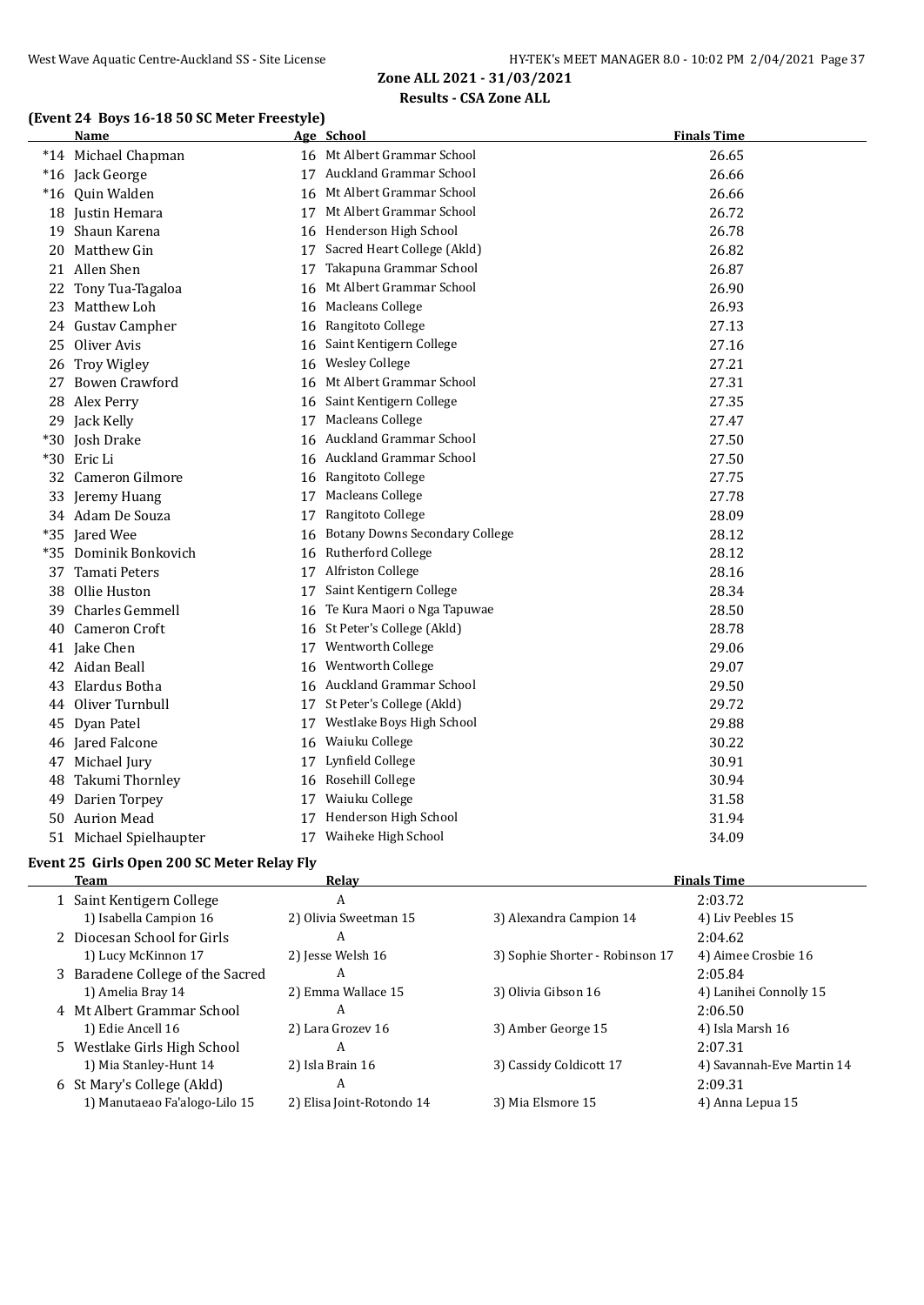#### **Results - CSA Zone ALL**

#### **(Event 25 Girls Open 200 SC Meter Relay Fly)**

| Team                                        | <b>Relay</b>              |                                 | <b>Finals Time</b>        |
|---------------------------------------------|---------------------------|---------------------------------|---------------------------|
| 7 Westlake Girls High School                | B                         |                                 | 2:10.53                   |
| 1) Zara Wilson 16                           | 2) Izzie Bouzaid 13       | 3) Isabella Halili 16           | 4) Lena Hamblyn-Ough 15   |
| 8 St Cuthbert's College                     | A                         |                                 | 2:12.85                   |
| 1) Hannah Piper 14                          | 2) Sara Jameson 14        | 3) Daniella Van Delden 12       | 4) Sofia Kelliher 15      |
| 9 Pakuranga College                         | A                         |                                 | 2:15.31                   |
| 1) Caitlin Green 17                         | 2) Sarita Hetherington 16 | 3) Ella Crowe 15                | 4) Kendall Oliver 15      |
| 10 Pukekohe High School                     | A                         |                                 | 2:16.06                   |
|                                             | A                         |                                 |                           |
| 11 Glendowie College                        |                           |                                 | 2:24.67                   |
| 1) Xanthe Miller 13                         | 2) Maisie Penman 13       | 3) Lou Lou Penman 14            | 4) Sophie Barry 13        |
| 12 St Mary's College (Akld)                 | B                         |                                 | 2:25.17                   |
| 1) Sylvia Leo 14                            | 2) Isabella Bolton 14     | 3) Molly Rodger 15              | 4) Pakenham Ariel 15      |
| --- Epsom Girls Grammar School              | A                         |                                 | <b>DQ</b>                 |
| 1) Grace Baik 16                            | 2) Carolyn Yu 14          | 3) Mackenzie Brears 17          | 4) Rae Kwan 17            |
| Event 26 Boys Open 200 SC Meter Relay Fly   |                           |                                 |                           |
| Team                                        | <b>Relay</b>              |                                 | <b>Finals Time</b>        |
| 1 Westlake Boys High School                 | $\overline{A}$            |                                 | 1:53.09                   |
| 1) Daniel Zheng 15                          | 2) Andrei Soldatovic 16   | 3) Mack Hong 17                 | 4) Brandon Holder 14      |
| 2 Mt Albert Grammar School                  | $\overline{A}$            |                                 | 1:53.25                   |
| 1) Thomas Murray 16                         | 2) Quin Walden 16         | 3) Hunter Dobson 15             | 4) Carwin Li 16           |
| 3 Auckland Grammar School                   | $\overline{A}$            |                                 | 1:55.15                   |
| 1) Harrison Klouwens 14                     | 2) Jackson Kennard 15     | 3) Oliver Sargison 15           | 4) Josh Drake 16          |
| 4 Saint Kentigern College                   | A                         |                                 | 2:02.81                   |
| 1) Oliver Avis 16                           | 2) Oryon Ivanov 14        | 3) Alex Perry 16                | 4) James Crosbie 14       |
| 5 Mt Roskill Grammar School                 | $\overline{A}$            |                                 | 2:09.94                   |
| 1) Daniel Kregting 13                       | 2) Andre Chan 14          | 3) Ethan Stocks 13              | 4) Saniru Hewa 15         |
| 6 Rosmini College                           | A                         |                                 | 2:14.47                   |
| 1) Mathew Mihaljevich 13                    | 2) Ethan McKolskey 14     | 3) Mason Stewart 13             | 4) Ryder Heath 14         |
| --- Sacred Heart College (Akld)             | $\overline{A}$            |                                 | DQ                        |
| 1) James Bell 16                            | 2) William Waters 16      | 3) Matthew Gin 17               | 4) Lucas Hannah 17        |
| Event 27 Girls Open 200 SC Meter Relay Back |                           |                                 |                           |
| <b>Team</b>                                 | <b>Relay</b>              |                                 | <b>Finals Time</b>        |
| 1 Saint Kentigern College                   | A                         |                                 | 2:09.81                   |
| 1) Amelia Duff 12                           | 2) Isabella Campion 16    | 3) Alexandra Campion 14         | 4) Liv Peebles 15         |
| 2 Mt Albert Grammar School                  | A                         |                                 | 2:10.72                   |
|                                             |                           |                                 |                           |
| 1) Edie Ancell 16                           | 2) Anna McGowan 15        | 3) Lara Grozev 16               | 4) Amber George 15        |
| 3 Diocesan School for Girls                 | А                         |                                 | 2:14.64                   |
| 1) Leila Ibrahim 15                         | 2) Aimee Crosbie 16       | 3) Sophie Shorter - Robinson 17 | 4) Jesse Welsh 16         |
| *4 Westlake Girls High School               | A                         |                                 | 2:15.09                   |
| 1) Savannah-Eve Martin 14                   | 2) Mia Stanley-Hunt 14    | 3) Doyoun Kim 14                | 4) Zoe Crawford 15        |
| *4 Baradene College of the Sacred           | A                         |                                 | 2:15.09                   |
| 1) Isabelle Gibson 14                       | 2) Olivia Gibson 16       | 3) Sofia Bray 12                | 4) Amelia Bray 14         |
| 6 St Mary's College (Akld)                  | A                         |                                 | 2:20.99                   |
| 1) Mia Elsmore 15                           | 2) Pakenham Ariel 15      | 3) Manutaeao Fa'alogo-Lilo 15   | 4) Anna Lepua 15          |
| 7 St Cuthbert's College                     | A                         |                                 | 2:26.67                   |
| 1) Holly Dunn 14                            | 2) Sofia Kelliher 15      | 3) Mia Kelliher 13              | 4) Daniella Van Delden 12 |
| 8 Mahurangi College                         | A                         |                                 | 2:29.63                   |
| 1) Ruby Taylor 13                           | 2) Ava Bravenboer 15      | 3) Miriama Iversen 14           | 4) Grace Richards 15      |
| 9 St Mary's College (Akld)                  | B                         |                                 | 2:36.54                   |
| 1) Sylvia Leo 14                            | 2) Molly Rodger 15        | 3) Michaela Fuatimau 15         | 4) Elisa Joint-Rotondo 14 |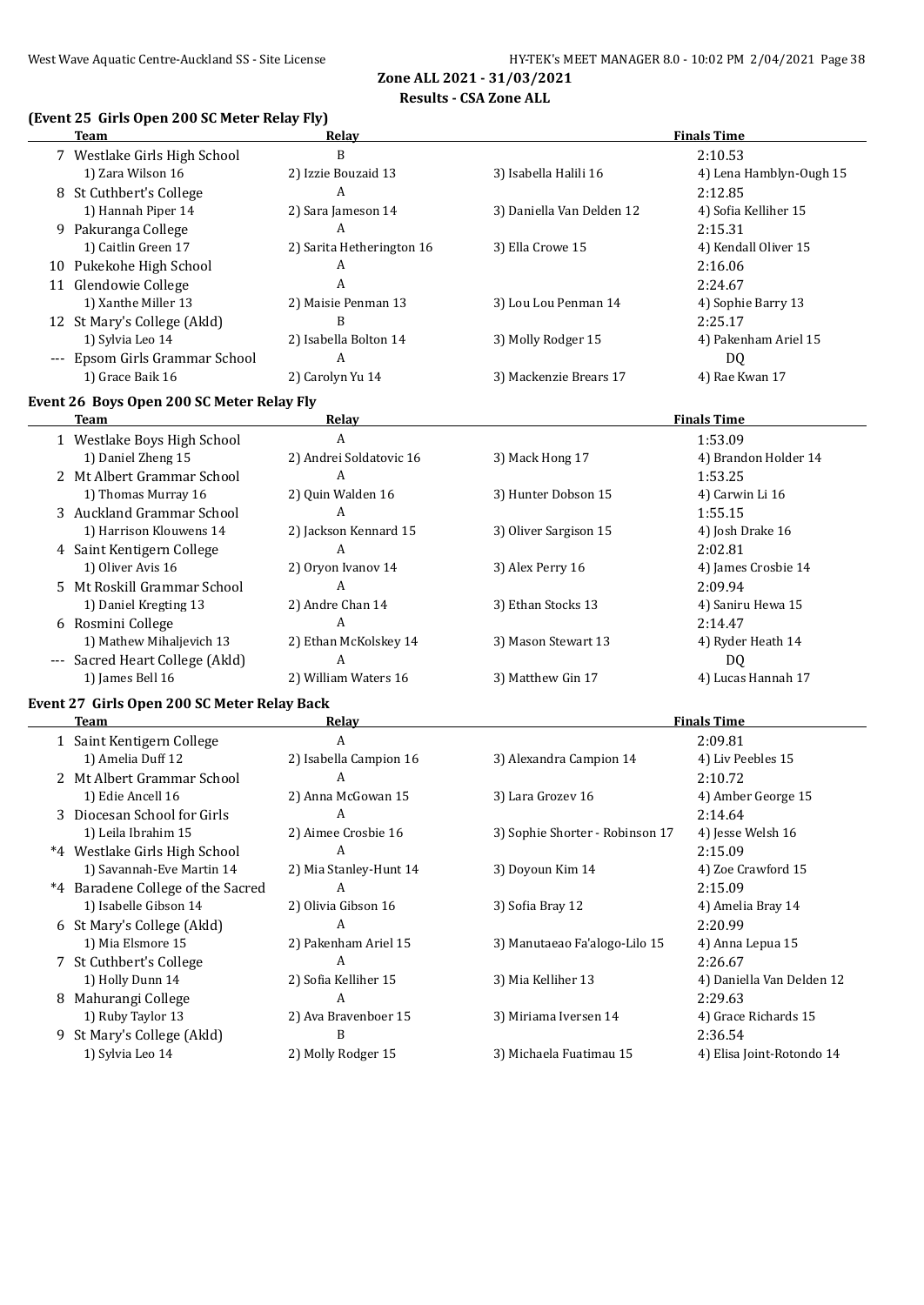#### **Results - CSA Zone ALL**

#### **Event 28 Boys Open 200 SC Meter Relay Back**

| <b>Team</b>                                         | Relay                     |                              | <b>Finals Time</b>            |
|-----------------------------------------------------|---------------------------|------------------------------|-------------------------------|
| 1 Westlake Boys High School                         | A                         |                              | 1:53.09                       |
| 1) Andrei Soldatovic 16                             | 2) Kailen Brackebush 15   | 3) Matthew Zheng 13          | 4) Cameron Gray 17            |
| 2 Mt Albert Grammar School                          | A                         |                              | 1:59.71                       |
| 1) Quin Walden 16                                   | 2) Hunter Dobson 15       | 3) Bowen Crawford 16         | 4) Thomas Murray 16           |
| 3 Auckland Grammar School                           | A                         |                              | 2:03.62                       |
| 1) Jourdan Klink 17                                 | 2) Jackson Kennard 15     | 3) Luke Hair 15              | 4) Victor Balgaradean 15      |
| 4 Sacred Heart College (Akld)                       | Α                         |                              | 2:07.87                       |
| 1) William Waters 16                                | 2) James Bell 16          | 3) Matthew Gin 17            | 4) Lucas Hannah 17            |
| 5 Saint Kentigern College                           | Α                         |                              | 2:09.09                       |
| 1) Oliver Avis 16                                   | 2) Alex Perry 16          | 3) Kale Farquharson 15       | 4) James Crosbie 14           |
| 6 Rosmini College                                   | A                         |                              | 2:20.90                       |
| 1) Natana Pokura 13                                 | 2) Isaac Porter 14        | 3) Josh O'Sullivan 13        | 4) Jack Handford 13           |
| 7 Mahurangi College                                 | A                         |                              | 2:29.25                       |
| 1) Toby Hewertson 13                                | 2) Aaron Skipper 15       | 3) Joe Kuwano 14             | 4) Murdoch Phillips 12        |
| --- Green Bay High School                           | A                         |                              | DQ                            |
| 1) Sebastian Mara 15                                | 2) William Shaw 14        | 3) Isaac Gear 13             | 4) Clayton Fell 14            |
| Event 29 Girls 13 & Under 200 SC Meter Relay Breast |                           |                              |                               |
| <b>Team</b>                                         | Relay                     |                              | <b>Finals Time</b>            |
| 1 Westlake Girls High School                        | A                         |                              | 2:41.38                       |
| 1) Sasha Van Wijk 13                                | 2) Maddy Holmes 13        | 3) Caitlyn Lupeituu 13       | 4) Isabella Rowe 13           |
| 2 Diocesan School for Girls                         | A                         |                              | 2:50.73                       |
| 1) Lucy Gilleece 13                                 | 2) Molly Sherrard 13      | 3) Aaliyah Dye 13            | 4) Grace Jeromson 12          |
| 3 St Mary's College (Akld)                          | A                         |                              | 3:03.03                       |
| 1) Pakenham Amber 13                                | 2) Lola Rodger 13         | 3) Madeleine Sisarich 13     | 4) Amelia Croft 12            |
| 4 St Mary's College (Akld)                          | B                         |                              | 3:15.40                       |
| 1) Mia Williams 13                                  | 2) Charlize Glanville 13  | 3) Belle Szczepanski 13      | 4) Wilson-Sims Madison 13     |
|                                                     |                           |                              |                               |
| Event 30 Boys 13 & Under 200 SC Meter Relay Breast  |                           |                              |                               |
| <b>Team</b>                                         | <b>Relay</b>              |                              | <b>Finals Time</b>            |
| 1 Acg Parnell College                               | A                         |                              | 2:30.09                       |
| 1) Charlie Li 13                                    | 2) Bosco Ding 13          | 3) Oliver Lei 12             | 4) Sheng-Ning Li 13           |
| 2 Rosmini College                                   | A                         |                              | 2:35.00                       |
| 1) Josh O'Sullivan 13                               | 2) Luke Jackson 13        | 3) Jack Handford 13          | 4) Neale Young 13             |
| 3 Westlake Boys High School                         | A                         |                              | 2:37.28                       |
| 1) Dominic Lock 13                                  | 2) Denver Yue 13          | 3) Brandon Li 13             | 4) Jamie Maunder 13           |
| 4 Auckland Grammar School                           | A                         |                              | 2:41.35                       |
| 1) Jonathan Ge 13                                   | 2) Patrick Li 13          | 3) Luca Williams 13          | 4) Charlie Russell 13         |
| Event 31 Girls 14-15 200 SC Meter Relay Breast      |                           |                              |                               |
| <b>Team</b>                                         | <b>Relay</b>              |                              | <b>Finals Time</b>            |
| 1 St Mary's College (Akld)                          | A                         |                              | 2:38.55                       |
| 1) Anna Lepua 15                                    | 2) Pakenham Ariel 15      | 3) Michaela Fuatimau 15      | 4) Manutaeao Fa'alogo-Lilo 15 |
| 2 St Cuthbert's College                             | A                         |                              | 2:38.59                       |
| 1) Tiaare Ahovelo 15                                | 2) Holly MacDonald 15     | 3) Emison Styris 14          | 4) Erika Paterson 15          |
| 3 Glendowie College                                 | A                         |                              | 2:44.12                       |
| 1) Sophie Barry 13                                  | 2) Maisie Penman 13       | 3) Xanthe Miller 13          | 4) Lou Lou Penman 14          |
| 4 Westlake Girls High School                        | A                         |                              | 2:44.25                       |
| 1) Doyoun Kim 14                                    | 2) Georgia Brackebush 14  | 3) Helena Thomas 14          | 4) Lena Hamblyn-Ough 15       |
| 5 Avondale College                                  | A                         |                              | 2:47.85                       |
| 1) Daphne Jones 14                                  | 2) Penelope Vansolkema 13 | 3) Havana Uligia 12          | 4) Bethany Faresa 14          |
| 6 Diocesan School for Girls                         | A                         |                              | 2:54.02                       |
| 1) Arabella Duncan 14                               | 2) Abby Welsh 13          | 3) Vita Yarrell-Stevenson 14 | 4) Erin Veal 12               |
|                                                     |                           |                              |                               |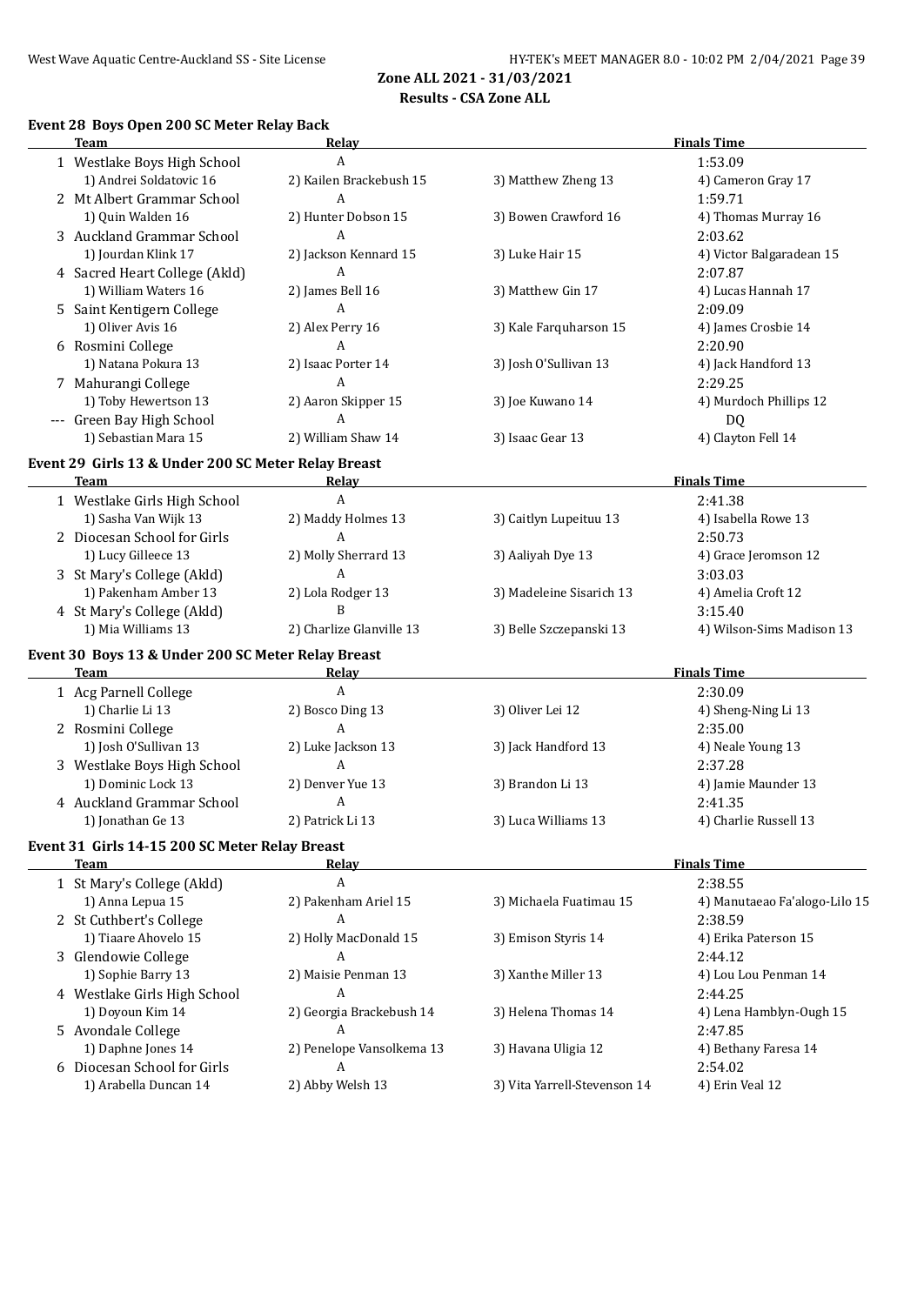#### **Results - CSA Zone ALL**

| <b>Team</b><br>Relay<br>$\mathbf{A}$<br>1 Westlake Boys High School<br>1) Benson Li 14<br>2) Cooper Clague 14<br>3) Alexander Wilson 15<br>2 Auckland Grammar School<br>A<br>2) Luke Gibson 14<br>1) Harrison Klouwens 14<br>3) Shuo Li 14<br>3 Kristin School<br>A<br>1) James Zhang 15<br>2) Randal Li 14<br>3) Tobias Lu 13<br>B<br>4 Westlake Boys High School<br>1) Jett Curteis 15<br>2) Nino Schiltknecht 15<br>3) Zakariyya Rachmadi 14<br>A<br>5 Rosmini College<br>1) Ryder Heath 14<br>2) Tobias Jackson 15<br>3) Ethan McKolskey 14<br>A<br>6 Wentworth College<br>1) Luca Manning-Harris 15<br>2) Elliot McKimmey 13<br>3) Joey Goddard 14<br>Event 33 Girls 16-18 200 SC Meter Relay Breast<br>Team<br>Relav<br>1 Baradene College of the Sacred<br>A<br>1) Lanihei Connolly 15<br>2) Olivia Gibson 16<br>3) Lucy Gleeson 14<br>2 Diocesan School for Girls<br>A<br>2) Peta Clark 15<br>1) Noor Lovatt 15<br>3) Arabella White 17<br>Event 34 Boys 16-18 200 SC Meter Relay Breast<br>Team<br>Relay<br>$\boldsymbol{A}$<br>1 Westlake Boys High School<br>1) Daniel Zheng 15<br>2) Benson Li 14<br>3) Andrei Soldatovic 16<br>$\mathbf{A}$<br>2 Auckland Grammar School<br>1) Jack George 17<br>2) Eric Zheng 16<br>3) Eric Li 16<br>A<br>3 Mt Albert Grammar School | <b>Finals Time</b><br>2:14.56<br>4) Arthur Makarov-Paton 14<br>2:19.72<br>4) Jackson Kennard 15<br>2:30.31<br>4) Jason Hua 13<br>2:38.03<br>4) Jack Bush 14<br>2:46.41<br>4) Isaac Porter 14<br>2:52.32<br>4) Henry Ma 15<br><b>Finals Time</b><br>2:24.34<br>4) Trelise Dance 16<br>2:38.20<br>4) Natalie Hull 17<br><b>Finals Time</b><br>2:12.00<br>4) Mack Hong 17<br>2:17.12 |
|------------------------------------------------------------------------------------------------------------------------------------------------------------------------------------------------------------------------------------------------------------------------------------------------------------------------------------------------------------------------------------------------------------------------------------------------------------------------------------------------------------------------------------------------------------------------------------------------------------------------------------------------------------------------------------------------------------------------------------------------------------------------------------------------------------------------------------------------------------------------------------------------------------------------------------------------------------------------------------------------------------------------------------------------------------------------------------------------------------------------------------------------------------------------------------------------------------------------------------------------------------------------------------|-----------------------------------------------------------------------------------------------------------------------------------------------------------------------------------------------------------------------------------------------------------------------------------------------------------------------------------------------------------------------------------|
|                                                                                                                                                                                                                                                                                                                                                                                                                                                                                                                                                                                                                                                                                                                                                                                                                                                                                                                                                                                                                                                                                                                                                                                                                                                                                    |                                                                                                                                                                                                                                                                                                                                                                                   |
|                                                                                                                                                                                                                                                                                                                                                                                                                                                                                                                                                                                                                                                                                                                                                                                                                                                                                                                                                                                                                                                                                                                                                                                                                                                                                    |                                                                                                                                                                                                                                                                                                                                                                                   |
|                                                                                                                                                                                                                                                                                                                                                                                                                                                                                                                                                                                                                                                                                                                                                                                                                                                                                                                                                                                                                                                                                                                                                                                                                                                                                    |                                                                                                                                                                                                                                                                                                                                                                                   |
|                                                                                                                                                                                                                                                                                                                                                                                                                                                                                                                                                                                                                                                                                                                                                                                                                                                                                                                                                                                                                                                                                                                                                                                                                                                                                    |                                                                                                                                                                                                                                                                                                                                                                                   |
|                                                                                                                                                                                                                                                                                                                                                                                                                                                                                                                                                                                                                                                                                                                                                                                                                                                                                                                                                                                                                                                                                                                                                                                                                                                                                    |                                                                                                                                                                                                                                                                                                                                                                                   |
|                                                                                                                                                                                                                                                                                                                                                                                                                                                                                                                                                                                                                                                                                                                                                                                                                                                                                                                                                                                                                                                                                                                                                                                                                                                                                    |                                                                                                                                                                                                                                                                                                                                                                                   |
|                                                                                                                                                                                                                                                                                                                                                                                                                                                                                                                                                                                                                                                                                                                                                                                                                                                                                                                                                                                                                                                                                                                                                                                                                                                                                    |                                                                                                                                                                                                                                                                                                                                                                                   |
|                                                                                                                                                                                                                                                                                                                                                                                                                                                                                                                                                                                                                                                                                                                                                                                                                                                                                                                                                                                                                                                                                                                                                                                                                                                                                    |                                                                                                                                                                                                                                                                                                                                                                                   |
|                                                                                                                                                                                                                                                                                                                                                                                                                                                                                                                                                                                                                                                                                                                                                                                                                                                                                                                                                                                                                                                                                                                                                                                                                                                                                    |                                                                                                                                                                                                                                                                                                                                                                                   |
|                                                                                                                                                                                                                                                                                                                                                                                                                                                                                                                                                                                                                                                                                                                                                                                                                                                                                                                                                                                                                                                                                                                                                                                                                                                                                    |                                                                                                                                                                                                                                                                                                                                                                                   |
|                                                                                                                                                                                                                                                                                                                                                                                                                                                                                                                                                                                                                                                                                                                                                                                                                                                                                                                                                                                                                                                                                                                                                                                                                                                                                    |                                                                                                                                                                                                                                                                                                                                                                                   |
|                                                                                                                                                                                                                                                                                                                                                                                                                                                                                                                                                                                                                                                                                                                                                                                                                                                                                                                                                                                                                                                                                                                                                                                                                                                                                    |                                                                                                                                                                                                                                                                                                                                                                                   |
|                                                                                                                                                                                                                                                                                                                                                                                                                                                                                                                                                                                                                                                                                                                                                                                                                                                                                                                                                                                                                                                                                                                                                                                                                                                                                    |                                                                                                                                                                                                                                                                                                                                                                                   |
|                                                                                                                                                                                                                                                                                                                                                                                                                                                                                                                                                                                                                                                                                                                                                                                                                                                                                                                                                                                                                                                                                                                                                                                                                                                                                    |                                                                                                                                                                                                                                                                                                                                                                                   |
|                                                                                                                                                                                                                                                                                                                                                                                                                                                                                                                                                                                                                                                                                                                                                                                                                                                                                                                                                                                                                                                                                                                                                                                                                                                                                    |                                                                                                                                                                                                                                                                                                                                                                                   |
|                                                                                                                                                                                                                                                                                                                                                                                                                                                                                                                                                                                                                                                                                                                                                                                                                                                                                                                                                                                                                                                                                                                                                                                                                                                                                    |                                                                                                                                                                                                                                                                                                                                                                                   |
|                                                                                                                                                                                                                                                                                                                                                                                                                                                                                                                                                                                                                                                                                                                                                                                                                                                                                                                                                                                                                                                                                                                                                                                                                                                                                    |                                                                                                                                                                                                                                                                                                                                                                                   |
|                                                                                                                                                                                                                                                                                                                                                                                                                                                                                                                                                                                                                                                                                                                                                                                                                                                                                                                                                                                                                                                                                                                                                                                                                                                                                    |                                                                                                                                                                                                                                                                                                                                                                                   |
|                                                                                                                                                                                                                                                                                                                                                                                                                                                                                                                                                                                                                                                                                                                                                                                                                                                                                                                                                                                                                                                                                                                                                                                                                                                                                    |                                                                                                                                                                                                                                                                                                                                                                                   |
|                                                                                                                                                                                                                                                                                                                                                                                                                                                                                                                                                                                                                                                                                                                                                                                                                                                                                                                                                                                                                                                                                                                                                                                                                                                                                    |                                                                                                                                                                                                                                                                                                                                                                                   |
|                                                                                                                                                                                                                                                                                                                                                                                                                                                                                                                                                                                                                                                                                                                                                                                                                                                                                                                                                                                                                                                                                                                                                                                                                                                                                    |                                                                                                                                                                                                                                                                                                                                                                                   |
|                                                                                                                                                                                                                                                                                                                                                                                                                                                                                                                                                                                                                                                                                                                                                                                                                                                                                                                                                                                                                                                                                                                                                                                                                                                                                    |                                                                                                                                                                                                                                                                                                                                                                                   |
|                                                                                                                                                                                                                                                                                                                                                                                                                                                                                                                                                                                                                                                                                                                                                                                                                                                                                                                                                                                                                                                                                                                                                                                                                                                                                    |                                                                                                                                                                                                                                                                                                                                                                                   |
|                                                                                                                                                                                                                                                                                                                                                                                                                                                                                                                                                                                                                                                                                                                                                                                                                                                                                                                                                                                                                                                                                                                                                                                                                                                                                    |                                                                                                                                                                                                                                                                                                                                                                                   |
|                                                                                                                                                                                                                                                                                                                                                                                                                                                                                                                                                                                                                                                                                                                                                                                                                                                                                                                                                                                                                                                                                                                                                                                                                                                                                    | 4) Josh Drake 16                                                                                                                                                                                                                                                                                                                                                                  |
|                                                                                                                                                                                                                                                                                                                                                                                                                                                                                                                                                                                                                                                                                                                                                                                                                                                                                                                                                                                                                                                                                                                                                                                                                                                                                    | 2:25.09                                                                                                                                                                                                                                                                                                                                                                           |
| 1) Carwin Li 16<br>2) Justin Hemara 17<br>3) Michael Chapman 16                                                                                                                                                                                                                                                                                                                                                                                                                                                                                                                                                                                                                                                                                                                                                                                                                                                                                                                                                                                                                                                                                                                                                                                                                    | 4) Tony Tua-Tagaloa 16                                                                                                                                                                                                                                                                                                                                                            |
| B<br>4 Westlake Boys High School                                                                                                                                                                                                                                                                                                                                                                                                                                                                                                                                                                                                                                                                                                                                                                                                                                                                                                                                                                                                                                                                                                                                                                                                                                                   | 2:33.50                                                                                                                                                                                                                                                                                                                                                                           |
| 1) Charles Heathcote 14<br>3) Lucas Forbes 14<br>2) Jack Forsman 14                                                                                                                                                                                                                                                                                                                                                                                                                                                                                                                                                                                                                                                                                                                                                                                                                                                                                                                                                                                                                                                                                                                                                                                                                | 4) Dyan Patel 17                                                                                                                                                                                                                                                                                                                                                                  |
| Event 35 Girls 13 & Under 200 SC Meter Freestyle Relay                                                                                                                                                                                                                                                                                                                                                                                                                                                                                                                                                                                                                                                                                                                                                                                                                                                                                                                                                                                                                                                                                                                                                                                                                             |                                                                                                                                                                                                                                                                                                                                                                                   |
| <b>Team</b><br><b>Relay</b>                                                                                                                                                                                                                                                                                                                                                                                                                                                                                                                                                                                                                                                                                                                                                                                                                                                                                                                                                                                                                                                                                                                                                                                                                                                        | <b>Finals Time</b>                                                                                                                                                                                                                                                                                                                                                                |
| $\boldsymbol{A}$<br>1 Rangitoto College                                                                                                                                                                                                                                                                                                                                                                                                                                                                                                                                                                                                                                                                                                                                                                                                                                                                                                                                                                                                                                                                                                                                                                                                                                            | 1:57.00                                                                                                                                                                                                                                                                                                                                                                           |
| 1) Holly Nelson 13<br>2) Olivia Taylor 12<br>3) Eileena Bao 13                                                                                                                                                                                                                                                                                                                                                                                                                                                                                                                                                                                                                                                                                                                                                                                                                                                                                                                                                                                                                                                                                                                                                                                                                     | 4) Ania Maritz 12                                                                                                                                                                                                                                                                                                                                                                 |
| A<br>2 Westlake Girls High School                                                                                                                                                                                                                                                                                                                                                                                                                                                                                                                                                                                                                                                                                                                                                                                                                                                                                                                                                                                                                                                                                                                                                                                                                                                  | 1:58.86                                                                                                                                                                                                                                                                                                                                                                           |
| 1) Sasha Van Wijk 13<br>2) Hayley Middleton 13<br>3) Izzie Bouzaid 13                                                                                                                                                                                                                                                                                                                                                                                                                                                                                                                                                                                                                                                                                                                                                                                                                                                                                                                                                                                                                                                                                                                                                                                                              | 4) Kaira Wohlfarth 12                                                                                                                                                                                                                                                                                                                                                             |
| 3 Epsom Girls Grammar School<br>A                                                                                                                                                                                                                                                                                                                                                                                                                                                                                                                                                                                                                                                                                                                                                                                                                                                                                                                                                                                                                                                                                                                                                                                                                                                  | 2:04.37                                                                                                                                                                                                                                                                                                                                                                           |
| 1) Laura Watts 12<br>3) Olivia Bates 12<br>2) Amorita Nehoa 13                                                                                                                                                                                                                                                                                                                                                                                                                                                                                                                                                                                                                                                                                                                                                                                                                                                                                                                                                                                                                                                                                                                                                                                                                     | 4) Rebecca Pitout 13                                                                                                                                                                                                                                                                                                                                                              |
| 4 Rangitoto College<br>B                                                                                                                                                                                                                                                                                                                                                                                                                                                                                                                                                                                                                                                                                                                                                                                                                                                                                                                                                                                                                                                                                                                                                                                                                                                           | 2:05.19                                                                                                                                                                                                                                                                                                                                                                           |
| 1) Nadine Park 13<br>2) Alexis Buissinne 12<br>3) Ella Hamilton 13                                                                                                                                                                                                                                                                                                                                                                                                                                                                                                                                                                                                                                                                                                                                                                                                                                                                                                                                                                                                                                                                                                                                                                                                                 | 4) Carissa Billington 13                                                                                                                                                                                                                                                                                                                                                          |
| 5 Baradene College of the Sacred<br>A                                                                                                                                                                                                                                                                                                                                                                                                                                                                                                                                                                                                                                                                                                                                                                                                                                                                                                                                                                                                                                                                                                                                                                                                                                              | 2:05.27                                                                                                                                                                                                                                                                                                                                                                           |
| 1) Sofia Bray 12<br>2) Riaan Bryant 13<br>3) Billie Schuller 13                                                                                                                                                                                                                                                                                                                                                                                                                                                                                                                                                                                                                                                                                                                                                                                                                                                                                                                                                                                                                                                                                                                                                                                                                    | 4) Sia Okach 13                                                                                                                                                                                                                                                                                                                                                                   |
| A<br>6 Saint Kentigern College                                                                                                                                                                                                                                                                                                                                                                                                                                                                                                                                                                                                                                                                                                                                                                                                                                                                                                                                                                                                                                                                                                                                                                                                                                                     | 2:08.18                                                                                                                                                                                                                                                                                                                                                                           |
| 1) Scarlett Basset 13<br>2) Hayley Taylor 13<br>3) Olivia Kay 13                                                                                                                                                                                                                                                                                                                                                                                                                                                                                                                                                                                                                                                                                                                                                                                                                                                                                                                                                                                                                                                                                                                                                                                                                   | 4) Amelia Duff 12                                                                                                                                                                                                                                                                                                                                                                 |
| B<br>7 Westlake Girls High School                                                                                                                                                                                                                                                                                                                                                                                                                                                                                                                                                                                                                                                                                                                                                                                                                                                                                                                                                                                                                                                                                                                                                                                                                                                  | 2:09.00                                                                                                                                                                                                                                                                                                                                                                           |
| 1) Maddy Holmes 13<br>2) Ione Eadie 12<br>3) Neva Currie 13                                                                                                                                                                                                                                                                                                                                                                                                                                                                                                                                                                                                                                                                                                                                                                                                                                                                                                                                                                                                                                                                                                                                                                                                                        | 4) Caitlyn Lupeituu 13                                                                                                                                                                                                                                                                                                                                                            |
| 8 Pinehurst School<br>A                                                                                                                                                                                                                                                                                                                                                                                                                                                                                                                                                                                                                                                                                                                                                                                                                                                                                                                                                                                                                                                                                                                                                                                                                                                            | 2:09.31                                                                                                                                                                                                                                                                                                                                                                           |
| 1) Amelia Neal 13<br>2) Jasmine Lyles 13<br>3) Eleanor Saunders 13                                                                                                                                                                                                                                                                                                                                                                                                                                                                                                                                                                                                                                                                                                                                                                                                                                                                                                                                                                                                                                                                                                                                                                                                                 | 4) Audrey Neal 12                                                                                                                                                                                                                                                                                                                                                                 |
| 9 Diocesan School for Girls<br>A                                                                                                                                                                                                                                                                                                                                                                                                                                                                                                                                                                                                                                                                                                                                                                                                                                                                                                                                                                                                                                                                                                                                                                                                                                                   | 2:13.00                                                                                                                                                                                                                                                                                                                                                                           |
| 1) Holly Bricklebank 13<br>2) Erin Veal 12<br>3) Lucy Gilleece 13                                                                                                                                                                                                                                                                                                                                                                                                                                                                                                                                                                                                                                                                                                                                                                                                                                                                                                                                                                                                                                                                                                                                                                                                                  | 4) Madi Clark 13                                                                                                                                                                                                                                                                                                                                                                  |
| 10 St Cuthbert's College<br>A                                                                                                                                                                                                                                                                                                                                                                                                                                                                                                                                                                                                                                                                                                                                                                                                                                                                                                                                                                                                                                                                                                                                                                                                                                                      | 2:13.20                                                                                                                                                                                                                                                                                                                                                                           |
| 1) Daniella Van Delden 12<br>2) Audrey Huang 12<br>3) Beatrice Cook 13                                                                                                                                                                                                                                                                                                                                                                                                                                                                                                                                                                                                                                                                                                                                                                                                                                                                                                                                                                                                                                                                                                                                                                                                             | 4) Mia Kelliher 13                                                                                                                                                                                                                                                                                                                                                                |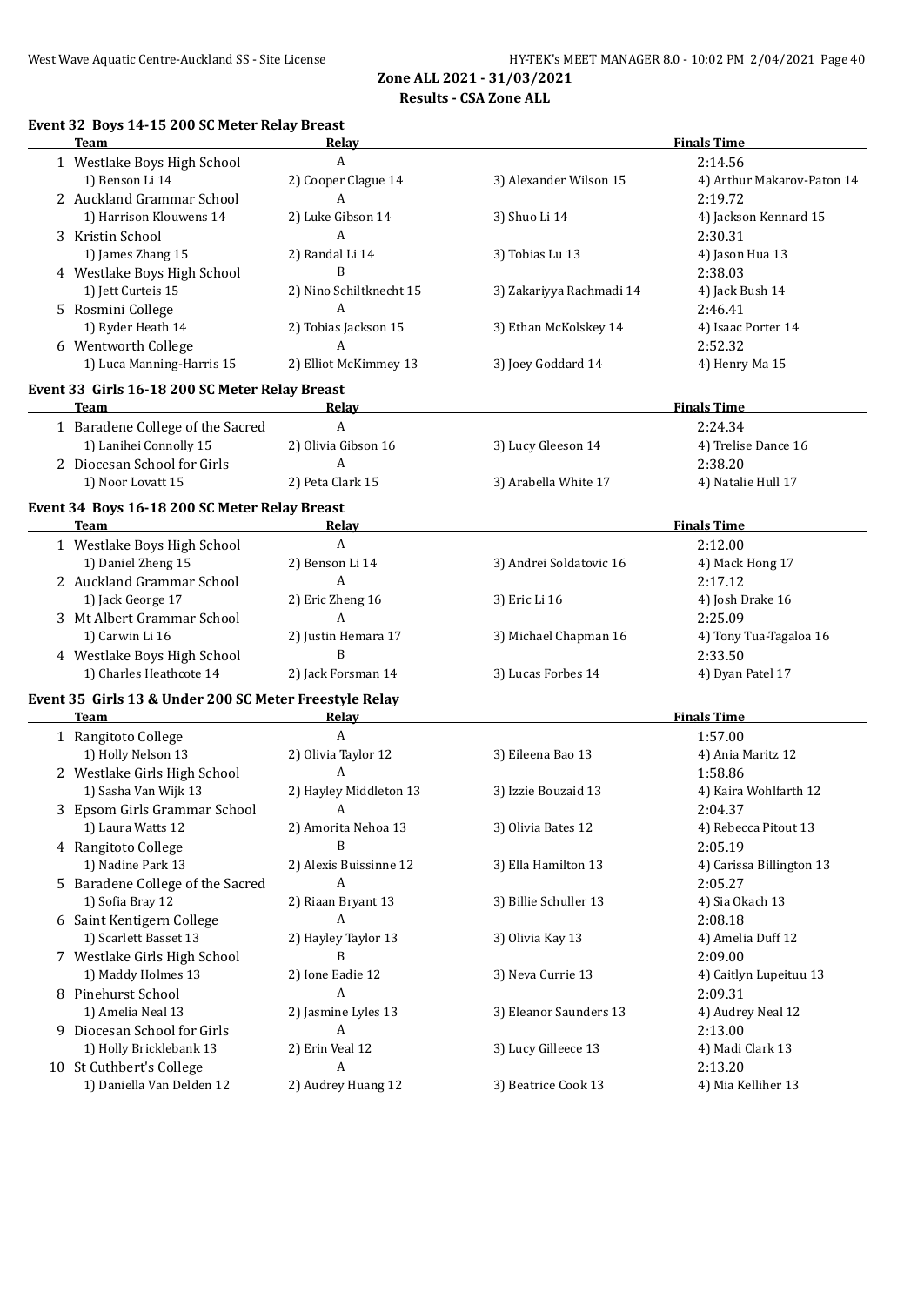#### **(Event 35 Girls 13 & Under 200 SC Meter Freestyle Relay)**

| (Event 33 Julis 13 & Onder 200 3C Meter Preestyle Relay)<br>Team | Relay                    |                        | <b>Finals Time</b>        |
|------------------------------------------------------------------|--------------------------|------------------------|---------------------------|
| 11 Pukekohe High School                                          | A                        |                        | 2:19.34                   |
| Event 36 Boys 13 & Under 200 SC Meter Freestyle Relay            |                          |                        |                           |
| <b>Team</b>                                                      | Relay                    |                        | <b>Finals Time</b>        |
| 1 Westlake Boys High School                                      | A                        |                        | 1:49.53                   |
| 1) Lukas Holmes 13                                               | 2) Vincent Prajogo 13    | 3) Joseph Shin 13      | 4) Matthew Zheng 13       |
| 2 Acg Parnell College                                            | $\overline{A}$           |                        | 1:55.50                   |
| 1) Charlie Li 13                                                 | 2) Bosco Ding 13         | 3) Oliver Lei 12       | 4) Sheng-Ning Li 13       |
| 3 Western Springs College                                        | A                        |                        | 1:55.84                   |
| 1) Liam France 13                                                | 2) Luca Joint-Rotondo 13 | 3) Tom Kenny 13        | 4) Jasper Stevenson 13    |
| 4 Rangitoto College                                              | A                        |                        | 1:56.34                   |
| 1) Ryan Burke 13                                                 | 2) Jihu Lee 13           | 3) Josh Bayes 13       | 4) Vin Young 13           |
| 5 Mt Albert Grammar School                                       | A                        |                        | 2:00.73                   |
| 1) Fletcher Petrie 12                                            | 2) Hiro Tau 12           | 3) Tyler Yare 13       | 4) Palepua Afoa 13        |
| 6 Sacred Heart College (Akld)                                    | A                        |                        | 2:05.22                   |
| 1) Milan Liao 13                                                 | 2) Angus Houghton 13     | 3) Joshua Anderson 13  | 4) Jett Evans 13          |
| 7 Mahurangi College                                              | A                        |                        | 2:10.09                   |
| 1) Murdoch Phillips 12                                           | 2) Fergus Charlton 13    | 3) Max Matthews 13     | 4) Toby Hewertson 13      |
| 8 Westlake Boys High School                                      | B                        |                        | 2:11.31                   |
| 1) Lawrence Liu 12                                               | 2) Denver Yue 13         | 3) Brandon Li 13       | 4) William Delamare 13    |
| 9 Pukekohe High School                                           | A                        |                        | 2:21.22                   |
| 1) Oskar Van De Westerlo 12                                      | 2) Cohen Robinson 13     | 3) Sebastian Morgan 12 | 4) Nicholas Strickland 13 |
| Saint Kentigern College                                          | A                        |                        | D <sub>0</sub>            |
| 1) Oscar King 13                                                 | 2) Luka Makata 13        | 3) Will Chen 13        | 4) Ryan MacKay 13         |
| --- Rosmini College                                              | A                        |                        | D <sub>0</sub>            |
| 1) Mathew Mihaljevich 13                                         | 2) Josh O'Sullivan 13    | 3) Mason Stewart 13    | 4) Natana Pokura 13       |
| --- Auckland Grammar School                                      | A                        |                        | DQ                        |
| 1) Patrick Li 13                                                 | 2) Charlie Russell 13    | 3) Abe Alblas 13       | 4) Kaden Cossill 13       |
| Event 37 Girls 14-15 200 SC Meter Freestyle Relay                |                          |                        |                           |
| <b>Team</b>                                                      | Relay                    |                        | <b>Finals Time</b>        |

|    | гсаш                             | nciav                     |                         | гшатэ типе                    |
|----|----------------------------------|---------------------------|-------------------------|-------------------------------|
|    | 1 Rangitoto College              | A                         |                         | 1:52.75                       |
|    | 1) Melissa Cowen 15              | 2) Gabrielle Doyle 14     | 3) Charlie Twose 15     | 4) Summer Osborne 15          |
|    | 2 Baradene College of the Sacred | A                         |                         | 1:57.78                       |
|    | 1) Emma Wallace 15               | 2) Isla Petherbridge 14   | 3) Isabelle Gibson 14   | 4) Amelia Bray 14             |
|    | 3 Westlake Girls High School     | A                         |                         | 1:58.25                       |
|    | 1) Savannah-Eve Martin 14        | 2) Lena Hamblyn-Ough 15   | 3) Julia Kim 14         | 4) Zoe Crawford 15            |
|    | 4 Diocesan School for Girls      | A                         |                         | 1:58.37                       |
|    | 1) Leila Ibrahim 15              | 2) Kasey McDowall 15      | 3) Arabella Duncan 14   | 4) Eva Allan 15               |
| 5. | Epsom Girls Grammar School       | A                         |                         | 2:00.14                       |
|    | 1) Abby Davidson 15              | 2) Sunnie Yan 15          | 3) Louise Ecclestone 14 | 4) Carolyn Yu 14              |
| 6  | Mt Albert Grammar School         | A                         |                         | 2:01.06                       |
|    | 1) Anna McGowan 15               | 2) Bella Houghton 15      | 3) Khalen Quensell 13   | 4) Amber George 15            |
| 7  | St Cuthbert's College            | A                         |                         | 2:01.45                       |
|    | 1) Islay Boyes 14                | 2) Emison Styris 14       | 3) Sara Jameson 14      | 4) Bella Knight 14            |
| 8  | Pukekohe High School             | A                         |                         | 2:01.78                       |
| 9  | Carmel College                   | A                         |                         | 2:02.00                       |
|    | 1) Lily-Anne Humphreys 13        | 2) Taylor O'Reilly 14     | 3) Elizabeth Brennan 14 | 4) Lily McGivern 14           |
|    | 10 St Mary's College (Akld)      | A                         |                         | 2:03.00                       |
|    | 1) Mia Elsmore 15                | 2) Elisa Joint-Rotondo 14 | 3) Pakenham Ariel 15    | 4) Manutaeao Fa'alogo-Lilo 15 |
|    | 11 Pakuranga College             | A                         |                         | 2:05.50                       |
|    | 1) Mia Laban 13                  | 2) Nadia Mistry 14        | 3) Poppy Willets 13     | 4) Ezanda Green 13            |
|    | 12 Avondale College              | A                         |                         | 2:06.81                       |
|    | 1) Penelope Vansolkema 13        | 2) Havana Uligia 12       | 3) Ingrid Longstaff 15  | 4) Olivia Stairmand 15        |
|    |                                  |                           |                         |                               |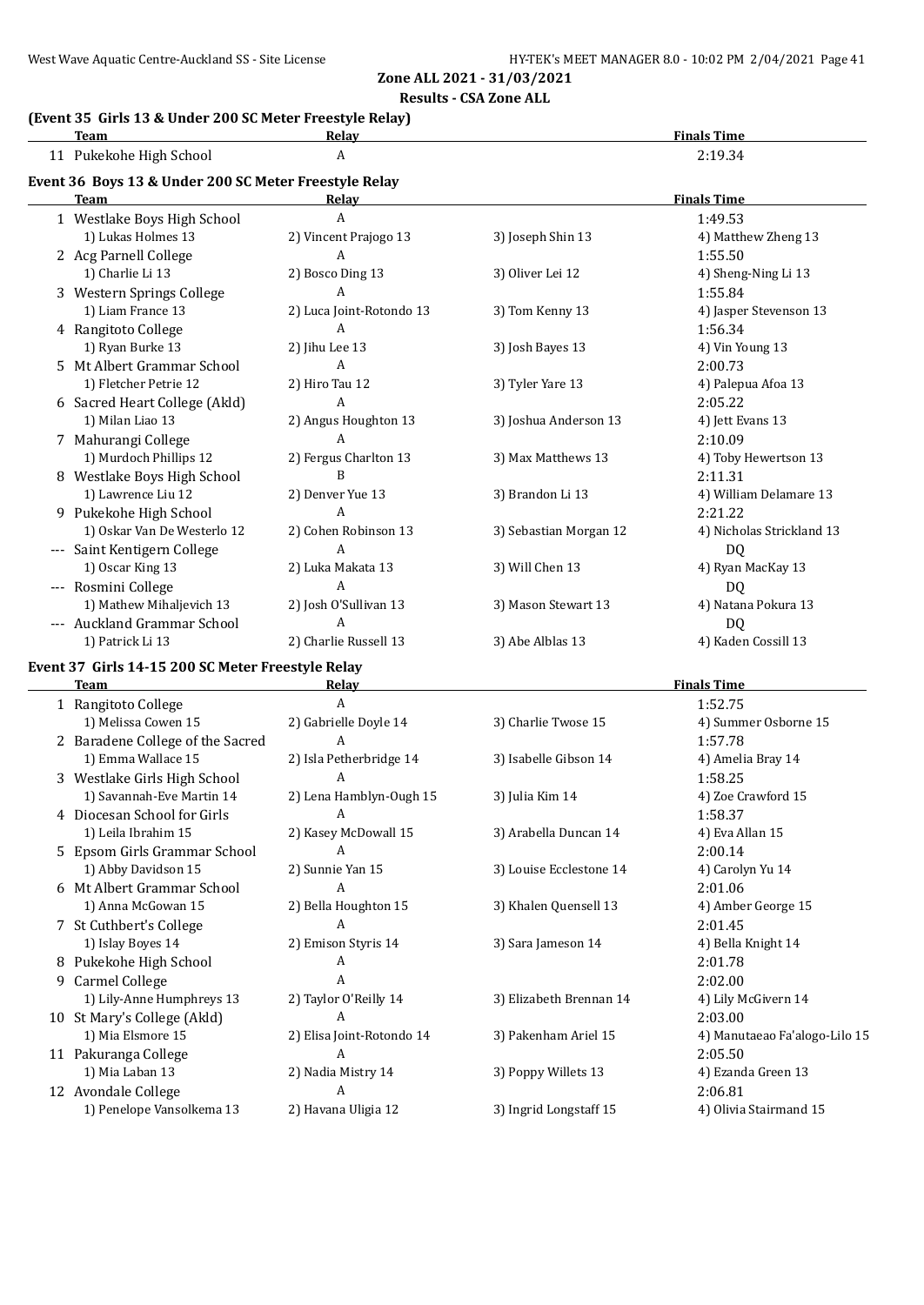#### **Results - CSA Zone ALL**

## **(Event 37 Girls 14-15 200 SC Meter Freestyle Relay)**

| <b>Team</b>                      | Relay                 |                                                        | <b>Finals Time</b>       |
|----------------------------------|-----------------------|--------------------------------------------------------|--------------------------|
| 13 Westlake Girls High School    | B                     |                                                        | 2:09.06                  |
| 1) Helena Thomas 14              | 2) Fiona Yang 14      | 3) Emily Glackin 15                                    | 4) Georgia Brackebush 14 |
| 14 St Dominic's Catholic College | A                     |                                                        | 2:11.77                  |
| 1) Stella Hammond 15             | 2) Sienna Mulcahy 14  | 3) Amanda Saw 14                                       | 4) Bethany Friend 15     |
| 15 Western Springs College       | A                     |                                                        | 2:12.55                  |
| 1) Tess Whineray 15              | 2) Abigail Sharp 14   | 3) Naomi Amarasingham-Young 13 4) Hereata Crosswell 14 |                          |
| 16 Waiuku College                | A                     |                                                        | 2:19.84                  |
| 1) Calee Dally 14                | 2) Kiriana Mikaere 14 | 3) Briar Roden 14                                      | 4) Emma Cunningham 12    |
|                                  |                       |                                                        |                          |

#### **Event 38 Boys 14-15 200 SC Meter Freestyle Relay**

| <b>Team</b>                                       | <b>Relay</b>              |                          | <b>Finals Time</b>      |
|---------------------------------------------------|---------------------------|--------------------------|-------------------------|
| 1 King's College                                  | $\boldsymbol{\mathsf{A}}$ |                          | 1:44.47                 |
| 1) Zahn Cooney 15                                 | 2) Chris Jiang 15         | 3) Leo Arrowsmith 14     | 4) Hugo Batchelor 15    |
| 2 Sacred Heart College (Akld)                     | $\mathbf{A}$              |                          | 1:46.04                 |
| 1) Nathanial Hunt 15                              | 2) Bronson Chungson 15    | 3) Fletcher Hilton 15    | 4) Ryan Peck 15         |
| 3 Auckland Grammar School                         | $\mathbf{A}$              |                          | 1:46.06                 |
| 1) Edward Joh 15                                  | 2) Thomas Hunter 14       | 3) Oliver Sargison 15    | 4) Harrison Klouwens 14 |
| 4 Westlake Boys High School                       | A                         |                          | 1:49.25                 |
| 1) Alexander Wilson 15                            | 2) Larn Hamblyn-Ough 15   | 3) Jett Curteis 15       | 4) Brandon Holder 14    |
| 5 Western Springs College                         | $\mathbf{A}$              |                          | 1:50.72                 |
| 1) Tobias Beaumont 15                             | 2) Koen Dettling 14       | 3) Ben Watkinson 15      | 4) Sam Kenny 15         |
| 6 Saint Kentigern College                         | $\mathsf{A}$              |                          | 1:52.41                 |
| 1) Kale Farquharson 15                            | 2) Samuel Boyes 14        | 3) Sunny Sun 15          | 4) James Crosbie 14     |
| 7 Mt Albert Grammar School                        | $\overline{A}$            |                          | 1:52.67                 |
| 1) Tito Tipi 15                                   | 2) Trey Sharples 15       | 3) Max Brears 14         | 4) Hunter Dobson 15     |
| 8 Green Bay High School                           | A                         |                          | 1:53.47                 |
| 1) Sebastian Mara 15                              | 2) William Shaw 14        | 3) Nathan Phillips 15    | 4) Clayton Fell 14      |
| 9 Auckland Grammar School                         | $\mathbf{B}$              |                          | 1:54.08                 |
| 1) Victor Balgaradean 15                          | 2) Luke Gibson 14         | 3) Shuo Li 14            | 4) Luca Williams 13     |
| 10 Pukekohe High School                           | A                         |                          | 1:55.35                 |
| 11 Kristin School                                 | A                         |                          | 1:57.50                 |
| 1) James Zhang 15                                 | 2) Jason Hua 13           | 3) Oscar Greenwood 15    | 4) Randal Li 14         |
| 12 St Peter's College (Akld)                      | $\mathbf{A}$              |                          | 1:57.91                 |
| 1) Cohen Freeman 14                               | 2) Daniel Hyde 14         | 3) Jared Freeman 12      | 4) Jessley Yee 15       |
| 13 Rangitoto College                              | $\overline{A}$            |                          | 1:58.50                 |
| 1) Caleb Wyatt 15                                 | 2) Nicholas Cowen 14      | 3) Alex Yoo 14           | 4) Jordan Wyatt 12      |
| 14 Rosmini College                                | A                         |                          | 1:59.38                 |
| 1) Ryder Heath 14                                 | 2) Tobias Jackson 15      | 3) Ethan McKolskey 14    | 4) Isaac Porter 14      |
| 15 Mt Roskill Grammar School                      | $\overline{A}$            |                          | 1:59.62                 |
| 1) Andre Chan 14                                  | 2) Juan Micutuan 13       | 3) Jinitha Hewa 14       | 4) Saniru Hewa 15       |
| 16 Westlake Boys High School                      | $\mathbf{B}$              |                          | 2:00.08                 |
| 1) Jack Forsman 14                                | 2) Bradyn Yacyshen 14     | 3) Zakariyya Rachmadi 14 | 4) George Berry 14      |
| 17 Orewa College                                  | A                         |                          | 2:00.56                 |
| 1) Mason King 13                                  | 2) Il'ya Allen 12         | 3) Theo Morse 13         | 4) Jasper Cornish 14    |
| 18 St Peter's College (Akld)                      | $\overline{B}$            |                          | 2:08.41                 |
| 1) William Hathaway 13                            | 2) Joshua Godinet 14      | 3) Max Parkinson 14      | 4) Henry Mulholland 14  |
| Event 39 Girls 16-18 200 SC Meter Freestyle Relay |                           |                          |                         |

| Team                         | <b>Relav</b>          |                         | <b>Finals Time</b> |
|------------------------------|-----------------------|-------------------------|--------------------|
| Saint Kentigern College      |                       |                         | 1:53.88            |
| 1) Isabella Campion 16       | 2) Olivia Sweetman 15 | 3) Alexandra Campion 14 | 4) Liv Peebles 15  |
| 2 Epsom Girls Grammar School |                       |                         | 1:55.78            |
| 1) Mackenzie Brears 17       | 2) Grace Baik 16      | 3) Alice Williams 16    | 4) Rae Kwan 17     |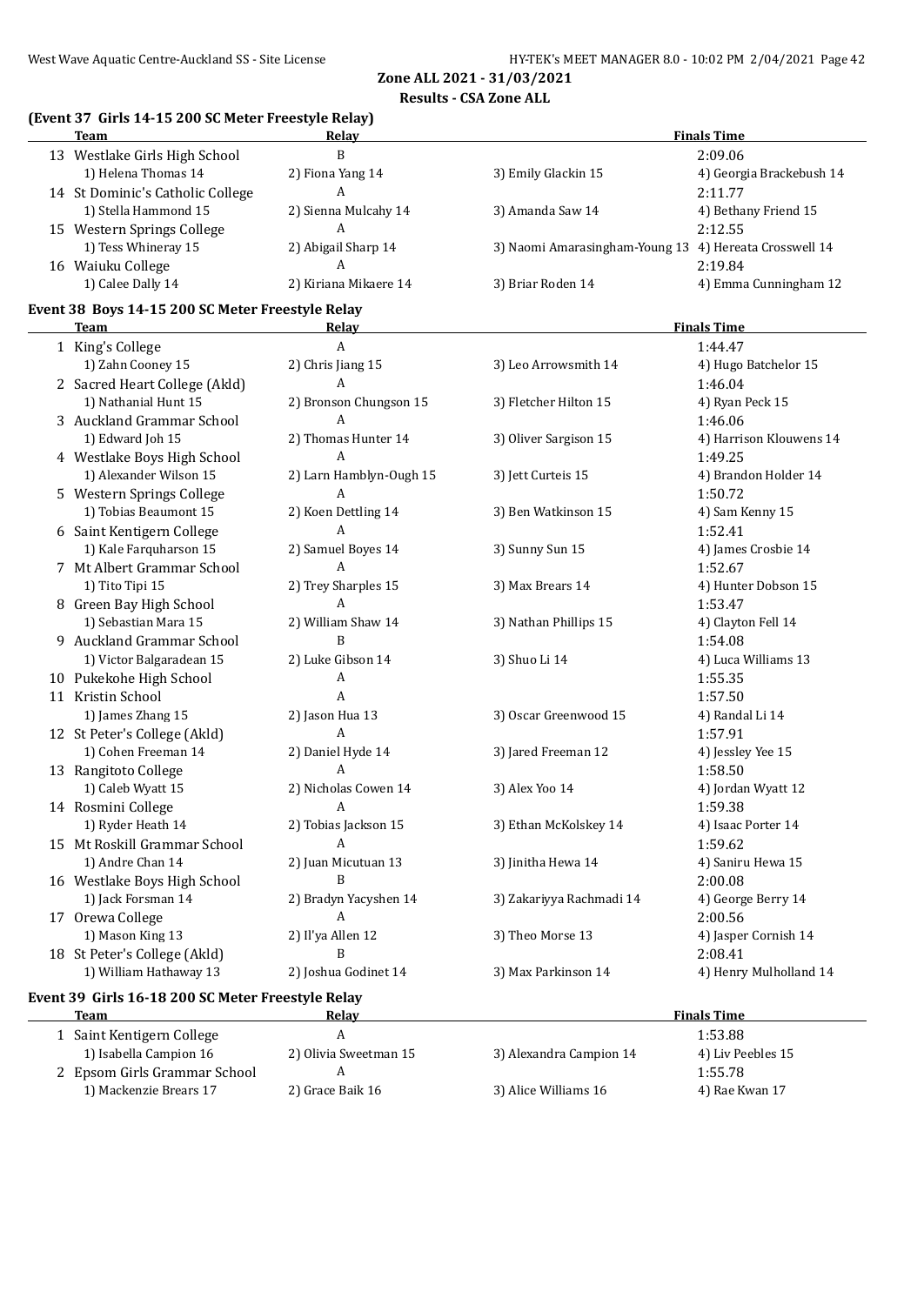#### **Results - CSA Zone ALL**

## **(Event 39 Girls 16-18 200 SC Meter Freestyle Relay)**

|   | <b>Team</b>                                         | Relay                    |                             | <b>Finals Time</b>       |
|---|-----------------------------------------------------|--------------------------|-----------------------------|--------------------------|
|   | 3 Diocesan School for Girls                         | A                        |                             | 1:56.42                  |
|   | 1) Jesse Welsh 16                                   | 2) Lucy McKinnon 17      | 3) Natalie Hull 17          | 4) Aimee Crosbie 16      |
|   | 4 Mt Albert Grammar School                          | A                        |                             | 1:59.03                  |
|   | 1) Lara Grozev 16                                   | 2) Isla Marsh 16         | 3) Mena Ren-Fritzke 16      | 4) Edie Ancell 16        |
|   | 5 Rangitoto College                                 | A                        |                             | 1:59.13                  |
|   | 1) Caitlin Cooke 14                                 | 2) Mika Hurbuns 16       | 3) Chantal Rapley 16        | 4) Keira Conboy 15       |
|   | 6 Westlake Girls High School                        | A                        |                             | 1:59.94                  |
|   |                                                     |                          |                             |                          |
|   | 1) Cassidy Coldicott 17                             | 2) Isabella Halili 16    | 3) Isla Brain 16            | 4) Zara Wilson 16        |
|   | 7 Pakuranga College                                 | A                        |                             | 2:04.28                  |
|   | 1) Kendall Oliver 15                                | 2) Ella Crowe 15         | 3) Sarita Hetherington 16   | 4) Caitlin Green 17      |
|   | Event 40 Boys 16-18 200 SC Meter Freestyle Relay    |                          |                             |                          |
|   | <b>Team</b>                                         | Relay                    |                             | <b>Finals Time</b>       |
|   | 1 Rangitoto College                                 | A                        |                             | 1:43.47                  |
|   | 1) Harrison Cooke 16                                | 2) Gustav Campher 16     | 3) Dieter Buissinne 17      | 4) Coooper Morley 17     |
|   | 2 Sacred Heart College (Akld)                       | A                        |                             | 1:43.97                  |
|   | 1) Lucas Hannah 17                                  | 2) James Bell 16         | 3) William Waters 16        | 4) Matthew Gin 17        |
|   | 3 Mt Albert Grammar School                          | A                        |                             | 1:44.22                  |
|   | 1) Quin Walden 16                                   | 2) Tony Tua-Tagaloa 16   | 3) Bowen Crawford 16        | 4) Thomas Murray 16      |
|   | 4 Auckland Grammar School                           | A                        |                             | 1:45.03                  |
|   | 1) Luke Hair 15                                     | 2) Elardus Botha 16      |                             | 4) Jourdan Klink 17      |
|   |                                                     |                          | 3) Jack George 17           |                          |
|   | 5 Westlake Boys High School                         | A                        |                             | 1:49.15                  |
|   | 1) Ignat Kechin 14                                  | 2) Mack Hong 17          | 3) Robbie Davies 16         | 4) Kailen Brackebush 15  |
|   | 6 Wentworth College                                 | A                        |                             | 1:51.28                  |
|   | 1) Lewis Pangalila 16                               | 2) Aidan Beall 16        | 3) Jake Chen 17             | 4) Leo Flynn 12          |
|   | 7 Saint Kentigern College                           | A                        |                             | 1:52.16                  |
|   | 1) Alex Perry 16                                    | 2) Ollie Huston 17       | 3) Jackson Horton 16        | 4) Oliver Avis 16        |
|   | Event 41 Girls 13 & Under 200 SC Meter Medley Relay |                          |                             |                          |
|   | <b>Team</b>                                         | Relay                    |                             | <b>Finals Time</b>       |
|   | 1 Rangitoto College                                 | A                        |                             | 2:13.59                  |
|   | 1) Eileena Bao 13                                   | 2) Olivia Taylor 12      | 3) Ania Maritz 12           | 4) Holly Nelson 13       |
|   | 2 Westlake Girls High School                        | A                        |                             | 2:15.70                  |
|   | 1) Hayley Middleton 13                              | 2) Isabella Rowe 13      | 3) Izzie Bouzaid 13         | 4) Kaira Wohlfarth 12    |
|   | 3 Epsom Girls Grammar School                        | A                        |                             | 2:21.21                  |
|   | 1) Laura Watts 12                                   | 2) Olivia Bates 12       | 3) Amorita Nehoa 13         | 4) Rebecca Pitout 13     |
|   |                                                     | A                        |                             | 2:22.34                  |
|   | 4 Saint Kentigern College<br>1) Scarlett Basset 13  |                          |                             |                          |
|   |                                                     | 2) Hayley Taylor 13      | 3) Amelia Duff 12           | 4) Olivia Kay 13         |
| 5 | Diocesan School for Girls                           | A                        |                             | 2:22.89                  |
|   | 1) Abby Welsh 13                                    | 2) Grace Jeromson 12     | 3) Molly Sherrard 13        | 4) Madi Clark 13         |
|   | 6 Rangitoto College                                 | B                        |                             | 2:25.97                  |
|   | 1) Nadine Park 13                                   | 2) Carissa Billington 13 | 3) Alexis Buissinne 12      | 4) Ella Hamilton 13      |
|   | 7 Pinehurst School                                  | A                        |                             | 2:30.19                  |
|   | 1) Amelia Neal 13                                   | 2) Eleanor Saunders 13   | 3) Jasmine Lyles 13         | 4) Audrey Neal 12        |
|   | 8 St Cuthbert's College                             | A                        |                             | 2:30.75                  |
|   | 1) Daniella Van Delden 12                           | 2) Audrey Huang 12       | 3) Scarlette Greig-Mckay 13 | 4) Mia Kelliher 13       |
|   | 9 St Mary's College (Akld)                          | A                        |                             | 2:44.00                  |
|   | 1) Pakenham Amber 13                                | 2) Amelia Croft 12       | 3) Lola Rodger 13           | 4) Madeleine Sisarich 13 |
|   | 10 Pukekohe High School                             | A                        |                             | 2:44.78                  |
|   | 1) Bailey Allan 12                                  | 2) Greer Batters 13      | 3) Jessica Cochran 13       | 4) Abby McCort 13        |
|   | --- Baradene College of the Sacred                  | Α                        |                             | DQ                       |
|   | 1) Lucy O'Reilly 13                                 | 2) Sofia Bray 12         | 3) Billie Schuller 13       | 4) Sia Okach 13          |
|   | --- St Mary's College (Akld)                        | B                        |                             | DQ                       |
|   | 1) Wilson-Sims Madison 13                           | 2) Charlize Glanville 13 | 3) Belle Szczepanski 13     | 4) Mia Williams 13       |
|   |                                                     |                          |                             |                          |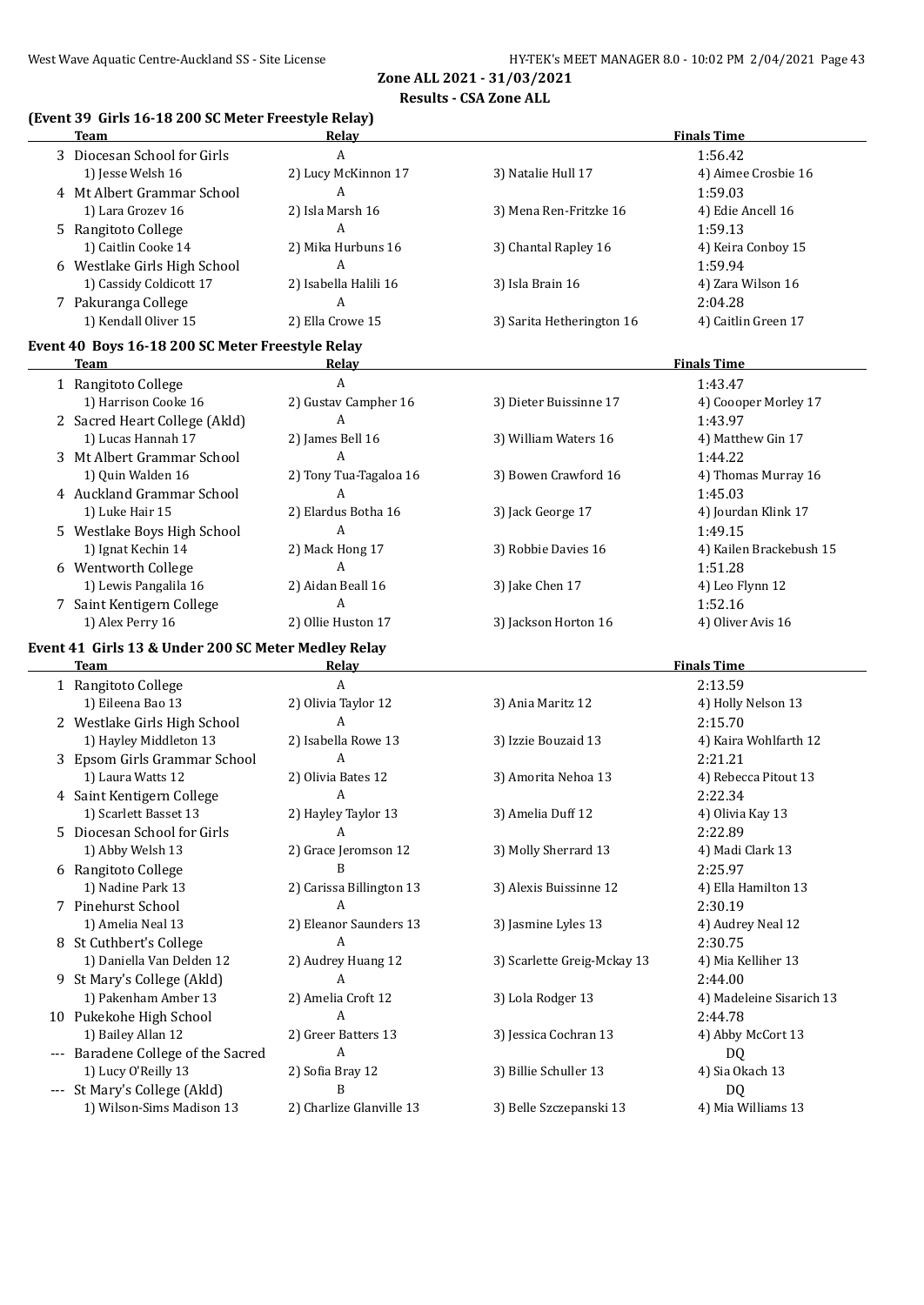## **Results - CSA Zone ALL**

### **Event 42 Boys 13 & Under 200 SC Meter Medley Relay**

| Team                                              | <b>Relay</b>                               |                           | <b>Finals Time</b>            |
|---------------------------------------------------|--------------------------------------------|---------------------------|-------------------------------|
| 1 Westlake Boys High School                       | A                                          |                           | 1:59.19                       |
| 1) Matthew Zheng 13                               | 2) Joseph Shin 13                          | 3) Vincent Prajogo 13     | 4) Lukas Holmes 13            |
| 2 Rangitoto College                               | A                                          |                           | 2:10.19                       |
| 1) Ryan Burke 13                                  | 2) Jihu Lee 13                             | 3) Josh Bayes 13          | 4) Hyunjoon Lee 12            |
| 3 Auckland Grammar School                         | A                                          |                           | 2:13.53                       |
| 1) Oscar Bower 13                                 | 2) Abe Alblas 13                           | 3) Jonathan Ge 13         | 4) Kaden Cossill 13           |
| 4 Rosmini College                                 | A                                          |                           | 2:13.94                       |
| 1) Luke Jackson 13                                | 2) Josh O'Sullivan 13                      | 3) Mason Stewart 13       | 4) Neale Young 13             |
| 5 Mt Roskill Grammar School                       | A                                          |                           | 2:15.28                       |
| 1) Ethan Stocks 13                                | 2) Juan Micutuan 13                        | 3) Daniel Kregting 13     | 4) Finn Orsbourn 13           |
| 6 Mt Albert Grammar School                        | $\mathbf{A}$                               |                           | 2:16.84                       |
| 1) Hiro Tau 12                                    | 2) Fletcher Petrie 12                      | 3) Palepua Afoa 13        | 4) Tyler Yare 13              |
| 7 Western Springs College                         | $\mathbf{A}$                               |                           | 2:18.22                       |
| 1) Jasper Stevenson 13                            | 2) Liam France 13                          | 3) Tom Kenny 13           | 4) Luca Joint-Rotondo 13      |
| 8 Saint Kentigern College                         | $\mathbf{A}$                               |                           | 2:22.87                       |
| 1) Jamie Cantell-Roberts 13                       | 2) Ryan MacKay 13                          | 3) Oscar King 13          | 4) Will Chen 13               |
|                                                   | B                                          |                           | 2:26.69                       |
| 9 Westlake Boys High School<br>1) Lawrence Liu 12 |                                            |                           |                               |
|                                                   | 2) Dominic Lock 13                         | 3) William Delamare 13    | 4) Jamie Maunder 13           |
| --- Pukekohe High School                          | A                                          |                           | DQ                            |
| 1) Oskar Van De Westerlo 12                       | $\mathbf{A}$                               |                           |                               |
| --- Sacred Heart College (Akld)                   |                                            |                           | DQ                            |
| 1) Angus Houghton 13                              | 2) Austin Anitelea 13                      | 3) Milan Liao 13          | 4) Jett Evans 13              |
| --- Acg Parnell College                           | $\overline{A}$                             |                           | DQ                            |
| 1) Charlie Li 13                                  | 2) Bosco Ding 13                           | 3) Oliver Lei 12          | 4) Sheng-Ning Li 13           |
| Event 43 Girls 14-15 200 SC Meter Medley Relay    |                                            |                           |                               |
|                                                   |                                            |                           |                               |
| <b>Team</b>                                       | Relay                                      |                           | <b>Finals Time</b>            |
| 1 Rangitoto College                               | A                                          |                           | 2:05.00                       |
| 1) Gabrielle Doyle 14                             | 2) Melissa Cowen 15                        | 3) Charlie Twose 15       | 4) Summer Osborne 15          |
| 2 Baradene College of the Sacred                  | A                                          |                           | 2:10.40                       |
| 1) Isabelle Gibson 14                             | 2) Lucy Gleeson 14                         | 3) Amelia Bray 14         | 4) Lanihei Connolly 15        |
| 3 St Mary's College (Akld)                        | A                                          |                           | 2:11.25                       |
| 1) Anna Lepua 15                                  | 2) Michaela Fuatimau 15                    | 3) Mia Elsmore 15         | 4) Manutaeao Fa'alogo-Lilo 15 |
| 4 Diocesan School for Girls                       | A                                          |                           | 2:12.07                       |
| 1) Leila Ibrahim 15                               | 2) Noor Lovatt 15                          | 3) Eva Allan 15           | 4) Kasey McDowall 15          |
| 5 Epsom Girls Grammar School                      | A                                          |                           | 2:13.09                       |
| 1) Sunnie Yan 15                                  | 2) Abby Davidson 15                        | 3) Carolyn Yu 14          | 4) Louise Ecclestone 14       |
| 6 Mt Albert Grammar School                        | A                                          |                           | 2:16.36                       |
| 1) Amber George 15                                | 2) Khalen Quensell 13                      | 3) Anna McGowan 15        | 4) Bella Houghton 15          |
| 7 St Cuthbert's College                           | A                                          |                           | 2:17.12                       |
| 1) Holly Dunn 14                                  | 2) Erika Paterson 15                       | 3) Sofia Kelliher 15      | 4) Bella Knight 14            |
| 8 Pukekohe High School                            | А                                          |                           | 2:17.41                       |
| 9 Westlake Girls High School                      | A                                          |                           | 2:18.75                       |
| 1) Doyoun Kim 14                                  | 2) Helena Thomas 14                        | 3) Mia Stanley-Hunt 14    | 4) Julia Kim 14               |
|                                                   | A                                          |                           |                               |
| 10 Carmel College                                 |                                            | 3) Elizabeth Brennan 14   | 2:22.32                       |
| 1) Jane Nolloth 13                                | 2) Lily McGivern 14<br>A                   |                           | 4) Taylor O'Reilly 14         |
| 11 Avondale College                               |                                            |                           | 2:23.25                       |
| 1) Olivia Stairmand 15                            | 2) Ingrid Longstaff 15<br>$\boldsymbol{A}$ | 3) Bethany Faresa 14      | 4) Daphne Jones 14            |
| 12 Glendowie College                              |                                            |                           | 2:23.63                       |
| 1) Maisie Penman 13                               | 2) Lou Lou Penman 14<br>B                  | 3) Sophie Barry 13        | 4) Xanthe Miller 13           |
| 13 St Mary's College (Akld)<br>1) Sylvia Leo 14   | 2) Pakenham Ariel 15                       | 3) Elisa Joint-Rotondo 14 | 2:27.51<br>4) Molly Rodger 15 |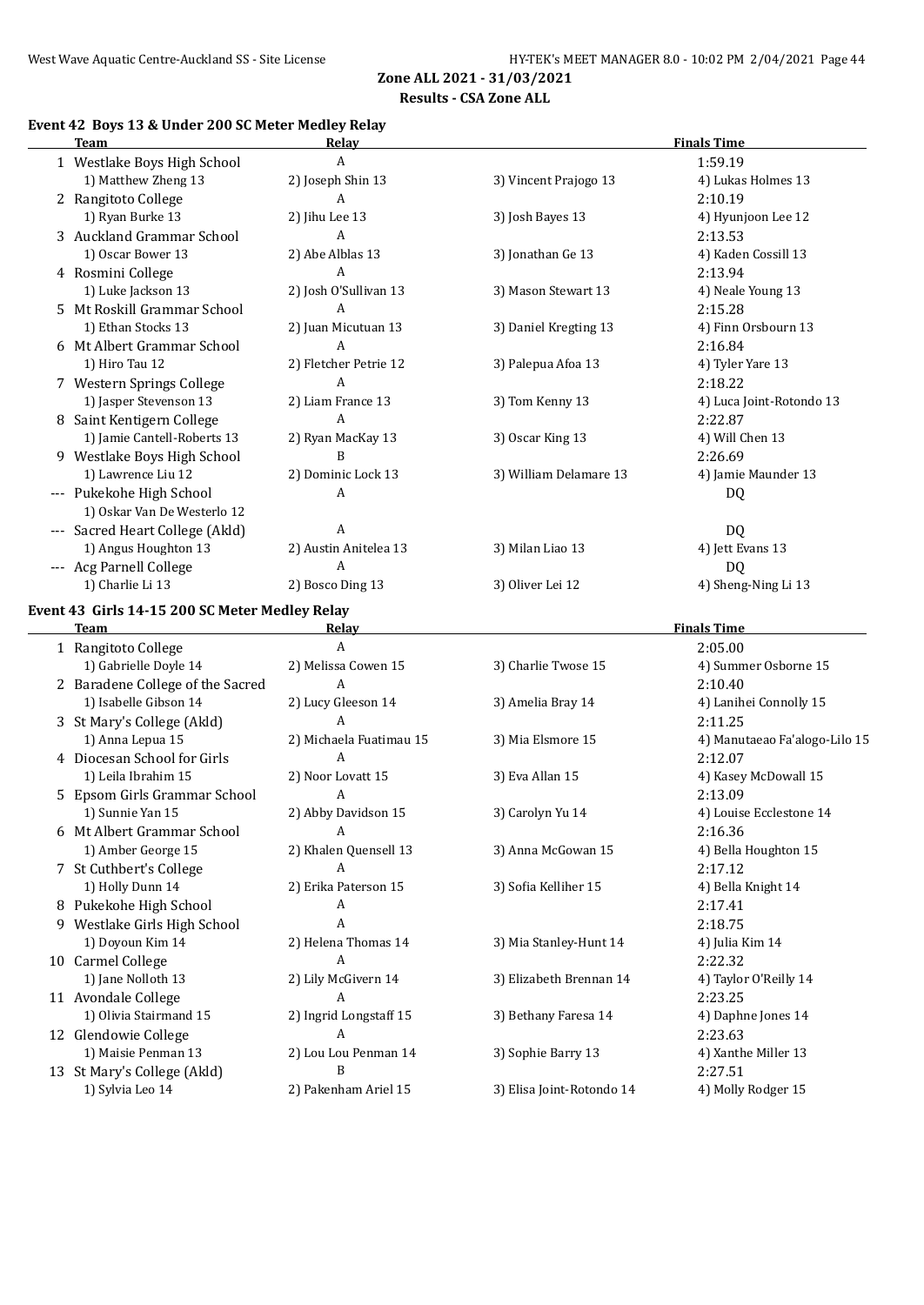**Results - CSA Zone ALL**

#### **(Event 43 Girls 14-15 200 SC Meter Medley Relay)**

| Team                                           | <u>Relav</u>              |                           | <b>Finals Time</b>    |
|------------------------------------------------|---------------------------|---------------------------|-----------------------|
| 14 Kristin School                              | A                         |                           | 2:30.50               |
| 1) Jiani Shen 13                               | 2) Eloise Raper 14        | 3) Katie Black 13         | 4) Storm Barker 13    |
| Event 44 Boys 14-15 200 SC Meter Medley Relay  |                           |                           |                       |
| Team                                           | Relay                     |                           | <b>Finals Time</b>    |
| 1 Auckland Grammar School                      | $\overline{A}$            |                           | 1:55.22               |
| 1) Victor Balgaradean 15                       | 2) Jackson Kennard 15     | 3) Oliver Sargison 15     | 4) Luke Hair 15       |
| 2 King's College                               | A                         |                           | 1:56.38               |
| 1) Zahn Cooney 15                              | 2) Leo Arrowsmith 14      | 3) Chris Jiang 15         | 4) Hugo Batchelor 15  |
| 3 Westlake Boys High School                    | Α                         |                           | 1:59.07               |
| 1) Kailen Brackebush 15                        | 2) Cooper Clague 14       | 3) Daniel Zheng 15        | 4) Ignat Kechin 14    |
| 4 Sacred Heart College (Akld)                  | Α                         |                           | 2:00.84               |
| 1) Bronson Chungson 15                         | 2) Finn Lock 14           | 3) Ryan Peck 15           | 4) Nathanial Hunt 15  |
| 5 Western Springs College                      | Α                         |                           | 2:02.97               |
| 1) Koen Dettling 14                            | 2) Tobias Beaumont 15     | 3) Sam Kenny 15           | 4) Ben Watkinson 15   |
| 6 Mt Albert Grammar School                     | Α                         |                           | 2:06.29               |
| 1) Tito Tipi 15                                | 2) Max Brears 14          | 3) Hunter Dobson 15       | 4) Trey Sharples 15   |
| 7 Mt Roskill Grammar School                    | A                         |                           | 2:06.72               |
| 1) Ethan Stocks 13                             | 2) Andre Chan 14          | 3) Daniel Kregting 13     | 4) Saniru Hewa 15     |
| 8 Saint Kentigern College                      | A                         |                           | 2:07.53               |
| 1) James Crosbie 14                            | 2) Liam Marks 15          | 3) Oryon Ivanov 14        | 4) Sunny Sun 15       |
| 9 Rangitoto College                            | A                         |                           | 2:09.28               |
| 1) Nicholas Cowen 14                           | 2) Alex Yoo 14            | 3) Caleb Wyatt 15         | 4) Jordan Wyatt 12    |
| 10 Pukekohe High School                        | Α                         |                           | 2:13.22               |
| 11 Westlake Boys High School                   | B                         |                           | 2:15.68               |
| 1) Nino Schiltknecht 15                        | 2) Ian Park 15            | 3) Lucas Forbes 14        | 4) Bradyn Yacyshen 14 |
| 12 Kristin School                              | A                         |                           | 2:16.31               |
| 1) Oscar Greenwood 15                          | 2) Jason Hua 13           | 3) Sam Hewlett 14         | 4) Shane Huang 13     |
| 13 Orewa College                               | A                         |                           | 2:18.06               |
| 1) Il'ya Allen 12                              | 2) Mason King 13          | 3) Jasper Cornish 14      | 4) Toroa Gardiner 12  |
| 14 Rosmini College                             | A                         |                           | 2:20.62               |
| 1) Tobias Jackson 15                           | 2) Ryder Heath 14         | 3) Ethan McKolskey 14     | 4) Isaac Porter 14    |
| 15 Westlake Boys High School                   | C                         |                           | 2:35.03               |
| 1) Lawrence Liu 12                             | 2) Jack Bush 14           | 3) George Berry 14        | 4) Jay Morgan 14      |
| 16 Wentworth College                           | A                         |                           | 2:38.41               |
| 1) Elliot McKimmey 13                          | 2) Luca Manning-Harris 15 | 3) Henry Ma 15            | 4) Joey Goddard 14    |
|                                                |                           |                           |                       |
| Event 45 Girls 16-18 200 SC Meter Medley Relay |                           |                           |                       |
| <b>Team</b>                                    | <b>Relay</b>              |                           | <b>Finals Time</b>    |
| 1 Diocesan School for Girls                    | A                         |                           | 2:05.77               |
| 1) Sophie Shorter - Robinson 17                | 2) Lucy McKinnon 17       | 3) Aimee Crosbie 16       | 4) Jesse Welsh 16     |
| 2 Saint Kentigern College                      | A                         |                           | 2:07.75               |
| 1) Liv Peebles 15                              | 2) Alexandra Campion 14   | 3) Isabella Campion 16    | 4) Olivia Sweetman 15 |
| 3 Rangitoto College                            | A                         |                           | 2:11.25               |
| 1) Chantal Rapley 16                           | 2) Caitlin Cooke 14       | 3) Mika Hurbuns 16        | 4) Keira Conboy 15    |
| 4 Westlake Girls High School                   | A                         |                           | 2:12.25               |
| 1) Zoe Crawford 15                             | 2) Cassidy Coldicott 17   | 3) Savannah-Eve Martin 14 | 4) Zara Wilson 16     |
| 5 Mt Albert Grammar School                     | A                         |                           | 2:15.50               |
| 1) Mena Ren-Fritzke 16                         | 2) Lara Grozev 16         | 3) Isla Marsh 16          | 4) Edie Ancell 16     |
| 6 Pakuranga College                            | A                         |                           | 2:17.11               |
| 1) Ella Crowe 15                               | 2) Sarita Hetherington 16 | 3) Kendall Oliver 15      | 4) Caitlin Green 17   |
| --- Epsom Girls Grammar School                 | A                         |                           | DQ                    |
| 1) Alice Williams 16                           | 2) Mackenzie Brears 17    | 3) Grace Baik 16          | 4) Rae Kwan 17        |